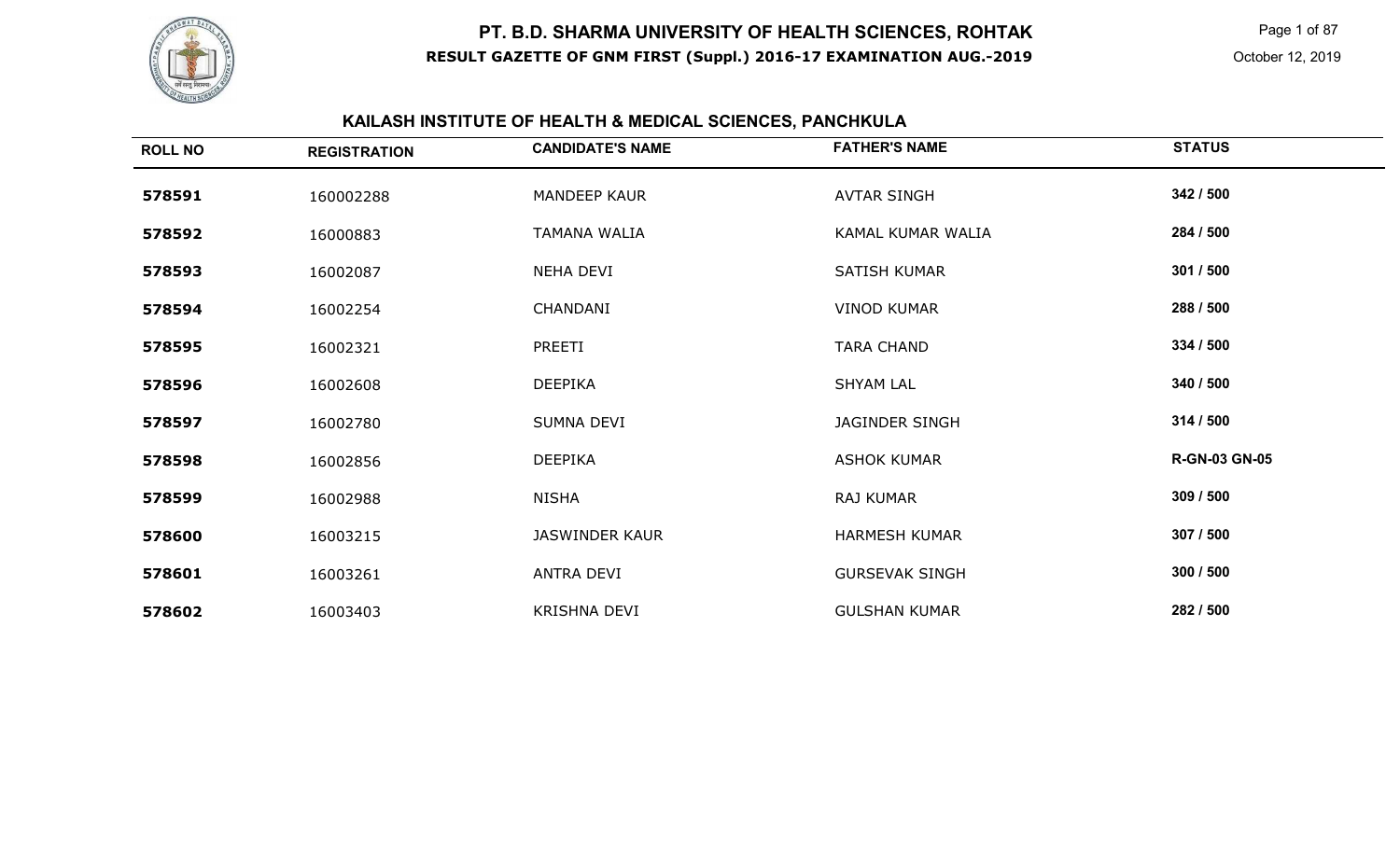

 Page 2 of 87 October 12, 2019

#### **SWAMI DEVI DAYAL SCHOOL OF NURSING BARWALA PANCHKULA**

| <b>ROLL NO</b> | <b>REGISTRATION</b> | <b>CANDIDATE'S NAME</b> | <b>FATHER'S NAME</b>   | <b>STATUS</b>        |
|----------------|---------------------|-------------------------|------------------------|----------------------|
| 578721         | 16000852            | <b>RITIKA</b>           | <b>SUNEEL KUMAR</b>    | 333/500              |
| 578722         | 16000854            | <b>SIMRAN KAUR</b>      | <b>TARVINDER SINGH</b> | 341 / 500            |
| 578723         | 16003860            | SHABNAM                 | NIRMAL CHAND           | <b>R-GN-03 GN-05</b> |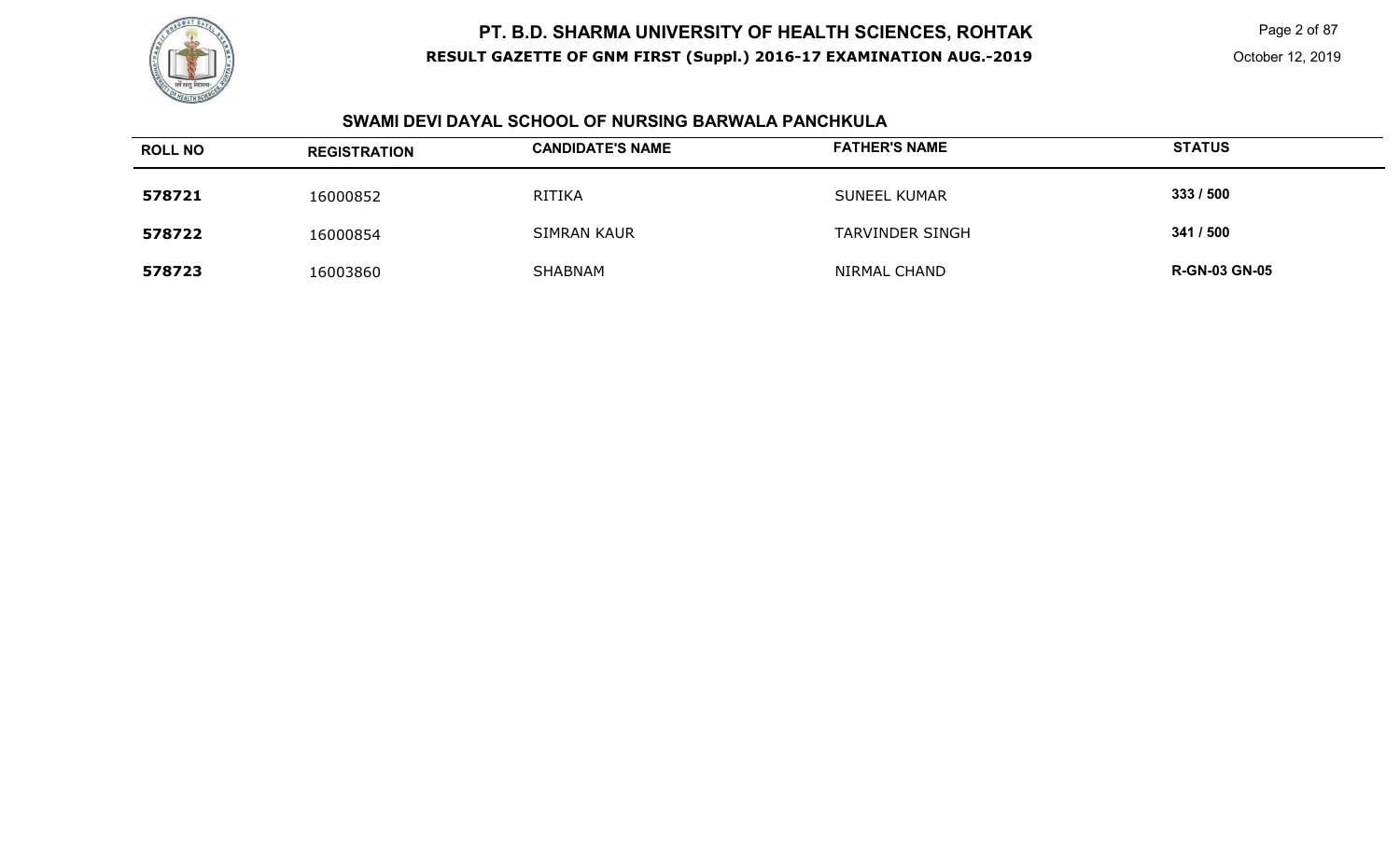

 Page 3 of 87 October 12, 2019

#### **SCHOOL OF NURSING CHRISTIAN HOSPITAL JAGADHARI**

| <b>ROLL NO</b> | <b>REGISTRATION</b> | <b>CANDIDATE'S NAME</b> | <b>FATHER'S NAME</b>   | <b>STATUS</b>       |
|----------------|---------------------|-------------------------|------------------------|---------------------|
| 578796         | 16000721            | <b>NIKITA</b>           | <b>SURAJ MAL</b>       | 322 / 500           |
| 578797         | 16000726            | <b>SHANTI</b>           | <b>RAJINDER KUMAR</b>  | <b>R-GN-01</b>      |
| 578798         | 16000770            | PREETI                  | <b>DIVERSON</b>        | 316 / 500           |
| 578799         | 16003683            | PRIYANKA RANI           | <b>JAI PAL</b>         | 326 / 500           |
| 578851         | 16000657            | SHAILJA SHARMA          | UTTAM CHAND SHARMA     | 323 / 500           |
| 578852         | 16000668            | PARAMJEET KAUR          | OM KUMAR               | 325 / 500           |
| 578853         | 16000719            | VANDANA                 | <b>TEJBEER SINGH</b>   | 310 / 500           |
| 578854         | 16000723            | <b>JASWINDER KAUR</b>   | <b>BALKAR SINGH</b>    | 326 / 500           |
| 578855         | 16000725            | <b>SIMRAN KAUR</b>      | <b>KULWANT SINGH</b>   | 307 / 500           |
| 578856         | 16003657            | <b>SALOMI MASSEY</b>    | <b>KUNDAN MASSEY</b>   | <b>R-GN-01</b>      |
| 578857         | 16003665            | <b>VANDANA MASIH</b>    | <b>GULSHAN MASIH</b>   | 323 / 500           |
| 578858         | 16003667            | <b>MANDEEP KAUR</b>     | <b>GURNAM SINGH</b>    | 301 / 500           |
| 578859         | 16003688            | <b>GUDIYA YADAV</b>     | RAM LAVAT YADAV        | R-GN-01 GN-03 GN-05 |
| 578860         | 16005075            | <b>GURMEET KAUR</b>     | <b>BHUPINDER SINGH</b> | 314 / 500           |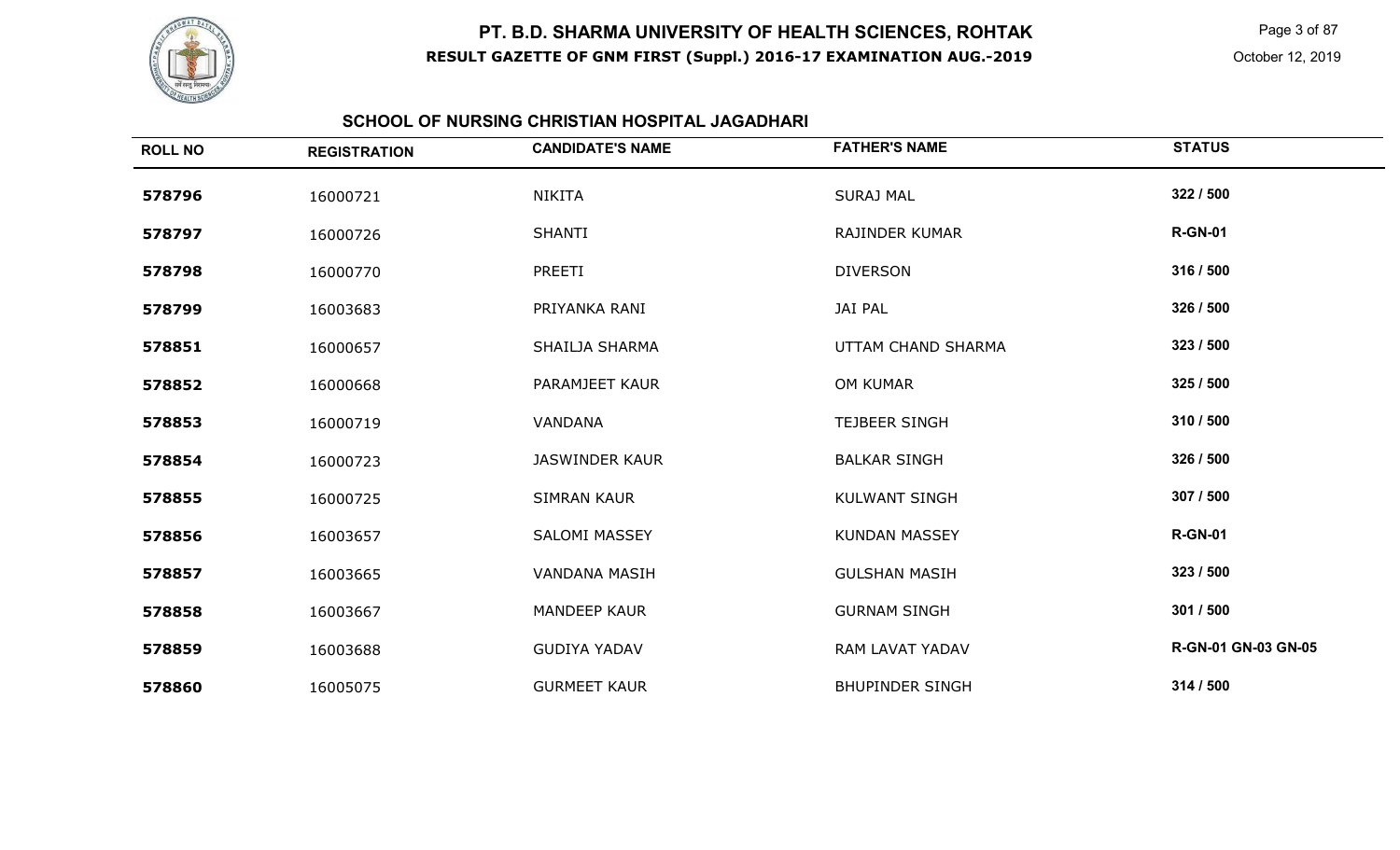

 Page 4 of 87 October 12, 2019

#### **SCHOOL OF NURSING PHILADELPHIA HOSPITAL, AMBALA CITY**

| <b>ROLL NO</b> | <b>REGISTRATION</b> | <b>CANDIDATE'S NAME</b> | <b>FATHER'S NAME</b>   | <b>STATUS</b> |
|----------------|---------------------|-------------------------|------------------------|---------------|
| 578971         | 16001012            | KIRANDEEP KAUR          | <b>KANWALJIT SINGH</b> | 345 / 500     |
| 578972         | 16001015            | SUKHJEET KAUR           | <b>RAJPAL SINGH</b>    | 305 / 500     |
| 578973         | 16001046            | SIMRAN DEVI             | <b>MAIN PAL</b>        | 310 / 500     |
| 578974         | 16001051            | <b>ASHIMA</b>           | <b>VINOD BHATTI</b>    | 338 / 500     |
| 578975         | 16001628            | SAVITA RANI             | <b>CHAMAN LAL</b>      | 334 / 500     |
| 578976         | 16002548            | MANISHA                 | <b>RAM NATH</b>        | 306/500       |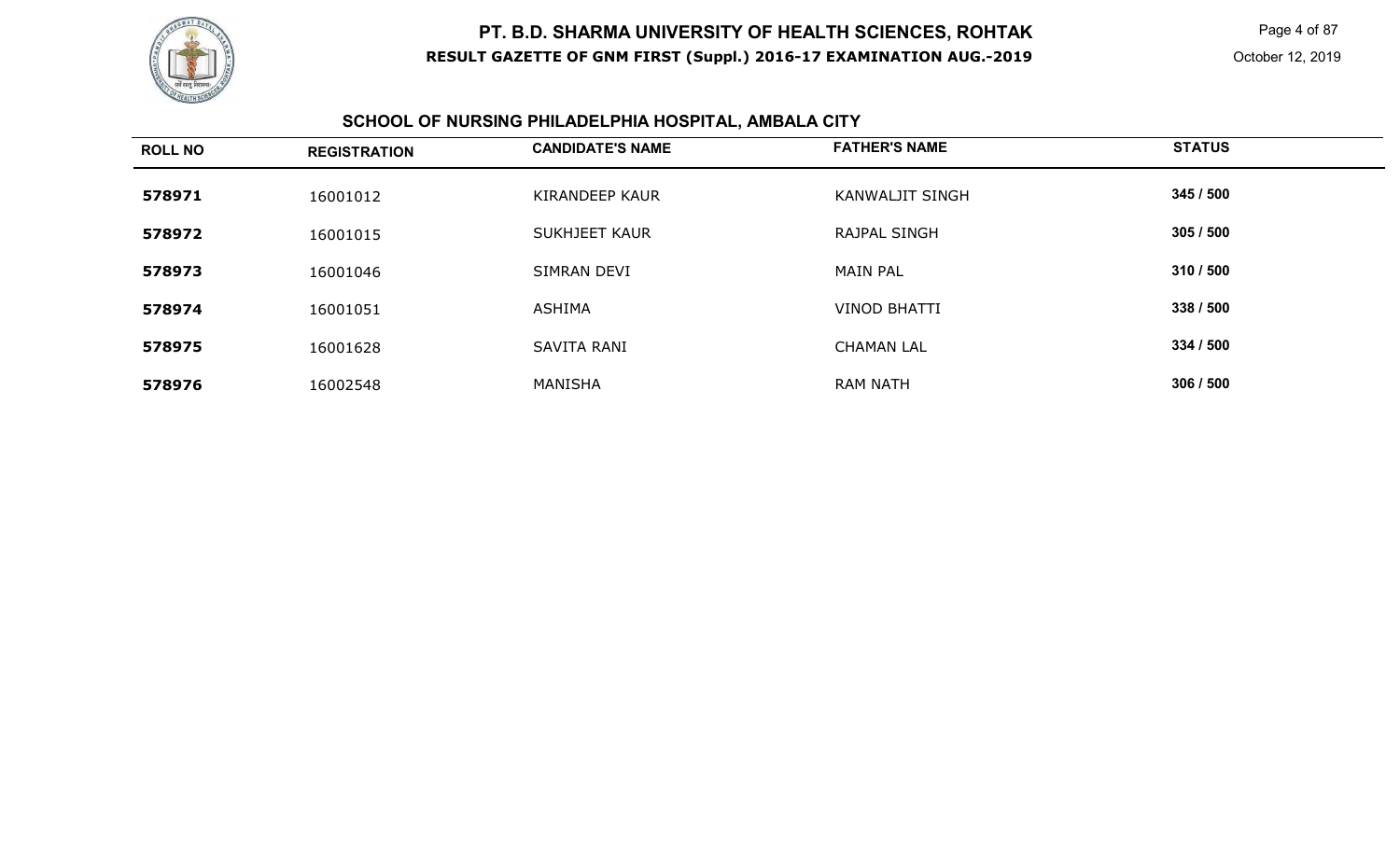

 Page 5 of 87 October 12, 2019

#### **EVEREST SCHOOL OF NURSING YAMUNA NAGAR**

| <b>ROLL NO</b> | <b>REGISTRATION</b> | <b>CANDIDATE'S NAME</b> | <b>FATHER'S NAME</b>  | <b>STATUS</b> |
|----------------|---------------------|-------------------------|-----------------------|---------------|
| 579091         | 16001036            | <b>BHAWNA</b>           | <b>VINOD KUMAR</b>    | 350 / 500     |
| 579092         | 16001039            | KAJAL                   | SINGH RAM             | 320 / 500     |
| 579093         | 16001040            | VAISHALI                | <b>BHARAT BHUSHAN</b> | 337 / 500     |
| 579094         | 16001041            | KM RANJI DEVI           | <b>JYOTI RAM</b>      | 345 / 500     |
| 579095         | 16001042            | SAVITA RANI             | <b>MOHAN KUMAR</b>    | 340 / 500     |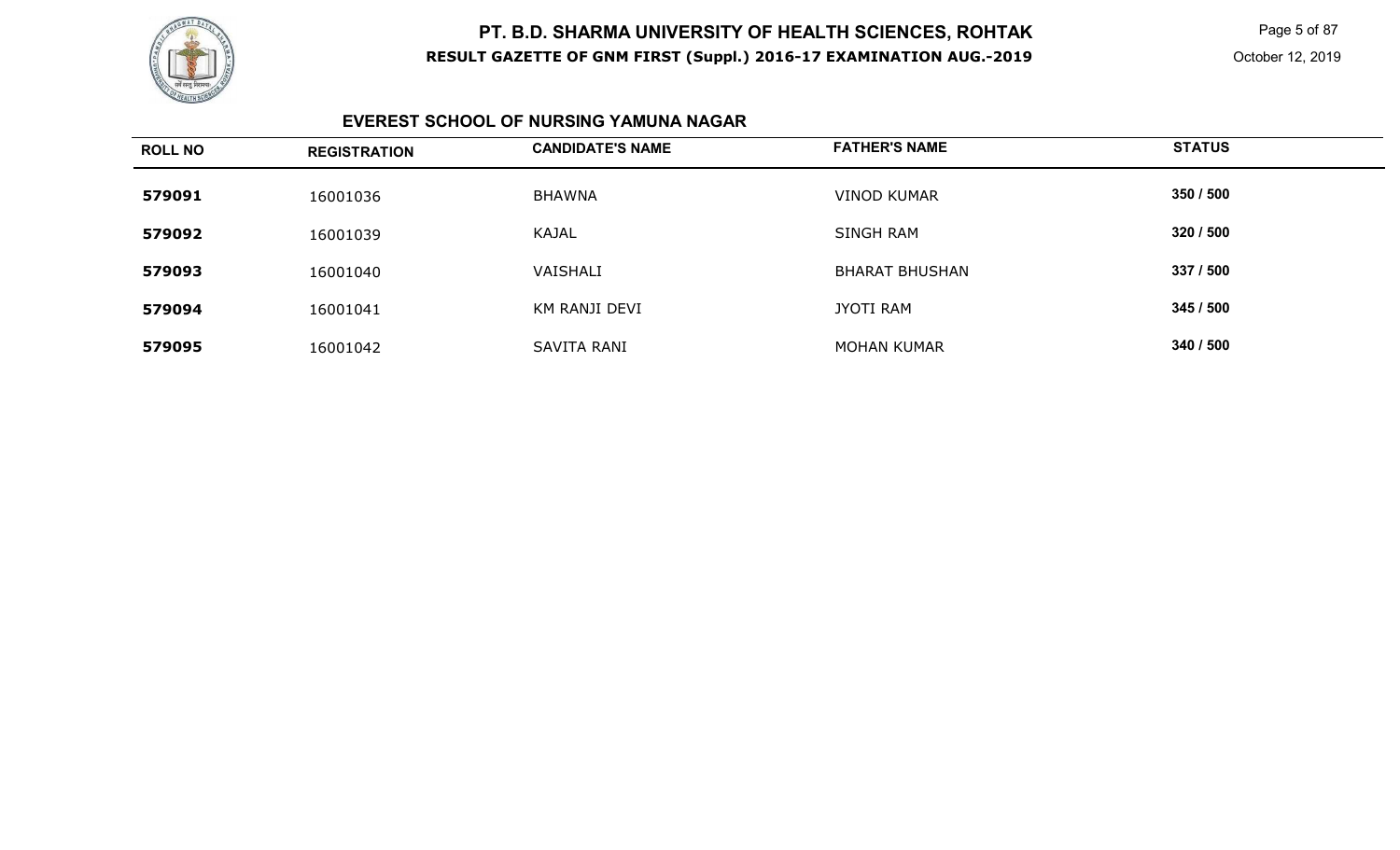

 Page 6 of 87 October 12, 2019

# **M. M. SCHOOL OF NURSING, MULLANA, DISTT. AMBALA**

| <b>ROLL NO</b> | <b>REGISTRATION</b> | <b>CANDIDATE'S NAME</b> | <b>FATHER'S NAME</b>      | <b>STATUS</b>  |
|----------------|---------------------|-------------------------|---------------------------|----------------|
| 579221         | 16000207            | <b>NEHA</b>             | <b>KALATTER SINGH</b>     | <b>R-GN-04</b> |
| 579222         | 16000245            | <b>NISHA</b>            | <b>RAM KUMAR</b>          | 335 / 500      |
| 579223         | 16000253            | NIDHI                   | MUNSHI RAM                | 324 / 500      |
| 579224         | 16000795            | AASHIMA                 | <b>SUSHIL KOCHHAR</b>     | 323/500        |
| 579225         | 16000807            | MANISHA                 | <b>KALYAN SINGH</b>       | 312 / 500      |
| 579226         | 16000812            | RAJNI DEVI              | NAMINDER SINGH            | <b>R-GN-04</b> |
| 579227         | 16001323            | <b>JASLEEN KAUR</b>     | SURJEET SINGH             | 352 / 500      |
| 579228         | 16002554            | RAJNI                   | <b>JARNAIL SINGH</b>      | <b>R-GN-01</b> |
| 579229         | 16002783            | DEEPIKA KUMARI GUSAI    | <b>BHARAT SINGH GUSAI</b> | 327 / 500      |
| 579230         | 16003649            | SONAM                   | <b>SURESH PAL</b>         | 335 / 500      |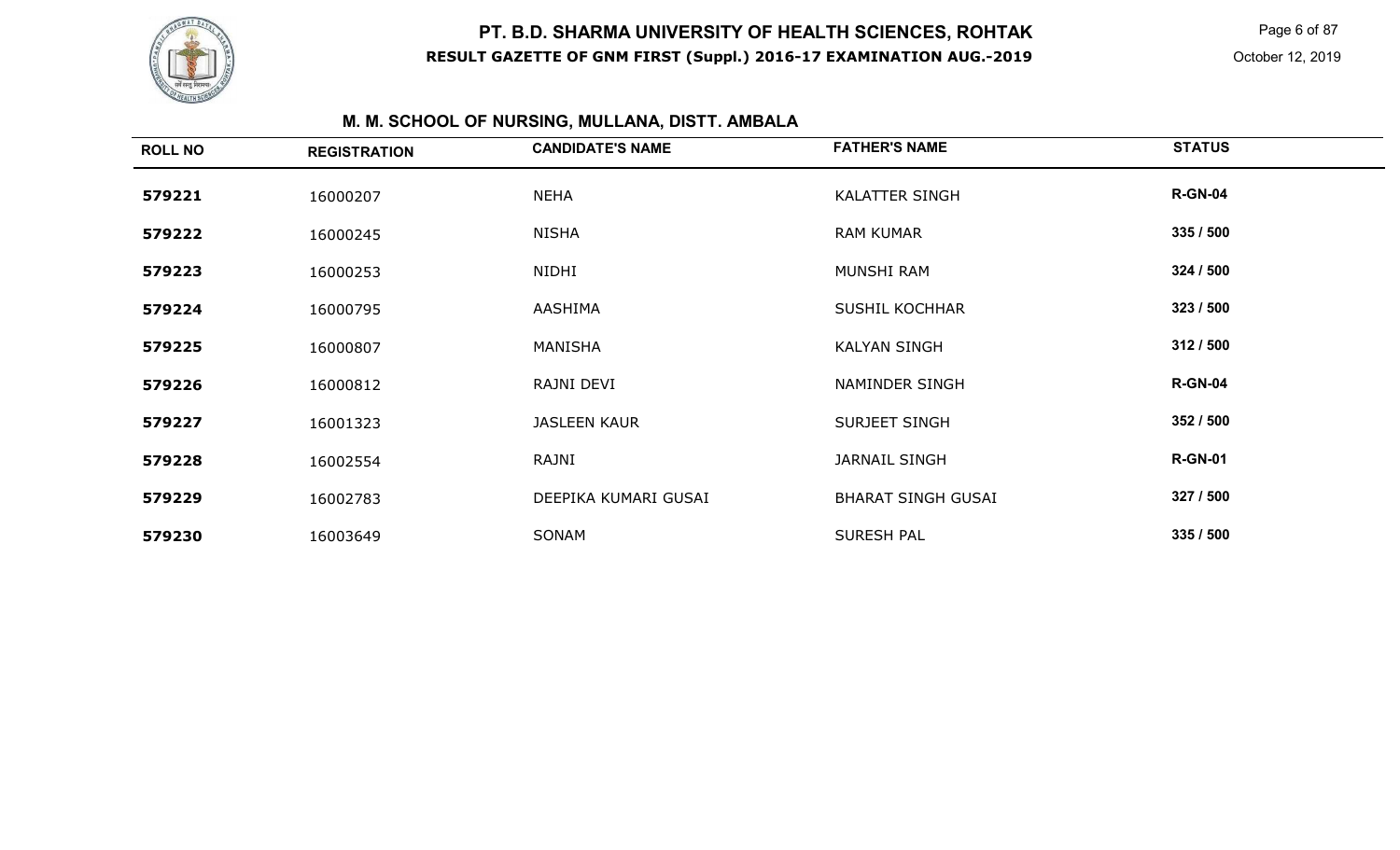

 Page 7 of 87 October 12, 2019

# **YAMUNA INSTITUTE OF NURSING, YAMUNA NAGAR**

| <b>ROLL NO</b> | <b>REGISTRATION</b> | <b>CANDIDATE'S NAME</b> | <b>FATHER'S NAME</b> | <b>STATUS</b>                             |
|----------------|---------------------|-------------------------|----------------------|-------------------------------------------|
| 579341         | 16000122            | <b>SUNAINA</b>          | <b>CHANDER BHAN</b>  | 372 / 500                                 |
| 579342         | 16000123            | SHIVANI SAINI           | SATISH SAINI         | 340 / 500                                 |
| 579343         | 16000129            | POONAM DEVI             | <b>JEET RAM</b>      | <b>R-GN-03 GN-05</b>                      |
| 579344         | 16000920            | <b>SONU KAMAL</b>       | <b>SWARN KAMAL</b>   | 320 / 500                                 |
| 579345         | 1600124             | NEERU DEVI              | JAI RAM              | 292 / 500                                 |
| 579346         | 1600125             | <b>KAJAL SAINI</b>      | RAJESH SAINI         | 345 / 500                                 |
| 579347         | 16002313            | SANDHYA RANI            | <b>RAJKUMAR</b>      | <b>R-GN-04</b>                            |
| 579348         | 16002433            | ANJALI NOUTIYAL         | <b>OMKAR SINGH</b>   | R-GN-01 GN-02 GN-03 GN-04<br><b>GN-05</b> |
| 579349         | 16002887            | NIDHI                   | PAUL MICHAL          | R-GN-01 GN-02 GN-03 GN-04<br><b>GN-05</b> |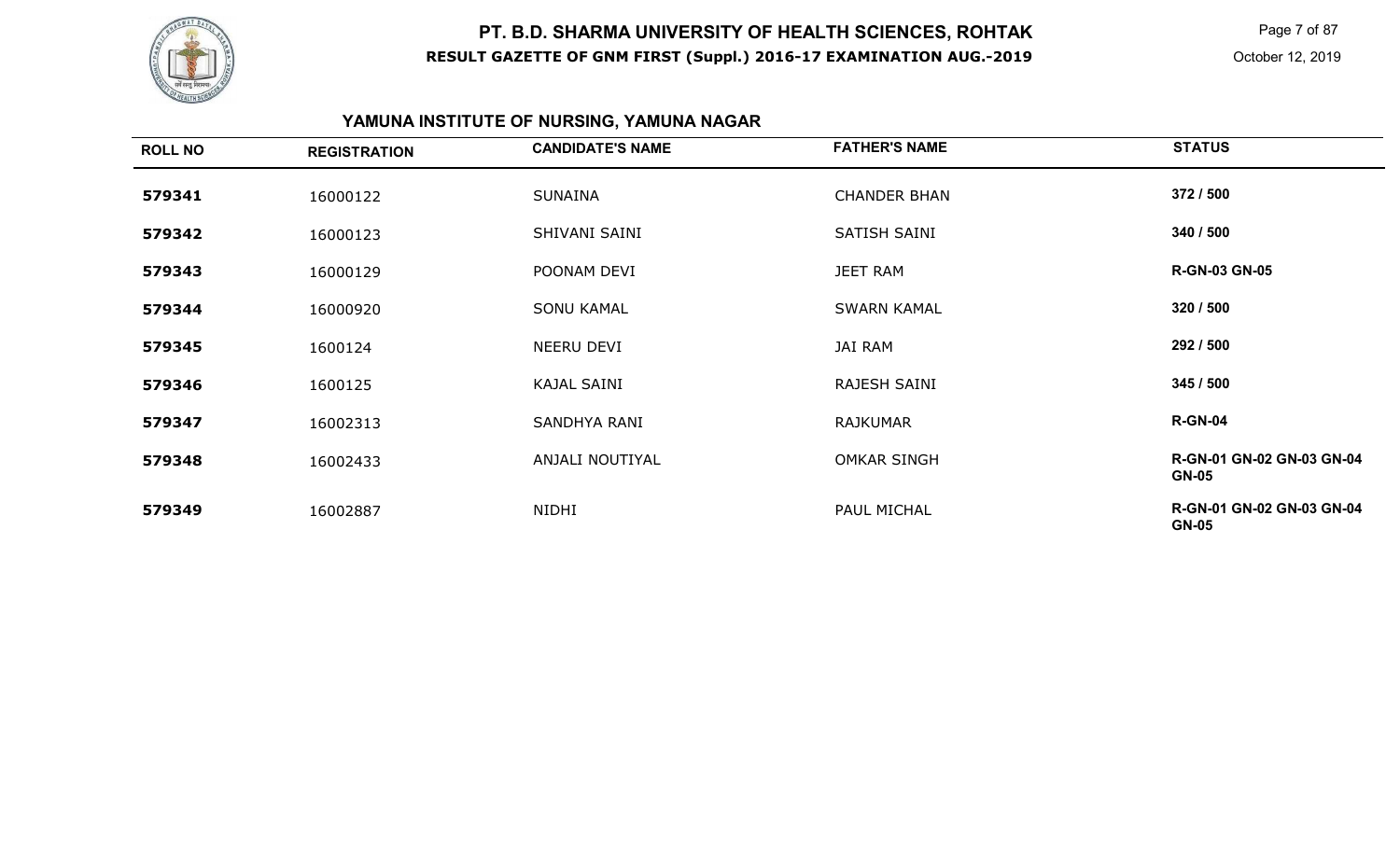

 Page 8 of 87 October 12, 2019

#### **BHARAT SCHOOL OF NURSING BABAIN KKR**

| <b>ROLL NO</b> | <b>REGISTRATION</b> | <b>CANDIDATE'S NAME</b> | <b>FATHER'S NAME</b>  | <b>STATUS</b>        |
|----------------|---------------------|-------------------------|-----------------------|----------------------|
| 579461         | 16003777            | PARDEEP KAUR            | <b>DARSHAN SINGH</b>  | 328 / 500            |
| 579462         | 16003795            | LALITA                  | <b>SATISH KUMAR</b>   | <b>R-GN-01</b>       |
| 579463         | 16003889            | SHABNAM                 | <b>MAHENDER PAL</b>   | 272 / 500            |
| 579464         | 16003951            | <b>SEEMA SAINI</b>      | <b>LABH SINGH</b>     | <b>RLA</b>           |
| 579465         | 16003984            | <b>DEEPIKA</b>          | <b>BALDEV SINGH</b>   | 307 / 500            |
| 579466         | 16003997            | DIKSHA RANI             | <b>RAJ KUMAR</b>      | <b>R-GN-01</b>       |
| 579467         | 16004045            | <b>GURPREET KAUR</b>    | <b>BALINDER SINGH</b> | <b>R-GN-03 GN-05</b> |
| 579468         | 16004066            | <b>JYOTI</b>            | <b>JASBIR SINGH</b>   | 319 / 500            |
| 579469         | 16004116            | <b>NISHA</b>            | <b>SURESH PAL</b>     | <b>R-GN-02</b>       |
| 579470         | 16004160            | <b>GEETA RANI</b>       | SULEKH CHAND          | 347 / 500            |
| 579471         | 16004171            | PRIYANKA                | RAJBIR                | 338 / 500            |
| 579472         | 16004175            | <b>RENU BALA</b>        | <b>HANS RAJ</b>       | 319 / 500            |
| 579473         | 16004985            | <b>JYOTI RANI</b>       | <b>MAHINDER PAL</b>   | <b>R-GN-03 GN-05</b> |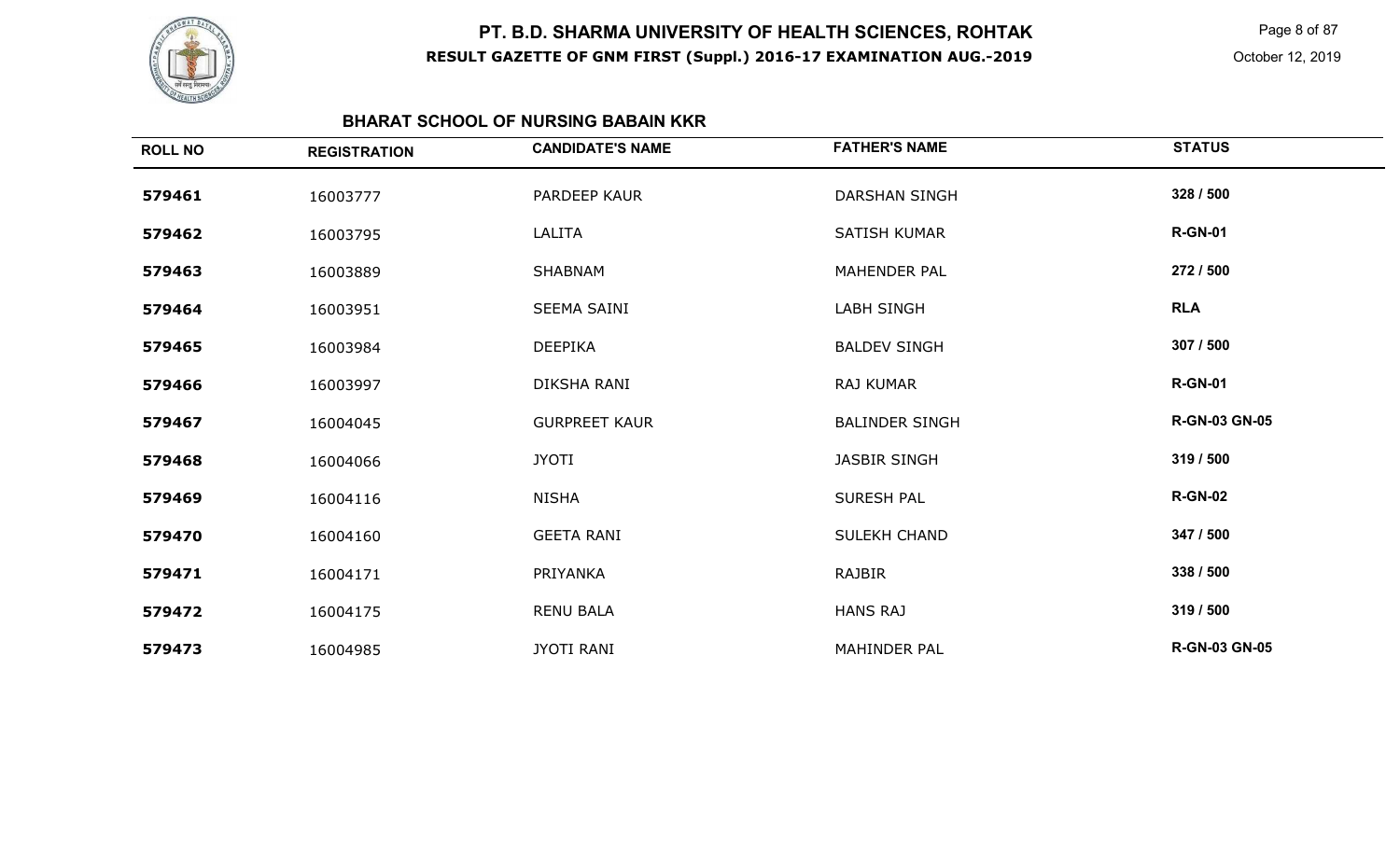

 Page 9 of 87 October 12, 2019

#### **MDN SCHOOL OF NURSING KALAYAT KAITHAL**

| <b>ROLL NO</b> | <b>REGISTRATION</b> | <b>CANDIDATE'S NAME</b> | <b>FATHER'S NAME</b> | <b>STATUS</b> |
|----------------|---------------------|-------------------------|----------------------|---------------|
| 579591         | 16001653            | ANJU                    | <b>BALWAN SINGH</b>  | 297 / 500     |
| 579592         | 16001749            | <b>MANJU</b>            | <b>RAM SINGH</b>     | 334 / 500     |
| 579593         | 16002967            | <b>KAVITA</b>           | <b>SUNEHRA</b>       | 316 / 500     |
| 579594         | 16003127            | <b>MONIKA</b>           | <b>ISHWAR SINGH</b>  | 301 / 500     |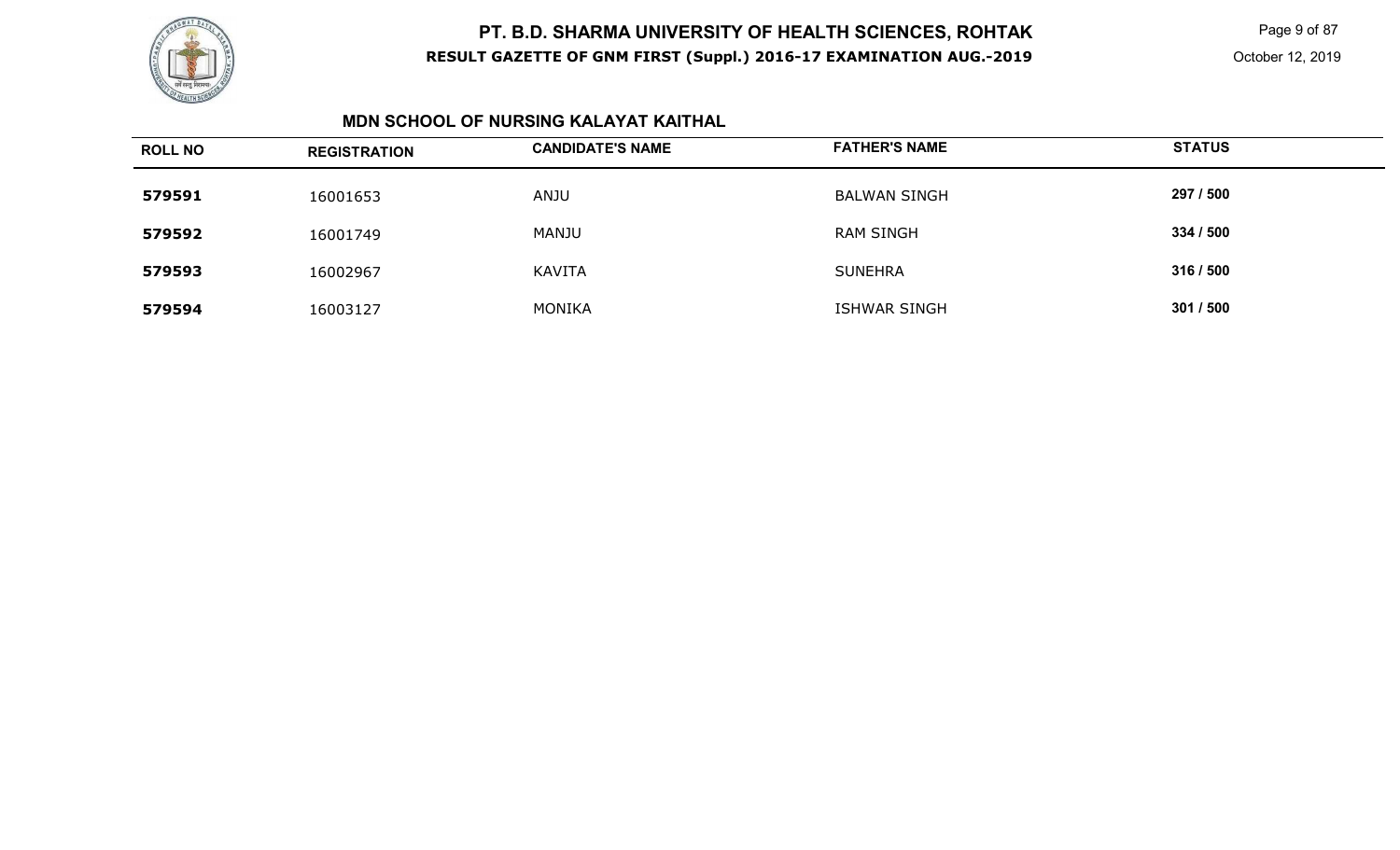

 Page 10 of 87 October 12, 2019

#### **RAMA SCHOOL OF NURSING KAITHAL**

| <b>ROLL NO</b> | <b>REGISTRATION</b> | <b>CANDIDATE'S NAME</b> | <b>FATHER'S NAME</b> | <b>STATUS</b>  |
|----------------|---------------------|-------------------------|----------------------|----------------|
| 579711         | 16003794            | ANJU                    | <b>INDER</b>         | <b>R-GN-01</b> |
| 579712         | 16003982            | <b>RITU</b>             | <b>LAL SINGH</b>     | 327 / 500      |
| 579713         | 16004016            | RAJ KUMARI              | OM PARKASH           | 342 / 500      |
| 579714         | 16004071            | ANU                     | <b>DHARM PAL</b>     | 313/500        |
| 579715         | 16004076            | <b>KAJAL RANI</b>       | <b>DAYACHAND</b>     | 316 / 500      |
| 579716         | 16004128            | POOJA                   | <b>MAHAVIR</b>       | 299 / 500      |
| 579717         | 16004172            | <b>SAROJ BALA</b>       | <b>RAMESH CHAND</b>  | 306 / 500      |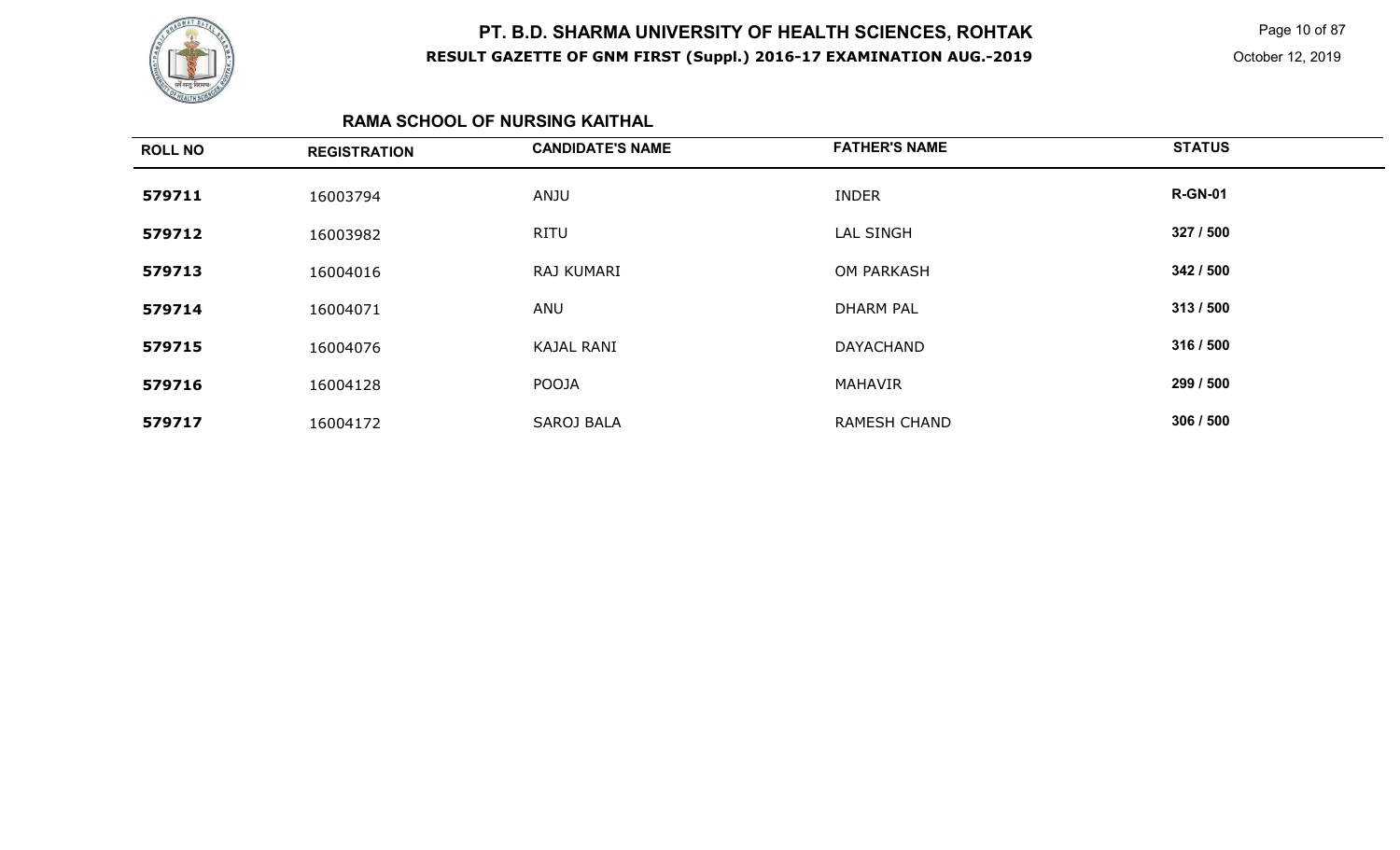

 Page 11 of 87 October 12, 2019

#### **PARAMJYOTI SCHOOL OF NURSING SIWAN KTL**

| <b>ROLL NO</b> | <b>REGISTRATION</b> | <b>CANDIDATE'S NAME</b> | <b>FATHER'S NAME</b> | <b>STATUS</b>        |
|----------------|---------------------|-------------------------|----------------------|----------------------|
| 579831         | 16002316            | <b>SOURABH</b>          | SOMPAL               | <b>R-GN-01 GN-02</b> |
| 579832         | 16002899            | <b>MAMTA</b>            | PRAHLAD              | 327 / 500            |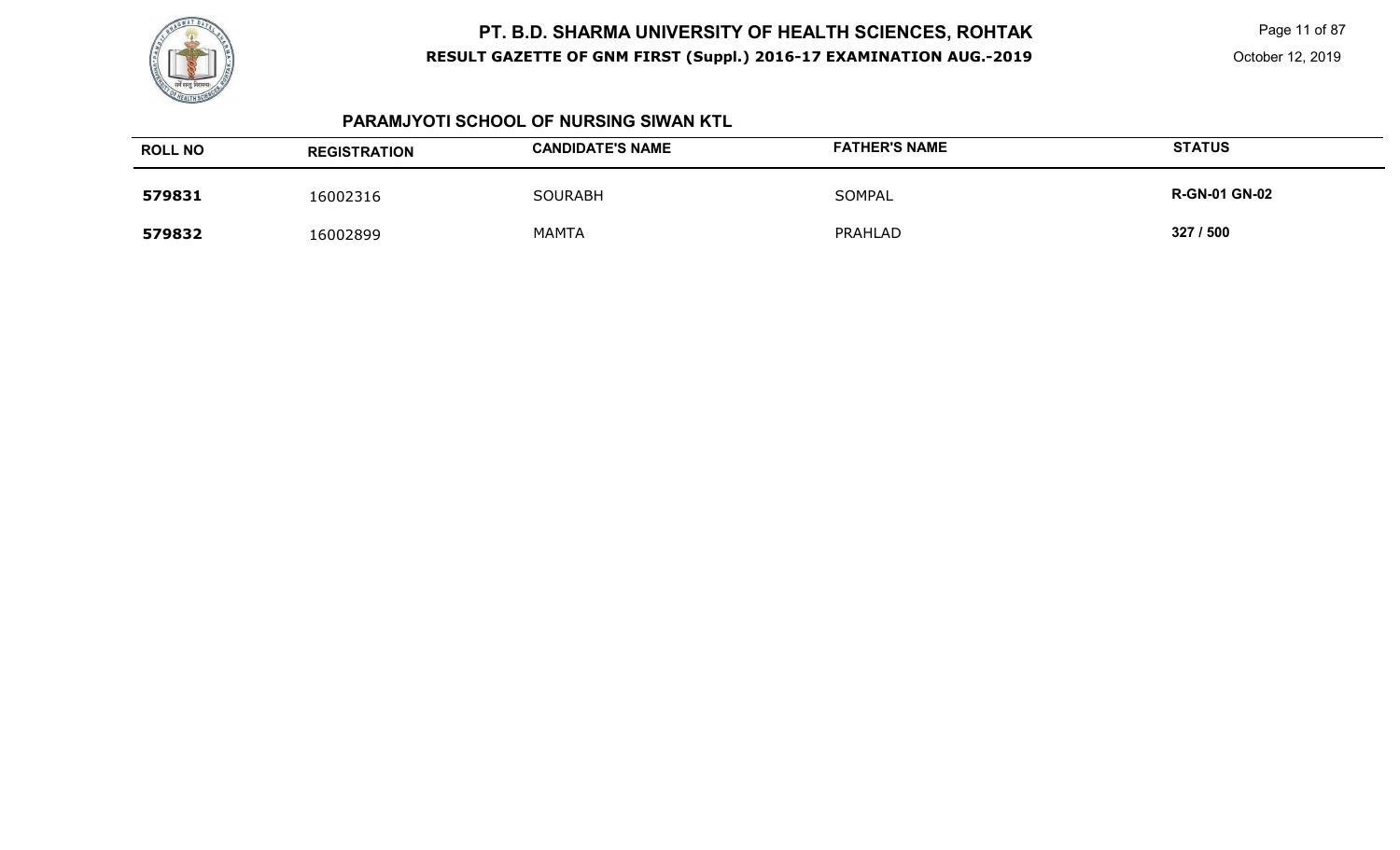

 Page 12 of 87 October 12, 2019

# **RP INDERPARASTHA INSTITUTE OF MEDICAL SCIENCES, KARNAL**

| <b>ROLL NO</b> | <b>REGISTRATION</b> | <b>CANDIDATE'S NAME</b> | <b>FATHER'S NAME</b> | <b>STATUS</b>                                    |
|----------------|---------------------|-------------------------|----------------------|--------------------------------------------------|
| 579941         | 16000340            | <b>POOJA</b>            | <b>SURJEET</b>       | 316 / 500                                        |
| 579942         | 16000905            | <b>KIRAN</b>            | <b>OMPAL</b>         | 310 / 500                                        |
| 579943         | 16000912            | <b>SEETA RANI</b>       | <b>KARTAR SINGH</b>  | <b>R-GN-01 GN-02 GN-03 GN-04</b><br><b>GN-05</b> |
| 579944         | 16004958            | <b>GURJEET KAUR</b>     | <b>SUKHDEV SINGH</b> | 313/500                                          |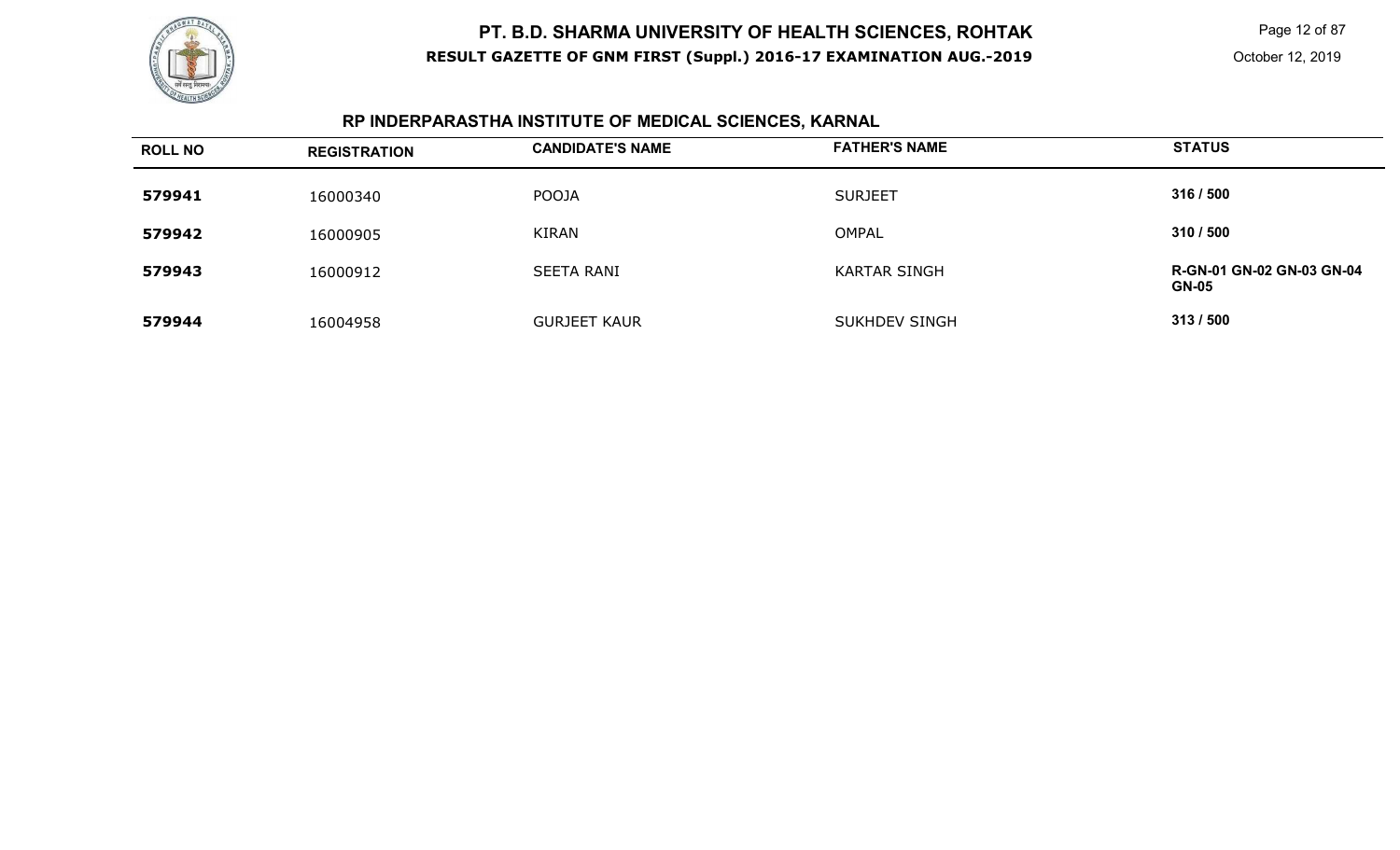

 Page 13 of 87 October 12, 2019

# **RURAL NURSING TRAINING INSTITUTE, SONEPAT**

| <b>ROLL NO</b> | <b>REGISTRATION</b> | <b>CANDIDATE'S NAME</b> | <b>FATHER'S NAME</b>    | <b>STATUS</b> |
|----------------|---------------------|-------------------------|-------------------------|---------------|
| 580101         | 16001419            | SIMRAN                  | <b>FATEH SINGH</b>      | 354 / 500     |
| 580102         | 16001491            | MANISHA                 | JAIRAM                  | 344 / 500     |
| 580103         | 16001492            | <b>SHEETAL</b>          | <b>SADHU RAM</b>        | 307 / 500     |
| 580104         | 16001495            | SWATI KAUSHIK           | <b>KRISHAN KANT</b>     | 304 / 500     |
| 580105         | 16001497            | ANJULA                  | SATBIR SINGH DAHIYA     | 315/500       |
| 580106         | 16001722            | PRITY                   | <b>KANVAR PAL</b>       | 306 / 500     |
| 580107         | 16002166            | <b>NANCY</b>            | <b>BIJENDER</b>         | 300 / 500     |
| 580108         | 16002796            | <b>NEELAM</b>           | <b>BALWAN SINGH</b>     | 319 / 500     |
| 580109         | 16002816            | <b>KM RENU</b>          | <b>KAWANR PAL SINGH</b> | 307 / 500     |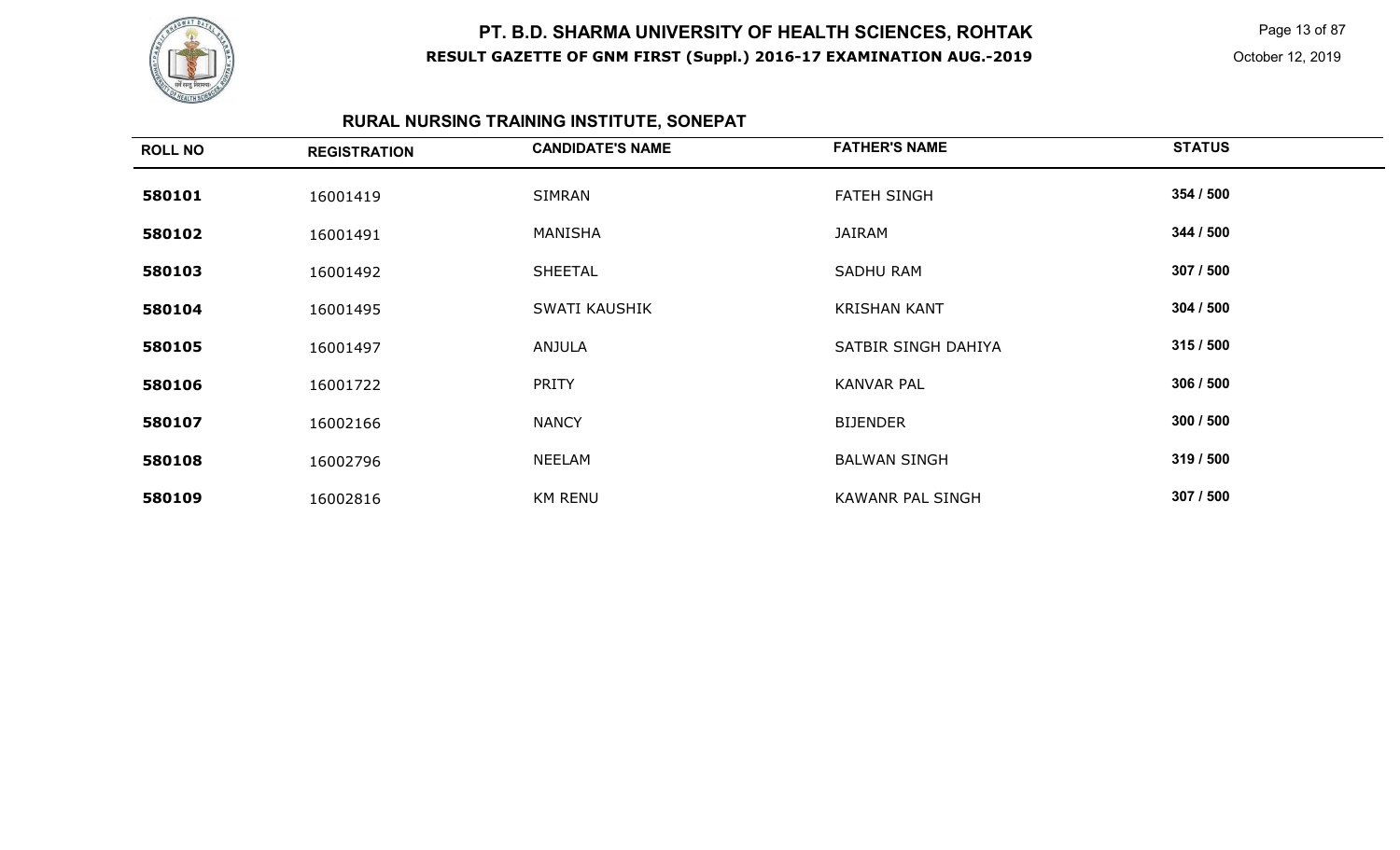

 Page 14 of 87 October 12, 2019

#### **HAPPY CHILD COLLEGE OF NURSING SONEPAT**

| <b>ROLL NO</b> | <b>REGISTRATION</b> | <b>CANDIDATE'S NAME</b> | <b>FATHER'S NAME</b> | <b>STATUS</b>       |
|----------------|---------------------|-------------------------|----------------------|---------------------|
| 580221         | 16000460            | <b>MONIKA</b>           | SANJAY               | 289 / 500           |
| 580222         | 16000463            | <b>MUSKAN</b>           | RANBIR               | R-GN-01 GN-03 GN-05 |
| 580223         | 16001023            | <b>SUNITA</b>           | <b>RAMESH KUMAR</b>  | 331 / 500           |
| 580225         | 16001027            | AARTI                   | <b>ANIL KUMAR</b>    | 348 / 500           |
| 580226         | 16001028            | <b>RIYA</b>             | <b>VINOD DAHIYA</b>  | 344 / 500           |
| 580227         | 16001101            | <b>SAVITA</b>           | <b>SUNIL KUMAR</b>   | 330 / 500           |
| 580228         | 16003791            | <b>AMINA</b>            | NIYAMATKHAN          | 322 / 500           |
| 580229         | 16003913            | NISHA SAMBHARWAL        | CHAMANLAL            | 339 / 500           |
| 580230         | 16001025            | <b>SEEMA</b>            | <b>ISHWAR SINGH</b>  | 328 / 500           |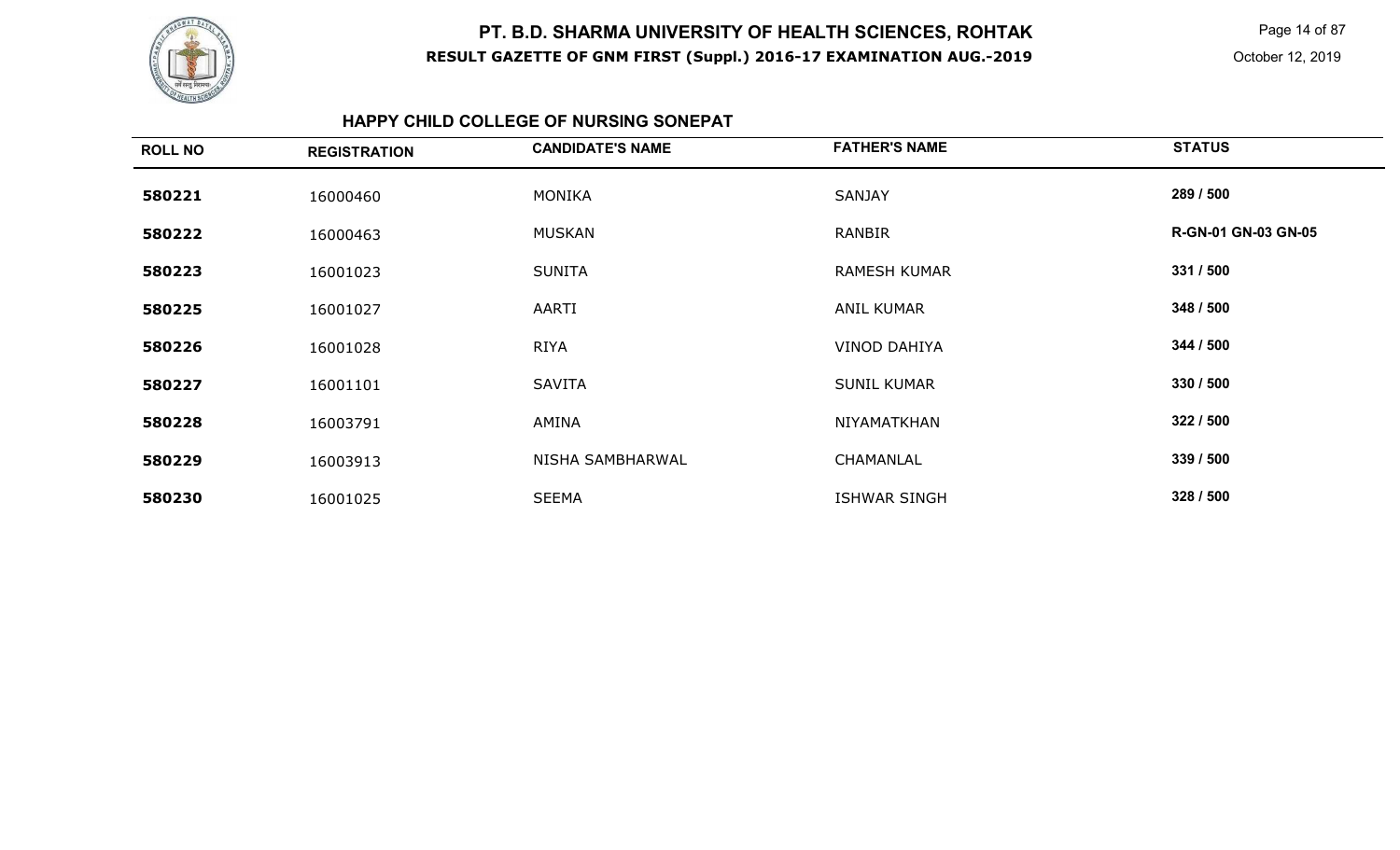

 Page 15 of 87 October 12, 2019

### **CHANDERMUKHI SCHOOL OF NURSING GOHANA**

| <b>ROLL NO</b> | <b>REGISTRATION</b> | <b>CANDIDATE'S NAME</b> | <b>FATHER'S NAME</b>     | <b>STATUS</b>        |
|----------------|---------------------|-------------------------|--------------------------|----------------------|
| 580341         | 16000354            | <b>REKHA</b>            | <b>SATPAL</b>            | 333 / 500            |
| 580342         | 16000357            | RITU SHARMA             | <b>SHIV KUMAR SHARMA</b> | 338 / 500            |
| 580343         | 16000358            | <b>MEENA</b>            | KHUSHI RAM               | 327 / 500            |
| 580344         | 16000360            | <b>BABITA</b>           | <b>JAGBIR</b>            | <b>R-GN-03 GN-05</b> |
| 580345         | 16000367            | <b>NEERAJ</b>           | <b>VED PRAKASH</b>       | 287 / 500            |
| 580346         | 16000368            | <b>URMILA</b>           | <b>TEJPAL</b>            | 300 / 500            |
| 580347         | 16000376            | PUSHPA DEVI             | <b>RAM PHAL</b>          | 303 / 500            |
| 580348         | 16000379            | RENU KUMARI             | <b>RANDHIR SINGH</b>     | 319 / 500            |
| 580349         | 16000382            | <b>MONIKA</b>           | <b>KAPTAN SINGH</b>      | 317 / 500            |
| 580350         | 16000385            | <b>POONAM</b>           | RAMEHER SINGH            | <b>R-GN-03 GN-05</b> |
| 580351         | 16000389            | KAJAL                   | VIJAY                    | 330 / 500            |
| 580352         | 16001109            | MINAKSHI                | <b>KARAN SINGH</b>       | 280 / 500            |
| 580353         | 16001112            | <b>JYOTI</b>            | <b>SURENDER</b>          | 309 / 500            |
| 580354         | 16001113            | SHARMILA                | SATYWAN                  | <b>RLA</b>           |
| 580355         | 16003658            | <b>SHALLU</b>           | <b>RAMESH</b>            | 312 / 500            |
| 580356         | 16003660            | USHA DEVI               | <b>CHAND SINGH</b>       | <b>R-GN-02</b>       |
| 580357         | 16003663            | JYOTI DEVI              | <b>SATBIR</b>            | 290 / 500            |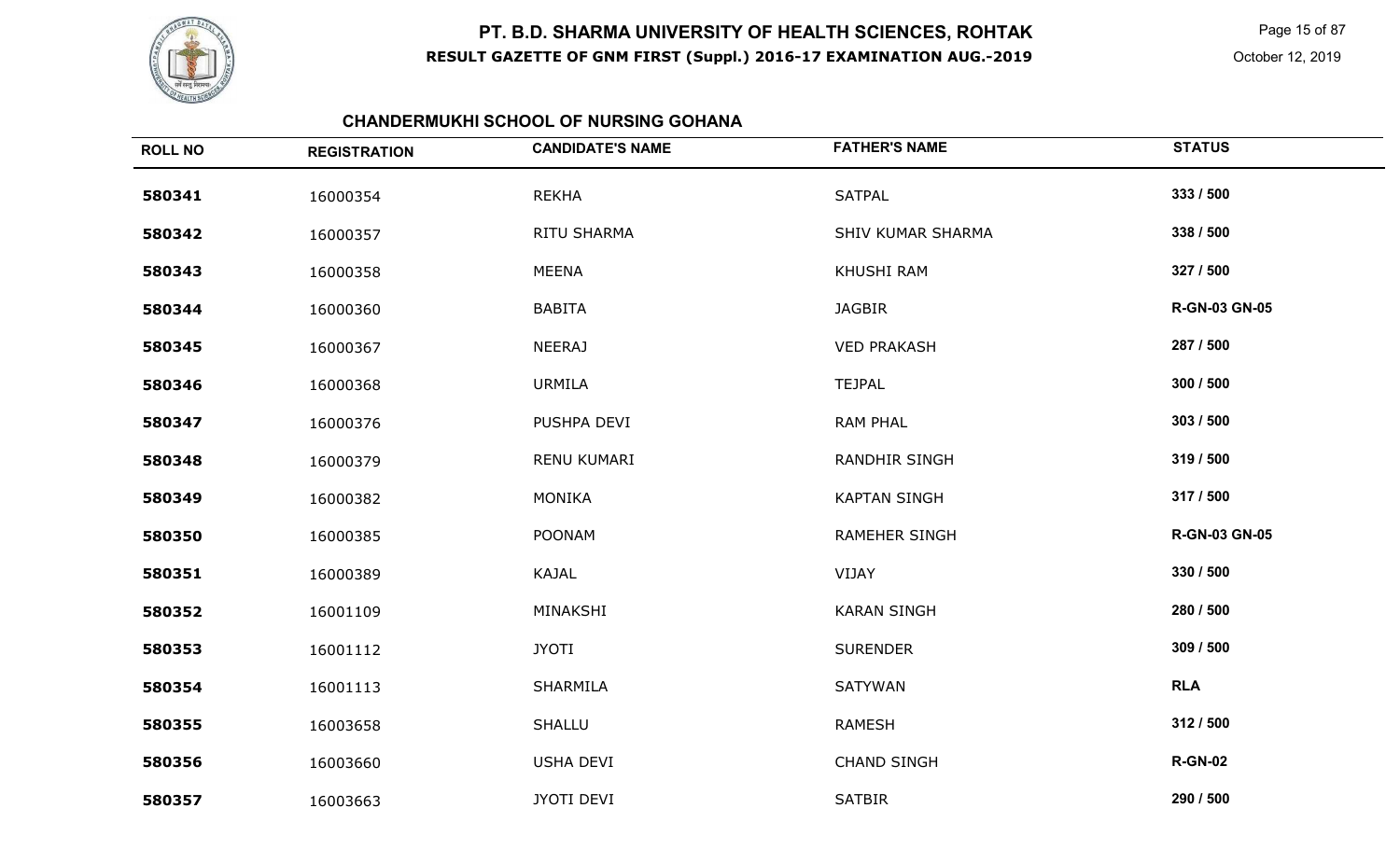

 Page 16 of 87 October 12, 2019

### **CHANDERMUKHI SCHOOL OF NURSING GOHANA**

| <b>ROLL NO</b> | <b>REGISTRATION</b> | <b>CANDIDATE'S NAME</b> | <b>FATHER'S NAME</b>  | <b>STATUS</b>                    |
|----------------|---------------------|-------------------------|-----------------------|----------------------------------|
| 580358         | 16003664            | RACHANA DEVI            | <b>DAULAT RAM</b>     | 284 / 500                        |
| 580359         | 16003666            | <b>REETU</b>            | <b>ANIL KUMAR</b>     | <b>UMC</b>                       |
| 580360         | 16003669            | <b>REENA</b>            | RANBIR                | <b>R-GN-01 GN-02 GN-03 GN-05</b> |
| 580361         | 16003671            | MINAKSHI                | <b>SATBIR</b>         | 326 / 500                        |
| 580362         | 16003675            | <b>MONIKA</b>           | RAGHUNATH             | R-GN-01 GN-03 GN-04 GN-05        |
| 580363         | 16003679            | <b>NISHA</b>            | <b>SATYAWAN</b>       | <b>R-GN-01 GN-03 GN-05</b>       |
| 580364         | 16003692            | <b>NITESH</b>           | <b>ROHTASH</b>        | <b>R-GN-01</b>                   |
| 580365         | 16004010            | <b>SAVITA</b>           | <b>RAMESH CHANDER</b> | 322/500                          |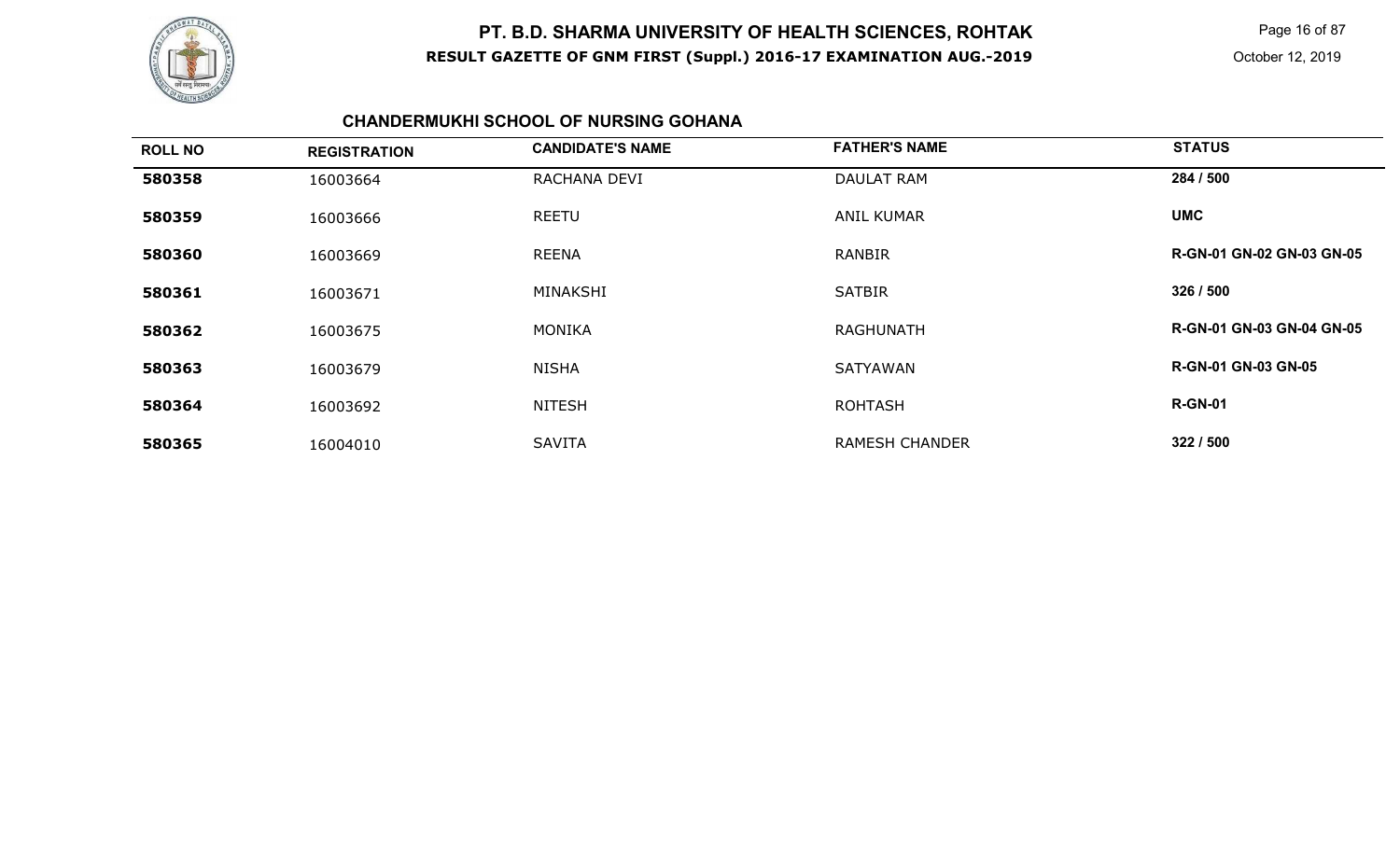

 Page 17 of 87 October 12, 2019

# **BHARAT INSTITUTE OF NURSING, SONIPAT**

| <b>ROLL NO</b> | <b>REGISTRATION</b> | <b>CANDIDATE'S NAME</b> | <b>FATHER'S NAME</b> | <b>STATUS</b>  |
|----------------|---------------------|-------------------------|----------------------|----------------|
| 580481         | 16001205            | MONIKA                  | <b>JAI BHAGWAN</b>   | 311 / 500      |
| 580482         | 16001198            | NIKITA                  | RAJKUMAR             | 310 / 500      |
| 580483         | 16001202            | KM DEEPIKA              | <b>JAI PRAKASH</b>   | 317 / 500      |
| 580484         | 16001203            | <b>DEEPA</b>            | MUKESH KUMAR         | 326 / 500      |
| 580485         | 16001303            | <b>NEELAM</b>           | <b>BALWAN SINGH</b>  | 351 / 500      |
| 580486         | 16001304            | <b>VARHSA</b>           | <b>SHRINIWAS</b>     | 310 / 500      |
| 580487         | 16001307            | REENA                   | <b>NARESH KUMAR</b>  | <b>R-GN-01</b> |
| 580488         | 16001312            | AARTI                   | AJIT SINGH           | <b>R-GN-01</b> |
| 580489         | 16001315            | <b>JYOTI</b>            | <b>DHARAMBIR</b>     | <b>R-GN-01</b> |
| 580490         | 16001316            | RENU                    | JAIPAL               | <b>UMC</b>     |
| 580491         | 16001317            | PRIYANKA                | KALIRAM              | 296 / 500      |
| 580492         | 16001507            | VANDANA                 | <b>SURENDER</b>      | 319 / 500      |
| 580493         | 16003690            | ANITA                   | <b>SHARWAN KUMAR</b> | 327 / 500      |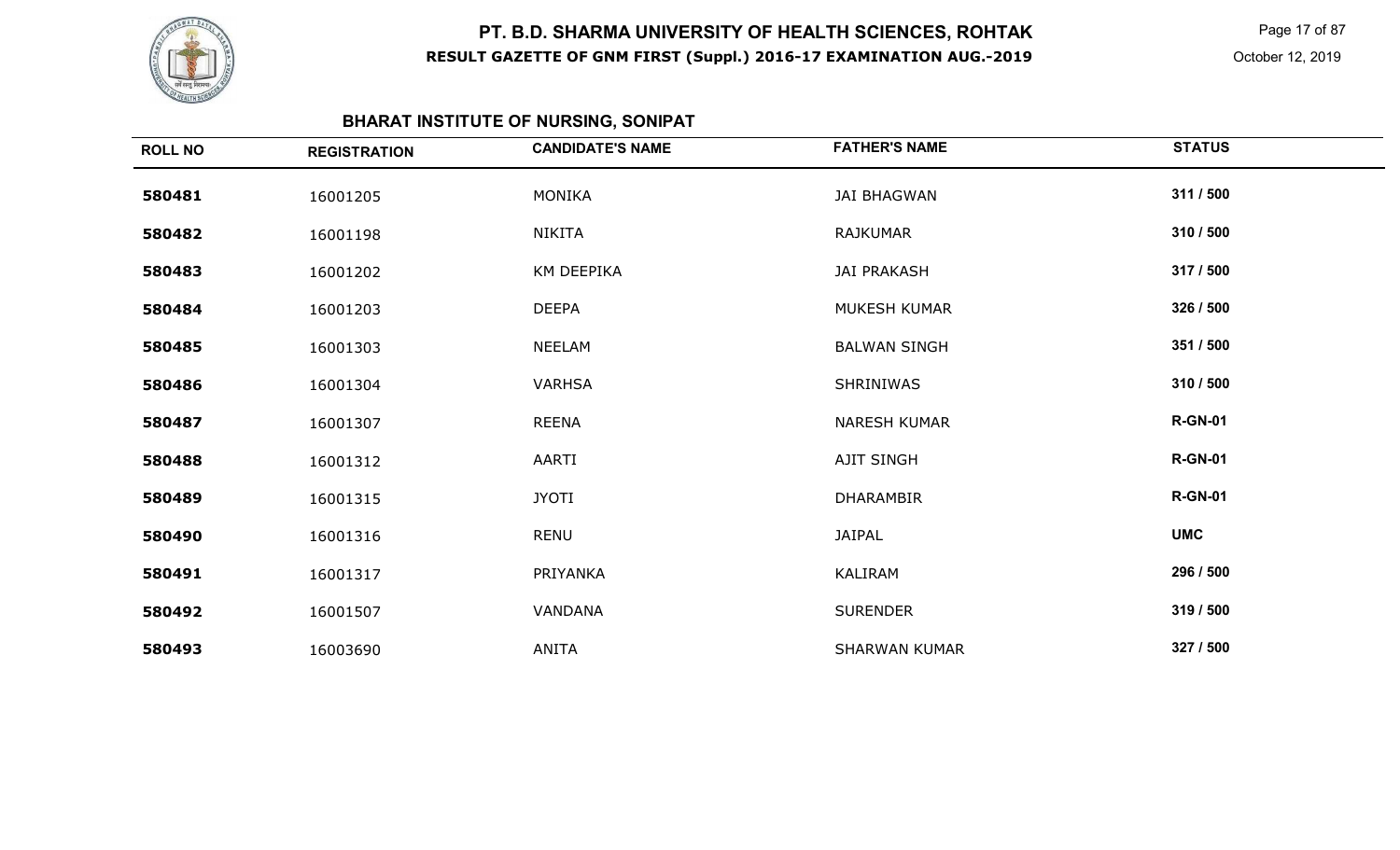

 Page 18 of 87 October 12, 2019

#### **D.C JAIN COLLEGE OF NURSING SONIPAT**

| <b>ROLL NO</b> | <b>REGISTRATION</b> | <b>CANDIDATE'S NAME</b> | <b>FATHER'S NAME</b>    | <b>STATUS</b>             |
|----------------|---------------------|-------------------------|-------------------------|---------------------------|
| 580611         | 16000553            | <b>TEENA</b>            | <b>ISHWAR SINGH</b>     | 325 / 500                 |
| 580612         | 16000556            | ENAMI                   | <b>KARAMVEER SINGH</b>  | 274 / 500                 |
| 580613         | 16000558            | SONIA                   | <b>RAMESH KUMAR</b>     | <b>ABS</b>                |
| 580614         | 16000560            | <b>ANKITA</b>           | <b>RAJESH</b>           | 328 / 500                 |
| 580615         | 16000562            | <b>JYOTI</b>            | <b>VED PRAKASH</b>      | 331 / 500                 |
| 580616         | 16000576            | JYOTI KUMARI            | <b>MAMU RAM</b>         | 341 / 500                 |
| 580617         | 16000984            | <b>KM SALMA</b>         | ABDUL HASIM             | R-GN-01 GN-02 GN-04       |
| 580618         | 16001641            | KM KHALDA PARVEEN       | MUKHTYAR AHAMAD         | <b>R-GN-01 GN-04</b>      |
| 580619         | 16001893            | RAJNI                   | <b>RAMESH</b>           | R-GN-01 GN-02 GN-03 GN-05 |
| 580620         | 16002086            | <b>SEEMA</b>            | <b>SURESH KUMAR</b>     | 331 / 500                 |
| 580621         | 16002202            | ANJU                    | <b>MAHENDER</b>         | 357 / 500                 |
| 580622         | 16002244            | <b>SUMAN KUMARI</b>     | RISHI PRAKASH           | 344 / 500                 |
| 580623         | 16002389            | ANJU                    | <b>DEVENDER</b>         | 309 / 500                 |
| 580624         | 16002764            | MANJEET                 | <b>SURAJ BHAN</b>       | 360 / 500                 |
| 580625         | 16002860            | <b>KM DURGESH</b>       | <b>GHAMANDI LAL</b>     | 323 / 500                 |
| 580626         | 16002864            | POONAM RANI             | RISHI PRAKASH           | 320 / 500                 |
| 580627         | 16002920            | SONI KUMARI             | <b>BHAGIRATH PRASAD</b> | R-GN-01 GN-03 GN-05       |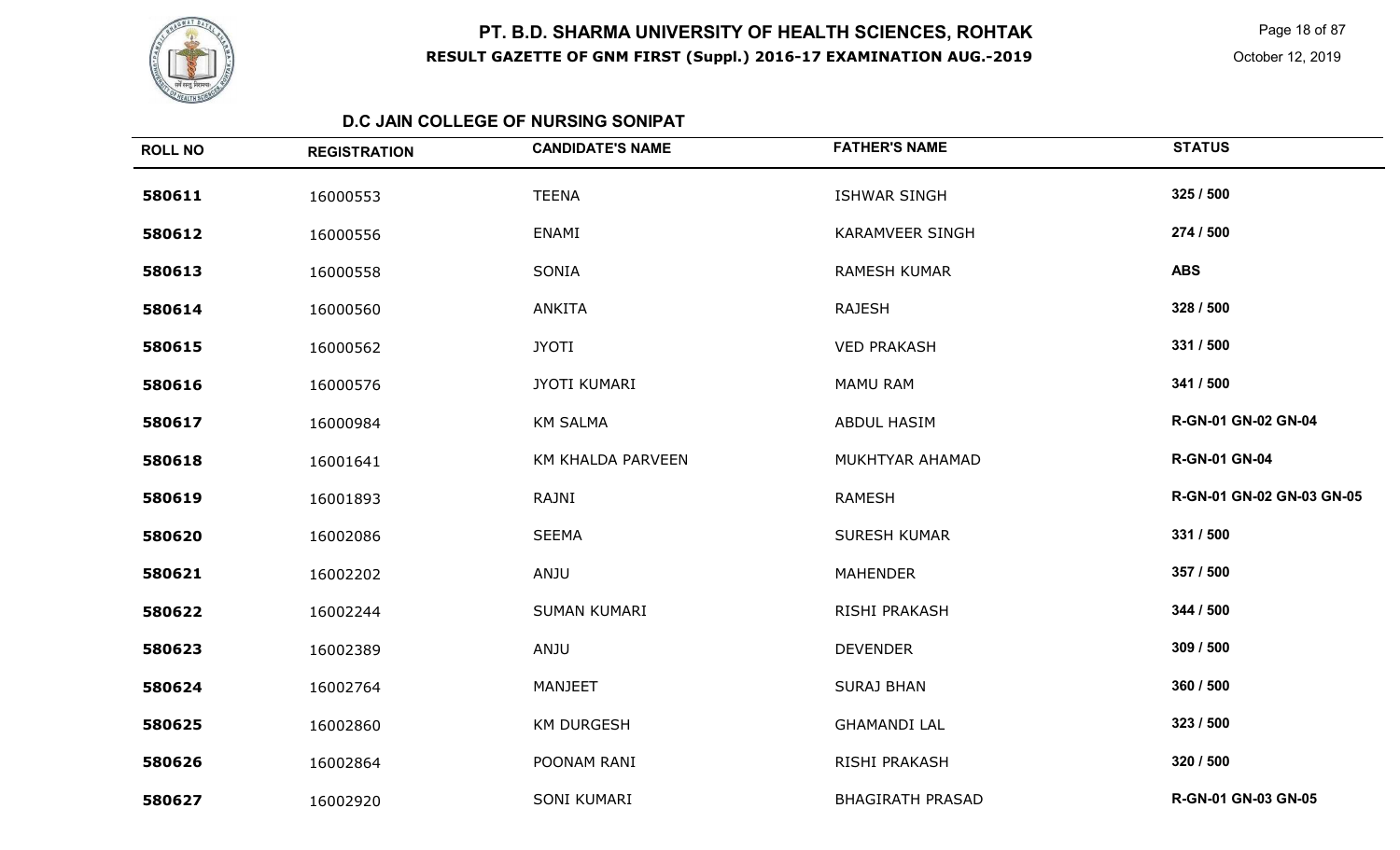

 Page 19 of 87 October 12, 2019

### **D.C JAIN COLLEGE OF NURSING SONIPAT**

| <b>ROLL NO</b> | <b>REGISTRATION</b> | <b>CANDIDATE'S NAME</b> | <b>FATHER'S NAME</b> | <b>STATUS</b>                    |
|----------------|---------------------|-------------------------|----------------------|----------------------------------|
| 580628         | 16003124            | <b>SANGEETA</b>         | <b>VIJENDRA</b>      | <b>R-GN-01 GN-03 GN-04 GN-05</b> |
| 580629         | 16003621            | AARTI                   | <b>RAM KISHAN</b>    | <b>R-GN-03 GN-05</b>             |
| 580630         | 16004907            | POOJA RANI              | RAM BIR              | <b>R-GN-01 GN-03 GN-04 GN-05</b> |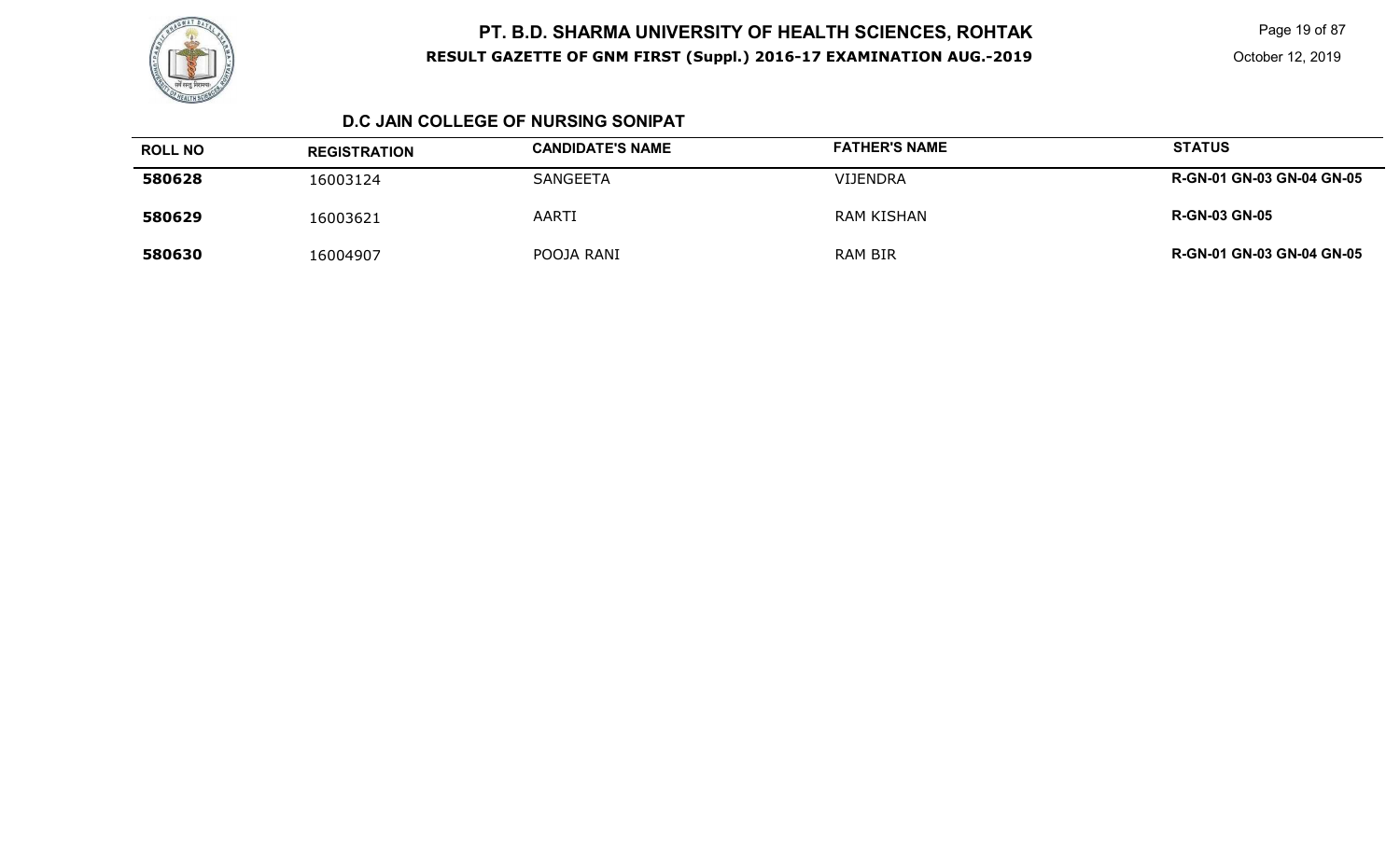

 Page 20 of 87 October 12, 2019

### **ADARSH SCHOOL OF NURSING MADINA ROHTAK**

| <b>ROLL NO</b> | <b>REGISTRATION</b> | <b>CANDIDATE'S NAME</b> | <b>FATHER'S NAME</b> | <b>STATUS</b>              |
|----------------|---------------------|-------------------------|----------------------|----------------------------|
| 580741         | 1202068             | <b>DEEPIKA</b>          | <b>SURESH KUMAR</b>  | <b>R-GN-04</b>             |
| 580742         | 16002212            | PRIYANKA                | <b>RAJKUMAR</b>      | 346 / 500                  |
| 580743         | 16002957            | <b>NEHA</b>             | <b>SUNIL</b>         | 330 / 500                  |
| 580744         | 16003072            | <b>SUNIL</b>            | SATYWAN              | 356 / 500                  |
| 580745         | 16003241            | <b>SNEHA</b>            | <b>RAMESH KUMAR</b>  | <b>R-GN-03 GN-04 GN-05</b> |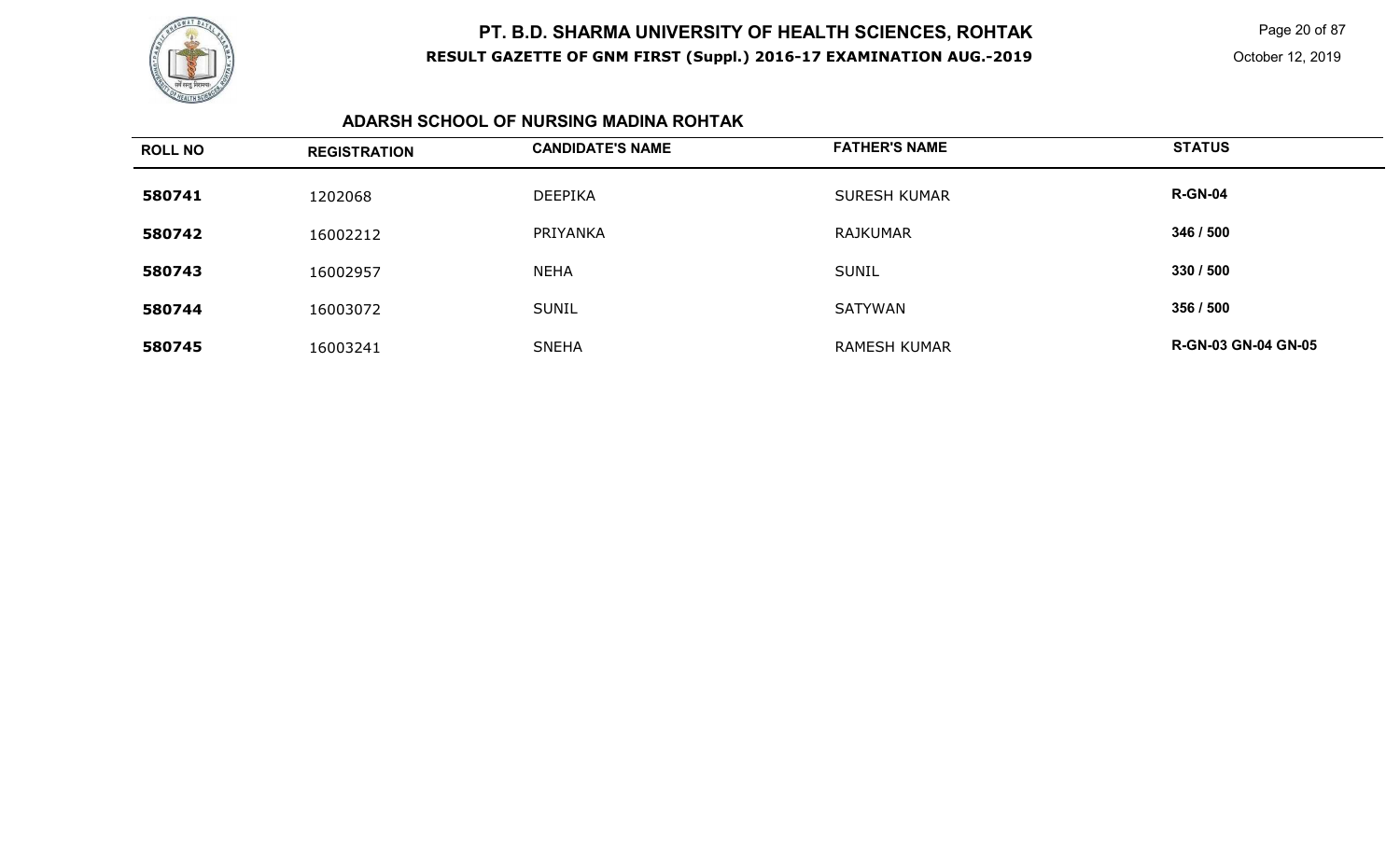

 Page 21 of 87 October 12, 2019

#### **SHRI BABA MASTNATH NURSING INST.ASTHAL BOHAR RTK**

| <b>ROLL NO</b> | <b>REGISTRATION</b> | <b>CANDIDATE'S NAME</b> | <b>FATHER'S NAME</b>  | <b>STATUS</b> |
|----------------|---------------------|-------------------------|-----------------------|---------------|
| 580861         | 16004890            | <b>JYOTI</b>            | <b>BIJENDER SINGH</b> | 353 / 500     |
| 580862         | 16004345            | <b>JYOTI</b>            | HARI OM               | 328 / 500     |
| 580863         | 16004552            | <b>KHUSHBU</b>          | <b>MANOJ KUMAR</b>    | 337 / 500     |
| 580864         | 16004610            | NIKITA                  | KRISHAN               | 338 / 500     |
| 580865         | 16004229            | <b>RITU</b>             | <b>BRIJ MOHAN</b>     | 318 / 500     |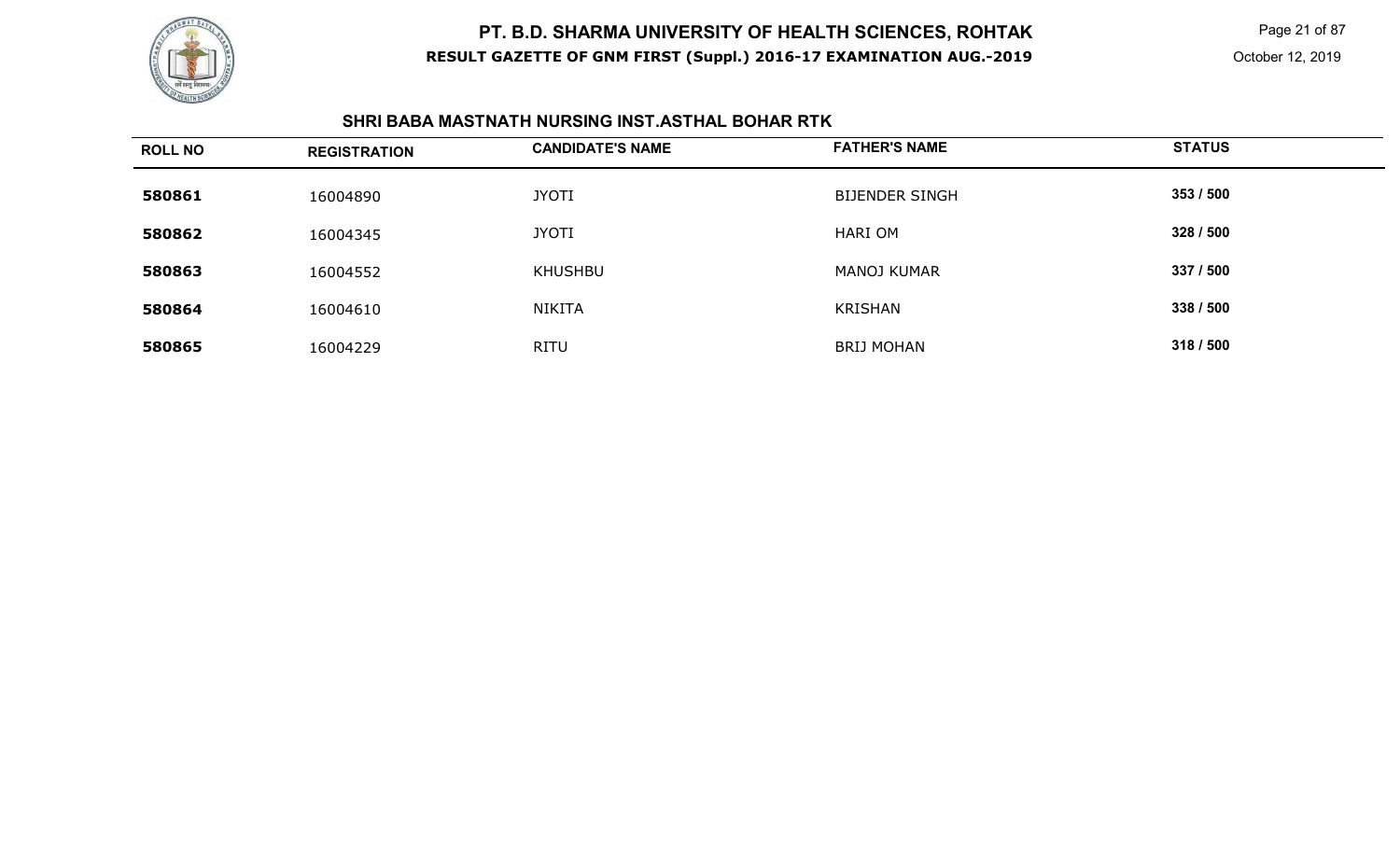

Page 22 of 87

# **PARAMOUNT SCHOOL OF NURSING,CHHUCHHAKWAS, JHAJJAR**

| <b>ROLL NO</b> | <b>REGISTRATION</b> | <b>CANDIDATE'S NAME</b> | <b>FATHER'S NAME</b>     | <b>STATUS</b> |
|----------------|---------------------|-------------------------|--------------------------|---------------|
| 580981         | 16000145            | VAISHALI                | <b>ANIL KUMAR</b>        | 326 / 500     |
| 580982         | 16000991            | AARTI                   | <b>SATENDER</b>          | 338 / 500     |
| 580983         | 16000993            | KIRTI                   | <b>SATYADEV</b>          | 325 / 500     |
| 580984         | 16001006            | <b>JYOTI</b>            | <b>JAGBIR</b>            | 324 / 500     |
| 580985         | 16001009            | SANGEETA                | <b>KANWAR SINGH</b>      | 306 / 500     |
| 580986         | 16001022            | SUSHMA RANI             | PRITAM SINGH             | 331 / 500     |
| 580987         | 16001029            | PUNEET KUMARI           | <b>ROSHAN LAL</b>        | 312 / 500     |
| 580988         | 16001293            | <b>BHAWNA</b>           | <b>GANPAT RAI</b>        | 307 / 500     |
| 580989         | 16001296            | ANITA                   | <b>RAJESH</b>            | 316 / 500     |
| 580990         | 16001355            | <b>SHARDA</b>           | <b>RAGHUBIR SINGH</b>    | 330 / 500     |
| 580991         | 16001843            | POOJA DABAS             | <b>TEJ SINGH</b>         | 317 / 500     |
| 580992         | 16002260            | DIVYA BHARTI            | <b>JANARDHAN PARASAD</b> | 326 / 500     |
| 580993         | 16000258            | LALITA                  | OMPARKASH                | 363 / 500     |
| 580994         | 16002961            | <b>NASIB</b>            | <b>KESHAR SINGH</b>      | 303 / 500     |
| 580995         | 16003047            | SAKSHI                  | RAJENDER SINGH           | 341 / 500     |
| 580996         | 16003085            | POOJA                   | <b>RAGHBIR</b>           | 329 / 500     |
| 580997         | 16003107            | <b>NEERAJ</b>           | RISHI PAL                | 323 / 500     |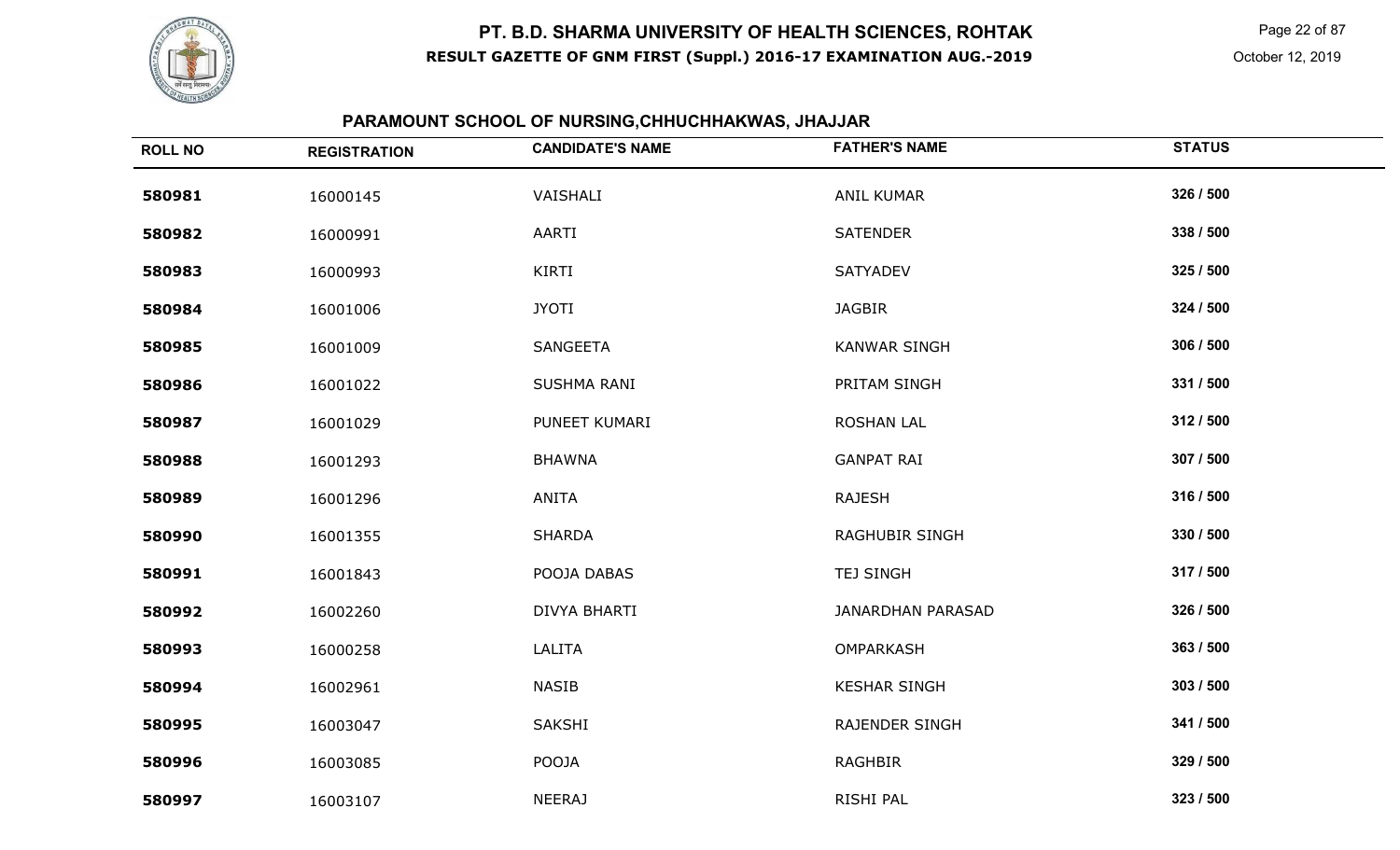

 Page 23 of 87 October 12, 2019

# **B.D.M. COLLEGE OF NURSING, CHHUCHHAKWAS, JHAJJAR**

| <b>ROLL NO</b> | <b>REGISTRATION</b> | <b>CANDIDATE'S NAME</b> | <b>FATHER'S NAME</b>  | <b>STATUS</b> |
|----------------|---------------------|-------------------------|-----------------------|---------------|
| 581171         | 16003710            | KIRTI                   | <b>SURAJ PARKASH</b>  | 318 / 500     |
| 581172         | 16003733            | <b>JASPREET KAUR</b>    | NARINDER PAL SINGH    | 363 / 500     |
| 581173         | 16003736            | <b>RAVEENA</b>          | <b>CHHANU RAM</b>     | 332 / 500     |
| 581174         | 16003738            | <b>KAVITA</b>           | <b>BALJIT SINGH</b>   | 355 / 500     |
| 581175         | 16003770            | POOJA KUMARI            | <b>SANT RAM</b>       | 337 / 500     |
| 581176         | 16003787            | KIRAN                   | <b>SURAJ PRAKASH</b>  | 349 / 500     |
| 581177         | 16003848            | <b>NUSRAT</b>           | KHURSHID AHMED        | 310 / 500     |
| 581178         | 16003959            | <b>SUMAN</b>            | <b>ISHWAR SINGH</b>   | 332 / 500     |
| 581179         | 16003960            | SUSHILA KUMARI          | SATYA PARKASH         | 319 / 500     |
| 581180         | 16003963            | <b>SUREKHA</b>          | <b>RAKESH</b>         | 333 / 500     |
| 581181         | 16004003            | <b>KM DARSHAN KAUR</b>  | <b>HARENDRA SINGH</b> | 384 / 500     |
| 581182         | 16004008            | SANJU RANI              | SURESH KUMAR          | 374 / 500     |
| 581183         | 16004036            | <b>DURGA</b>            | <b>SYAM</b>           | 369 / 500     |
| 581184         | 16004070            | SARJEENA BANO           | <b>SOHRAF KHAN</b>    | 351 / 500     |
| 581185         | 16004145            | <b>NISHA</b>            | <b>SURENDER</b>       | 377 / 500     |
| 581186         | 16005012            | <b>NITU</b>             | <b>SURESH KUMAR</b>   | 361 / 500     |
| 581187         | 16005043            | <b>ASHA RANI</b>        | SOMBIR                | 344 / 500     |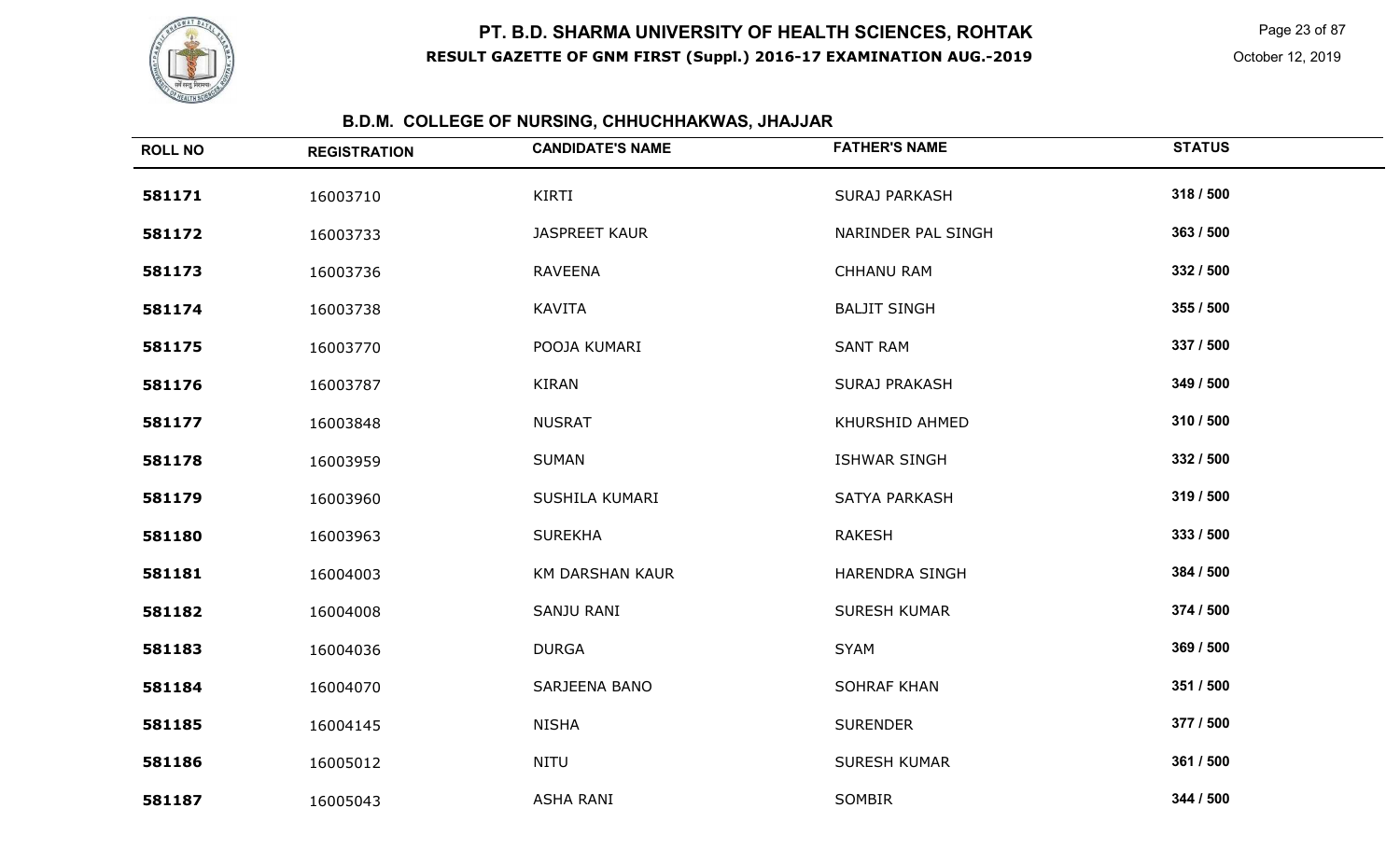

Page 24 of 87

# **B.D.M. COLLEGE OF NURSING, CHHUCHHAKWAS, JHAJJAR**

| <b>ROLL NO</b> | <b>REGISTRATION</b> | <b>CANDIDATE'S NAME</b> | <b>FATHER'S NAME</b>  | <b>STATUS</b>        |
|----------------|---------------------|-------------------------|-----------------------|----------------------|
| 581188         | 16005069            | MS SONU BAI YADAV       | <b>RAJ KUMAR</b>      | 371 / 500            |
| 581189         | 16003801            | DEEPA KUMARI            | <b>RAJBIR</b>         | 355 / 500            |
| 581190         | 16001612            | <b>JYOTI</b>            | <b>SURESH</b>         | <b>R-GN-03 GN-05</b> |
| 581191         | 16003705            | <b>KAVITA</b>           | DURGA PARSAD          | <b>R-GN-03 GN-05</b> |
| 581192         | 16005033            | <b>POONAM</b>           | NARAYAN               | <b>RLA</b>           |
| 581193         | 16003835            | MONIKA RANI             | <b>SURESH KUMAR</b>   | 370 / 500            |
| 581194         | 16003862            | <b>POONAM</b>           | <b>RAJINDER SINGH</b> | 382 / 500            |
| 581195         | 16003817            | REKHA BAI               | <b>UMRAO SINGH</b>    | <b>RLA</b>           |
| 581196         | 16003873            | SARITA KUMARI           | <b>VIJAY SINGH</b>    | <b>RLA</b>           |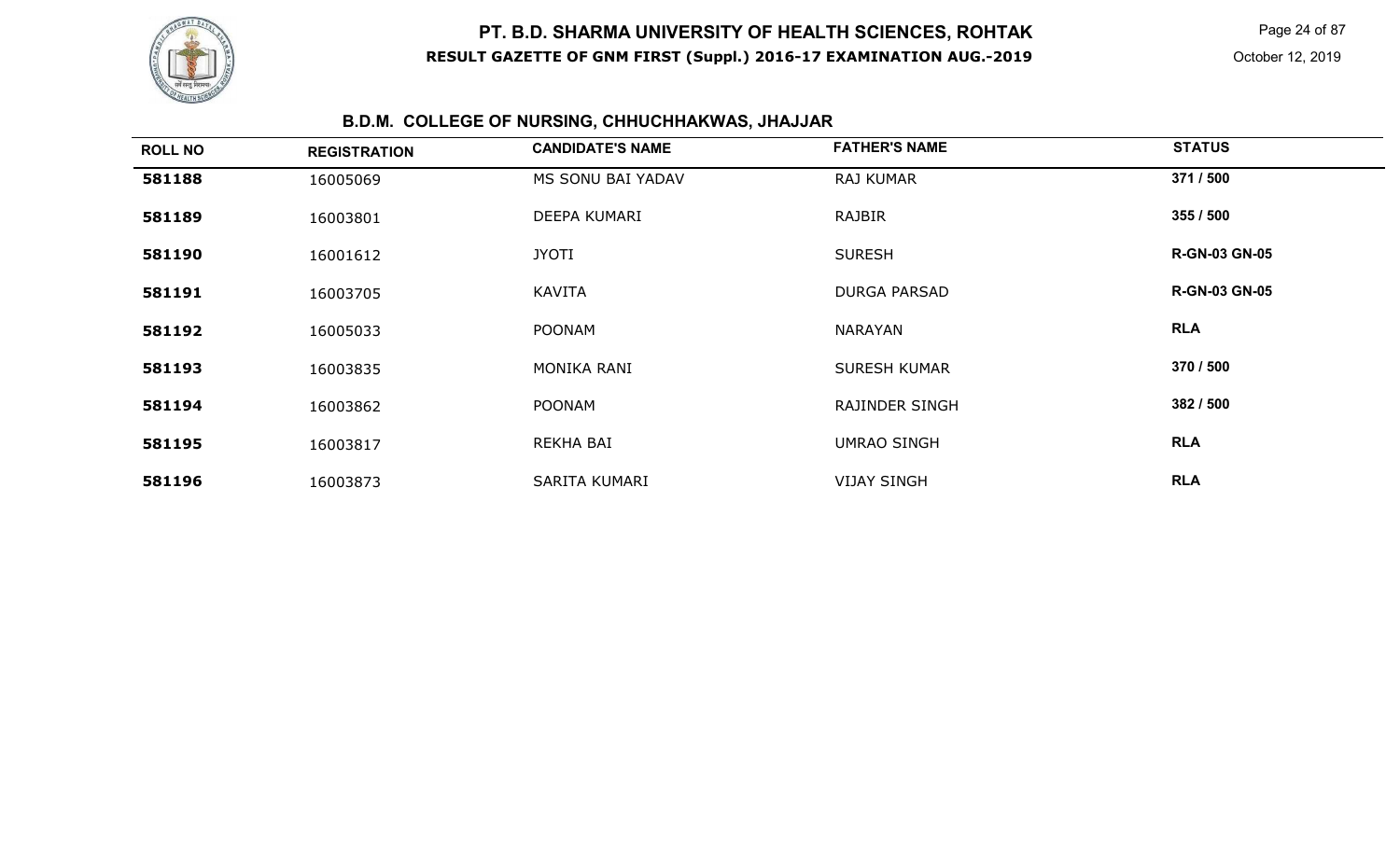

 Page 25 of 87 October 12, 2019

### **KHUSHI SCHOOL OF NURSING SAFIDON JIND**

| <b>ROLL NO</b> | <b>REGISTRATION</b> | <b>CANDIDATE'S NAME</b> | <b>FATHER'S NAME</b>  | <b>STATUS</b>              |
|----------------|---------------------|-------------------------|-----------------------|----------------------------|
| 581301         | 16004208            | <b>KM ANNU</b>          | <b>DEVENDRA SINGH</b> | 346 / 500                  |
| 581302         | 16004235            | MEENA RANI              | RANVIR SINGH          | <b>R-GN-03 GN-04 GN-05</b> |
| 581303         | 16004240            | KINU                    | <b>MANOJ</b>          | 332 / 500                  |
| 581304         | 16004367            | <b>REENA SHARMA</b>     | <b>SITA RAM</b>       | <b>R-GN-01 GN-04</b>       |
| 581305         | 16004404            | REENA DEVI              | <b>DALEL</b>          | 323 / 500                  |
| 581306         | 16004565            | REENA                   | <b>ZILE SINGH</b>     | <b>R-GN-04</b>             |
| 581307         | 16004569            | SHEELA RANI             | <b>NAFE SINGH</b>     | 321 / 500                  |
| 581308         | 16004719            | DIVYA RANI              | <b>HAWA SINGH</b>     | 302 / 500                  |
| 581309         | 16004900            | <b>JYOTI</b>            | <b>DILAWAR SINGH</b>  | <b>R-GN-03 GN-05</b>       |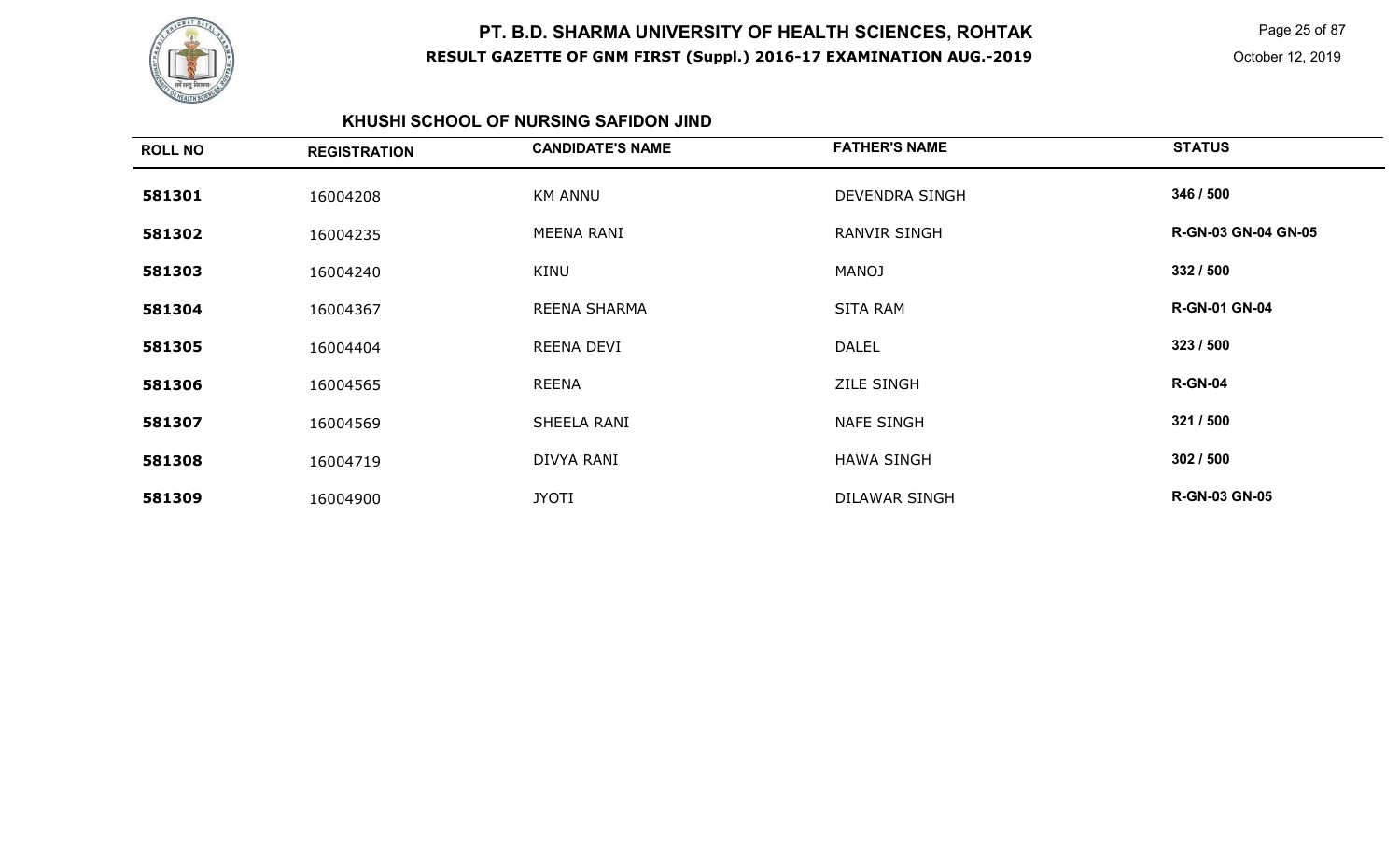

Page 26 of 87

# **BIRENDER SINGH COLLEGE OF NURSING, UCHANA, JIND**

| <b>ROLL NO</b> | <b>REGISTRATION</b> | <b>CANDIDATE'S NAME</b> | <b>FATHER'S NAME</b> | <b>STATUS</b> |
|----------------|---------------------|-------------------------|----------------------|---------------|
| 581411         | 16000986            | <b>BIMLA</b>            | <b>VIKRAM</b>        | 286 / 500     |
| 581412         | 16000988            | <b>ISHU</b>             | SOMBIR               | 352 / 500     |
| 581413         | 16002995            | <b>SUMAN DEVI</b>       | <b>SADA RAM</b>      | 336 / 500     |
| 581414         | 16003045            | MANISHA DEVI            | JAPAN SINGH          | 363 / 500     |
| 581415         | 16003503            | MANISHA DEVI            | <b>RAM KUMAR</b>     | 323/500       |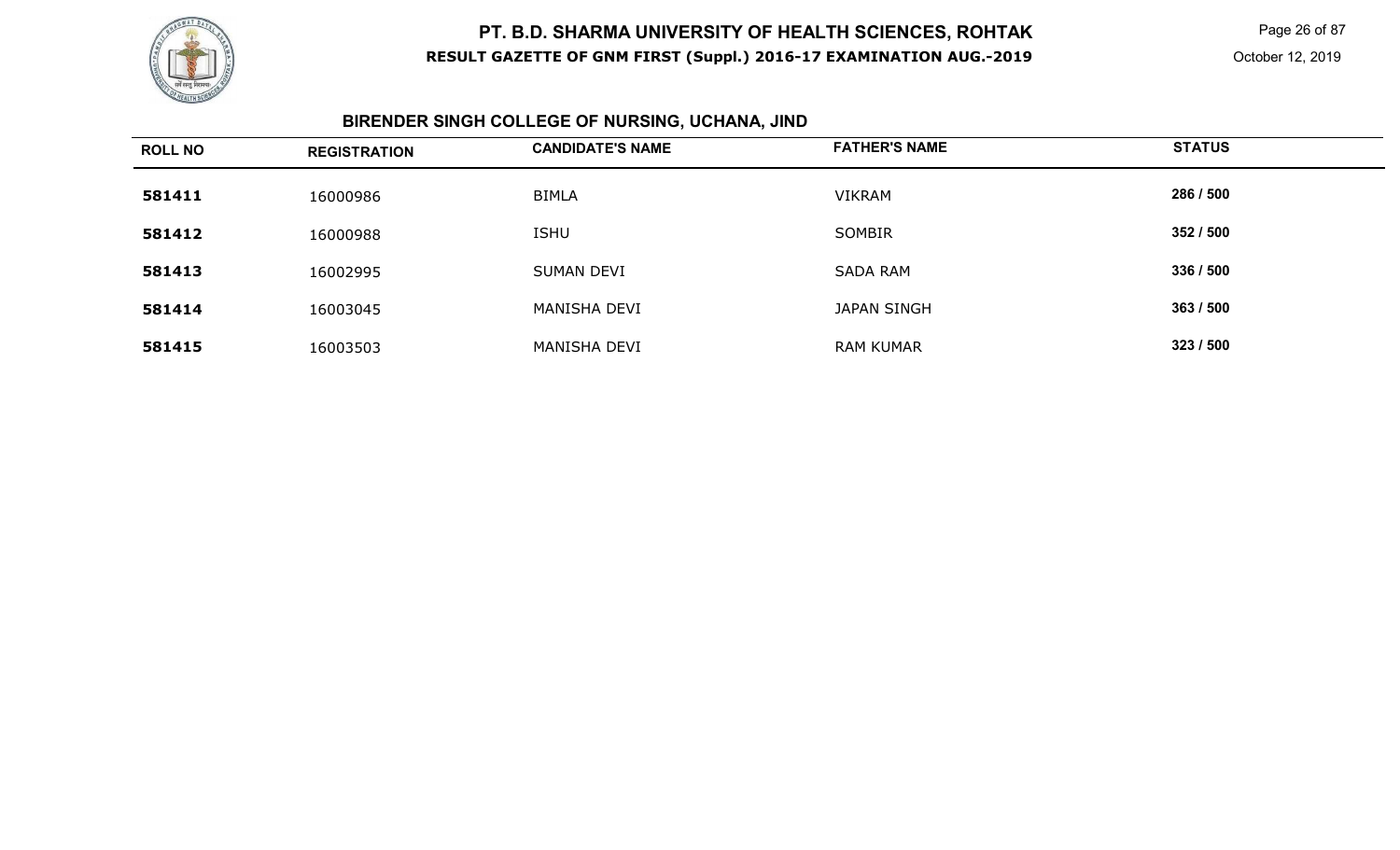

Page 27 of 87

#### **RADHASWAMI NURSING COLLEGE KHARKARA MEHAM**

| <b>ROLL NO</b> | <b>REGISTRATION</b> | <b>CANDIDATE'S NAME</b> | <b>FATHER'S NAME</b> | <b>STATUS</b>        |
|----------------|---------------------|-------------------------|----------------------|----------------------|
| 581471         | 16002438            | SONI                    | <b>BAL RAJ</b>       | <b>R-GN-01 GN-04</b> |
| 581472         | 16003223            | <b>ANIL KUMARI</b>      | <b>BIJENDER</b>      | 279 / 500            |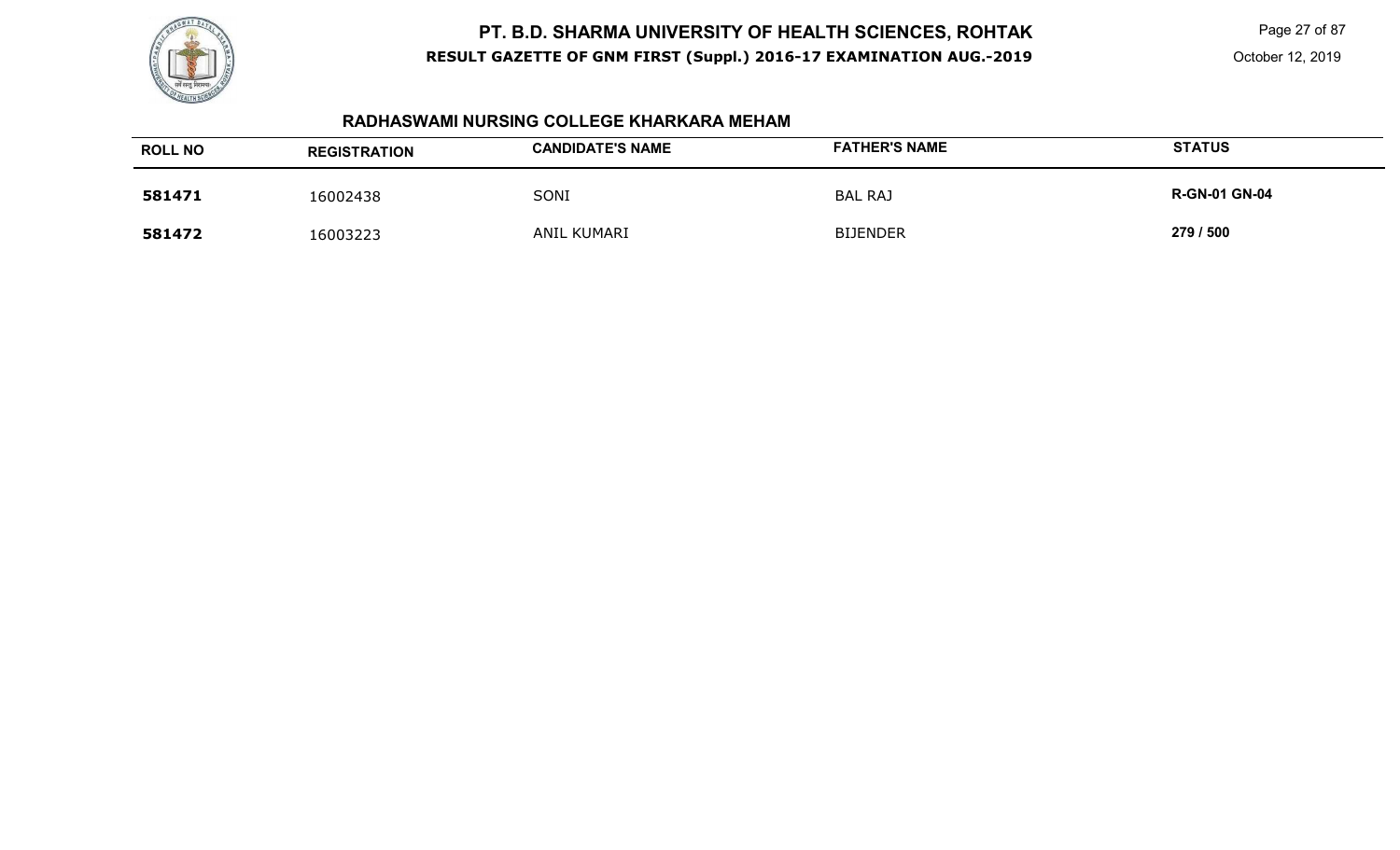

 Page 28 of 87 October 12, 2019

# **GAJRAJ INSTITUTE OF NURSING,GOHANA**

| <b>ROLL NO</b> | <b>REGISTRATION</b> | <b>CANDIDATE'S NAME</b> | <b>FATHER'S NAME</b>   | <b>STATUS</b>  |
|----------------|---------------------|-------------------------|------------------------|----------------|
| 487451         | 16002415            | <b>MONIKA</b>           | <b>HARPAL SINGH</b>    | <b>RLA</b>     |
| 487452         | 16000198            | PRIYANKA                | <b>JASWANT SINGH</b>   | 356 / 500      |
| 487453         | 16001408            | SONIA                   | SUMUNDER SINGH         | <b>RLA</b>     |
| 487454         | 16001409            | <b>JYOTI</b>            | <b>SAMUNDER</b>        | 334 / 500      |
| 487455         | 16001412            | <b>PREETY</b>           | <b>SUKHBIR</b>         | 325/500        |
| 487457         | 16002877            | SANGEETA BHARDWAJ       | <b>RAMVIVAS SHARMA</b> | 340 / 500      |
| 487458         | 16003569            | <b>JYOTI</b>            | <b>SHAMSHER</b>        | 332 / 500      |
| 587451         | 16000196            | PREETI                  | <b>BHIM SINGH</b>      | <b>R-GN-01</b> |
| 587455         | 15001284            | PINKI                   | <b>JAIKISHAN</b>       | <b>ABS</b>     |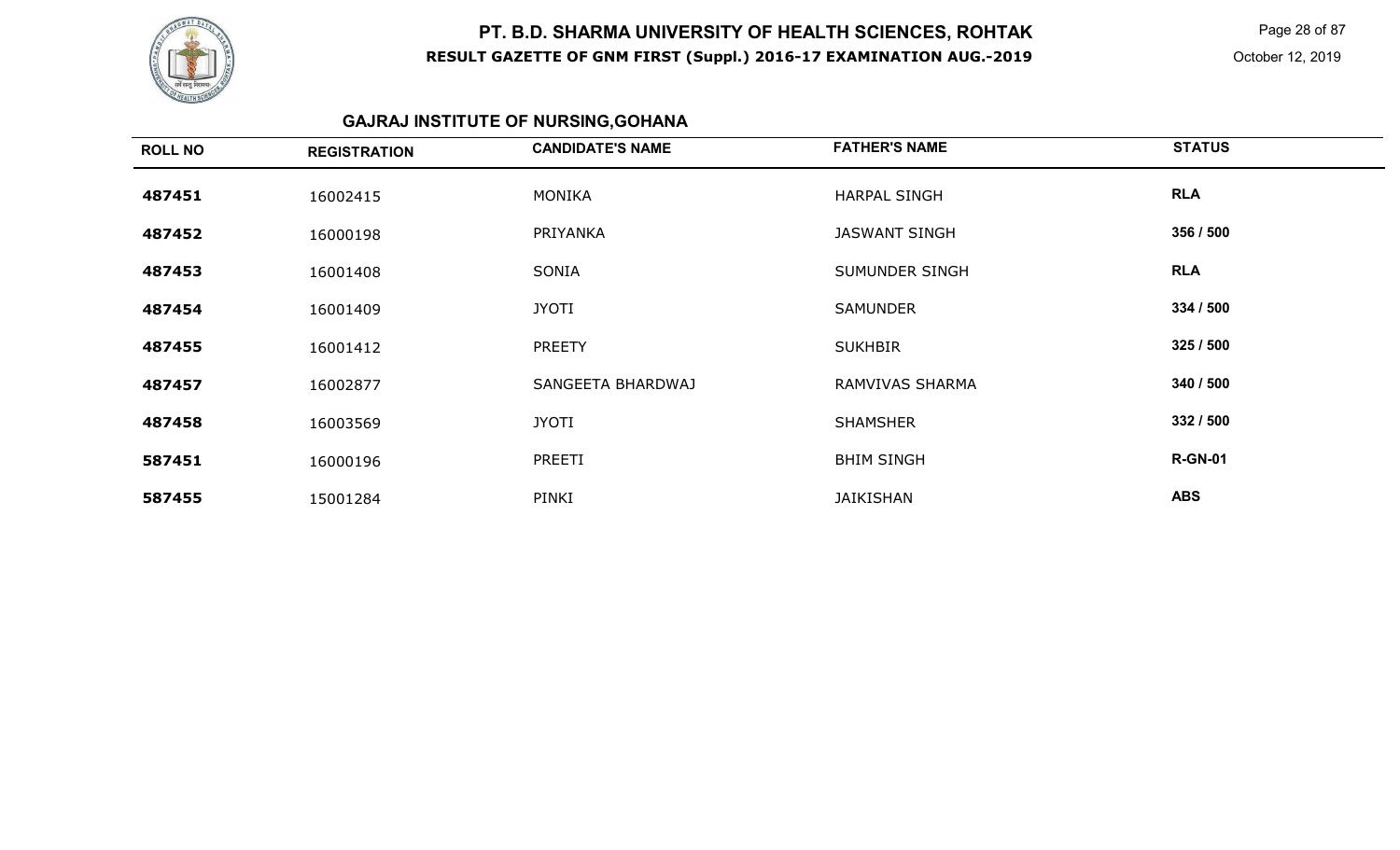

 Page 29 of 87 October 12, 2019

### **SATYA SCHOOL OF NURSING SISAR KHAS MEHAM**

| <b>ROLL NO</b> | <b>REGISTRATION</b> | <b>CANDIDATE'S NAME</b> | <b>FATHER'S NAME</b>  | <b>STATUS</b>                    |
|----------------|---------------------|-------------------------|-----------------------|----------------------------------|
| 581651         | 16002066            | <b>SHILPA</b>           | <b>SATISH</b>         | 343 / 500                        |
| 581652         | 16002128            | <b>RITU</b>             | <b>KARAMVIR SINGH</b> | <b>R-GN-02 GN-03 GN-05</b>       |
| 581653         | 16002971            | PINKI                   | <b>SATVEER SINGH</b>  | <b>R-GN-03 GN-05</b>             |
| 581654         | 16002998            | RAVINA KUMARI           | <b>ISHWAR SINGH</b>   | <b>R-GN-01</b>                   |
| 581655         | 16003246            | MONIKA                  | <b>RAMESH KUMAR</b>   | 325 / 500                        |
| 581656         | 16004998            | <b>MONIKA RANI</b>      | <b>JAGBIR SINGH</b>   | <b>R-GN-02 GN-03 GN-04 GN-05</b> |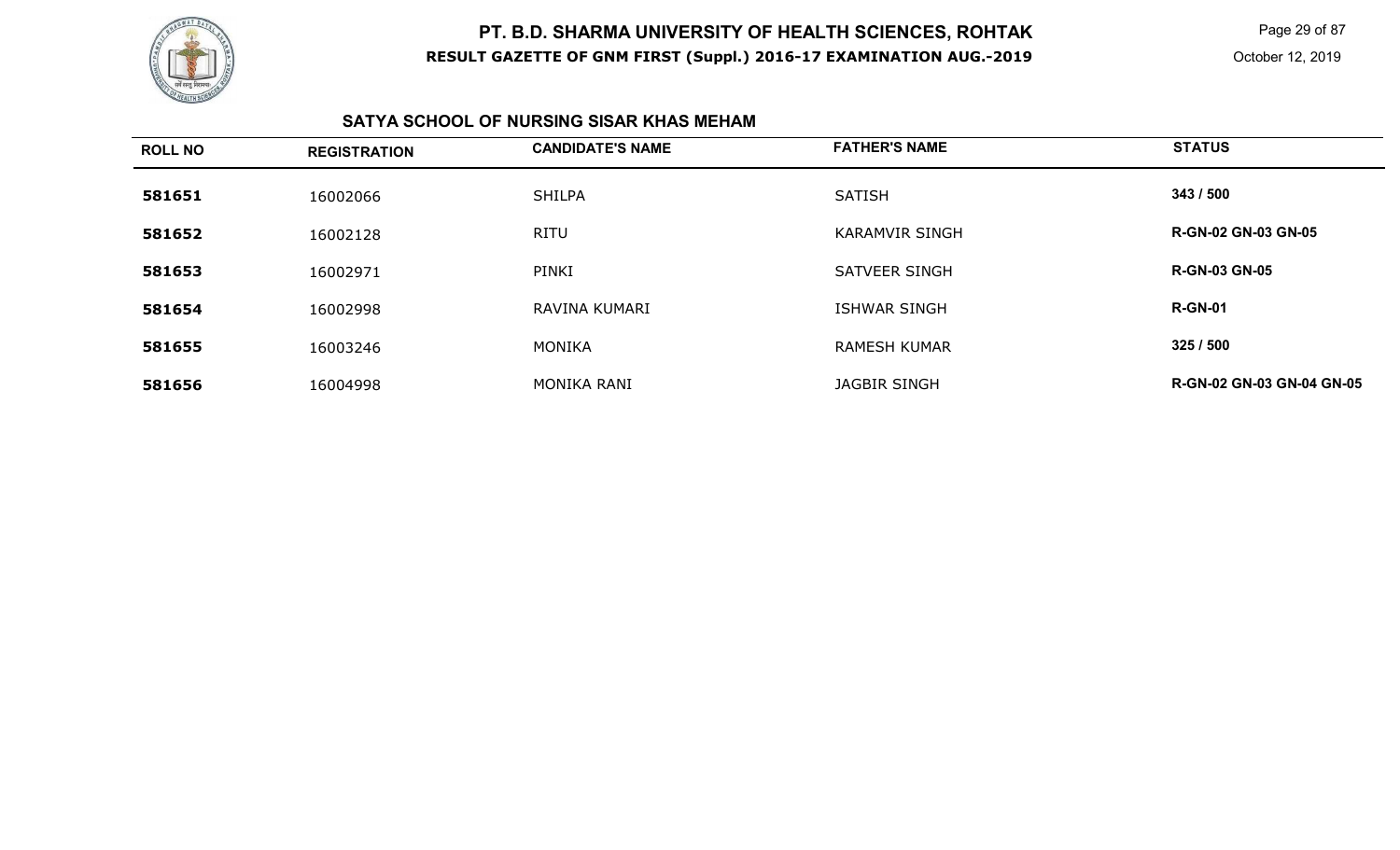

Page 30 of 87

October 12, 2019

#### **SVM SCHOOL OF NURSING CHANG BHIWANI**

| <b>ROLL NO</b> | <b>REGISTRATION</b> | <b>CANDIDATE'S NAME</b> | <b>FATHER'S NAME</b> | <b>STATUS</b> |
|----------------|---------------------|-------------------------|----------------------|---------------|
| 581711         | 16001810            | <b>NISHA RANI</b>       | SHRIBHAGWAN          | 328 / 500     |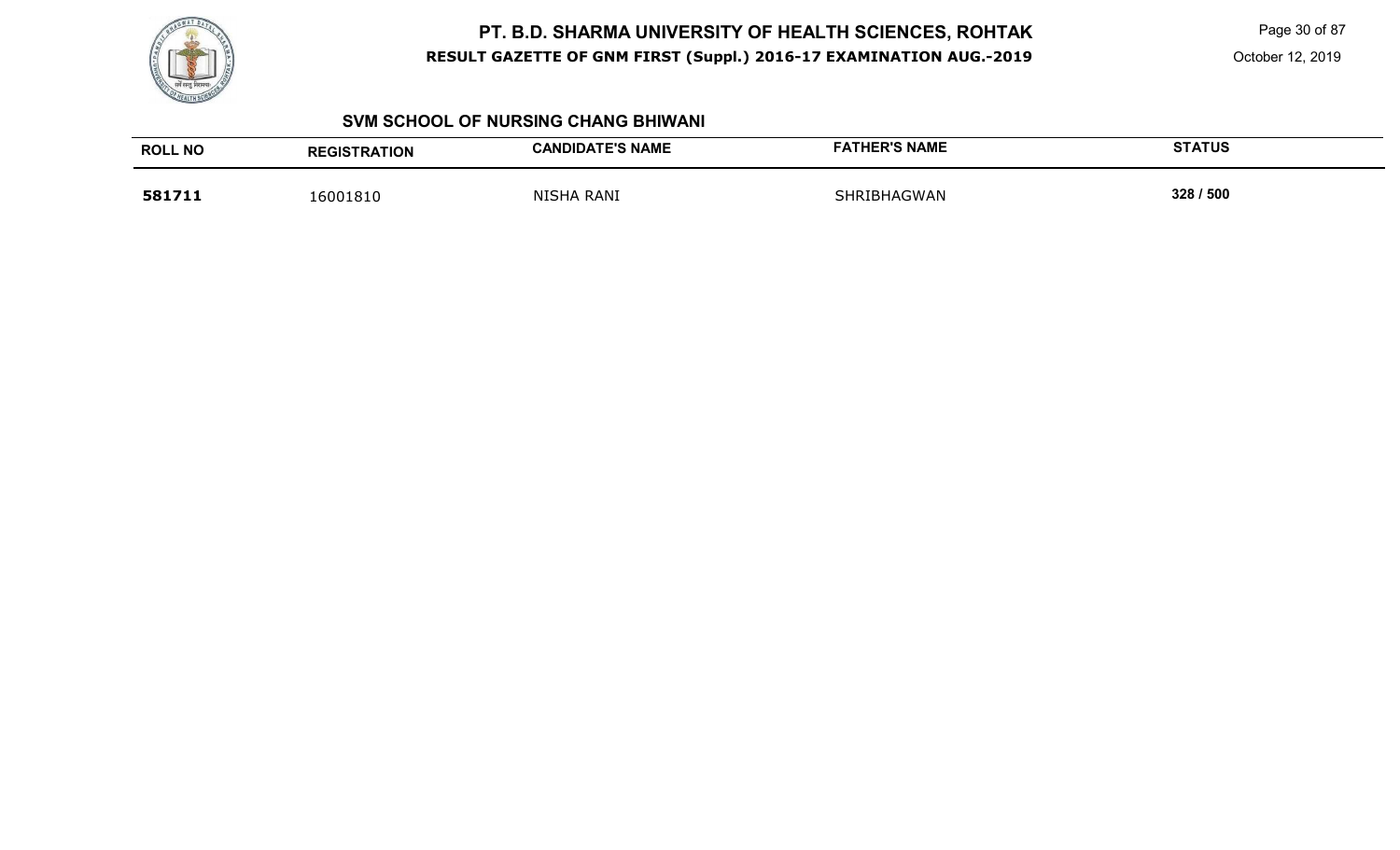

 Page 31 of 87 October 12, 2019

#### **GRV NURSING SCHOOL CHARKHI DADRI BHIWANI**

| <b>ROLL NO</b> | <b>REGISTRATION</b> | <b>CANDIDATE'S NAME</b> | <b>FATHER'S NAME</b>  | <b>STATUS</b>  |
|----------------|---------------------|-------------------------|-----------------------|----------------|
| 581821         | 16003923            | <b>USHA</b>             | <b>DHARAMVIR</b>      | <b>ABS</b>     |
| 581822         | 16004039            | NIKKU RANI              | <b>VIKASH</b>         | 369 / 500      |
| 581823         | 16004977            | <b>NIRMLA</b>           | <b>RAJENDER SINGH</b> | 376 / 500      |
| 581824         | 16004979            | <b>SHAKUNTLA</b>        | <b>INDER SINGH</b>    | 350 / 500      |
| 581825         | 16004986            | ANJU                    | JAIBHAGWAN            | 314 / 500      |
| 581826         | 16005016            | SHARMILA                | <b>JAI SINGH</b>      | 331 / 500      |
| 581827         | 16005044            | POONAM RANI             | RAMGOPAL              | <b>R-GN-02</b> |
| 581828         | 16005049            | SINU                    | <b>UMED SINGH</b>     | 355 / 500      |
| 581829         | 16005635            | <b>SAROJ BALA</b>       | <b>RAM KISHAN</b>     | 332 / 500      |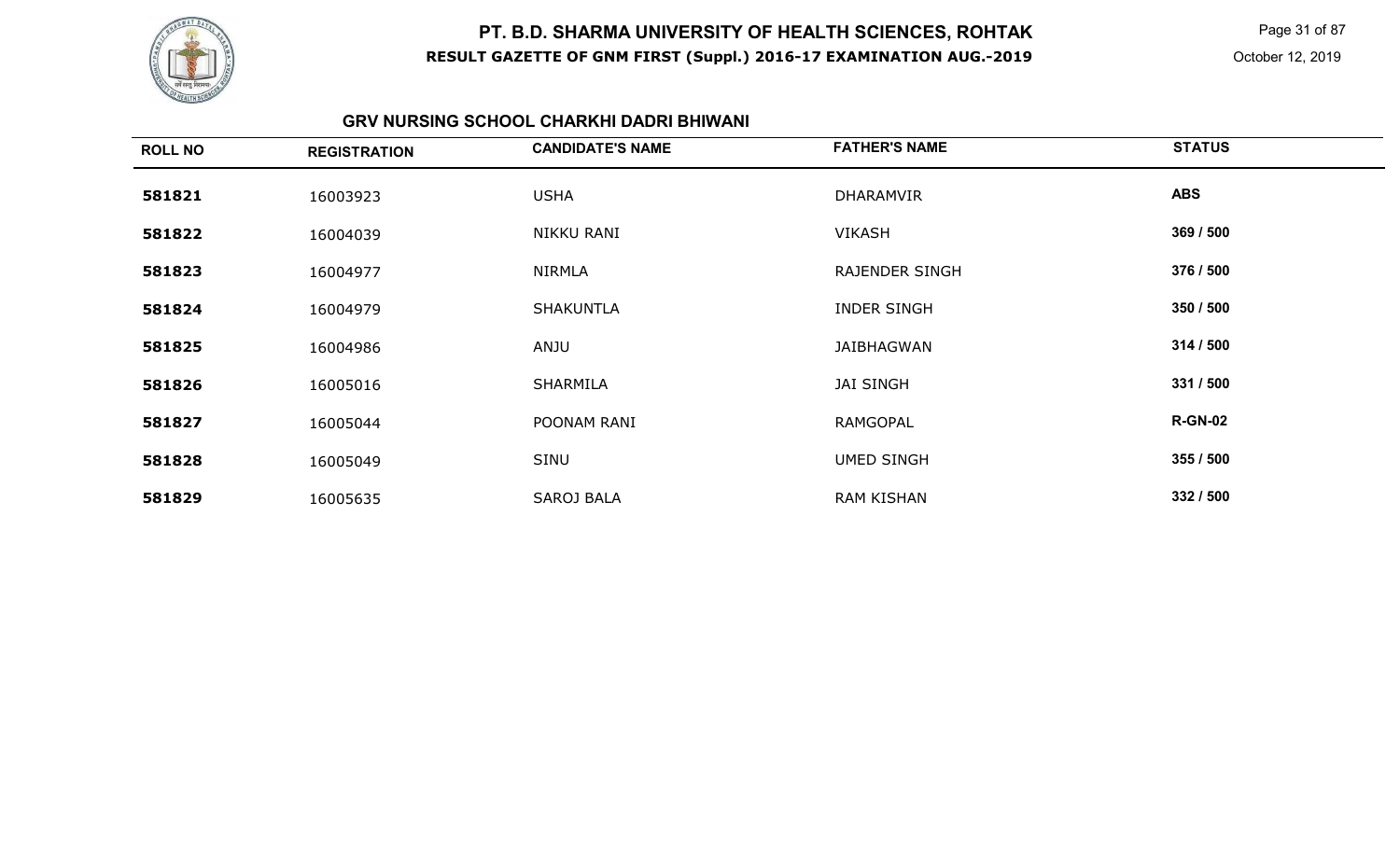

 Page 32 of 87 October 12, 2019

#### **ANM/GNM TRAINING SCHOOL BHIWANI**

| <b>ROLL NO</b> | <b>REGISTRATION</b> | <b>CANDIDATE'S NAME</b> | <b>FATHER'S NAME</b> | <b>STATUS</b> |
|----------------|---------------------|-------------------------|----------------------|---------------|
| 581931         | 16000051            | <b>POOJA</b>            | <b>VINOD KUMAR</b>   | 350 / 500     |
| 581932         | 16001229            | <b>JYOTI</b>            | NARENDER SINGH       | 294 / 500     |
| 581933         | 16003306            | <b>ANNU</b>             | <b>BALWAN</b>        | 335/500       |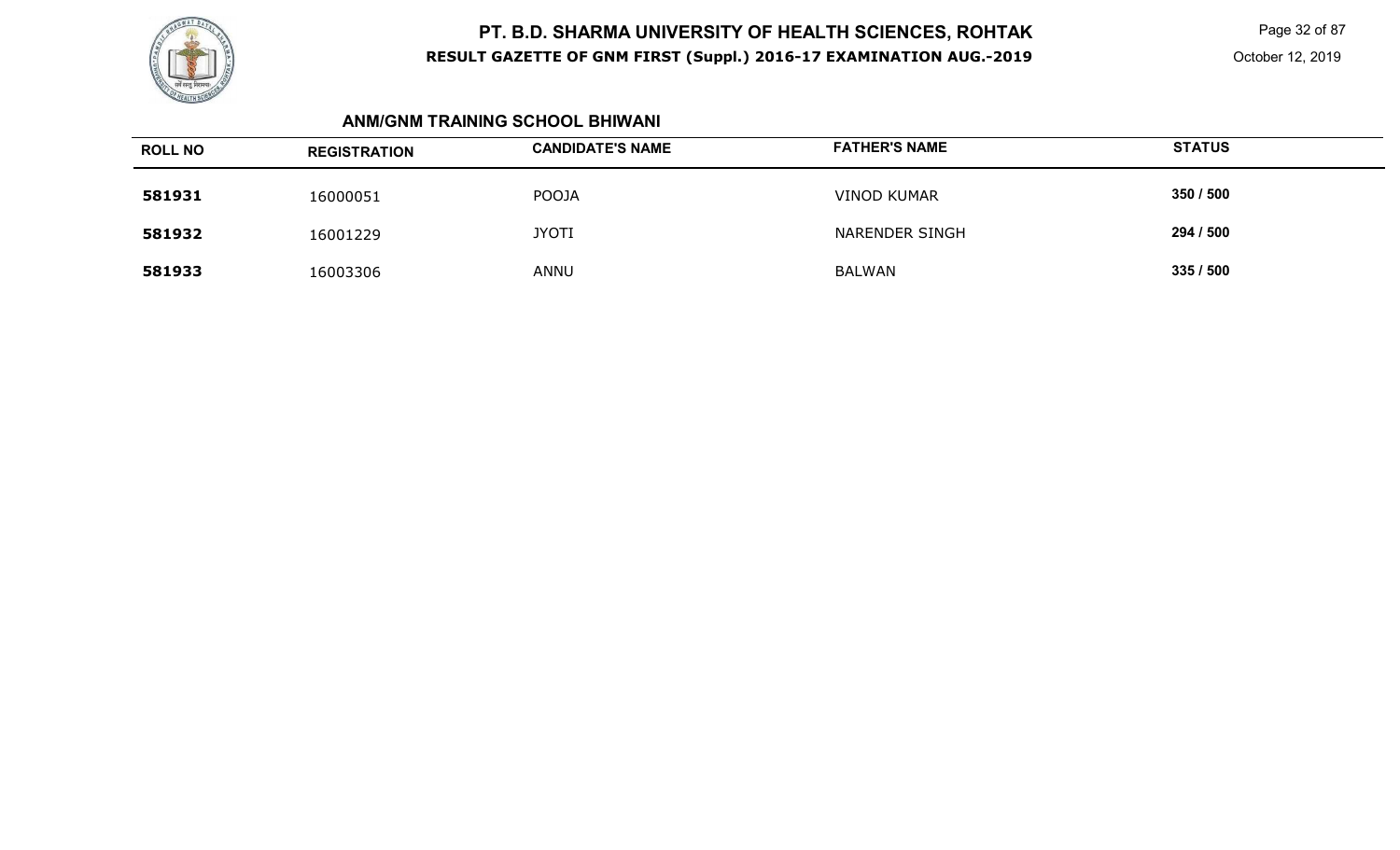

 Page 33 of 87 October 12, 2019

# **SANT GANGA NATH SCH. OF NURSING KITLANA BHIWANI**

| <b>ROLL NO</b> | <b>REGISTRATION</b> | <b>CANDIDATE'S NAME</b> | <b>FATHER'S NAME</b>   | <b>STATUS</b>              |
|----------------|---------------------|-------------------------|------------------------|----------------------------|
| 582101         | 16000518            | PREETI                  | <b>SUBHASH CHANDER</b> | <b>R-GN-04</b>             |
| 582102         | 16000524            | <b>SUMAN</b>            | RAMPAL SINGH           | 321 / 500                  |
| 582103         | 16000525            | <b>NEELAM</b>           | <b>AJEET</b>           | 333 / 500                  |
| 582104         | 16000529            | <b>SAVITA</b>           | <b>RAM KISHAN</b>      | 320 / 500                  |
| 582105         | 16000530            | <b>REENA</b>            | <b>BHALLE RAM</b>      | 336 / 500                  |
| 582106         | 16001299            | <b>REENA</b>            | <b>BHODUTT</b>         | <b>R-GN-04</b>             |
| 582107         | 16001415            | <b>BABLI</b>            | <b>MAAN SINGH</b>      | <b>R-GN-03 GN-04 GN-05</b> |
| 582108         | 16001851            | <b>KESAV</b>            | <b>PURUSOTHUM</b>      | 306 / 500                  |
| 582109         | 16002190            | PRIYANKA                | <b>SHYAM SUNDER</b>    | 342 / 500                  |
| 582110         | 16002217            | <b>SARITA</b>           | JAGDISH CHAND          | 301 / 500                  |
| 582111         | 16002227            | SAKSHI                  | <b>DHARMPAL</b>        | 326 / 500                  |
| 582112         | 16002666            | PRIYANKA                | <b>BIKRAM</b>          | <b>R-GN-04</b>             |
| 582113         | 16002717            | <b>GURUMEHAR</b>        | RANBIR                 | <b>R-GN-04</b>             |
| 582114         | 16002883            | <b>NARESH</b>           | RAMDHARI               | 318 / 500                  |
| 582115         | 16002902            | <b>POONAM</b>           | <b>SATISH</b>          | 308 / 500                  |
| 582116         | 16003292            | <b>JYOTI</b>            | <b>SHIV KUMAR</b>      | 330 / 500                  |
| 582117         | 16003294            | <b>RAM BHATERI</b>      | <b>JAGBIR</b>          | 331 / 500                  |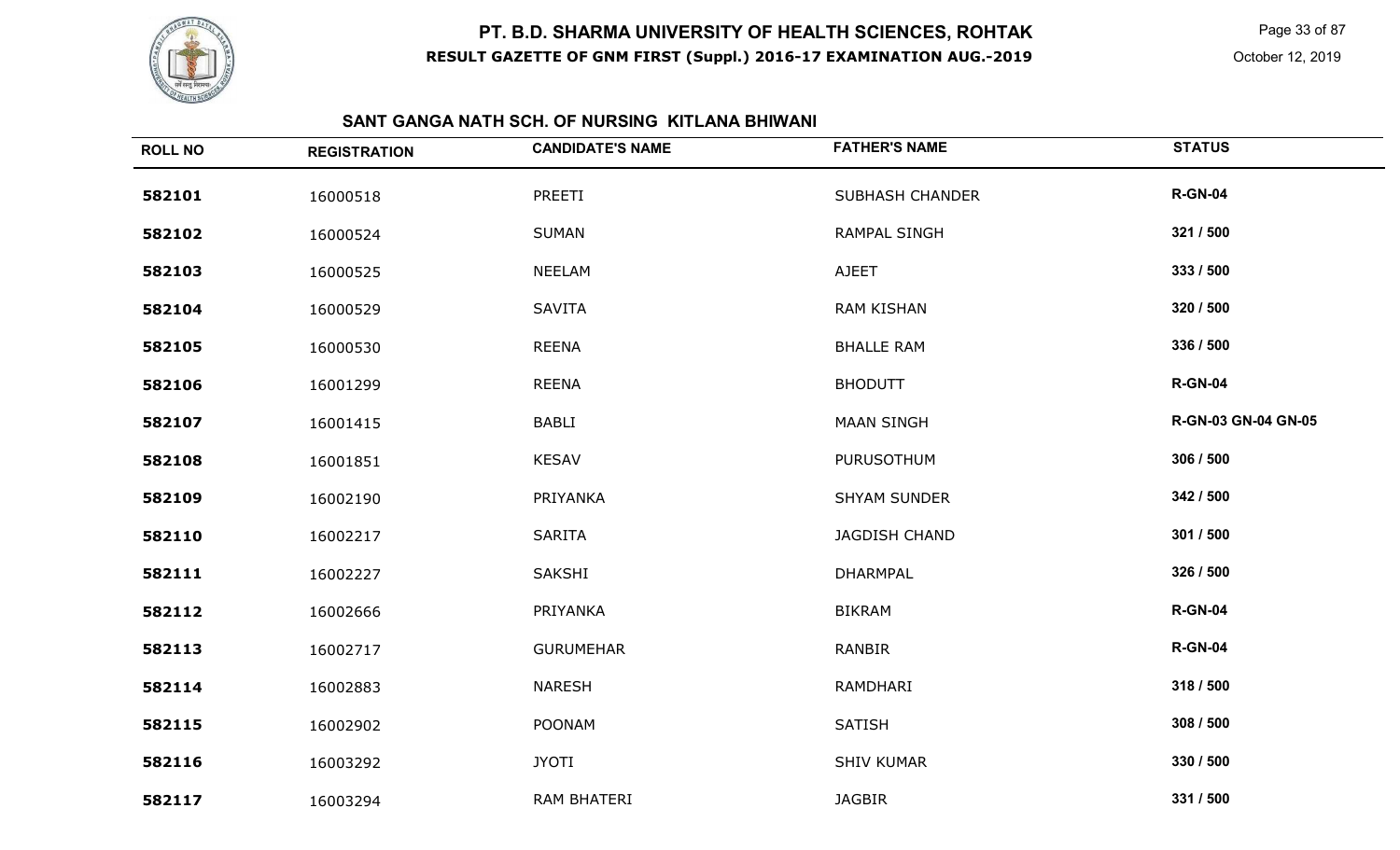

Page 34 of 87

### **SANT GANGA NATH SCH. OF NURSING KITLANA BHIWANI**

| <b>ROLL NO</b> | <b>REGISTRATION</b> | <b>CANDIDATE'S NAME</b> | <b>FATHER'S NAME</b> | <b>STATUS</b> |  |
|----------------|---------------------|-------------------------|----------------------|---------------|--|
| 582118         | 16003340            | AMBIKA                  | <b>SUNDER LAL</b>    | 351 / 500     |  |
| 582119         | 16003363            | <b>PARUL</b>            | <b>ANIL KUMAR</b>    | 309/500       |  |
| 582120         | 16003428            | <b>MOHINI SHARMA</b>    | <b>DURGA PRASHAD</b> | 335/500       |  |
| 582121         | 16003589            | MANISHA DEVI            | RAJBIR SINGH         | 313/500       |  |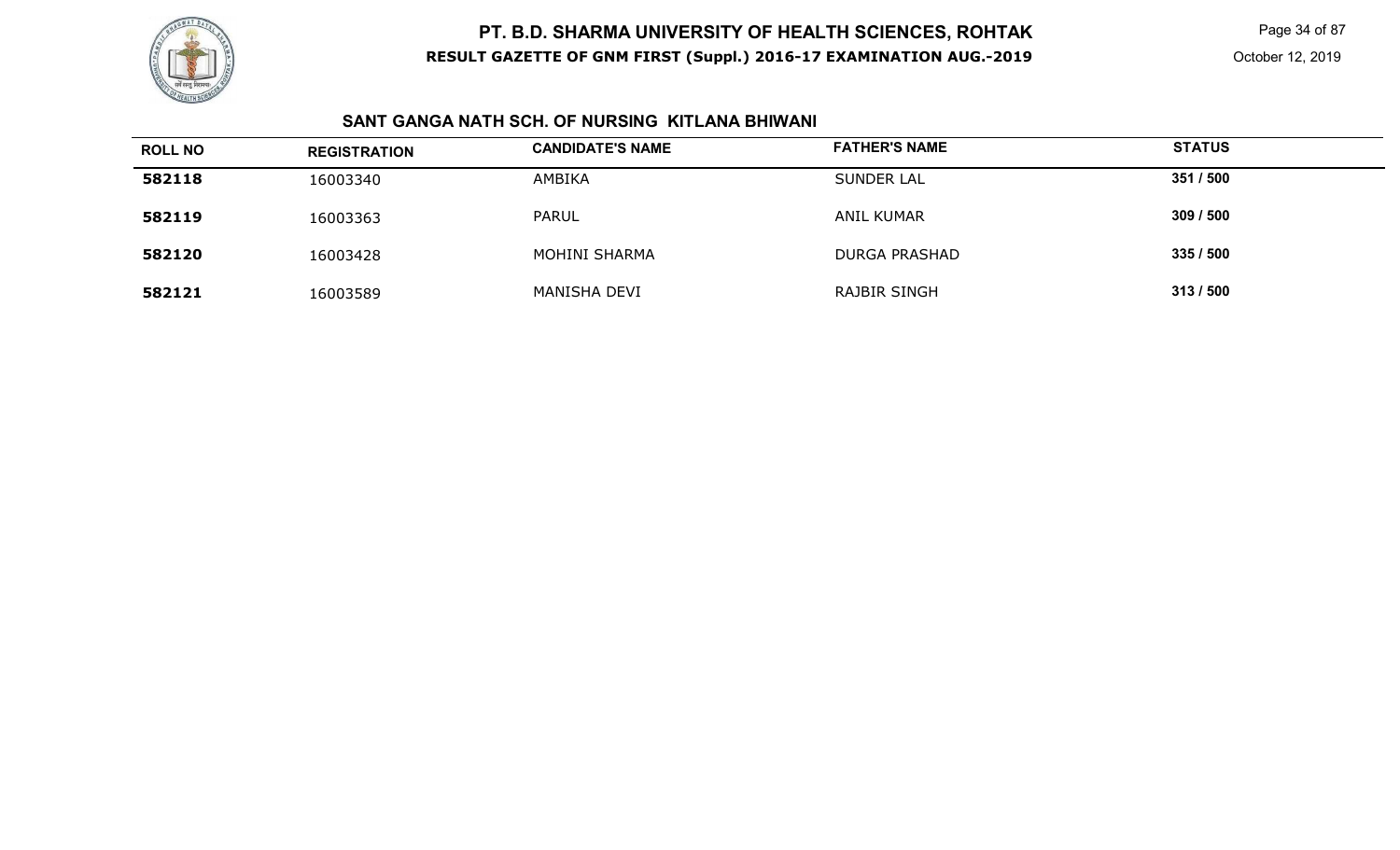

Page 35 of 87

October 12, 2019

#### **CCC NURSING COLLEGE SINGHANI BHIWANI**

| <b>ROLL NO</b> | <b>REGISTRATION</b> | <b>CANDIDATE'S NAME</b> | <b>FATHER'S NAME</b>    | <b>STATUS</b>             |
|----------------|---------------------|-------------------------|-------------------------|---------------------------|
| 582231         | 16000174            | MANJU                   | JOGRAJ                  | 323 / 500                 |
| 582232         | 16000174            | POOJA RANI              | <b>DHARAM CHAND</b>     | 328 / 500                 |
| 582233         | 16000181            | <b>SHEETAL</b>          | <b>ANIL KUMAR</b>       | 313 / 500                 |
| 582234         | 16000786            | PINKI                   | RAJ PAL                 | 315 / 500                 |
| 582235         | 16000977            | SUSHMITA KUMARI         | RAJBIR                  | 338 / 500                 |
| 582236         | 16001805            | PINKI                   | <b>BALWAN SINGH</b>     | 347 / 500                 |
| 582237         | 16001811            | <b>MONIKA</b>           | OM PARKASH              | 339 / 500                 |
| 582238         | 16001812            | SUNITA RANI             | <b>SITA RAM</b>         | 310 / 500                 |
| 582239         | 1600183             | PRIYANKA                | <b>RAMBILAS</b>         | 287 / 500                 |
| 582240         | 16001871            | ROOPA RANI              | <b>RAM NIWAS</b>        | 321 / 500                 |
| 582241         | 16001995            | <b>ASHA RANI</b>        | <b>MAHABIR SINGH</b>    | 336 / 500                 |
| 582242         | 16002023            | <b>RASHIKA</b>          | <b>JAIBHAGWAN SINGH</b> | 326 / 500                 |
| 582243         | 16002026            | <b>SAVETA</b>           | <b>RAMESH</b>           | 335 / 500                 |
| 582244         | 16002037            | SAVITA KUMARI           | MANGE RAM               | R-GN-01 GN-02 GN-03 GN-05 |
| 582245         | 16002129            | <b>MANJEET KAUR</b>     | <b>BALJEET SINGH</b>    | 323 / 500                 |
| 582246         | 16002179            | <b>ANITA</b>            | <b>ABHAY RAM</b>        | 320 / 500                 |
| 582247         | 16002185            | <b>SUMAN</b>            | <b>MAHENDER SINGH</b>   | 299 / 500                 |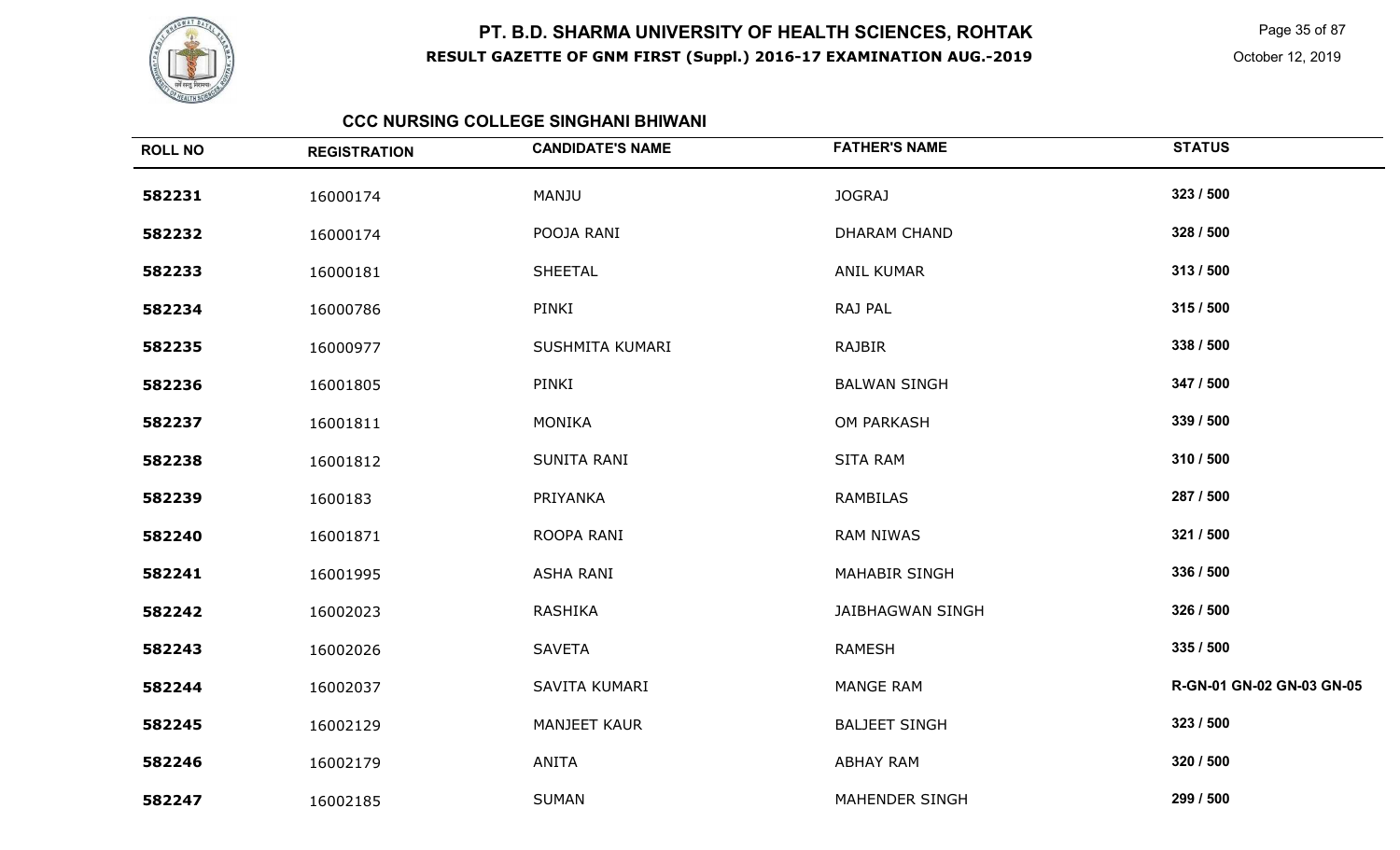

 Page 36 of 87 October 12, 2019

### **CCC NURSING COLLEGE SINGHANI BHIWANI**

| <b>ROLL NO</b> | <b>REGISTRATION</b> | <b>CANDIDATE'S NAME</b> | <b>FATHER'S NAME</b>  | <b>STATUS</b>                             |
|----------------|---------------------|-------------------------|-----------------------|-------------------------------------------|
| 582248         | 16002258            | PRIYANKA                | <b>DHANNA RAM</b>     | 331 / 500                                 |
| 582249         | 16002430            | <b>NISHA</b>            | <b>JANGBIR SINGH</b>  | R-GN-01 GN-02 GN-03 GN-04<br><b>GN-05</b> |
| 582250         | 16002567            | PRIYA                   | <b>DHANPAT SINGH</b>  | R-GN-02 GN-03 GN-05                       |
| 582251         | 16002646            | SONU KUMARI             | <b>VED PRAKASH</b>    | R-GN-01 GN-02 GN-03 GN-05                 |
| 582252         | 16002655            | <b>REETA</b>            | <b>NARENDER SINGH</b> | 324 / 500                                 |
| 582253         | 16002663            | SONIKA                  | <b>SAMER SINGH</b>    | R-GN-01 GN-02 GN-03 GN-04<br><b>GN-05</b> |
| 582254         | 16002704            | <b>MAMTA</b>            | <b>RAJ KUMAR</b>      | 337 / 500                                 |
| 582255         | 16002755            | LATA                    | <b>NARENDER SINGH</b> | 342 / 500                                 |
| 582256         | 16003028            | <b>MANU BAI</b>         | <b>ATTAR SINGH</b>    | 328 / 500                                 |
| 582257         | 16003254            | <b>KUSUM LATA</b>       | PRABHU RAM            | 339 / 500                                 |
| 582258         | 16003353            | <b>POONAM</b>           | SOMVIR                | 322 / 500                                 |
| 582259         | 16003452            | <b>NIRMALA</b>          | <b>RAJENDER</b>       | 318 / 500                                 |
| 582260         | 16003474            | <b>TEENA</b>            | <b>BHUP RAM</b>       | 325 / 500                                 |
| 582261         | 16003573            | <b>KANCHAN</b>          | <b>RAGHUBIR SINGH</b> | 345 / 500                                 |
| 582262         | 16003629            | KANTA KUMARI            | <b>SAT PAL</b>        | 329 / 500                                 |
| 582263         | 16004980            | <b>SUMAN</b>            | <b>HARI SINGH</b>     | 312 / 500                                 |
| 582264         | 16005020            | PINKI                   | <b>ASHWANI KUMAR</b>  | 335 / 500                                 |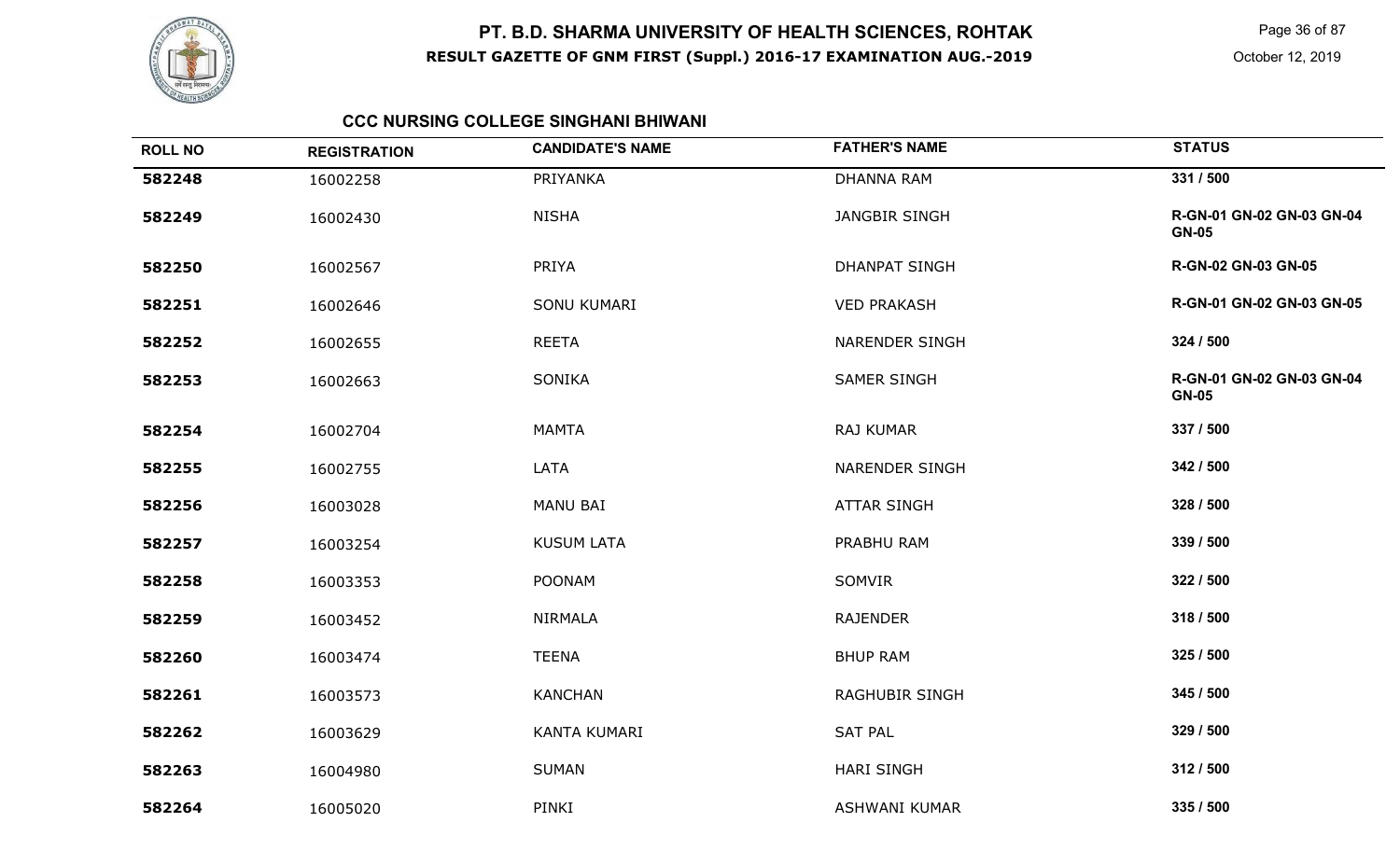

Page 37 of 87

October 12, 2019

#### **CCC NURSING COLLEGE SINGHANI BHIWANI**

| <b>ROLL NO</b> | <b>REGISTRATION</b> | <b>CANDIDATE'S NAME</b> | <b>FATHER'S NAME</b> | <b>STATUS</b> |
|----------------|---------------------|-------------------------|----------------------|---------------|
| 582265         | .6005060            | RANJANA SHARMA          | RAM SHARAN SHARMA    | 308 / 500     |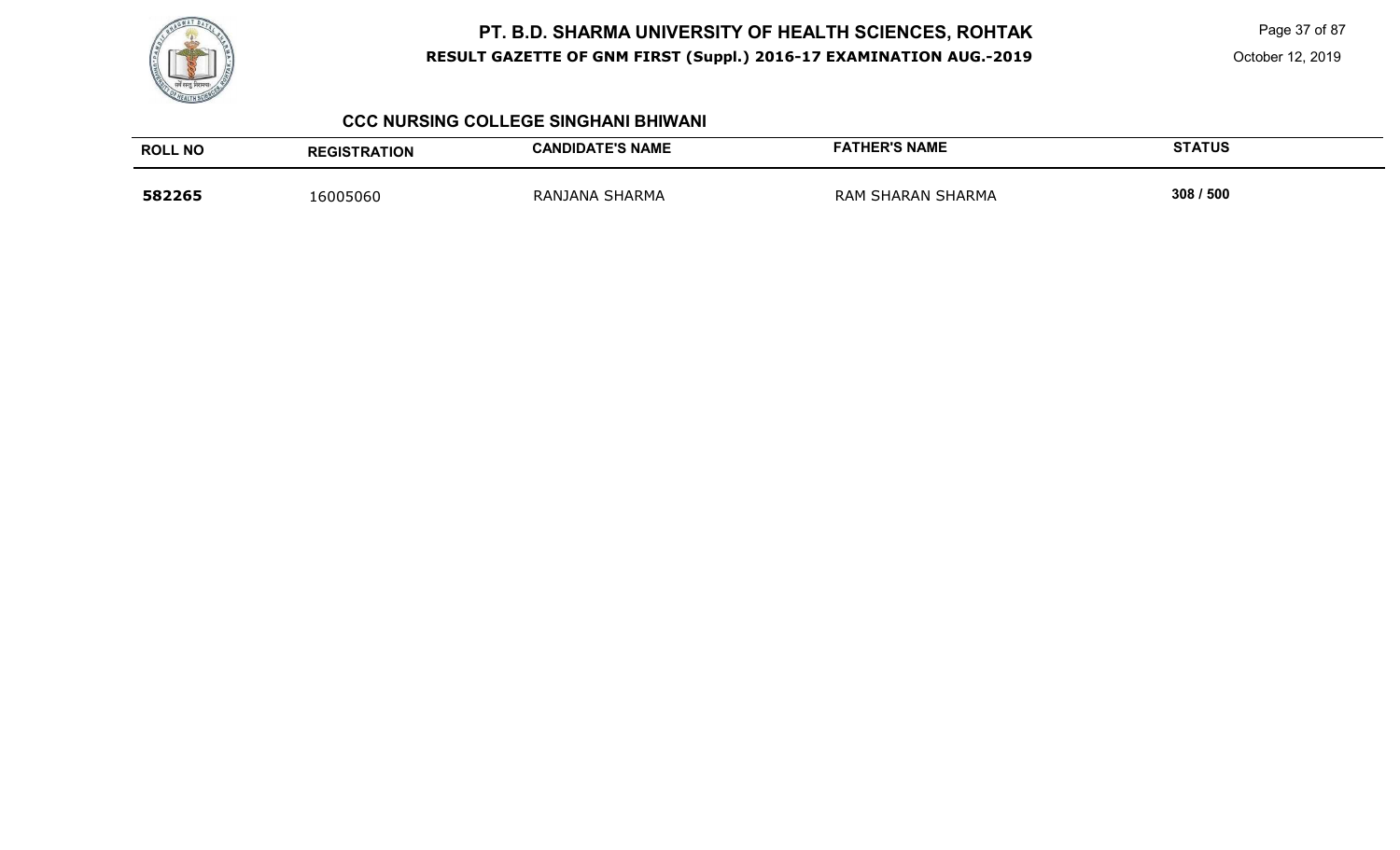

 Page 38 of 87 October 12, 2019

#### **SHARBATI SCHOOL OF NURSING MAHENDERGARH**

| <b>ROLL NO</b> | <b>REGISTRATION</b> | <b>CANDIDATE'S NAME</b> | <b>FATHER'S NAME</b>  | <b>STATUS</b>  |
|----------------|---------------------|-------------------------|-----------------------|----------------|
| 582381         | 16000226            | LAXMI                   | PAWAN                 | 338 / 500      |
| 582382         | 16000943            | <b>KIRAN</b>            | <b>GAJRAJ</b>         | 307 / 500      |
| 582383         | 16000945            | LALITA                  | <b>DEVDUTT</b>        | 328 / 500      |
| 582384         | 16000947            | AARTI                   | SUBASH CHAND          | 356 / 500      |
| 582385         | 16000956            | AARTI                   | <b>RAMESH KUMAR</b>   | 335 / 500      |
| 582386         | 16000957            | <b>MUSKAN</b>           | <b>RAJESH</b>         | 343 / 500      |
| 582387         | 16001613            | KM POONAM MISHRA        | SHAMBHU SHARAN MISHRA | 332 / 500      |
| 582388         | 16001894            | ANNU DEVI               | <b>MOHAN SINGH</b>    | 336 / 500      |
| 582389         | 16002091            | <b>FATIMA</b>           | ISLAMUDDIN            | <b>R-GN-01</b> |
| 582390         | 16002323            | <b>RESHEM</b>           | SUBE SINGH            | <b>ABS</b>     |
| 582391         | 16002343            | <b>PREETY</b>           | <b>YOGENDER</b>       | 371 / 500      |
| 582392         | 16002464            | <b>BABALI YADAV</b>     | <b>JOHAR SINGH</b>    | 342 / 500      |
| 582393         | 16002941            | <b>SEEMA</b>            | <b>DALIP SINGH</b>    | <b>R-GN-01</b> |
| 582394         | 16003084            | <b>MAMTA</b>            | CHANDI RAM            | <b>ABS</b>     |
| 582395         | 16003153            | <b>SARTAJ</b>           | OM PRAKASH            | 322 / 500      |
| 582396         | 16003524            | MEENA KUMARI            | <b>VINOD KUMAR</b>    | <b>ABS</b>     |
| 582397         | 16003538            | <b>NEHA</b>             | <b>DINESH SHARMA</b>  | <b>ABS</b>     |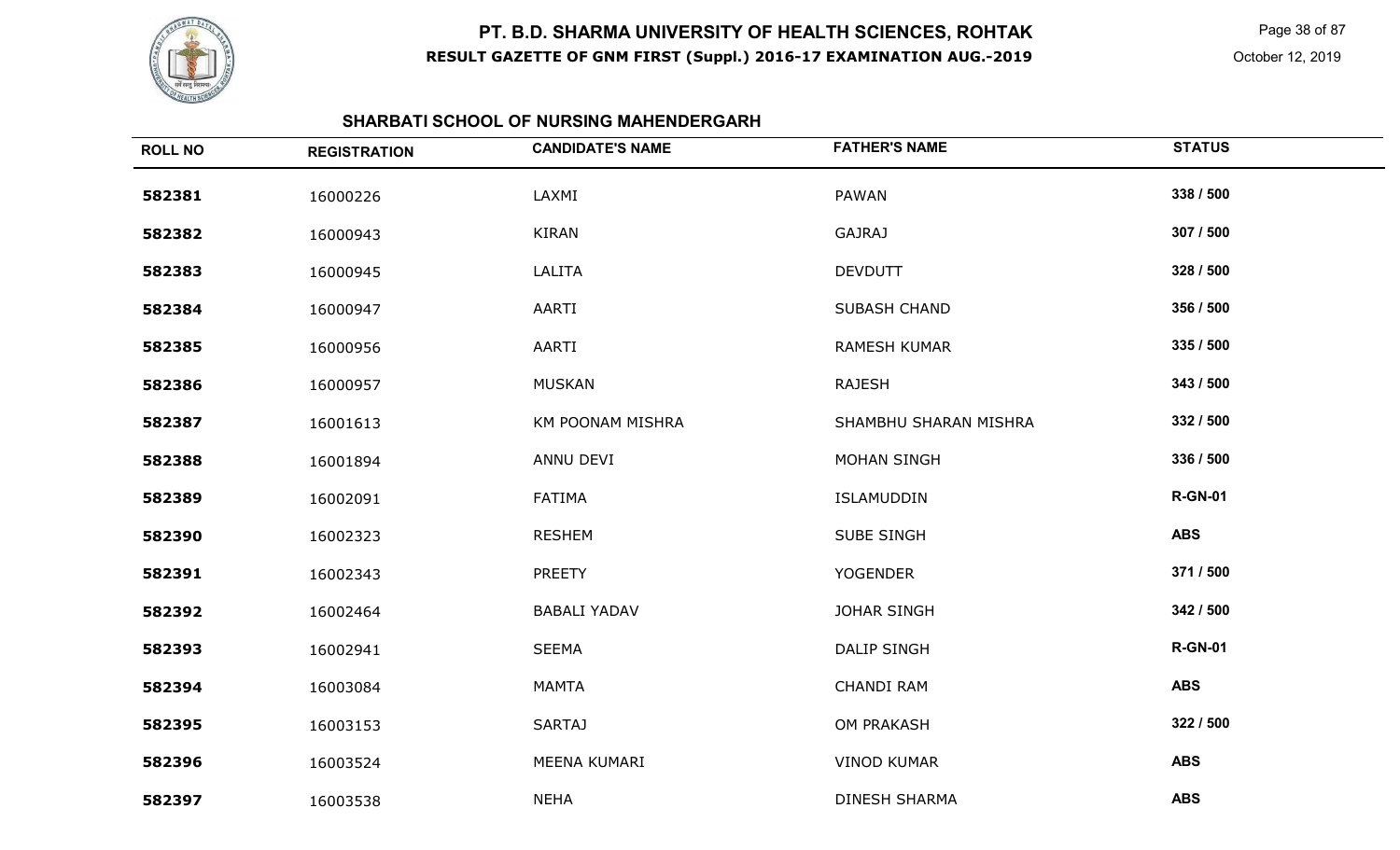

 Page 39 of 87 October 12, 2019

### **SMT. SHANTI DEVI SCHOOL OF NURSING SAHARANWAS REWARI**

| <b>ROLL NO</b> | <b>REGISTRATION</b> | <b>CANDIDATE'S NAME</b> | <b>FATHER'S NAME</b> | <b>STATUS</b>  |
|----------------|---------------------|-------------------------|----------------------|----------------|
| 582511         | 16000008            | POOJA                   | SHISHU PAL           | 331 / 500      |
| 582512         | 16000010            | <b>HEMLATA</b>          | <b>HARI SINGH</b>    | 319 / 500      |
| 582513         | 16000015            | RAKHI                   | SOHANPAL             | 296 / 500      |
| 582514         | 16000022            | <b>RENU</b>             | <b>RAM MAHESH</b>    | 323 / 500      |
| 582515         | 16000029            | REKHA RANI              | <b>DULICHAND</b>     | 307 / 500      |
| 582516         | 1600009             | PRIYANKA                | SATYAVIR             | 335 / 500      |
| 582517         | 16001026            | POOJA YADAV             | <b>RATIBHAN</b>      | 301 / 500      |
| 582518         | 16001125            | PREETI                  | <b>DHARMENDER</b>    | 326 / 500      |
| 582519         | 16001129            | <b>KRANTI</b>           | <b>BRAHM PRAKASH</b> | 307 / 500      |
| 582520         | 16001133            | <b>NIKITA</b>           | <b>NARESH KUMAR</b>  | 311 / 500      |
| 582521         | 16001137            | <b>SUMAN</b>            | <b>DHARAMBIR</b>     | 351 / 500      |
| 582522         | 16001138            | POOJA                   | <b>RAM KUMAR</b>     | 324 / 500      |
| 582523         | 16001140            | KAVITA                  | <b>RAM KAWAR</b>     | 291 / 500      |
| 582524         | 16001751            | ASHALATA JASHORIYA      | RAMANAND JASHORIYA   | 312 / 500      |
| 582525         | 16003282            | MEENU KUMARI            | <b>NAND LAL</b>      | <b>R-GN-02</b> |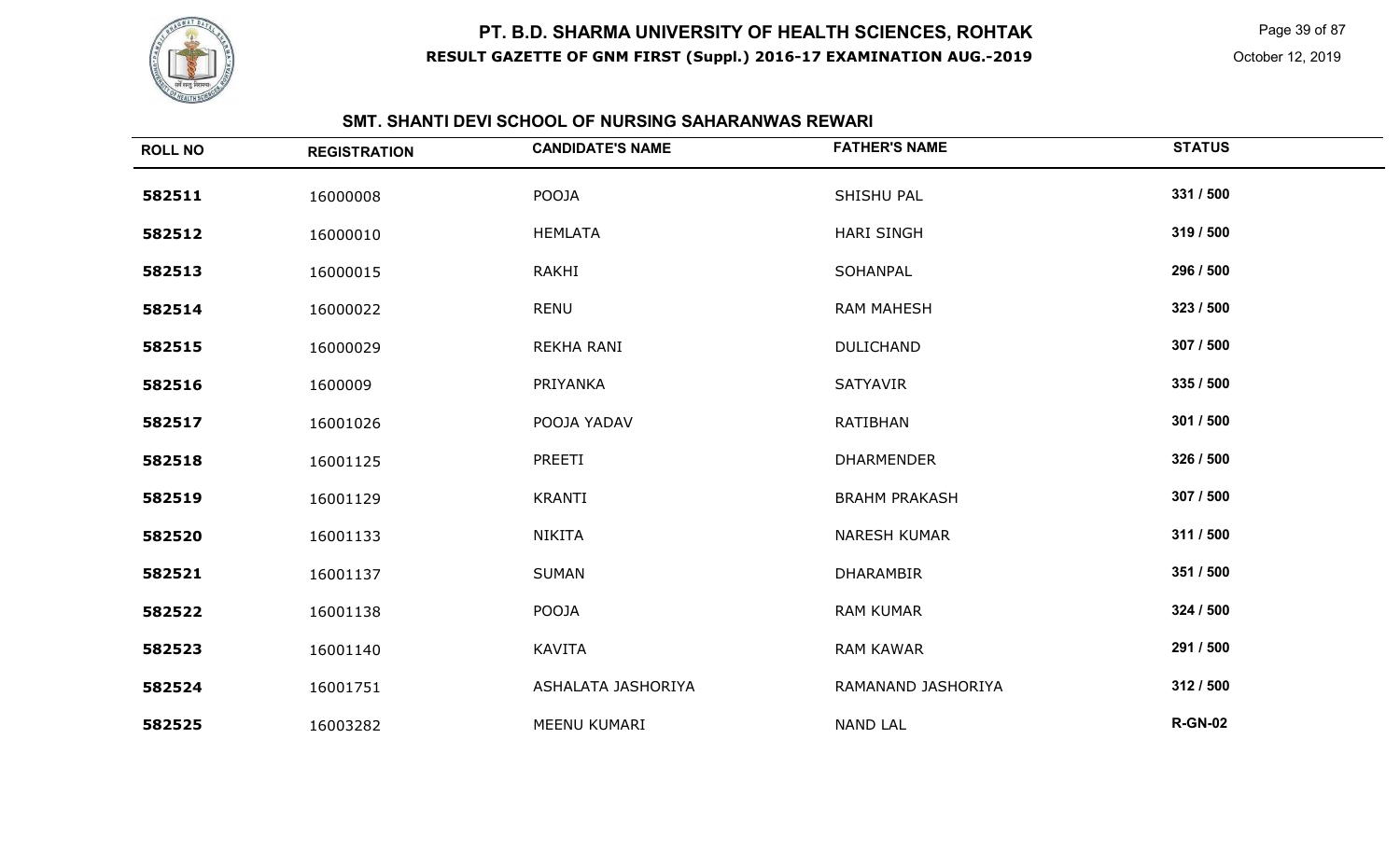

Page 40 of 87

October 12, 2019

#### **PHOGAT SCHOOL OF NURSING, LOHARU, BHIWANI**

| <b>ROLL NO</b> | <b>REGISTRATION</b> | <b>CANDIDATE'S NAME</b> | <b>FATHER'S NAME</b>  | <b>STATUS</b>             |
|----------------|---------------------|-------------------------|-----------------------|---------------------------|
| 582641         | 16001772            | <b>ANITA</b>            | PHOOL CHAND           | 306 / 500                 |
| 582642         | 16002219            | ANJALI                  | <b>ASHOK KUMAR</b>    | <b>R-GN-03 GN-05</b>      |
| 582643         | 16002259            | ANJU KUMARI             | MUKH TYAR SINGH       | 294 / 500                 |
| 582644         | 16002462            | PARVEEN KUMARI          | <b>KHAJAN SINGH</b>   | 294 / 500                 |
| 582645         | 16002465            | REKHA RANI              | SHER SINGH            | 295 / 500                 |
| 582646         | 16002485            | <b>BINDU</b>            | <b>MAHENDER</b>       | <b>ABS</b>                |
| 582647         | 16002531            | SHABANA AAJMI           | <b>NABAB KHAN</b>     | <b>R-GN-03 GN-05</b>      |
| 582648         | 16002546            | <b>KUSHAM</b>           | <b>RAMCHANDER</b>     | 318 / 500                 |
| 582649         | 16002683            | SUMAN KUMARI            | <b>BHART SINGH</b>    | 308 / 500                 |
| 582650         | 16002718            | SONU BAI                | <b>HARI SINGH</b>     | 292 / 500                 |
| 582651         | 16002779            | POOJA                   | OM PARKASH            | <b>R-GN-03 GN-05</b>      |
| 582652         | 16002847            | MOSAM RANI              | <b>RAVINDER SINGH</b> | <b>ABS</b>                |
| 582653         | 16002866            | <b>SAPANA</b>           | <b>OM PRAKASH</b>     | <b>ABS</b>                |
| 582654         | 16002985            | <b>KAVITA</b>           | <b>HAWA SINGH</b>     | R-GN-03 GN-04 GN-05       |
| 582655         | 16003065            | AMIT                    | <b>FAKIR CHAND</b>    | R-GN-02 GN-03 GN-04 GN-05 |
| 582656         | 16003089            | <b>NISHA</b>            | <b>MADAN LAL</b>      | R-GN-03 GN-04 GN-05       |
| 582657         | 16003272            | ANITA KUMARI            | RAGHUVEER SINGH       | <b>ABS</b>                |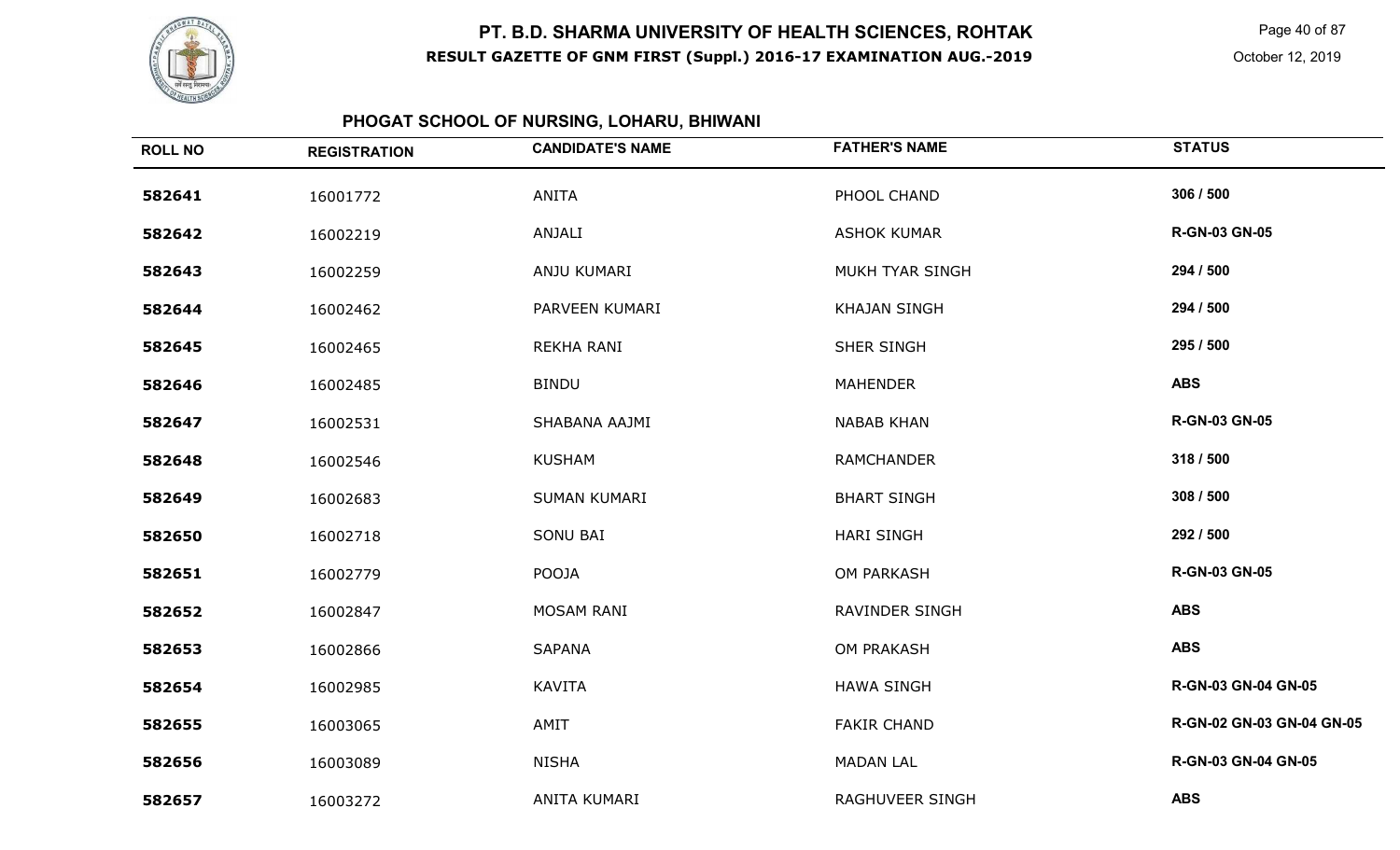

Page 41 of 87

#### **PHOGAT SCHOOL OF NURSING, LOHARU, BHIWANI**

| <b>ROLL NO</b> | <b>REGISTRATION</b> | <b>CANDIDATE'S NAME</b> | <b>FATHER'S NAME</b> | <b>STATUS</b>              |
|----------------|---------------------|-------------------------|----------------------|----------------------------|
| 582658         | 16003469            | <b>NIRMLA</b>           | <b>OMPARKASH</b>     | <b>R-GN-03 GN-04 GN-05</b> |
| 582659         | 16003478            | PRIYANKA BAI            | <b>HARI SINGH</b>    | 324 / 500                  |
| 582660         | 16003651            | <b>KUSUM LATA</b>       | RAM NIWAS            | 324 / 500                  |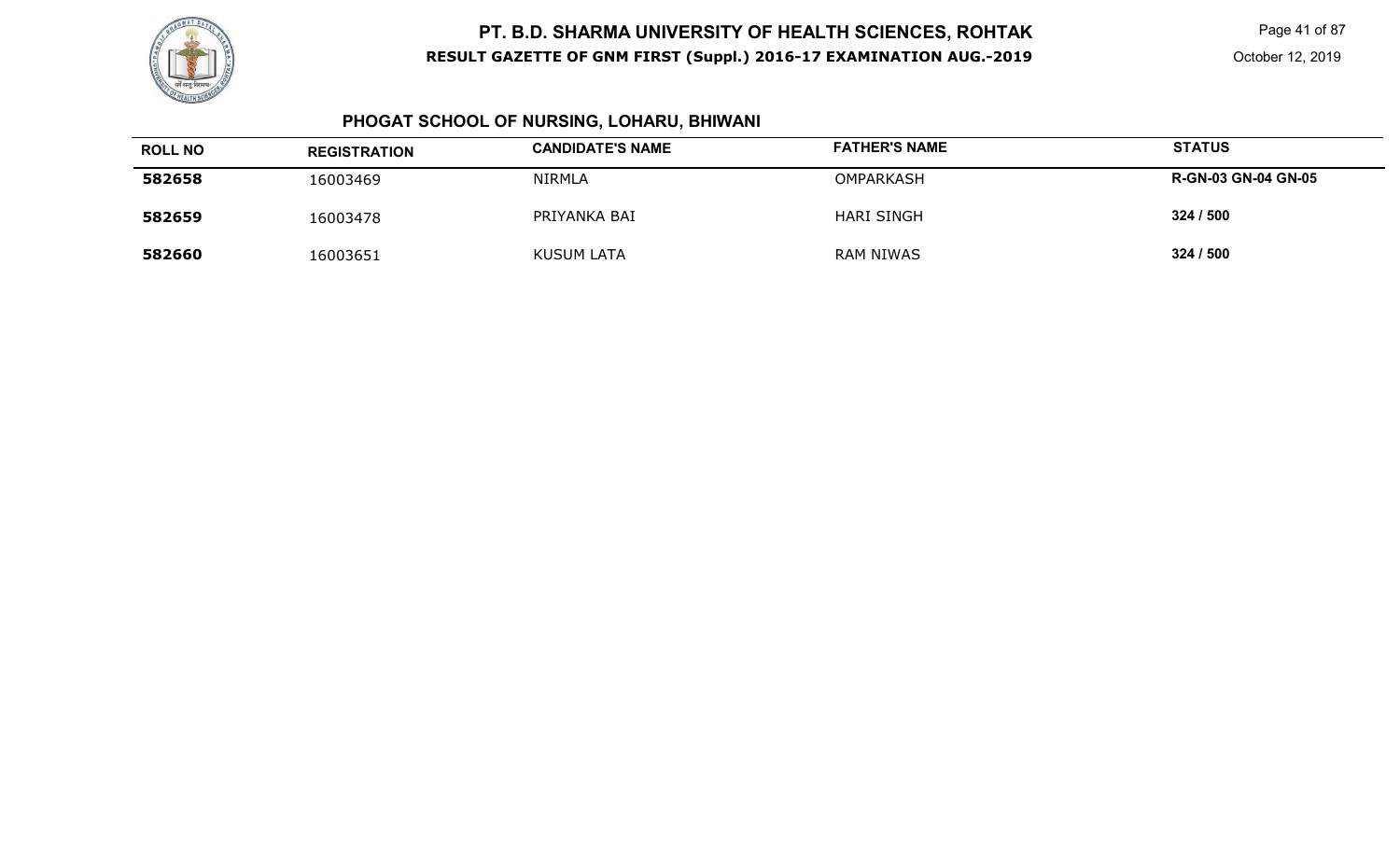

Page 42 of 87

### **RACHNA INST. OF NURSING NANGAL SIROHI MAHINDERGARH**

| <b>ROLL NO</b> | <b>REGISTRATION</b> | <b>CANDIDATE'S NAME</b> | <b>FATHER'S NAME</b>  | <b>STATUS</b>                                    |
|----------------|---------------------|-------------------------|-----------------------|--------------------------------------------------|
| 582771         | 16001660            | REKHA BAI               | <b>ROSHAN LAL</b>     | R-GN-01 GN-02 GN-03 GN-04<br><b>GN-05</b>        |
| 582772         | 16001754            | <b>SUMAN LATA</b>       | <b>BHIM SINGH</b>     | 323 / 500                                        |
| 582773         | 16001795            | POOJA YADAV             | <b>ABHEY SINGH</b>    | <b>R-GN-01 GN-02 GN-03 GN-04</b><br><b>GN-05</b> |
| 582774         | 16001878            | MANJU                   | <b>SANT RAM</b>       | 308 / 500                                        |
| 582775         | 16002235            | ANNU KUMARI             | SATYAVEER SINGH       | 343 / 500                                        |
| 582776         | 16002540            | ANJALI                  | <b>RAJENDER</b>       | 328 / 500                                        |
| 582777         | 16002850            | POOJA YADAV             | <b>SURENDRA YADAV</b> | 326 / 500                                        |
| 582778         | 16002885            | POOJA YADAV             | <b>KRISHAN KUMAR</b>  | 324 / 500                                        |
| 582779         | 16003083            | SONU RANI               | <b>RAM CHANDER</b>    | R-GN-01 GN-03 GN-05                              |
| 582780         | 16003232            | POOJA KUMARI            | <b>ROSHAN LAL</b>     | R-GN-01 GN-02 GN-03 GN-04<br><b>GN-05</b>        |
| 582781         | 16003551            | ANITA                   | <b>KARAN SINGH</b>    | 329 / 500                                        |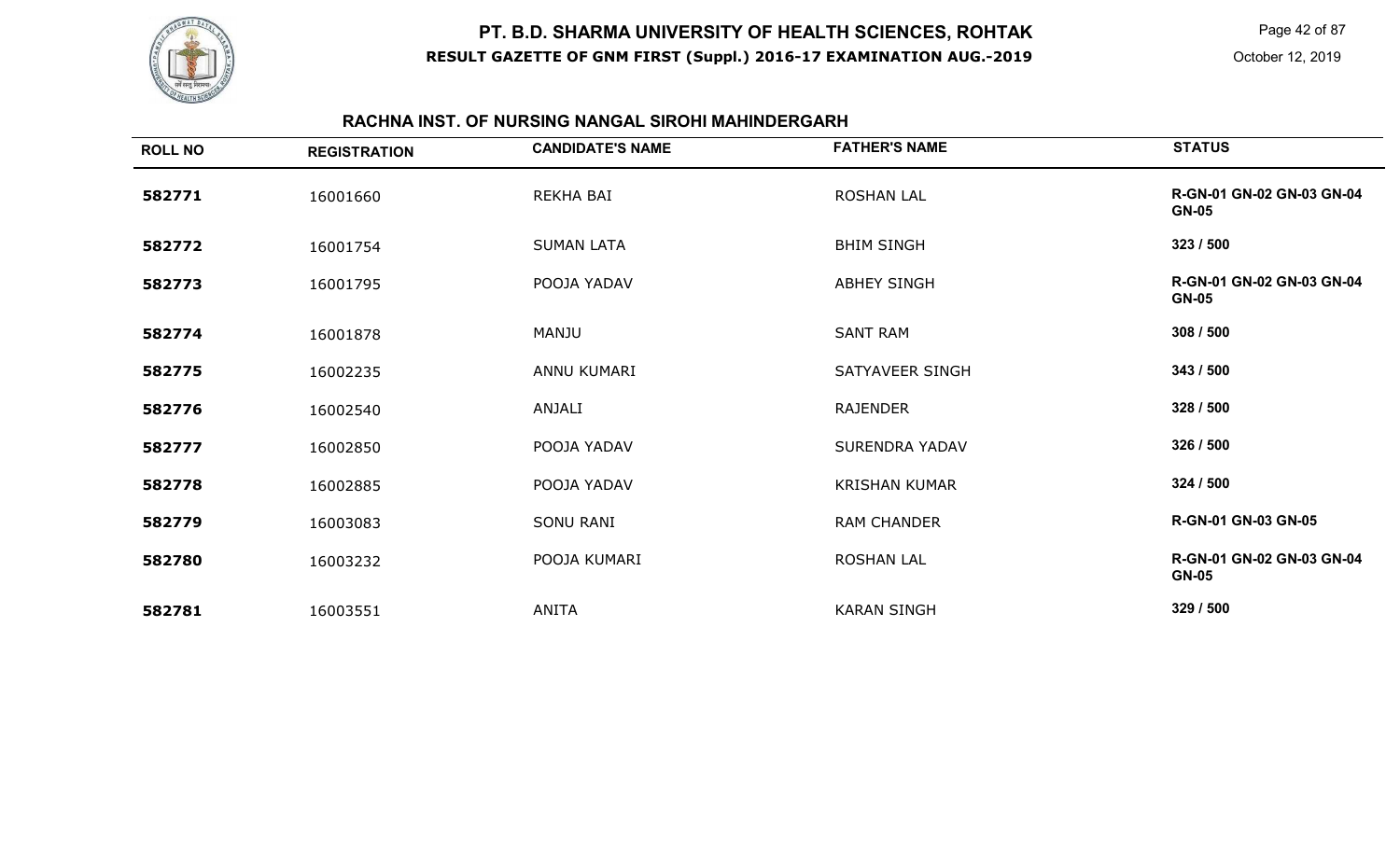

Page 43 of 87

### **BABA SWAMI DAYAL SCHOOL OF NURSING MAHENDERGARH**

| <b>ROLL NO</b> | <b>REGISTRATION</b> | <b>CANDIDATE'S NAME</b> | <b>FATHER'S NAME</b>    | <b>STATUS</b>                             |
|----------------|---------------------|-------------------------|-------------------------|-------------------------------------------|
| 582901         | 16001564            | <b>NAINA</b>            | <b>RAJENDER</b>         | <b>R-GN-03 GN-05</b>                      |
| 582902         | 16001866            | <b>ASHA</b>             | RAMANAND                | <b>R-GN-03 GN-05</b>                      |
| 582903         | 16001891            | <b>BALLO DEVI</b>       | <b>CHET RAM</b>         | R-GN-01 GN-02 GN-03 GN-04<br><b>GN-05</b> |
| 582904         | 16002110            | <b>JYOTI</b>            | <b>RAJENDER</b>         | 346 / 500                                 |
| 582905         | 16002168            | SONIA RANI              | SULTAH SINGH            | R-GN-01 GN-02 GN-03 GN-04<br><b>GN-05</b> |
| 582906         | 16002208            | <b>MONIKA</b>           | <b>CHANDROOP</b>        | R-GN-01 GN-03 GN-05                       |
| 582907         | 16002265            | PREETI                  | <b>RAMPHAL SINGH</b>    | <b>R-GN-03 GN-05</b>                      |
| 582908         | 16002445            | RAJ BALA                | <b>MOHAR SINGH</b>      | 320 / 500                                 |
| 582909         | 16002638            | LALITA                  | <b>MAM CHAND</b>        | R-GN-01 GN-02 GN-03 GN-04<br><b>GN-05</b> |
| 582910         | 1600264             | RAJNI                   | <b>KAMAL SINGH</b>      | <b>R-GN-03 GN-05</b>                      |
| 582911         | 16003204            | PRIYANKA                | SUBHAS CHAND RAM        | 304 / 500                                 |
| 582912         | 16003437            | <b>KAJAL YADAV</b>      | SHISH RAM YADAV         | 331 / 500                                 |
| 582913         | 16003484            | <b>NEHA</b>             | PARBHU DAYAL            | 332 / 500                                 |
| 582914         | 16003491            | SONIA                   | <b>JASMER</b>           | R-GN-01 GN-02 GN-03 GN-04<br><b>GN-05</b> |
| 582915         | 16003600            | PRAGATI SHRIVASTAV      | PRABHAT KUMAR SHRIVASTA | 352 / 500                                 |
| 582916         | 16003613            | POOJA                   | <b>RAJENDER</b>         | 352 / 500                                 |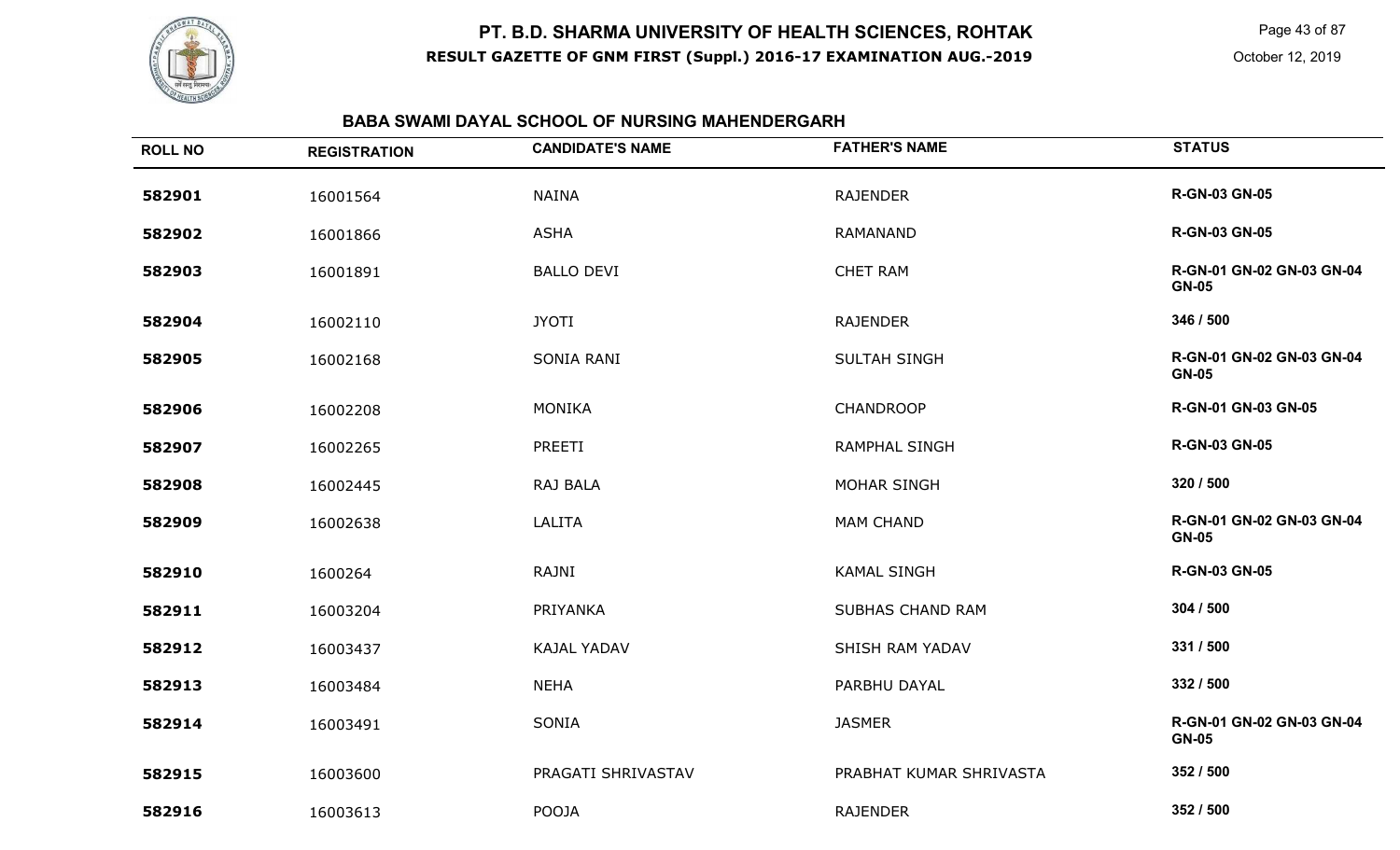

Page 44 of 87

### **RDR JAN SEWA SCH. OF NURSING KANINA MOHINDERGARH**

| <b>ROLL NO</b> | <b>REGISTRATION</b> | <b>CANDIDATE'S NAME</b> | <b>FATHER'S NAME</b> | <b>STATUS</b>             |
|----------------|---------------------|-------------------------|----------------------|---------------------------|
| 583031         | 16001546            | URMILA DEVI             | <b>SATISH KUMAR</b>  | 317 / 500                 |
| 583032         | 16001773            | KITABO DEVI             | <b>SATPAL SINGH</b>  | <b>R-GN-02</b>            |
| 583033         | 16002302            | EKTA VASHISHT           | SURENDER VASHISHT    | 297 / 500                 |
| 583034         | 16002341            | PRAVEENA KUMARI         | PURAN SINGH          | 329 / 500                 |
| 583035         | 16002478            | NISHA KUMARI            | <b>ASHOK KUMAR</b>   | <b>R-GN-02 GN-04</b>      |
| 583036         | 16002772            | <b>MONIKA</b>           | <b>OM PARKASH</b>    | 341 / 500                 |
| 583037         | 16002953            | ANJU DEVI               | <b>ABHEY SINGH</b>   | 299 / 500                 |
| 583038         | 16003303            | PRIYANKA                | RAMAUTAR             | R-GN-02 GN-03 GN-04 GN-05 |
| 583039         | 16003315            | ANJU KUMARI             | <b>RAKESH KUMAR</b>  | <b>R-GN-03 GN-05</b>      |
| 583040         | 16003346            | MANISHA YADAV           | NARESH KUMAR YADAV   | 312 / 500                 |
| 583041         | 16003510            | AMBIKA                  | <b>RATTAN SINGH</b>  | <b>R-GN-02</b>            |
| 583042         | 16003646            | VANDANA                 | <b>SHYAM BABU</b>    | <b>R-GN-02 GN-04</b>      |
| 583043         | 16002352            | <b>NEHA YADAV</b>       | AJAY YADAV           | 357 / 500                 |
| 583044         | 16002287            | <b>RIHANA</b>           | <b>SAMSUDDEEN</b>    | <b>R-GN-02</b>            |
| 583045         | 16003049            | <b>SANGEETA</b>         | <b>SATISH KUMAR</b>  | 304 / 500                 |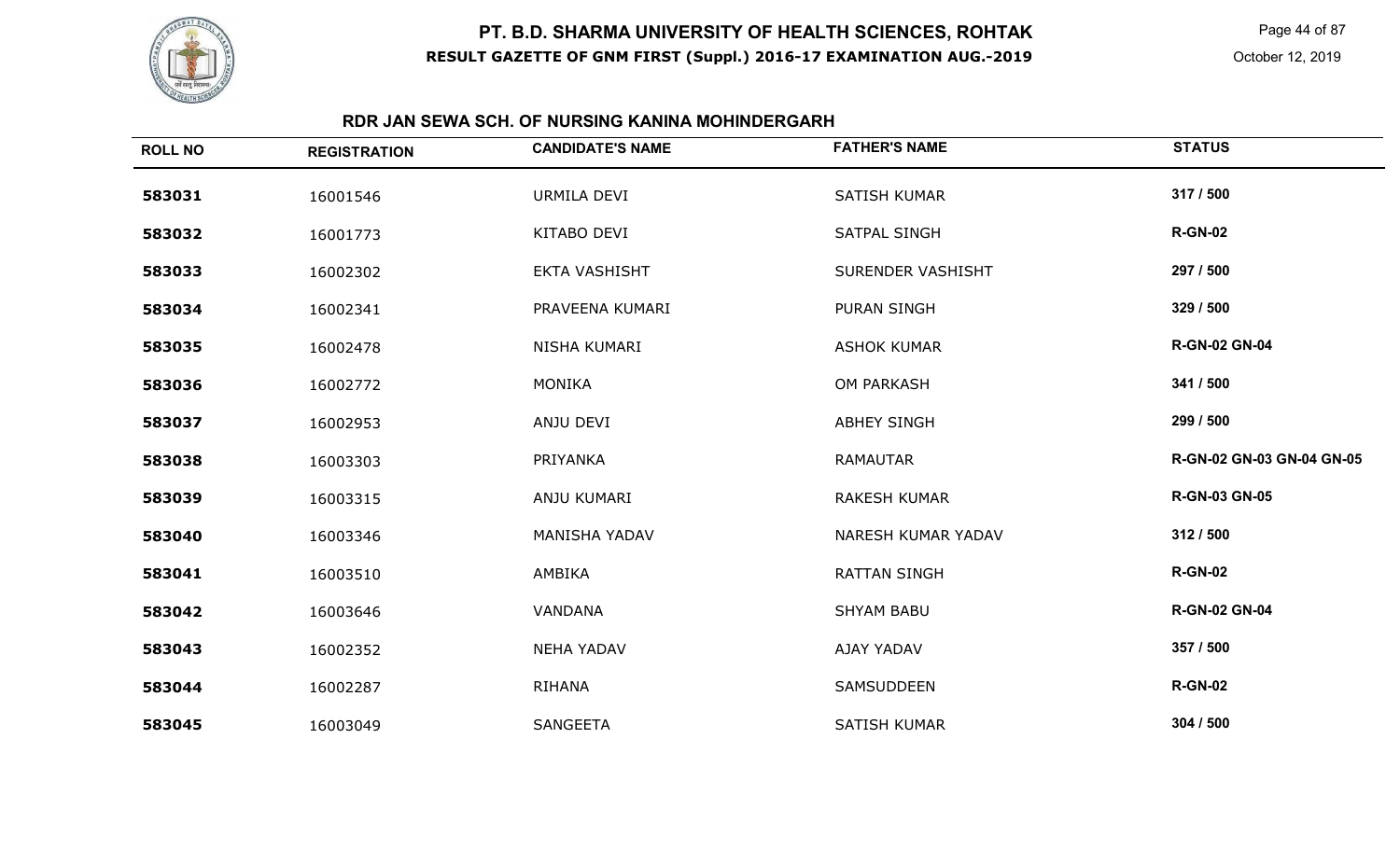

 Page 45 of 87 October 12, 2019

### **DR. SHANTI YADAV SCH. OF NURSING MEERPUR REWARI**

| <b>ROLL NO</b> | <b>REGISTRATION</b> | <b>CANDIDATE'S NAME</b> | <b>FATHER'S NAME</b>    | <b>STATUS</b> |
|----------------|---------------------|-------------------------|-------------------------|---------------|
| 583101         | 16000142            | <b>ASHU</b>             | <b>RAN SINGH</b>        | 360 / 500     |
| 583102         | 16000303            | <b>JYOTI</b>            | <b>RAMESH KUMAR</b>     | 339 / 500     |
| 583103         | 16000748            | <b>YOGESH</b>           | <b>DALCHAND</b>         | 357 / 500     |
| 583104         | 16000763            | <b>PRIYA</b>            | <b>RAMBIR SINGH</b>     | 357 / 500     |
| 583105         | 16001475            | MONIKA                  | <b>VEER SINGH VERMA</b> | 332 / 500     |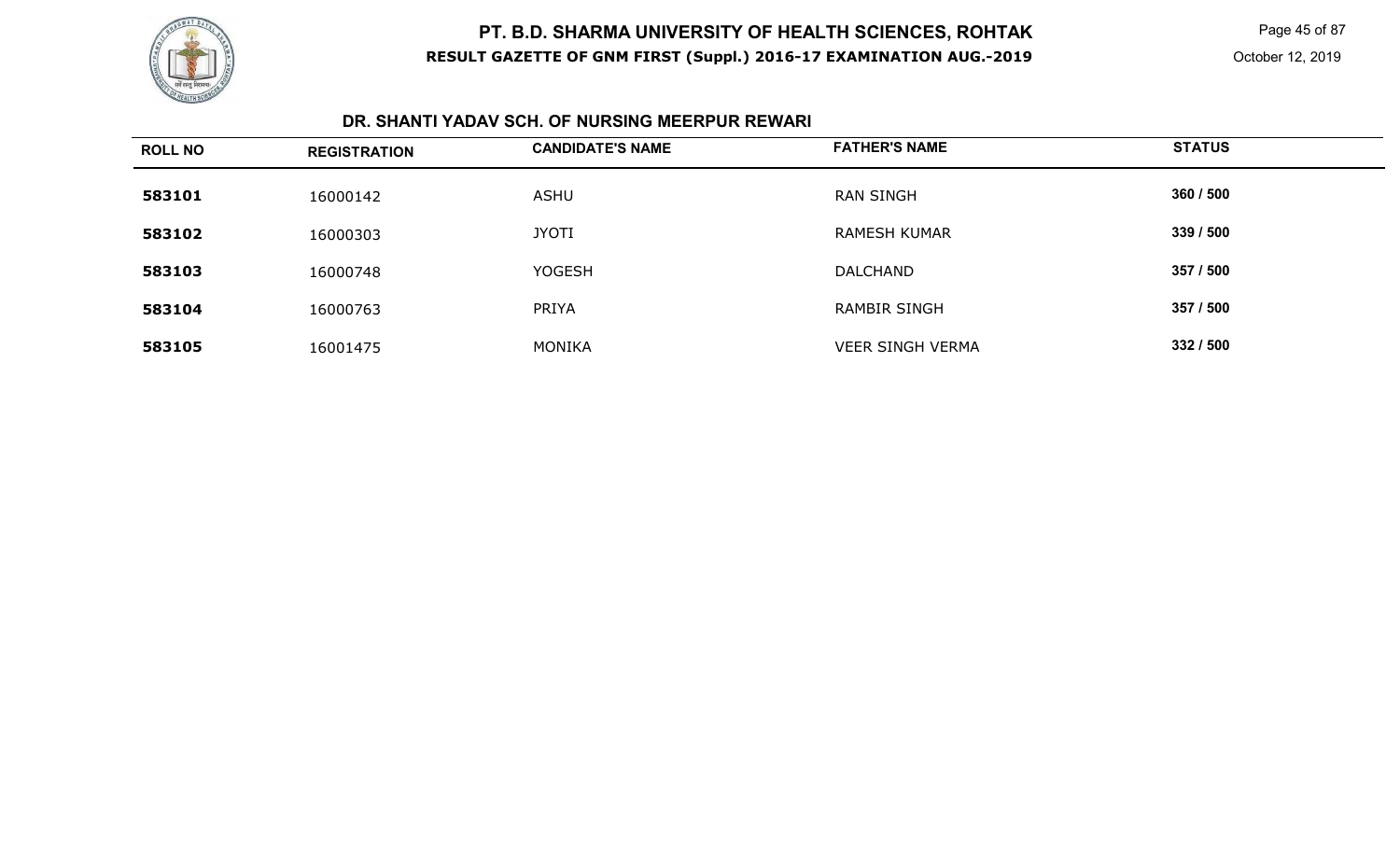

 Page 46 of 87 October 12, 2019

# **SARVODAYA NURSING INSTITUTE, FARIDABAD**

| <b>ROLL NO</b> | <b>REGISTRATION</b> | <b>CANDIDATE'S NAME</b> | <b>FATHER'S NAME</b>  | <b>STATUS</b> |
|----------------|---------------------|-------------------------|-----------------------|---------------|
| 583231         | 16000580            | <b>KAMLESH</b>          | <b>BALVIR</b>         | 333 / 500     |
| 583232         | 16000587            | DHARMWATI               | <b>BHOO DEV SINGH</b> | 348 / 500     |
| 583233         | 16000591            | <b>SEEMA</b>            | <b>SAMAY SINGH</b>    | 331 / 500     |
| 583234         | 16000598            | <b>HARDEEP KAUR</b>     | NIRMAL SINGH          | 352 / 500     |
| 583235         | 16000605            | PREETI                  | RATI RAM              | 298 / 500     |
| 583236         | 16000611            | <b>REKHA</b>            | RADHE SHYAM           | 309 / 500     |
| 583237         | 16000620            | <b>GURIYA</b>           | <b>JAMUNA YADAV</b>   | 296 / 500     |
| 583238         | 16001143            | NIKKI                   | RAMESH CHAND          | 325 / 500     |
| 583239         | 16001144            | <b>MAYA</b>             | <b>NARAYAN SINGH</b>  | 334 / 500     |
| 583240         | 16001430            | <b>NEHA GUPTA</b>       | <b>GOKUL GUPTA</b>    | 326 / 500     |
| 583241         | 16001431            | <b>ALKA</b>             | <b>SATPAL</b>         | 354 / 500     |
| 583242         | 16001439            | CHANDANI                | <b>OMPRAKASH</b>      | 327 / 500     |
| 583243         | 16001519            | JYOTI YADAV             | TRIBHUVAN YADAV       | 303 / 500     |
| 583244         | 16003672            | <b>ASHA YADAV</b>       | RAMSEWAK YADAV        | 335 / 500     |
| 583245         | 16003686            | <b>BIRESH</b>           | CHIDDA RAM            | 326 / 500     |
| 583246         | 16004124            | <b>NITU</b>             | <b>ASHOK</b>          | 314 / 500     |
| 583247         | 16005027            | PREETI SINGH            | <b>AMAR SINGH</b>     | 337 / 500     |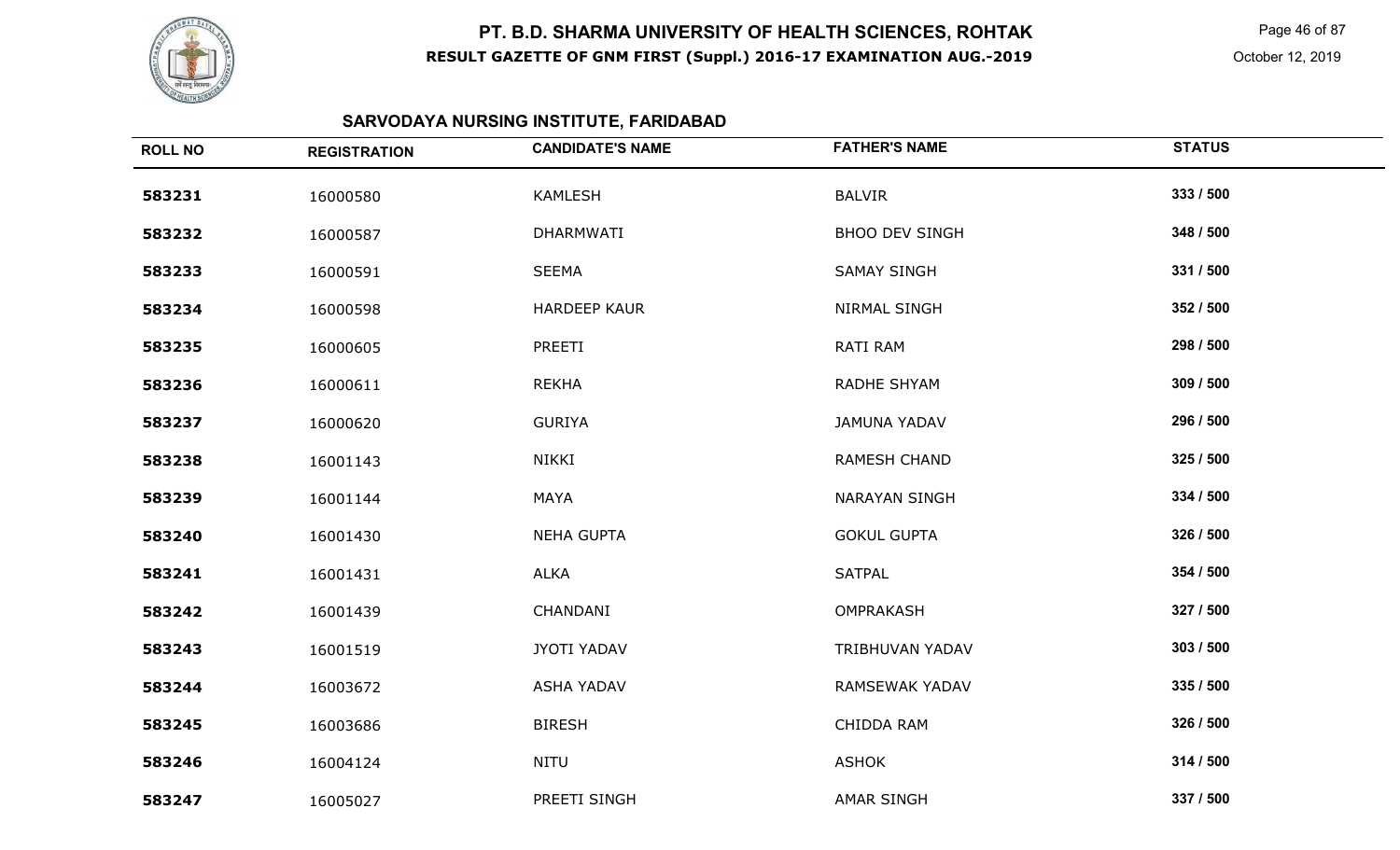

 Page 47 of 87 October 12, 2019

#### **SOS NURSING SCHOOL FARIDABAD**

| <b>ROLL NO</b> | <b>REGISTRATION</b> | <b>CANDIDATE'S NAME</b>              | <b>FATHER'S NAME</b> | <b>STATUS</b> |
|----------------|---------------------|--------------------------------------|----------------------|---------------|
| 583361         | 16000395            | <b>PUNITA</b>                        | MUKESH KUMAR         | 337 / 500     |
| 583362         | 16000402            | ANAMIKA LAL                          | LALIT                | 336 / 500     |
| 583363         | 16001336            | LANDAGE KANCHAN SANTOSH              | <b>SANTOSH</b>       | 365/500       |
| 583364         | 16001337            | NIRMALE MEENAL SANJAY                | SANJAY NIRMALE       | 342/500       |
| 583365         | 16001520            | MAKARANI RASHIDABANU<br>NAJARMOHAMAD | NAJARMOHAMED         | 362/500       |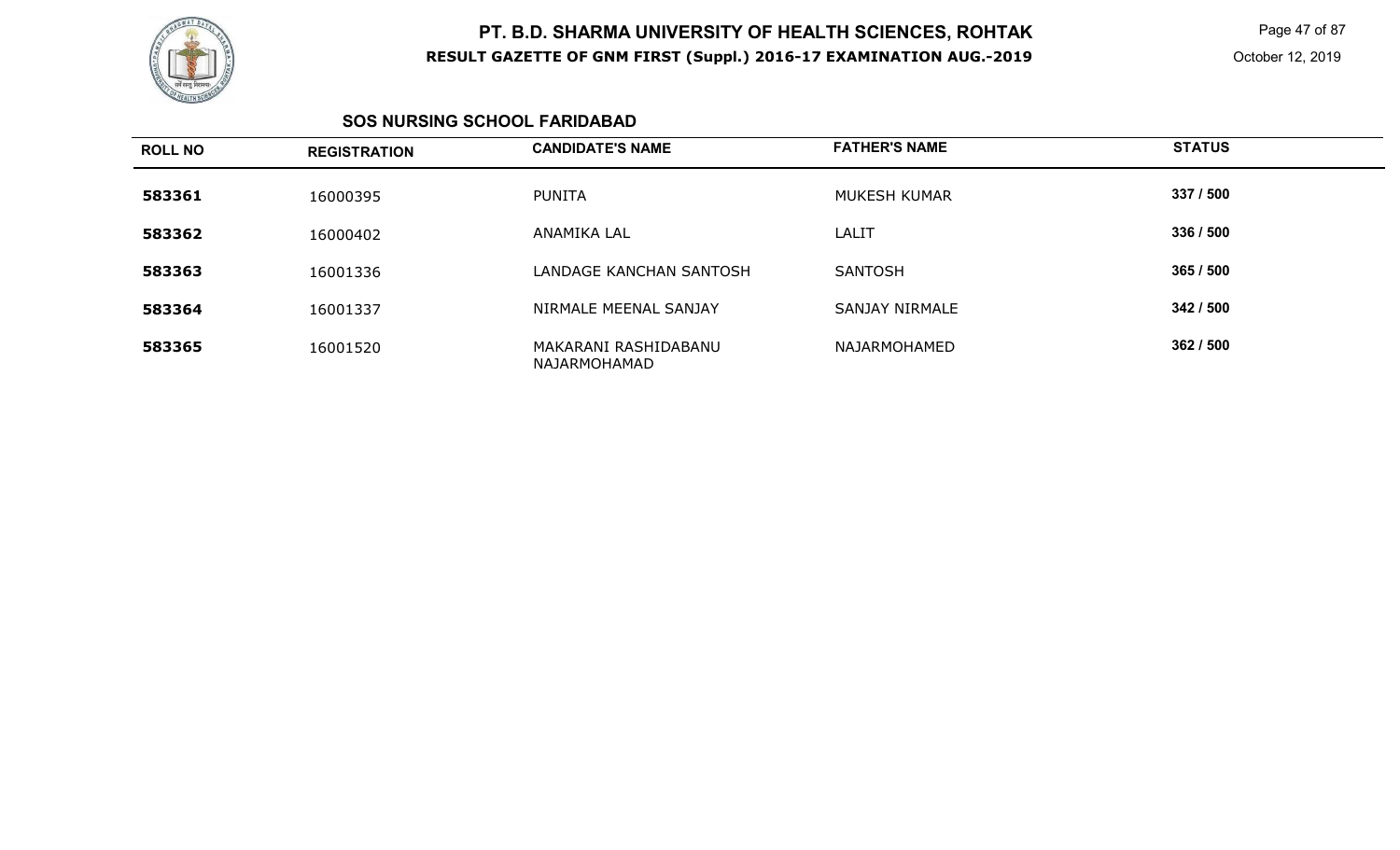

 Page 48 of 87 October 12, 2019

### **RR SCHOOL OF NURSING GURGAON**

| <b>ROLL NO</b> | <b>REGISTRATION</b> | <b>CANDIDATE'S NAME</b> | <b>FATHER'S NAME</b> | <b>STATUS</b>  |
|----------------|---------------------|-------------------------|----------------------|----------------|
| 583491         | 16000404            | CHANCHAL                | ISHWAR               | 352 / 500      |
| 583492         | 16001258            | POOJA                   | <b>SUNIL KUMAR</b>   | 317 / 500      |
| 583493         | 16001262            | <b>NISHA</b>            | <b>NARESH KUMAR</b>  | 334 / 500      |
| 583494         | 16001267            | <b>SUMAN</b>            | SUNDER SINGH         | 315 / 500      |
| 583495         | 16001462            | SHANAZ                  | <b>HANIF</b>         | 322 / 500      |
| 583496         | 16001464            | POOJA                   | <b>SATBIR</b>        | 334 / 500      |
| 583497         | 16001466            | VAISHALI SHARMA         | HARENDRA SHARMA      | 310 / 500      |
| 583498         | 16001473            | <b>SANTOSH</b>          | <b>JAI BHAGWAN</b>   | 339 / 500      |
| 583499         | 16001480            | <b>MAMTA</b>            | SATNARAYAN           | <b>R-GN-01</b> |
| 583500         | 16002481            | <b>USHA</b>             | AJIT SINGH           | 346 / 500      |
| 583501         | 1600331             | PRIYANKA UDAYBIR        | <b>UDAYBIR</b>       | 288 / 500      |
| 583502         | 16004020            | <b>SHALU</b>            | <b>MAAN SINGH</b>    | 301 / 500      |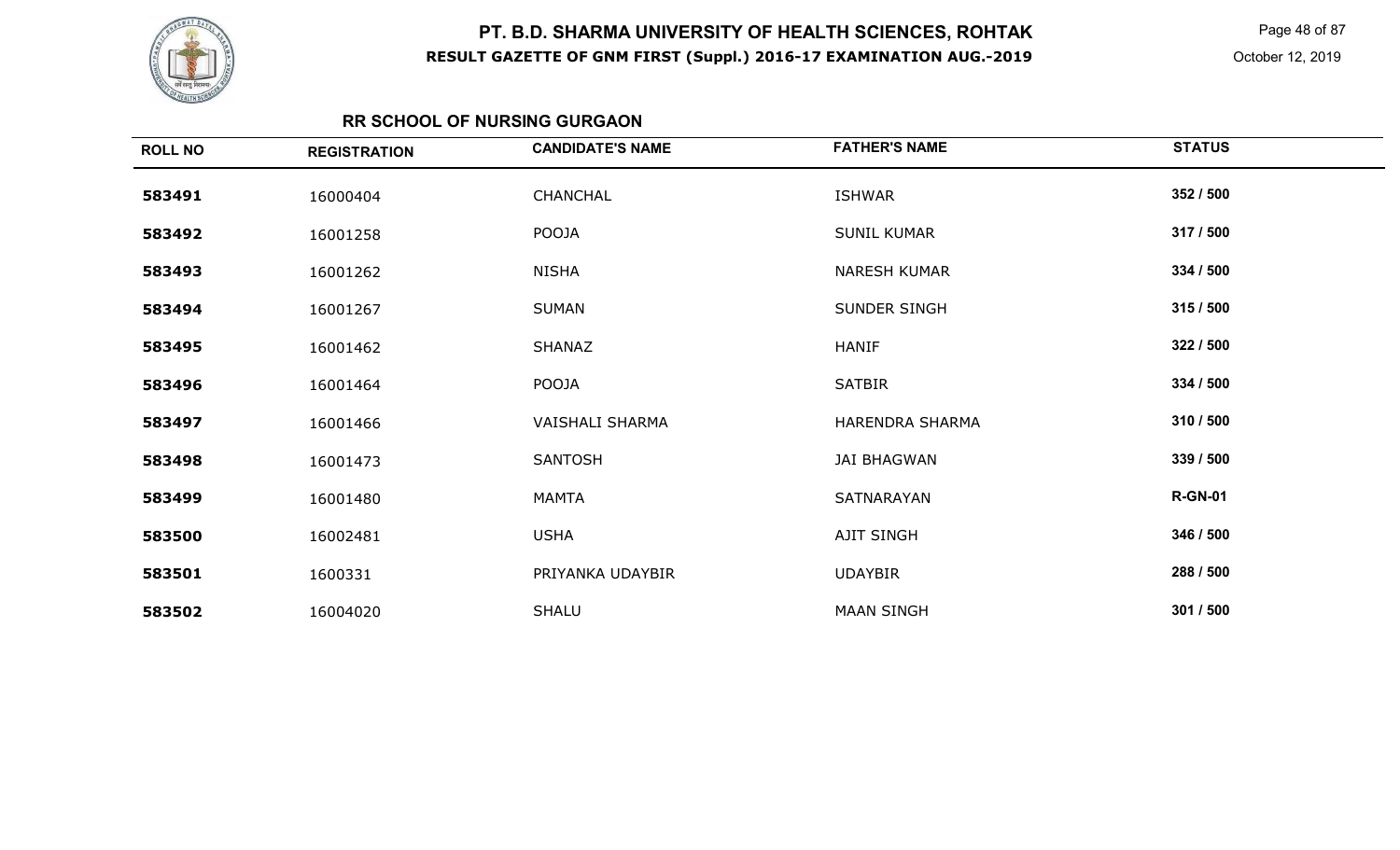

 Page 49 of 87 October 12, 2019

# **DASHMESH COLLEGE OF NURSING, GURGAON**

| <b>ROLL NO</b> | <b>REGISTRATION</b> | <b>CANDIDATE'S NAME</b> | <b>FATHER'S NAME</b> | <b>STATUS</b> |
|----------------|---------------------|-------------------------|----------------------|---------------|
| 583561         | 16000539            | SHWETA                  | SANJAY KUMAR         | 313/500       |
| 583562         | 16001153            | ANJALI                  | BALKRISHAN           | 311 / 500     |
| 583563         | 16000515            | <b>SUREKHA</b>          | <b>HAWA SINGH</b>    | 330 / 500     |
| 583564         | 16000499            | <b>KOMAL</b>            | PRAHLAD SINGH        | 356 / 500     |
| 583565         | 16001457            | MONIKA ROHILLA          | VIJENDER ROHILLA     | 367 / 500     |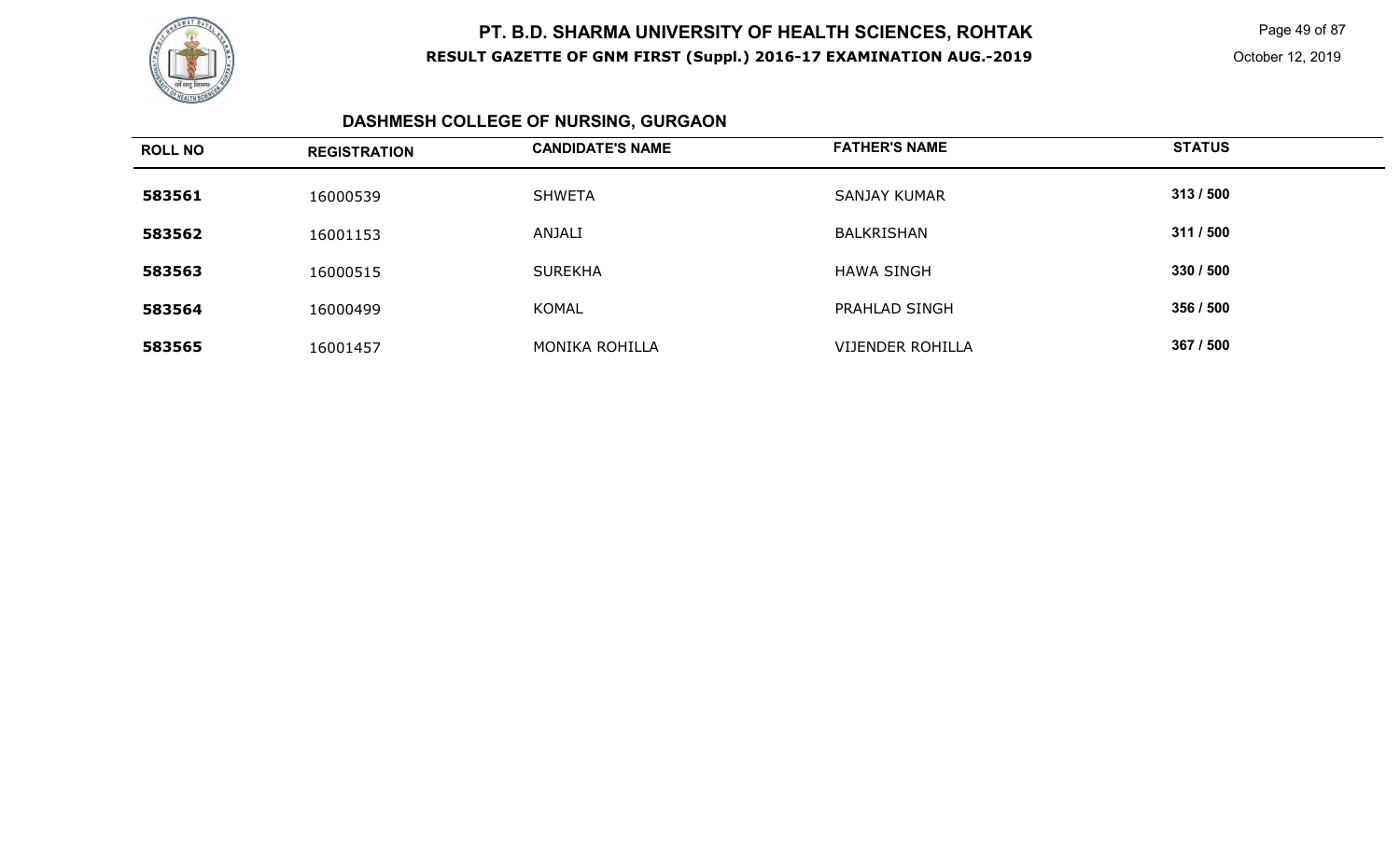

 Page 50 of 87 October 12, 2019

#### **LORD SHIVA SCHOOL OF NURSING SIRSA**

| <b>ROLL NO</b> | <b>REGISTRATION</b> | <b>CANDIDATE'S NAME</b> | <b>FATHER'S NAME</b> | <b>STATUS</b>        |
|----------------|---------------------|-------------------------|----------------------|----------------------|
| 583691         | 16000013            | <b>GUNJAN</b>           | <b>NAND LAL</b>      | <b>R-GN-04</b>       |
| 583692         | 16000023            | <b>URMILA</b>           | SHRI KISHAN          | 336 / 500            |
| 583693         | 16000026            | KAMLESH RANI            | <b>KRISHAN KUMAR</b> | 309 / 500            |
| 583694         | 16000027            | KM VIJAY LAKSHMI        | <b>HARI RAM</b>      | 286 / 500            |
| 583695         | 16000048            | PREETI RANI             | <b>GANGA SHARAN</b>  | 309 / 500            |
| 583696         | 16000049            | POOJA DEVI              | <b>SATPAL</b>        | 335 / 500            |
| 583697         | 16000054            | POONAM RANI             | <b>BHOOP SINGH</b>   | 355 / 500            |
| 583698         | 16000057            | KULWINDER KAUR          | <b>SUCHA SINGH</b>   | 309 / 500            |
| 583699         | 16000058            | MANISHA                 | <b>RAM KUMAR</b>     | 320 / 500            |
| 583700         | 16001004            | POOJA BIST              | <b>DHAN BAHADUR</b>  | 344 / 500            |
| 583701         | 16002112            | MAMTA DEVI              | HARI RAM             | <b>R-GN-01 GN-04</b> |
| 583702         | 16002605            | PRIYANKA DEVI           | <b>SURESH KUMAR</b>  | 354 / 500            |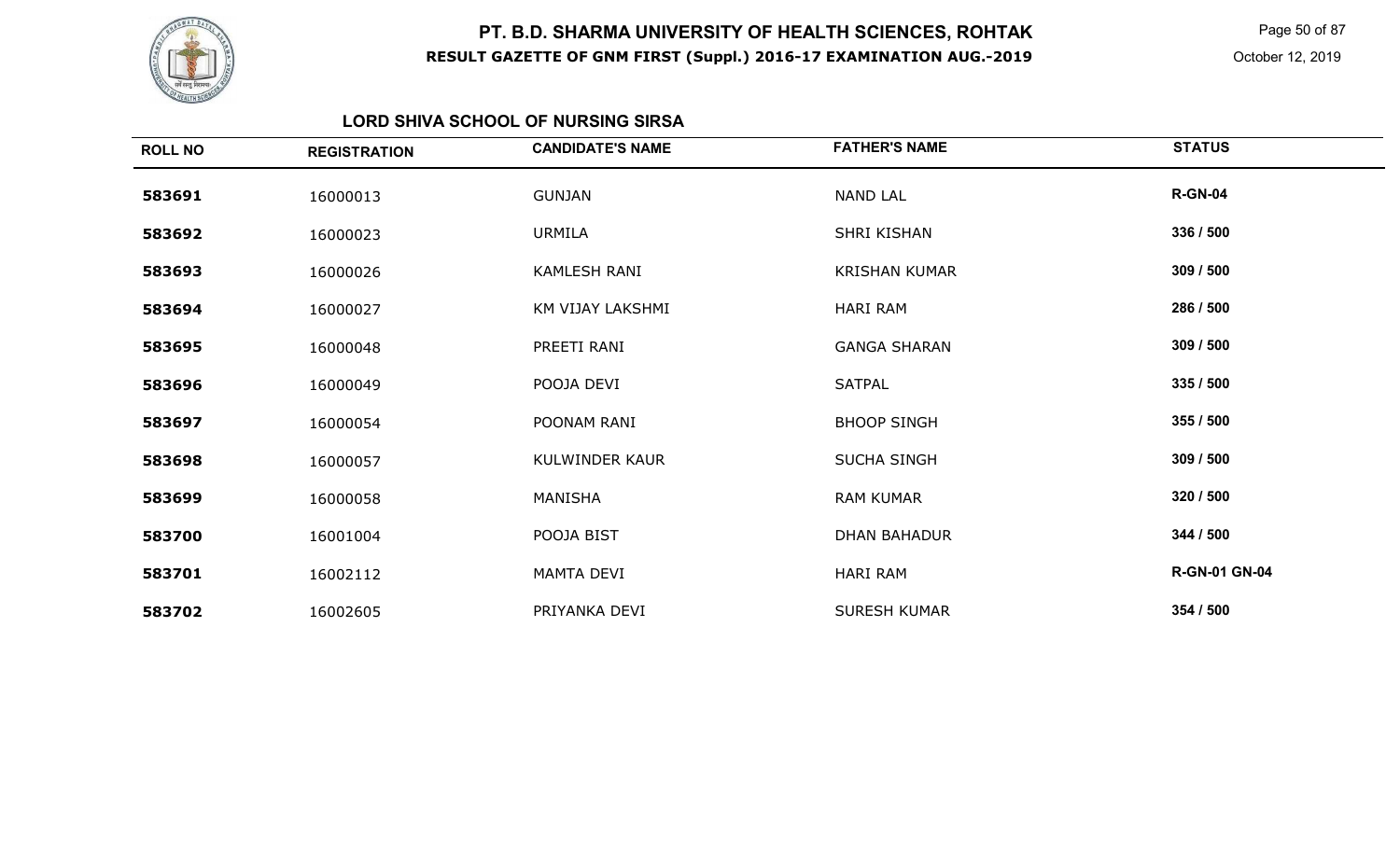

Page 51 of 87

#### **SHAHEED BABA DEEPSINGH COLLEGE OF NURSING RATIA FATEHABAD**

| <b>ROLL NO</b> | <b>REGISTRATION</b> | <b>CANDIDATE'S NAME</b> | <b>FATHER'S NAME</b> | <b>STATUS</b> |
|----------------|---------------------|-------------------------|----------------------|---------------|
| 583811         | 16002676            | <b>POOJA</b>            | MANISH               | 312/500       |
| 583812         | 16003384            | <b>NARINDER KAUR</b>    | <b>SUKHDEV SINGH</b> | 338 / 500     |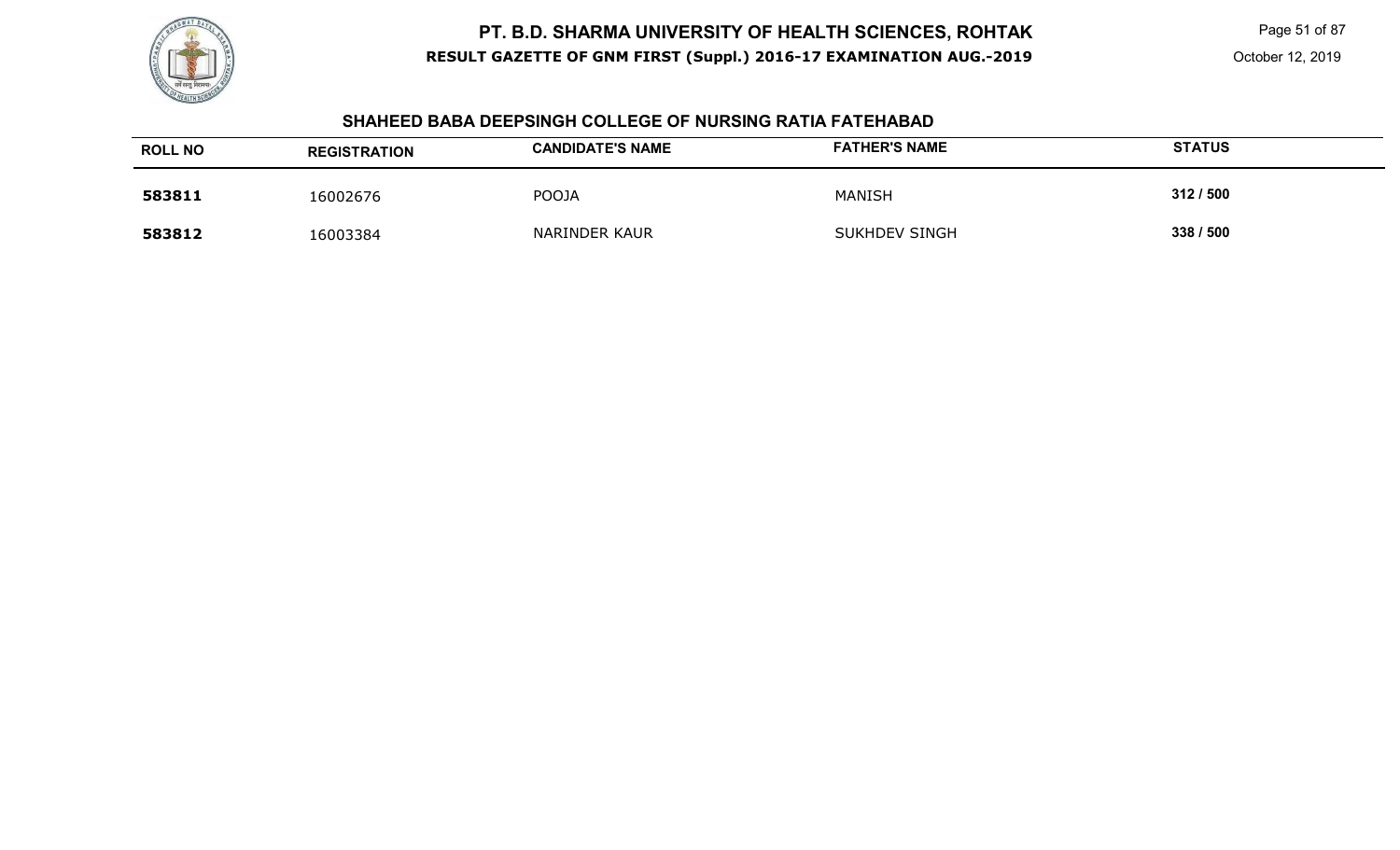

Page 52 of 87

#### **HARYANA SCHOOL OF NURSING ELLENABAD SIRSA**

| <b>ROLL NO</b> | <b>REGISTRATION</b> | <b>CANDIDATE'S NAME</b> | <b>FATHER'S NAME</b>   | <b>STATUS</b> |
|----------------|---------------------|-------------------------|------------------------|---------------|
| 583931         | 16001740            | MANGITA                 | <b>SUBHASH CHANDER</b> | 338 / 500     |
| 583932         | 16002169            | <b>NEERU</b>            | SANDHU SINGH           | 333/500       |
| 583933         | 16002390            | <b>BINDER KAUR</b>      | <b>JEETU RAM</b>       | 329 / 500     |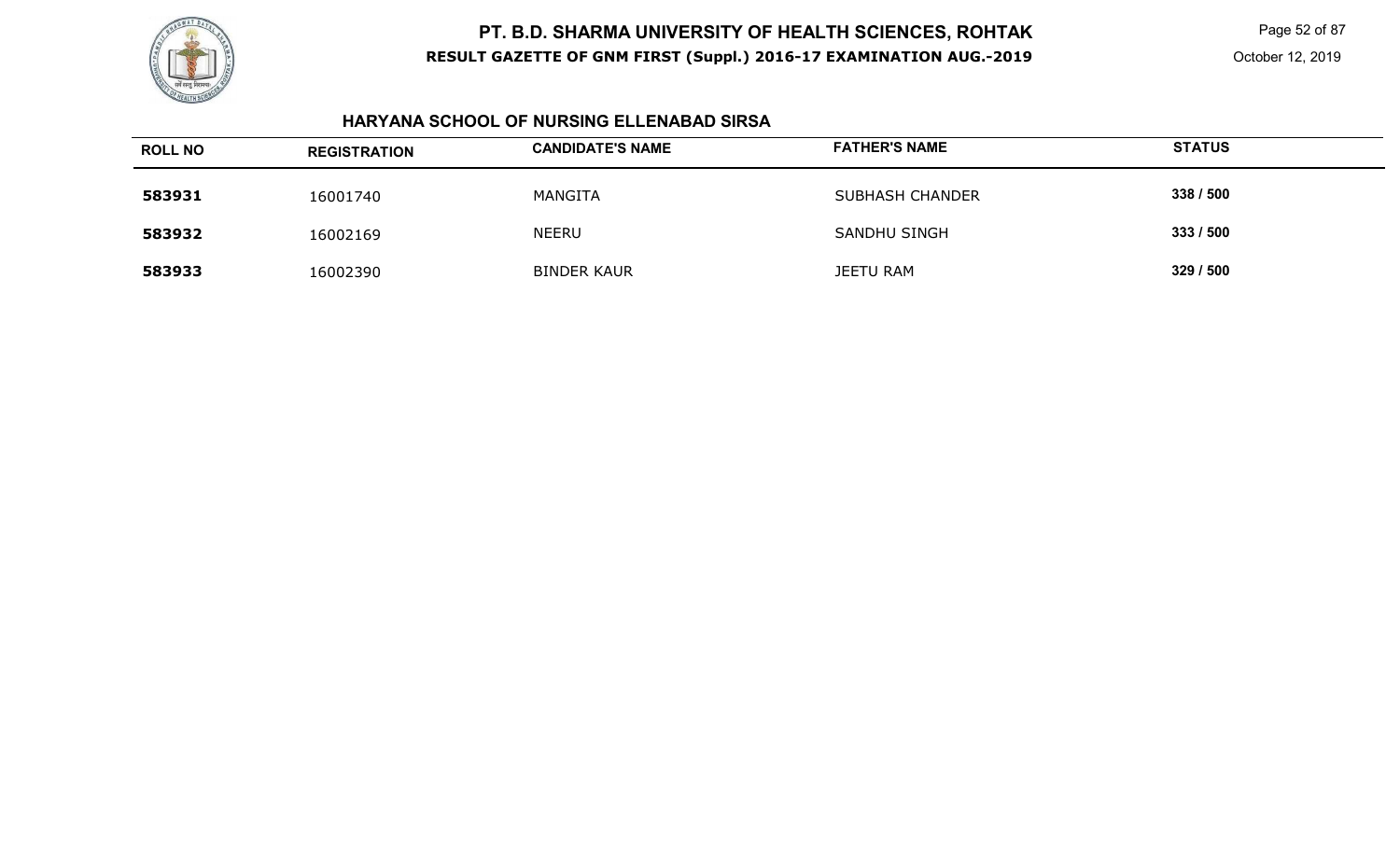

Page 53 of 87

#### **MATA SHANTI DEVI INST. OF NURSING OF KALANWALI SIRSA**

| <b>ROLL NO</b> | <b>REGISTRATION</b> | <b>CANDIDATE'S NAME</b> | <b>FATHER'S NAME</b> | <b>STATUS</b> |
|----------------|---------------------|-------------------------|----------------------|---------------|
| 584052         | 16004987            | <b>RAJENDER KAUR</b>    | <b>JAGDEEP SINGH</b> | 311 / 500     |
| 584053         | 16005017            | <b>KULDEEP KAUR</b>     | <b>BHOLA SINGH</b>   | 346 / 500     |
| 584054         | 16005058            | <b>KHUSHBOO RANI</b>    | <b>SANTOSH KUMAR</b> | 341 / 500     |
| 584055         | 16005061            | PRIYANKA                | <b>OMI LAL</b>       | 308/500       |
| 584056         | 16005110            | <b>GURJIT KAUR</b>      | <b>BALWANT SINGH</b> | 329 / 500     |
| 584057         | 16005112            | <b>AMRITPAL KAUR</b>    | <b>SUKHPAL SINGH</b> | 349 / 500     |
| 584058         | 16005125            | <b>BHOLI RANI</b>       | <b>BALKAR SINGH</b>  | 324 / 500     |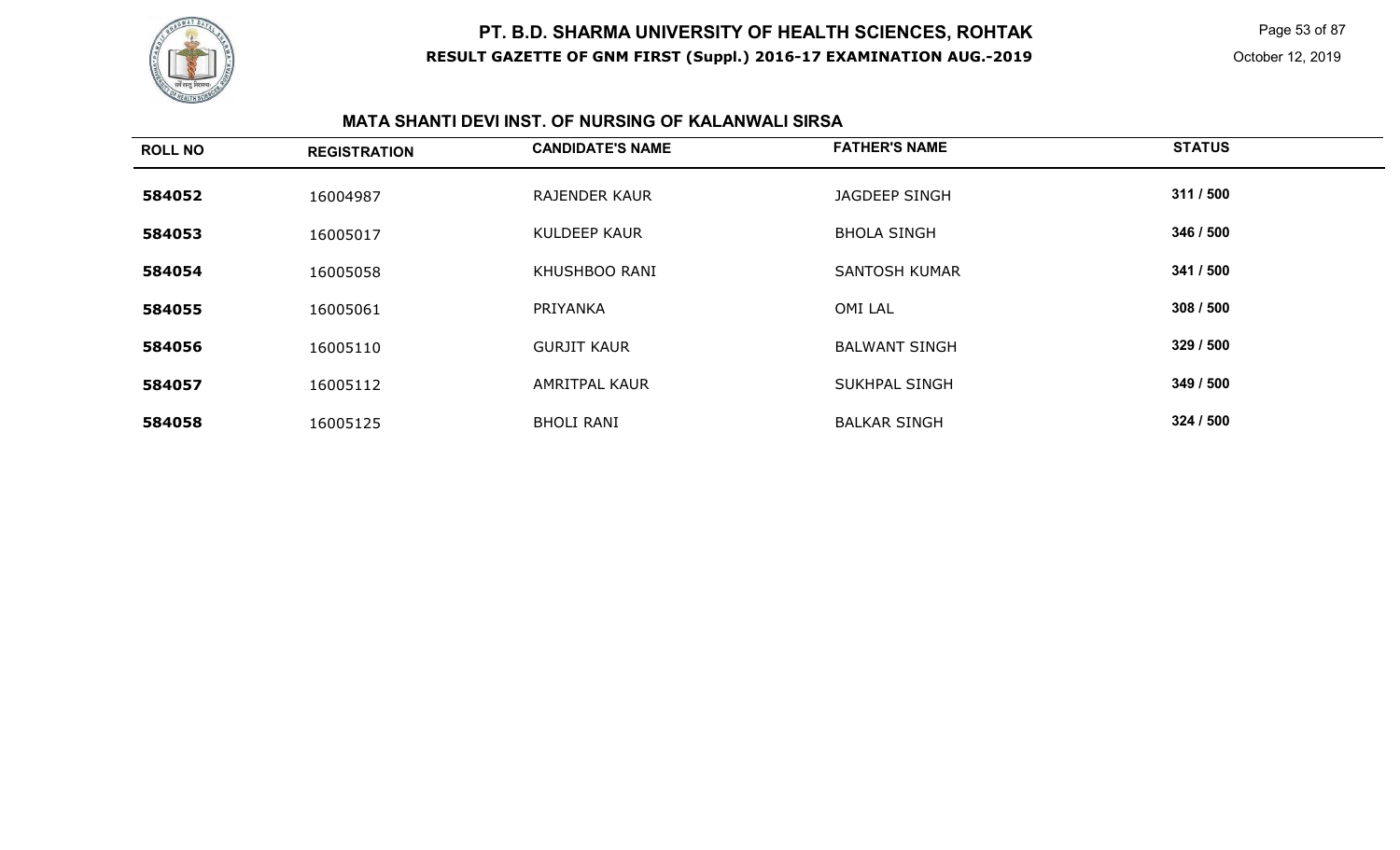

 Page 54 of 87 October 12, 2019

## **ARYABHATT COLLEGE OF NURSING FATEHABAD**

| <b>ROLL NO</b> | <b>REGISTRATION</b> | <b>CANDIDATE'S NAME</b> | <b>FATHER'S NAME</b>   | <b>STATUS</b>                             |
|----------------|---------------------|-------------------------|------------------------|-------------------------------------------|
| 584171         | 16001701            | ANJU RANI               | MAHENDER SINGH         | 349 / 500                                 |
| 584172         | 16001729            | AMANDEEP KAUR           | <b>SANTOKH SINGH</b>   | 320 / 500                                 |
| 584173         | 16001908            | REENA DEVI              | <b>JANESHWAR SINGH</b> | 293 / 500                                 |
| 584174         | 16002043            | <b>TEENA RANI</b>       | <b>CHANDER BHAN</b>    | <b>R-GN-03 GN-05</b>                      |
| 584175         | 16002453            | NEERAJA RANI            | <b>RAMESH KUMAR</b>    | R-GN-01 GN-03 GN-04 GN-05                 |
| 584176         | 16002458            | <b>MAMTA</b>            | <b>JAGDISH SINGH</b>   | R-GN-01 GN-02 GN-03 GN-04<br><b>GN-05</b> |
| 584177         | 16002501            | <b>MAMTA</b>            | <b>DEVI LAL</b>        | R-GN-01 GN-03 GN-04 GN-05                 |
| 584178         | 16002767            | <b>ANURADHA</b>         | <b>KRISHAN KUMAR</b>   | <b>R-GN-03 GN-05</b>                      |
| 584179         | 16002790            | <b>KAVITA</b>           | <b>RAM PARSAD</b>      | 324 / 500                                 |
| 584180         | 16002956            | <b>SUSHMA RANI</b>      | <b>DAYA CHAND</b>      | 309 / 500                                 |
| 584181         | 16003037            | <b>MAMTA RANI</b>       | <b>DEVI DASS</b>       | 330 / 500                                 |
| 584182         | 16003344            | PREETI                  | <b>RAM MEHAR</b>       | R-GN-01 GN-02 GN-03 GN-04<br><b>GN-05</b> |
| 584183         | 16003449            | <b>BABITA</b>           | <b>ROHTASH</b>         | 309 / 500                                 |
| 584184         | 16003459            | <b>BABITA RANI</b>      | <b>BHEEM SAIN</b>      | 358 / 500                                 |
| 584185         | 16003574            | <b>KAMALPREET KAUR</b>  | <b>SATNAM SINGH</b>    | 322 / 500                                 |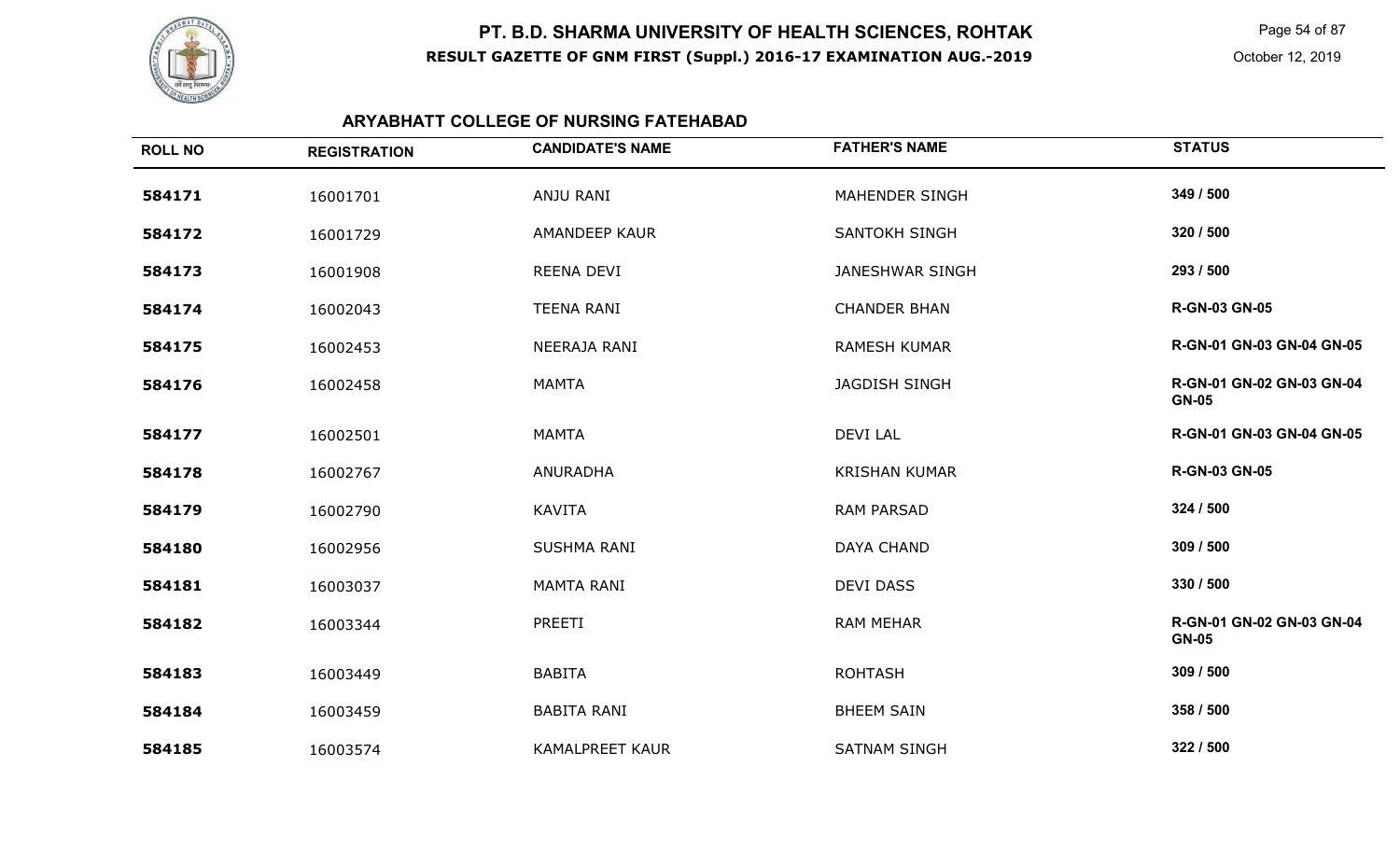

 Page 55 of 87 October 12, 2019

### **RAJENDRA SCHOOL OF NURSING SIRSA**

| <b>ROLL NO</b> | <b>REGISTRATION</b> | <b>CANDIDATE'S NAME</b> | <b>FATHER'S NAME</b>  | <b>STATUS</b>                             |
|----------------|---------------------|-------------------------|-----------------------|-------------------------------------------|
| 584301         | 16000779            | <b>NAVNEET KAUR</b>     | <b>NARENDER SINGH</b> | 328 / 500                                 |
| 584302         | 16000788            | ANITA                   | PATEL SINGH           | <b>R-GN-02</b>                            |
| 584303         | 16000817            | <b>EKTA</b>             | <b>SATISH</b>         | 315/500                                   |
| 584304         | 16000824            | <b>JYOTI</b>            | SHARVAN SINGH         | R-GN-01 GN-02 GN-03 GN-04<br><b>GN-05</b> |
| 584305         | 16000829            | KULDEEP KAUR            | <b>BOOTA RAM</b>      | 335 / 500                                 |
| 584306         | 16000841            | <b>RIYA</b>             | SURJEET SINGH         | 343 / 500                                 |
| 584307         | 16001594            | ARTI                    | PREM KUMAR JOSHI      | 299 / 500                                 |
| 584308         | 16002007            | KHUSHBOO JAIN           | ANIL KUMAR JAIN       | 315/500                                   |
| 584309         | 16003258            | SIYA RANI               | <b>RAJENDER</b>       | 349 / 500                                 |
| 584310         | 16003545            | REENA                   | <b>SUNIL KUMAR</b>    | 344 / 500                                 |
| 587453         | 16000824            | <b>JYOTI</b>            | SHARVAN SINGH         | R-GN-01 GN-02 GN-03 GN-04<br><b>GN-05</b> |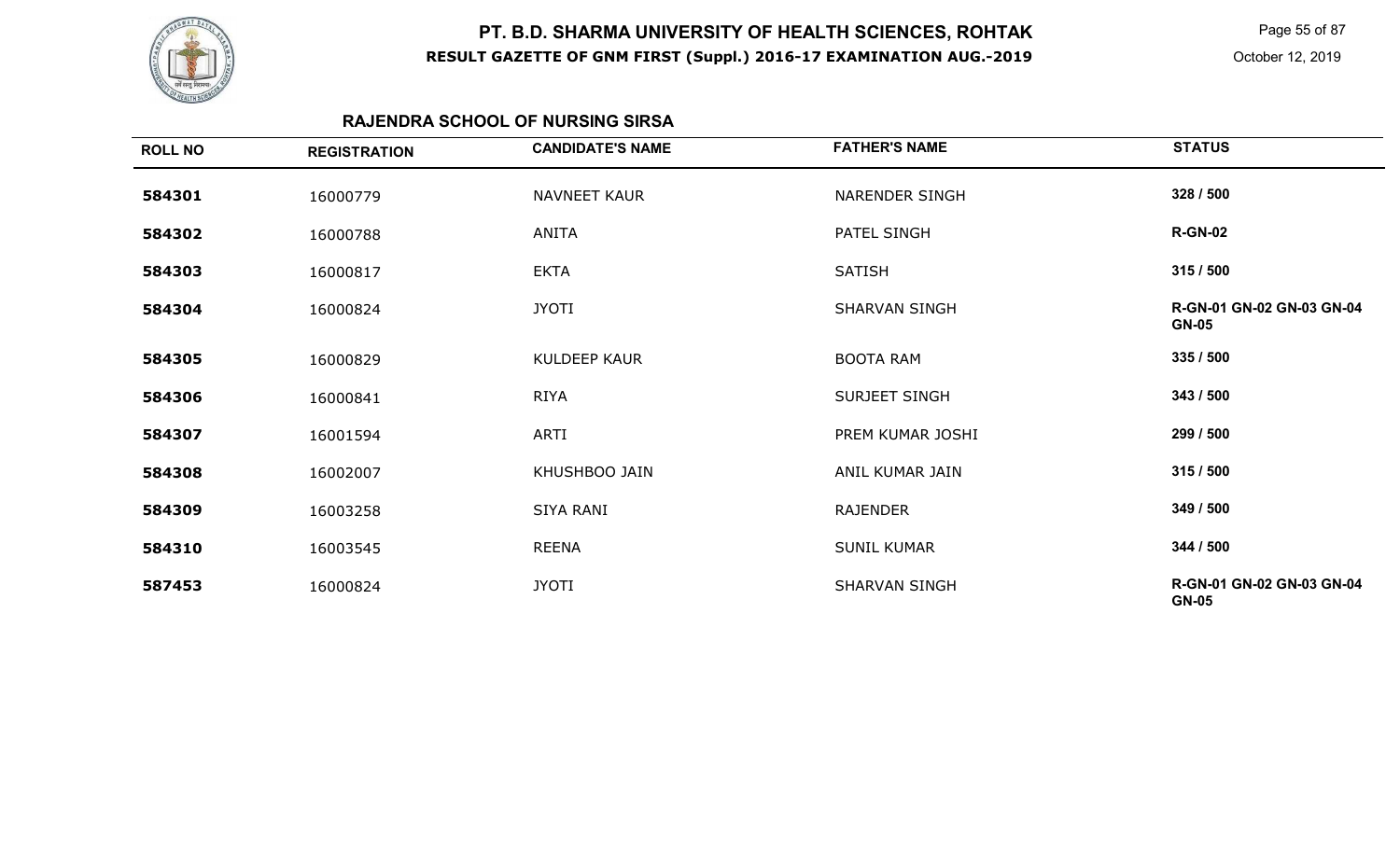

Page 56 of 87

#### **NATIONAL SCHOOL OF NURSING DARIYAPUR FATEHABAD**

| <b>ROLL NO</b> | <b>REGISTRATION</b> | <b>CANDIDATE'S NAME</b> | <b>FATHER'S NAME</b>  | <b>STATUS</b>        |
|----------------|---------------------|-------------------------|-----------------------|----------------------|
| 584421         | 16000151            | <b>MONIKA</b>           | <b>JITENDER KUMAR</b> | 322 / 500            |
| 584422         | 16000154            | <b>SANTOSH</b>          | <b>RAM KRISHAN</b>    | 299 / 500            |
| 584423         | 16001186            | RESHMA RANI             | <b>RAM SINGH</b>      | 325 / 500            |
| 584424         | 16001188            | MEERA DEVI              | RAVIDAS               | 312/500              |
| 584425         | 16004363            | <b>NISHA</b>            | <b>VIRENDER</b>       | 352 / 500            |
| 584426         | 16004498            | <b>MONIKA</b>           | <b>NAFE SINGH</b>     | 308 / 500            |
| 584427         | 16004692            | <b>SUDESH</b>           | <b>BIJENDER</b>       | 317 / 500            |
| 584428         | 16004713            | NISHA RANI              | YOGENDER SINGH        | 303 / 500            |
| 584429         | 16004776            | SANJU                   | <b>OMJEET</b>         | <b>R-GN-03 GN-05</b> |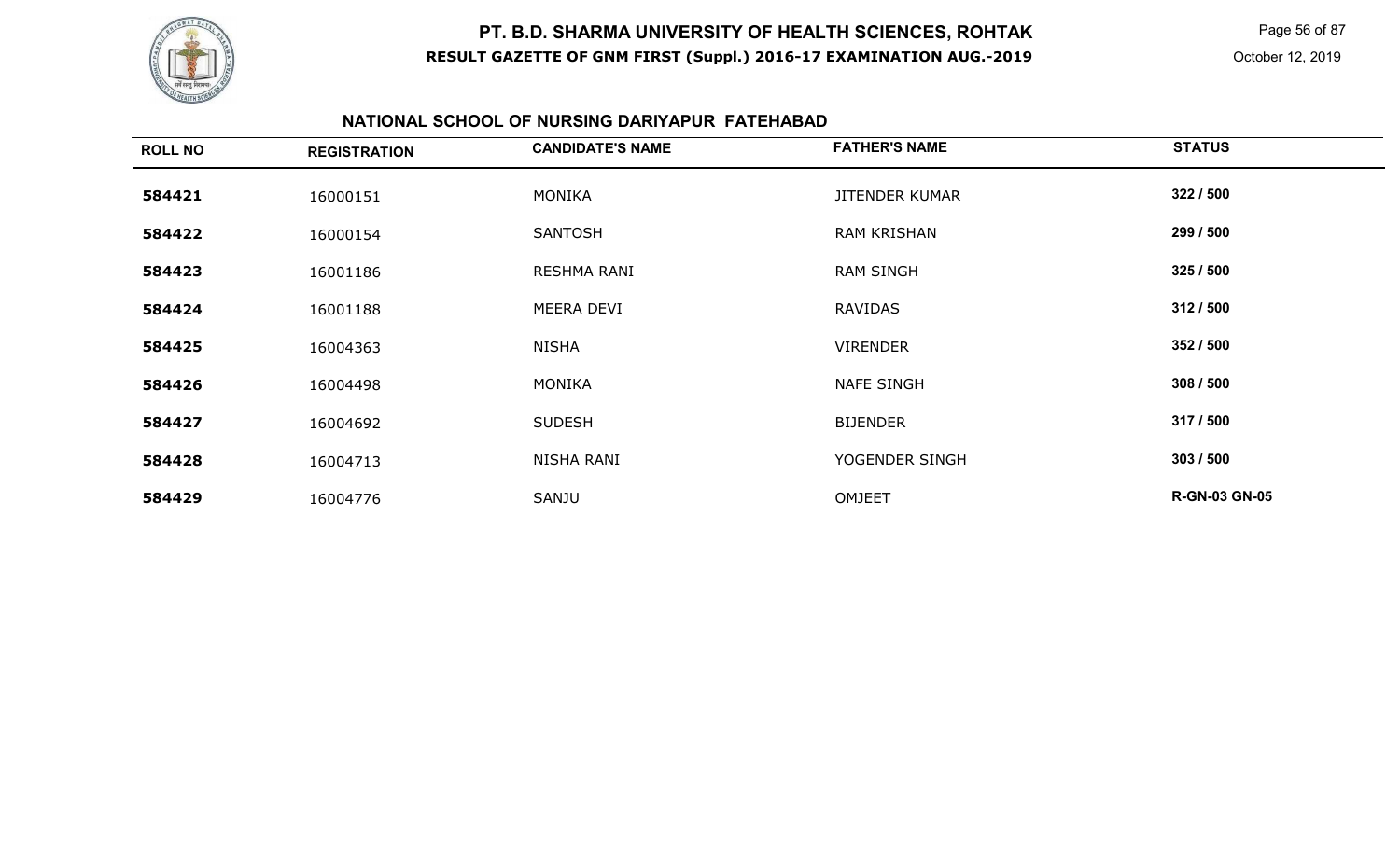

 Page 57 of 87 October 12, 2019

#### **HERITAGE SCHOOL OF NURSING TOHANA**

| 300 / 500<br><b>RITU</b><br><b>ATWARI</b><br>584541<br>16000266<br>R-GN-01 GN-02 GN-03 GN-05<br>RAJNI<br><b>SUSHIL KUMAR</b><br>584542<br>16000267<br><b>R-GN-01 GN-02</b><br><b>DALBIR SINGH</b><br>SONIA DEVI<br>584543<br>16002008<br>R-GN-01 GN-02 GN-03 GN-05<br><b>GEETA</b><br><b>BALWANT SINGH</b><br>584544<br>16002596<br>313 / 500<br><b>SEEMA RANI</b><br><b>KAMAL KUMAR</b><br>584545<br>16002901<br>284 / 500<br>584546<br><b>GEETA</b><br><b>GIAN CHAND</b><br>16003329<br>318 / 500<br><b>GYAN SINGH</b><br>584547<br>REENA DEVI<br>16003496<br>298 / 500<br><b>KUSUM</b><br>ATMA RAM<br>584548<br>1601867 | <b>ROLL NO</b> | <b>REGISTRATION</b> | <b>CANDIDATE'S NAME</b> | <b>FATHER'S NAME</b> | <b>STATUS</b> |
|----------------------------------------------------------------------------------------------------------------------------------------------------------------------------------------------------------------------------------------------------------------------------------------------------------------------------------------------------------------------------------------------------------------------------------------------------------------------------------------------------------------------------------------------------------------------------------------------------------------------------|----------------|---------------------|-------------------------|----------------------|---------------|
|                                                                                                                                                                                                                                                                                                                                                                                                                                                                                                                                                                                                                            |                |                     |                         |                      |               |
|                                                                                                                                                                                                                                                                                                                                                                                                                                                                                                                                                                                                                            |                |                     |                         |                      |               |
|                                                                                                                                                                                                                                                                                                                                                                                                                                                                                                                                                                                                                            |                |                     |                         |                      |               |
|                                                                                                                                                                                                                                                                                                                                                                                                                                                                                                                                                                                                                            |                |                     |                         |                      |               |
|                                                                                                                                                                                                                                                                                                                                                                                                                                                                                                                                                                                                                            |                |                     |                         |                      |               |
|                                                                                                                                                                                                                                                                                                                                                                                                                                                                                                                                                                                                                            |                |                     |                         |                      |               |
|                                                                                                                                                                                                                                                                                                                                                                                                                                                                                                                                                                                                                            |                |                     |                         |                      |               |
|                                                                                                                                                                                                                                                                                                                                                                                                                                                                                                                                                                                                                            |                |                     |                         |                      |               |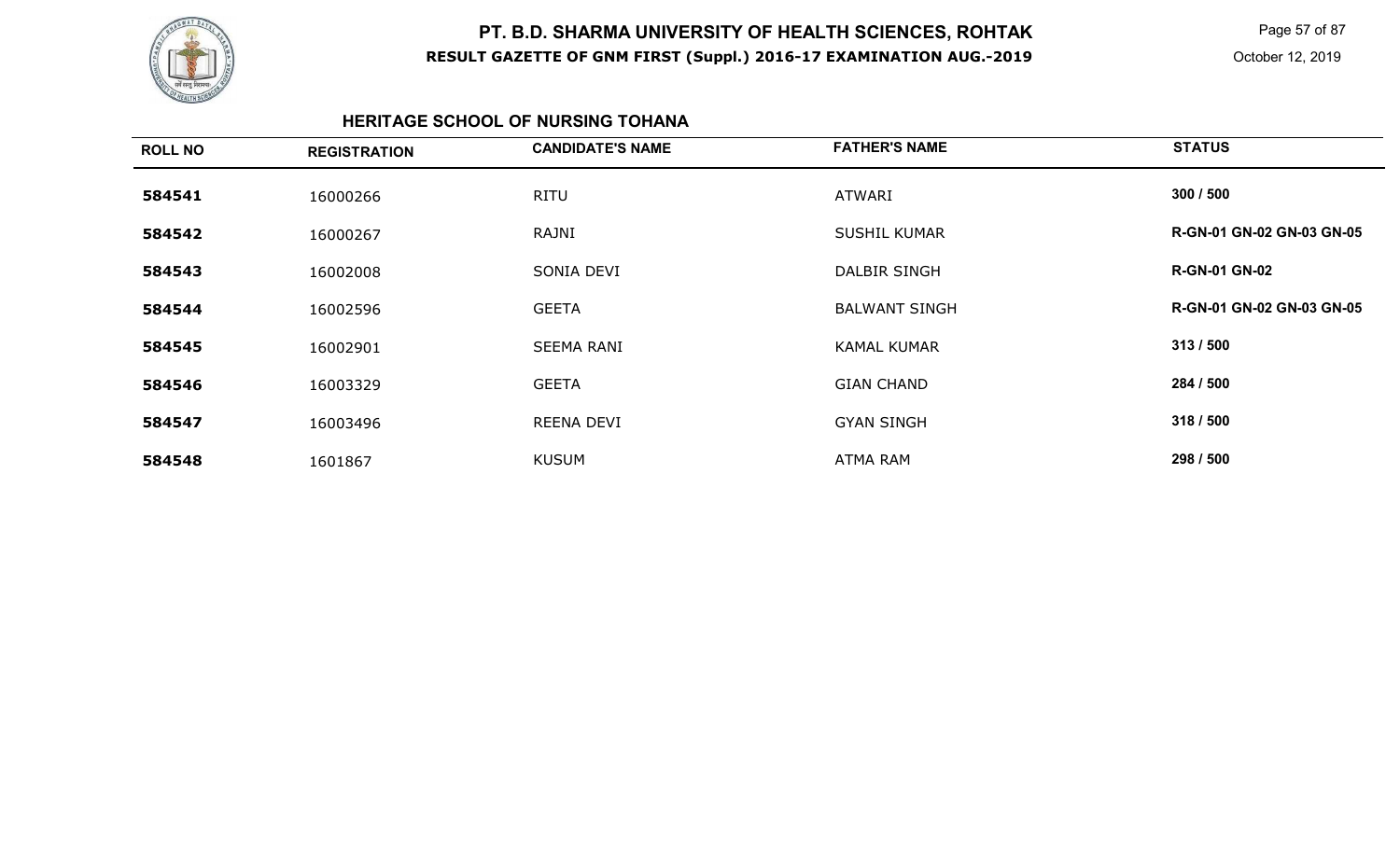

Page 58 of 87

#### **BANBHORI SCHOOL OF NURSING HISAR**

| <b>ROLL NO</b> | <b>REGISTRATION</b> | <b>CANDIDATE'S NAME</b> | <b>FATHER'S NAME</b>  | <b>STATUS</b>                             |
|----------------|---------------------|-------------------------|-----------------------|-------------------------------------------|
| 584671         | 16004216            | KM KOMAL DHAKA          | <b>JOGENDRA SINGH</b> | R-GN-01 GN-02 GN-03 GN-04<br><b>GN-05</b> |
| 584672         | 16004304            | <b>NEERU SHARMA</b>     | <b>SURESH SHARMA</b>  | 355 / 500                                 |
| 584673         | 16004358            | PARUL RATHEE            | <b>BAL RAJ RATHEE</b> | 286 / 500                                 |
| 584674         | 16004389            | SONIYA                  | PHOOL KAWAR           | 303 / 500                                 |
| 584675         | 16004436            | <b>ANNU RANI</b>        | PRITHI SINGH          | 324 / 500                                 |
| 584676         | 16004553            | <b>REKHA</b>            | <b>MADAN LAL</b>      | 313 / 500                                 |
| 584677         | 16004566            | <b>NEHA</b>             | <b>ANIL KUMAR</b>     | R-GN-01 GN-03 GN-05                       |
| 584678         | 16004586            | <b>SARITA</b>           | <b>SUNIL KUMAR</b>    | R-GN-01 GN-03 GN-05                       |
| 584679         | 16004767            | PRIYANKA                | <b>PAWAN</b>          | 322 / 500                                 |
| 584680         | 16004859            | SONI                    | <b>NARESH KUMAR</b>   | 304 / 500                                 |
| 584681         | 16004871            | POOJA SHAKYA            | <b>RANJEET SINGH</b>  | 297 / 500                                 |
| 584682         | 16004898            | ANJALI DEVI             | HOSHIYAR SINGH        | 316 / 500                                 |
| 584683         | 16004940            | MANISHA DAHIYA          | <b>CHANDER SINGH</b>  | <b>R-GN-03 GN-05</b>                      |
| 584684         | 1600428             | RAJNI DEVI              | <b>IQBAL MOHAMMAD</b> | 337 / 500                                 |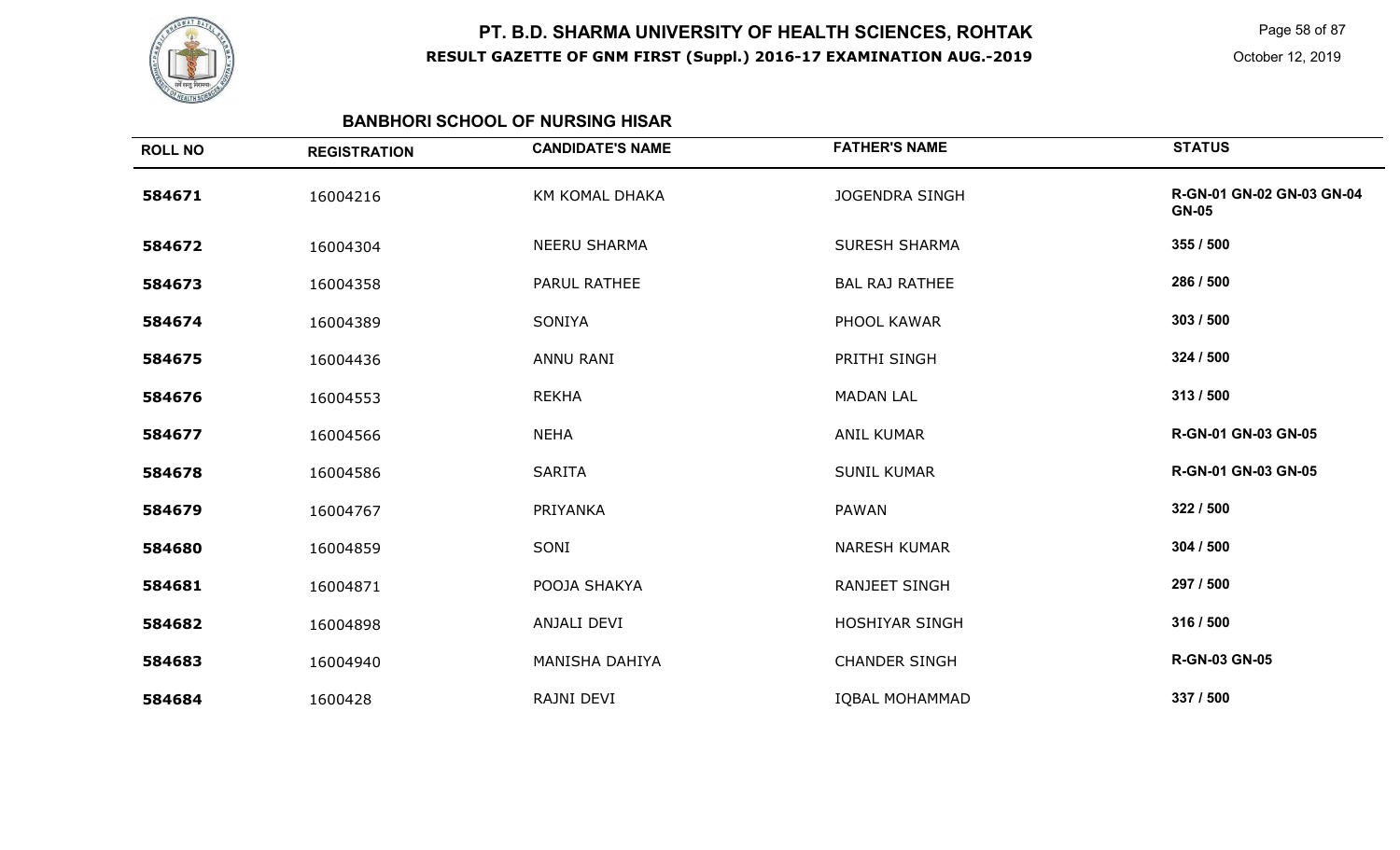

Page 59 of 87

### **MAHARISHI DAYANAND INST. OF NURSING CHAUDHARYWAS HISAR**

| <b>ROLL NO</b> | <b>REGISTRATION</b> | <b>CANDIDATE'S NAME</b> | <b>FATHER'S NAME</b>  | <b>STATUS</b>                             |
|----------------|---------------------|-------------------------|-----------------------|-------------------------------------------|
| 584801         | 16004226            | <b>MAMTA RANI</b>       | <b>RAJENDER SINGH</b> | R-GN-01 GN-03 GN-05                       |
| 584802         | 16004231            | <b>SUMAN</b>            | <b>MANGAT RAM</b>     | <b>R-GN-03 GN-05</b>                      |
| 584803         | 16004234            | <b>RENU</b>             | <b>BALBIR SINGH</b>   | 305 / 500                                 |
| 584804         | 16004288            | <b>REENA</b>            | <b>SANT LAL</b>       | 316 / 500                                 |
| 584805         | 16004295            | PINKI                   | OM PRAKASH            | R-GN-01 GN-03 GN-05                       |
| 584806         | 16004348            | <b>MS KAVITA</b>        | <b>SATBEER SINGH</b>  | 311 / 500                                 |
| 584807         | 16004478            | SONIA                   | <b>JAIBHAGWAN</b>     | R-GN-01 GN-02 GN-03 GN-04<br><b>GN-05</b> |
| 584808         | 16004511            | SUDESH KUMARI           | <b>SUBHASH CHAND</b>  | 303 / 500                                 |
| 584809         | 16004527            | KABITA JHA              | DAYANAND MISHRA       | 328 / 500                                 |
| 584810         | 16004534            | <b>SUMAN</b>            | <b>RAMESHWER</b>      | <b>R-GN-04</b>                            |
| 584811         | 16004562            | SHRIYANKA               | <b>RAJESH</b>         | 343 / 500                                 |
| 584812         | 16004606            | REKHA RANI              | <b>MOHAN LAL</b>      | 305 / 500                                 |
| 584813         | 16004642            | <b>RITU</b>             | <b>NAR SINGH</b>      | R-GN-02 GN-03 GN-04 GN-05                 |
| 584814         | 16004694            | ROSHANI KUMARI          | <b>VAKEEL SINGH</b>   | 347 / 500                                 |
| 584815         | 16004705            | NIDHI                   | <b>SATPAL</b>         | R-GN-01 GN-03 GN-05                       |
| 584816         | 16004727            | PRIYANKA                | <b>SUSHIL</b>         | 314 / 500                                 |
| 584817         | 16004747            | <b>SANDEEP KUMAR</b>    | DHARAMPAL             | 322 / 500                                 |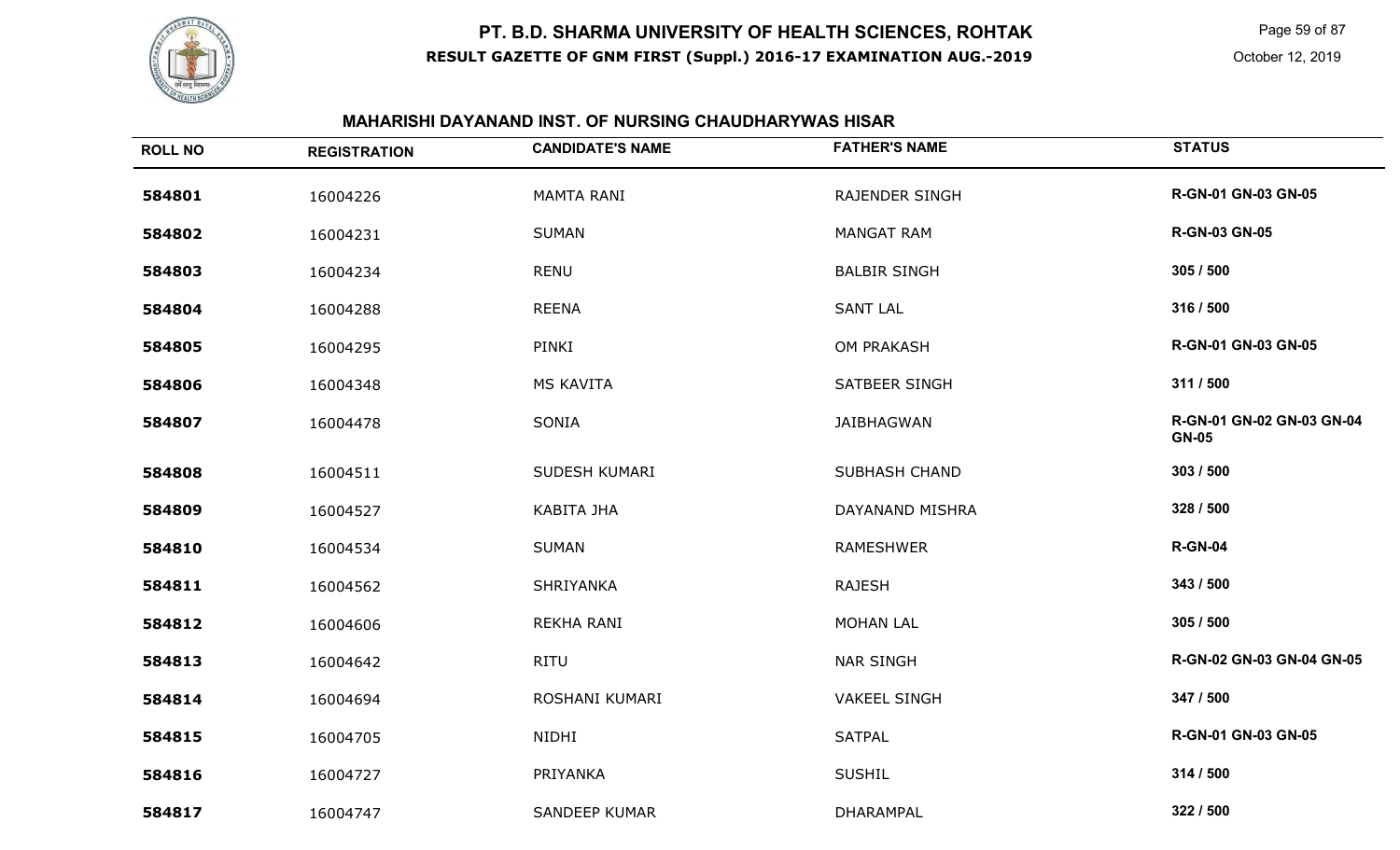

 Page 60 of 87 October 12, 2019

### **MAHARISHI DAYANAND INST. OF NURSING CHAUDHARYWAS HISAR**

| <b>ROLL NO</b> | <b>REGISTRATION</b> | <b>CANDIDATE'S NAME</b> | <b>FATHER'S NAME</b>  | <b>STATUS</b>                    |
|----------------|---------------------|-------------------------|-----------------------|----------------------------------|
| 584818         | 16004761            | MANJEET SINGH           | <b>RAJENDER SINGH</b> | <b>R-GN-01 GN-03 GN-04 GN-05</b> |
| 584819         | 16004846            | <b>GEETA KUMARI</b>     | ASHOK KUMAR           | 330 / 500                        |
| 584820         | 16004884            | MANISH                  | <b>VIJAY KUMAR</b>    | 319/500                          |
| 584821         | 16004888            | POONAM RANI             | <b>SATNAM SINGH</b>   | <b>R-GN-01 GN-02 GN-03 GN-05</b> |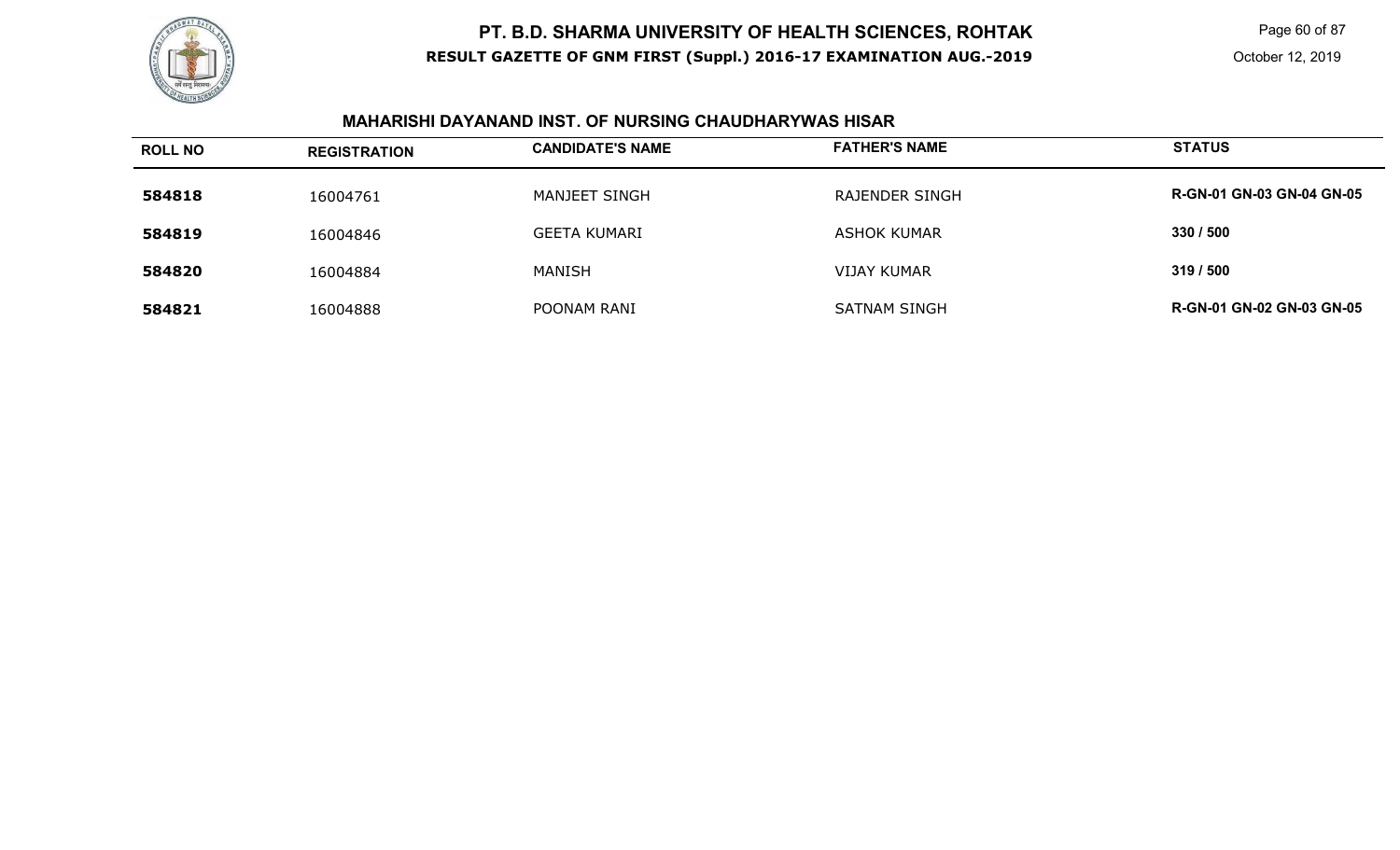

 Page 61 of 87 October 12, 2019

#### **KHUSHI SCHOOL & COLLEGE OF NURSING KAGSAR HISAR**

| <b>ROLL NO</b> | <b>REGISTRATION</b> | <b>CANDIDATE'S NAME</b> | <b>FATHER'S NAME</b> | <b>STATUS</b>              |
|----------------|---------------------|-------------------------|----------------------|----------------------------|
| 584991         | 16004996            | <b>SEEMA</b>            | <b>BHIM SINGH</b>    | <b>R-GN-01 GN-02</b>       |
| 584992         | 16004999            | <b>REETU</b>            | <b>JAIPAL</b>        | 300 / 500                  |
| 584993         | 16005007            | PUNIT KUMARI            | DALIP SINGH          | <b>R-GN-01</b>             |
| 584994         | 16005019            | <b>KUSHUM</b>           | <b>DHARMBIR</b>      | 276 / 500                  |
| 584995         | 16005042            | RAVITA                  | <b>ISHWAR</b>        | <b>R-GN-01</b>             |
| 584996         | 16005101            | <b>SUMAN KUMARI</b>     | VIDYA DEVI           | <b>R-GN-01 GN-03 GN-05</b> |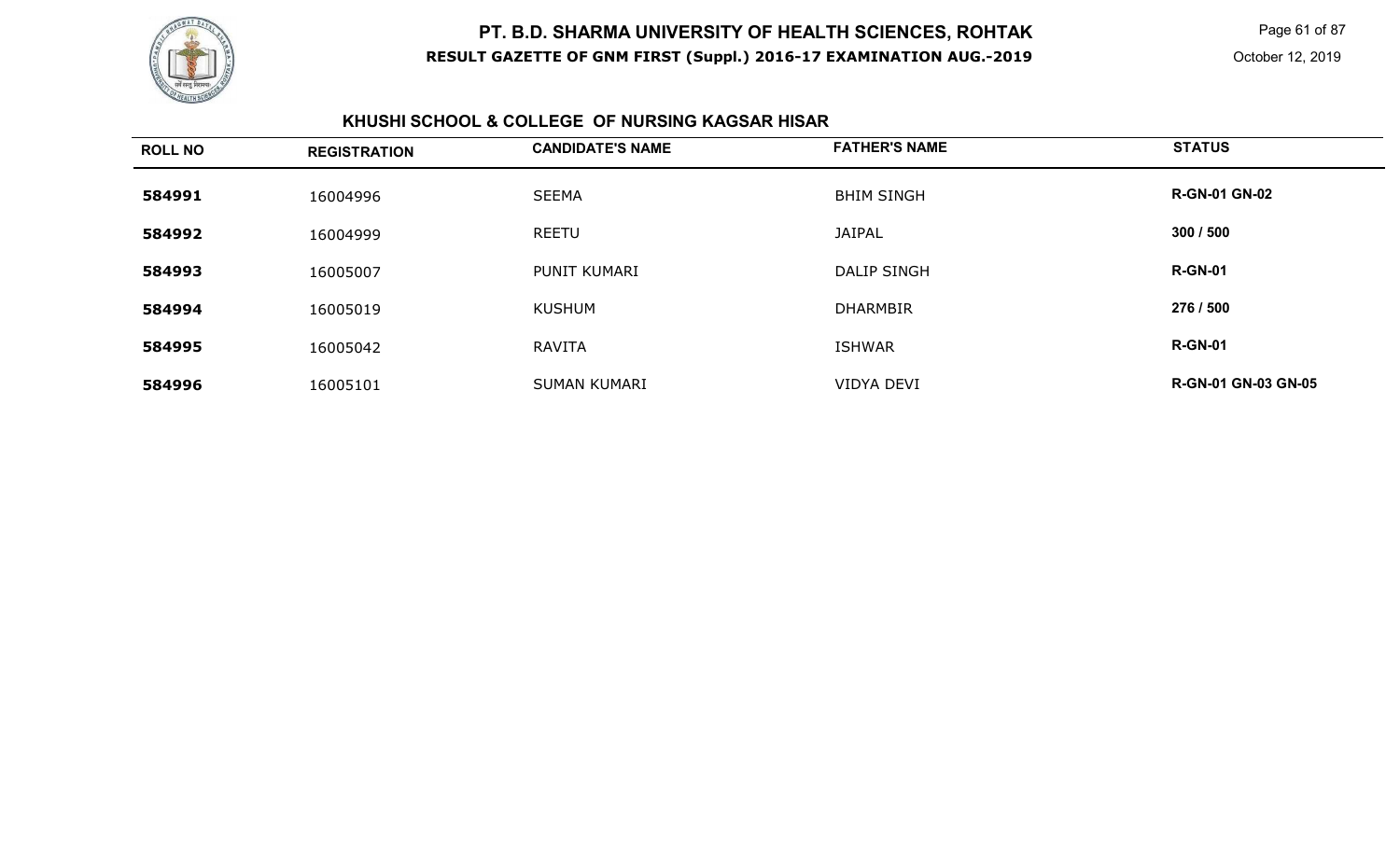

 Page 62 of 87 October 12, 2019

# **MAHARAJA AGRASEN COLLEGE OF NURSING AGROHA, HISAR**

| <b>ROLL NO</b> | <b>REGISTRATION</b> | <b>CANDIDATE'S NAME</b> | <b>FATHER'S NAME</b> | <b>STATUS</b>  |
|----------------|---------------------|-------------------------|----------------------|----------------|
| 585111         | 16000294            | RAVINA                  | <b>RAKESH</b>        | 302 / 500      |
| 585112         | 16001093            | <b>ANJU</b>             | <b>DILBAG SINGH</b>  | <b>R-GN-02</b> |
| 585113         | 16003790            | NANHI DEVI              | <b>RAMPHAL</b>       | 359 / 500      |
| 585114         | 16003865            | MONIKA                  | <b>JAGDISH</b>       | 322 / 500      |
| 585115         | 16004104            | <b>ASHA</b>             | <b>ASHOK KUMAR</b>   | <b>R-GN-04</b> |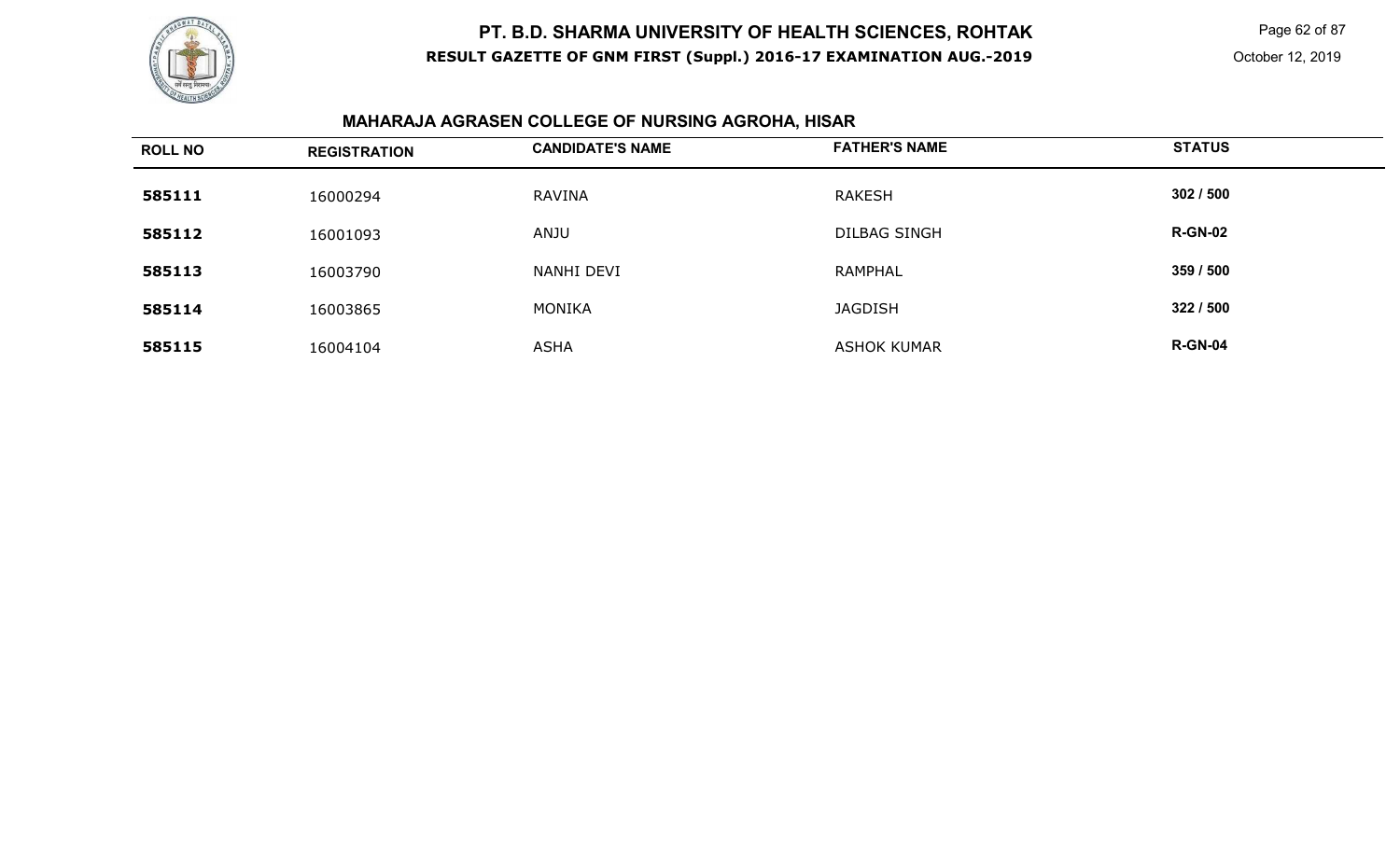

Page 63 of 87

October 12, 2019

#### **MAHARISHI DAYANAND SCH. OF NURSING LITANI UKLANA HSR**

| <b>ROLL NO</b> | <b>REGISTRATION</b> | <b>CANDIDATE'S NAME</b> | <b>FATHER'S NAME</b> | <b>STATUS</b>        |
|----------------|---------------------|-------------------------|----------------------|----------------------|
| 587452         | 1600                | SUMAN DEVI              | <b>OM PRAKASH</b>    | <b>R-GN-02 GN-04</b> |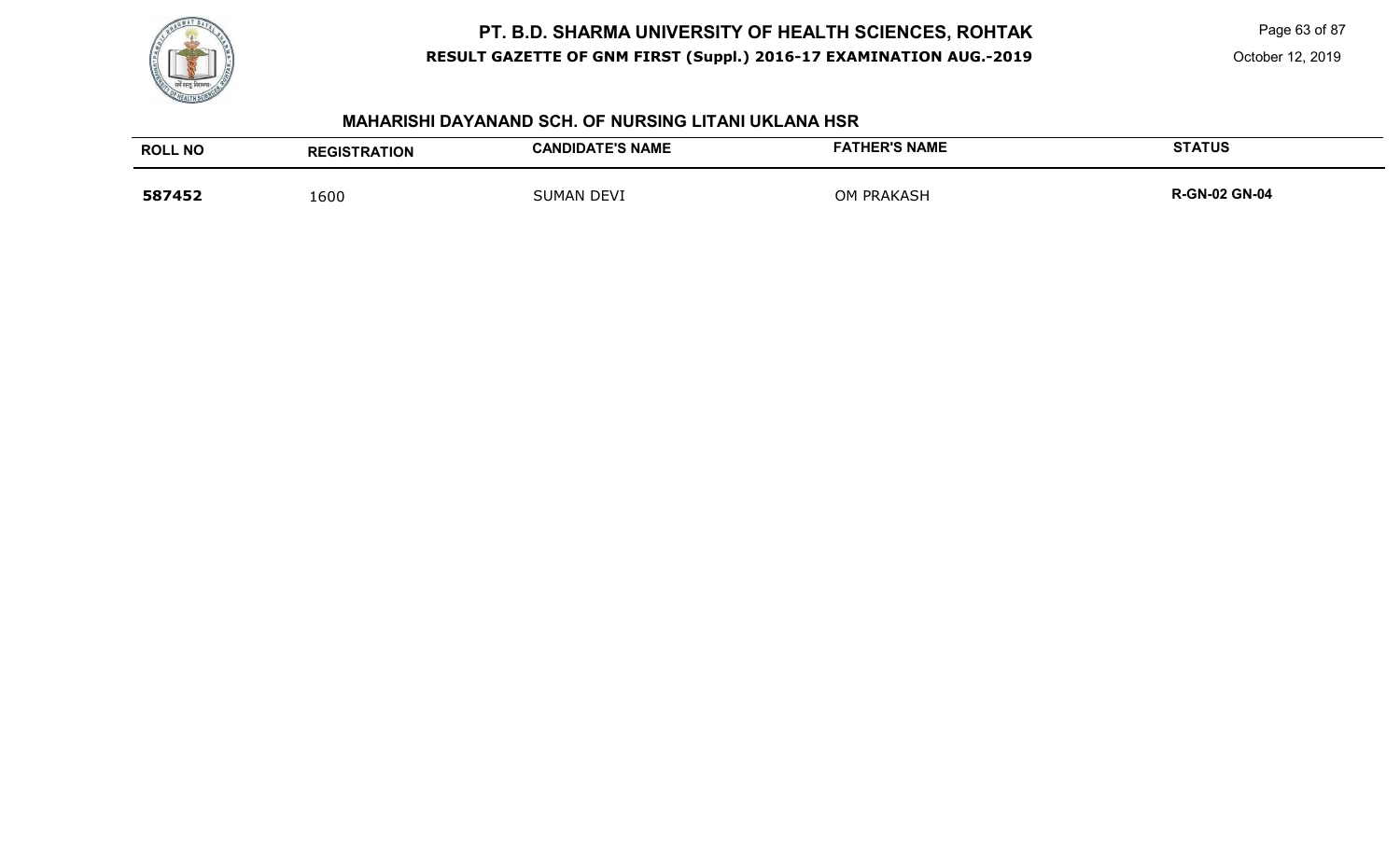

 Page 64 of 87 October 12, 2019

# **SAVITRI JINDAL INST. OF NURSING HISAR**

| <b>ROLL NO</b> | <b>REGISTRATION</b> | <b>CANDIDATE'S NAME</b> | <b>FATHER'S NAME</b>  | <b>STATUS</b> |
|----------------|---------------------|-------------------------|-----------------------|---------------|
| 585291         | 16000925            | AARTI                   | <b>RANBIR</b>         | 319 / 500     |
| 585292         | 16000936            | <b>SHWETA</b>           | <b>ASHOK SHARMA</b>   | 334 / 500     |
| 585293         | 16001803            | <b>SUNITA</b>           | KHUSHI RAM            | 296 / 500     |
| 585294         | 16001956            | RITA BHARDWAJ           | <b>BABU RAM</b>       | 345 / 500     |
| 585295         | 16002380            | SARABJEET KAUR          | <b>MALKIYAT SINGH</b> | 343 / 500     |
| 585296         | 16002626            | <b>JYOTI</b>            | <b>RANDHIR SINGH</b>  | 356 / 500     |
| 585297         | 16003001            | REETU RANI              | RAJ KUMAR             | 352 / 500     |
| 585298         | 16003506            | POONAM RANI             | JAGJEET SINGH         | 343 / 500     |
| 585299         | 16003618            | <b>SHANTI</b>           | <b>DHANI RAM</b>      | 363 / 500     |
| 585300         | 16003634            | <b>PUSHPA</b>           | <b>VIBHISHAN</b>      | 341 / 500     |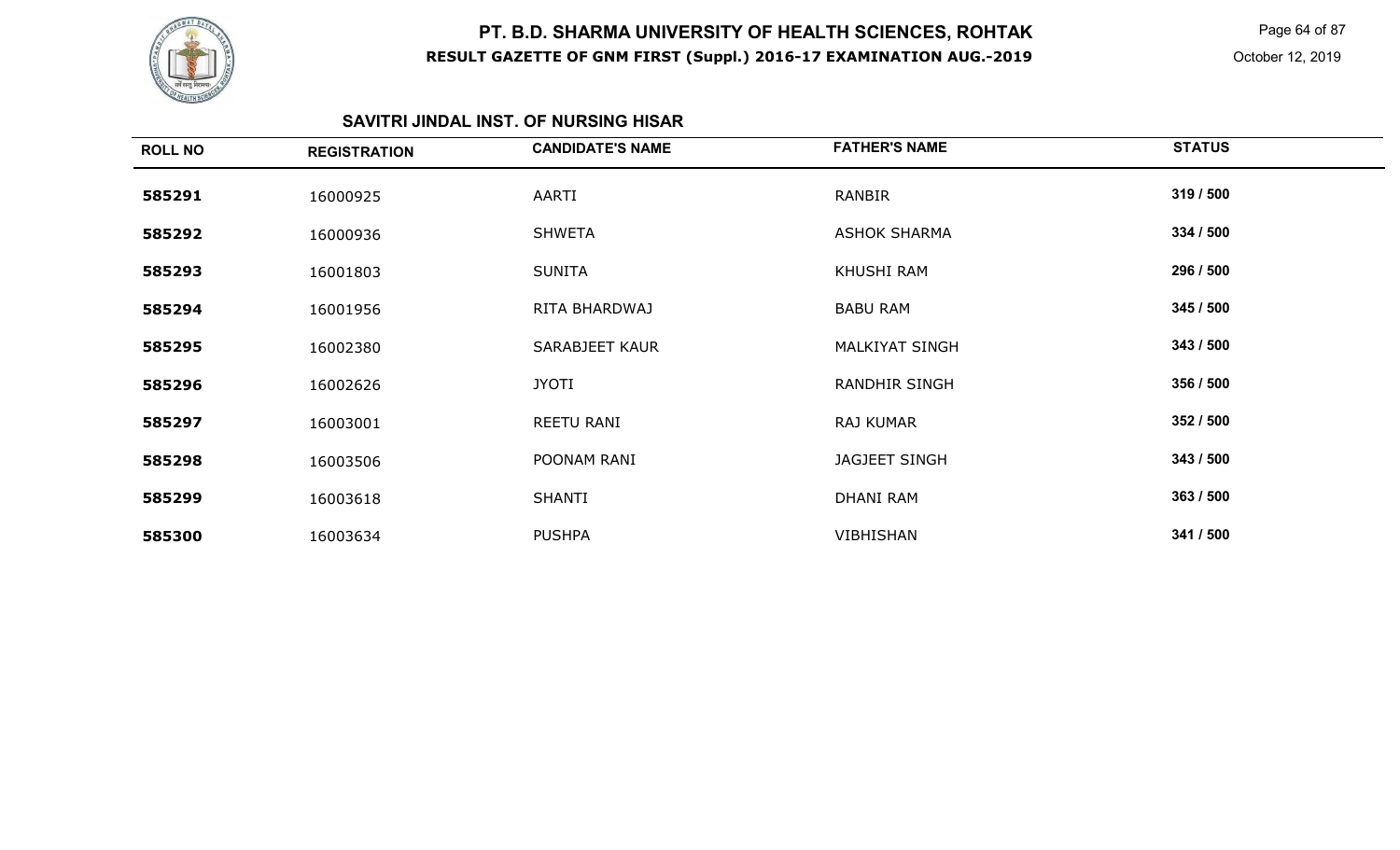

Page 65 of 87

# **SVM COLLEGE OF NURSINGH V.P.O. BALAND, KACHA BERI ROAD ROHTAK**

| <b>ROLL NO</b> | <b>REGISTRATION</b> | <b>CANDIDATE'S NAME</b> | <b>FATHER'S NAME</b> | <b>STATUS</b>  |
|----------------|---------------------|-------------------------|----------------------|----------------|
| 585411         | 16001885            | MANJU RANI              | <b>RAMPHAL</b>       | 342 / 500      |
| 585412         | 16002210            | <b>SAVITA</b>           | <b>PARTAP SINGH</b>  | 333 / 500      |
| 585413         | 16002314            | ANU RANI                | <b>DILBAG SINGH</b>  | 334 / 500      |
| 585414         | 16002524            | PINKI                   | <b>MAAN SINGH</b>    | 329 / 500      |
| 585415         | 16002557            | <b>NISHA SINDHU</b>     | RAMESHWAR DASS       | <b>R-GN-01</b> |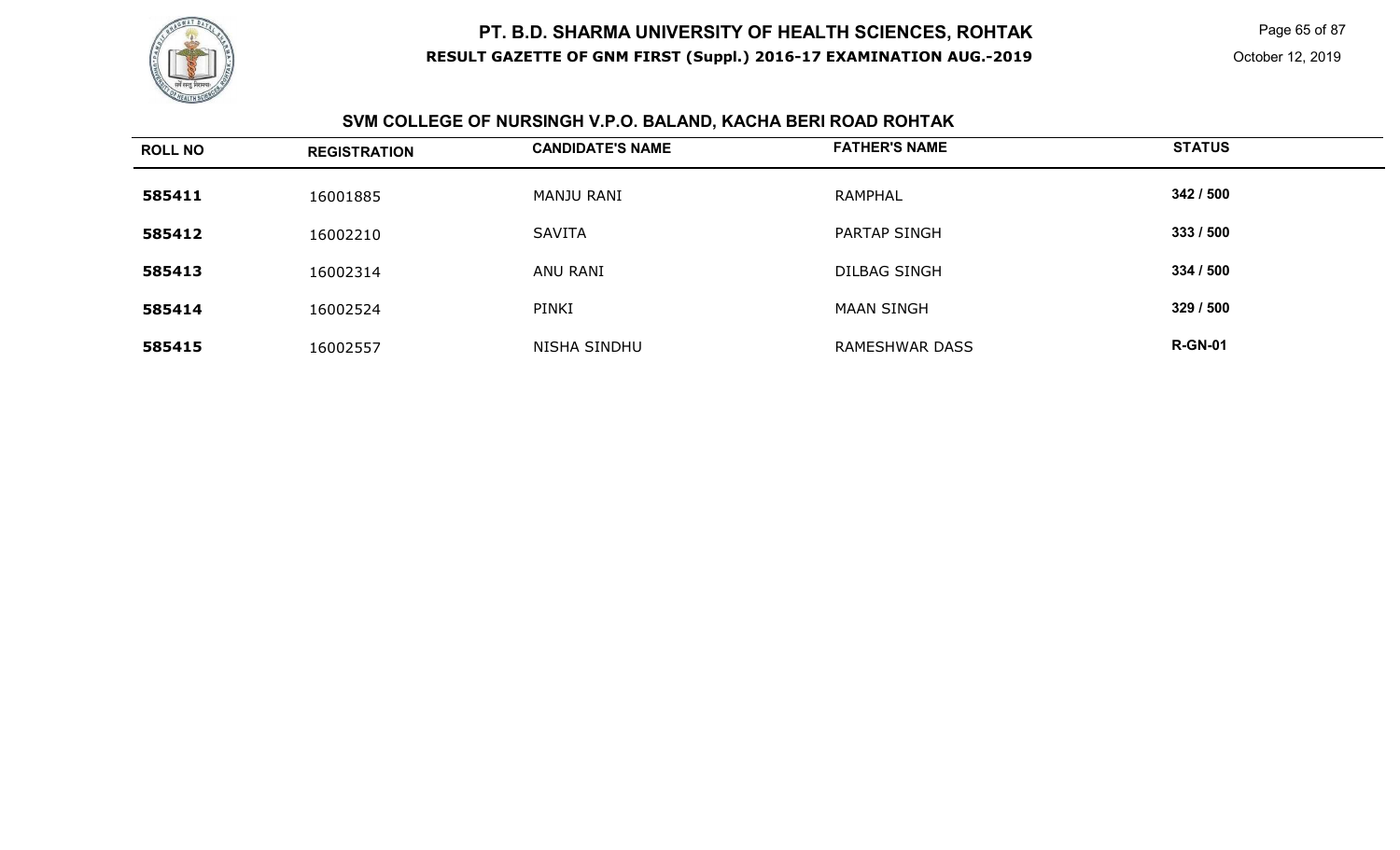

 Page 66 of 87 October 12, 2019

# **GNM, TRAINING SCHOOL, KARNAL**

| <b>ROLL NO</b> | <b>REGISTRATION</b> | <b>CANDIDATE'S NAME</b> | <b>FATHER'S NAME</b> | <b>STATUS</b> |
|----------------|---------------------|-------------------------|----------------------|---------------|
| 585471         | 16000343            | SWATI                   | <b>ANIL KUMAR</b>    | 341 / 500     |
| 585472         | 16000344            | <b>NAVITA</b>           | <b>RAM NIWAS</b>     | 300 / 500     |
| 585473         | 16000346            | SHIWANI                 | <b>DARA SINGH</b>    | 315/500       |
| 585474         | 16000600            | MONIKA DEVI             | <b>DHARMPAL</b>      | 346 / 500     |
| 585475         | 16003668            | ARATI PARAJAPATI        | RAMAKANT PRAJAPATI   | 292 / 500     |
| 585476         | 16003829            | ANNU                    | <b>DHARMPAL</b>      | 344 / 500     |
| 585477         | 16004000            | <b>GUNJAN YADAV</b>     | SATISH KUMAR YADAV   | 310 / 500     |
| 585478         | 16005024            | <b>EKTA</b>             | <b>BALDEV SINGH</b>  | 313 / 500     |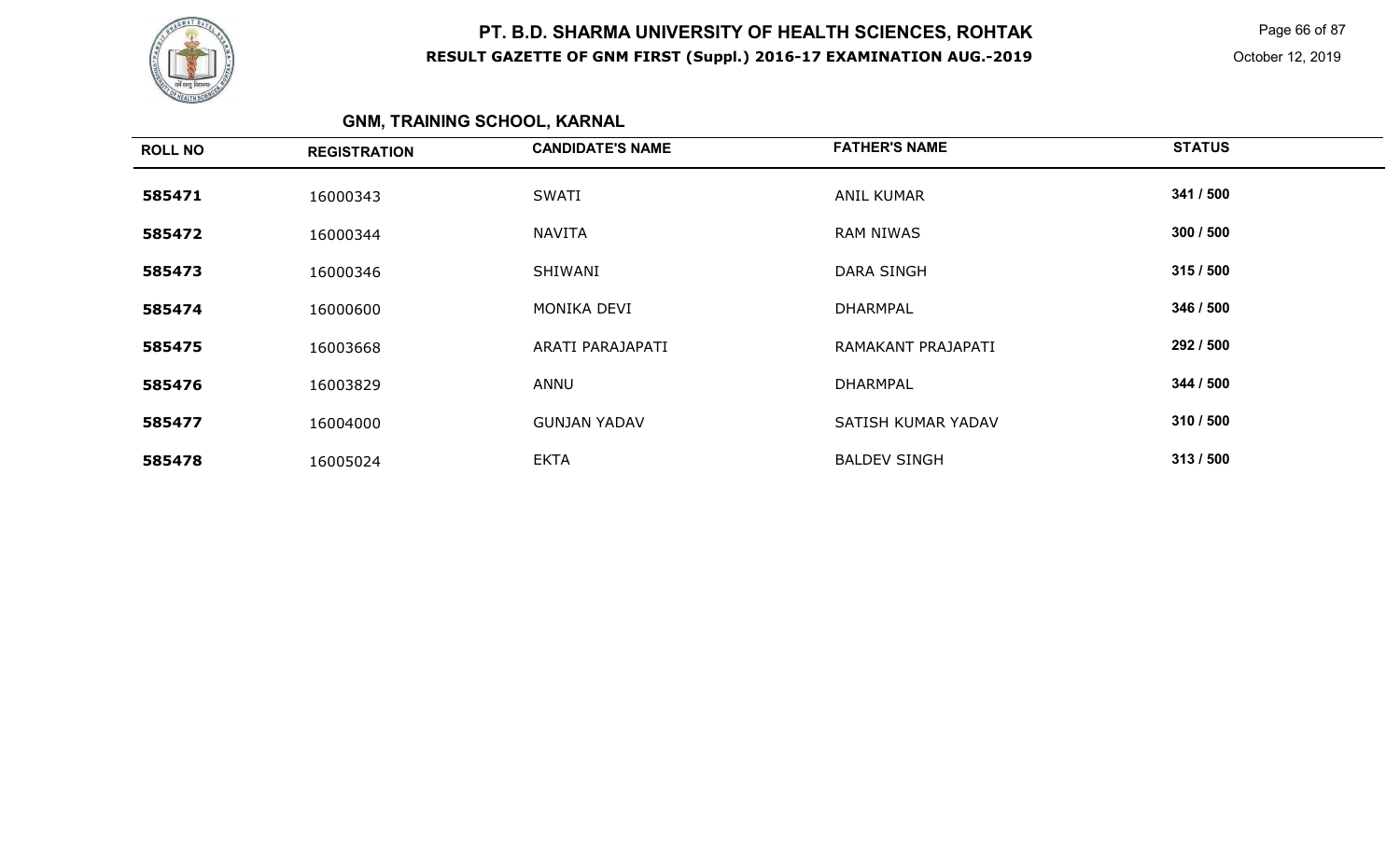

 Page 67 of 87 October 12, 2019

#### **GANDHI SCHOOL OF NURSING KARNAL**

| <b>ROLL NO</b> | <b>REGISTRATION</b> | <b>CANDIDATE'S NAME</b> | <b>FATHER'S NAME</b> | <b>STATUS</b>  |
|----------------|---------------------|-------------------------|----------------------|----------------|
| 585591         | 16001263            | <b>SHWETA</b>           | <b>RAMDUTT</b>       | 307 / 500      |
| 585592         | 16001385            | <b>JAGRITI</b>          | <b>RAKESH</b>        | 290 / 500      |
| 585593         | 16001404            | <b>JYOTI</b>            | <b>RAMESH KUMAR</b>  | 327 / 500      |
| 585594         | 16001522            | MANISHA                 | ISHWAR SINGH         | 300 / 500      |
| 585595         | 16003249            | <b>REETU</b>            | <b>RAGHBIR</b>       | <b>R-GN-02</b> |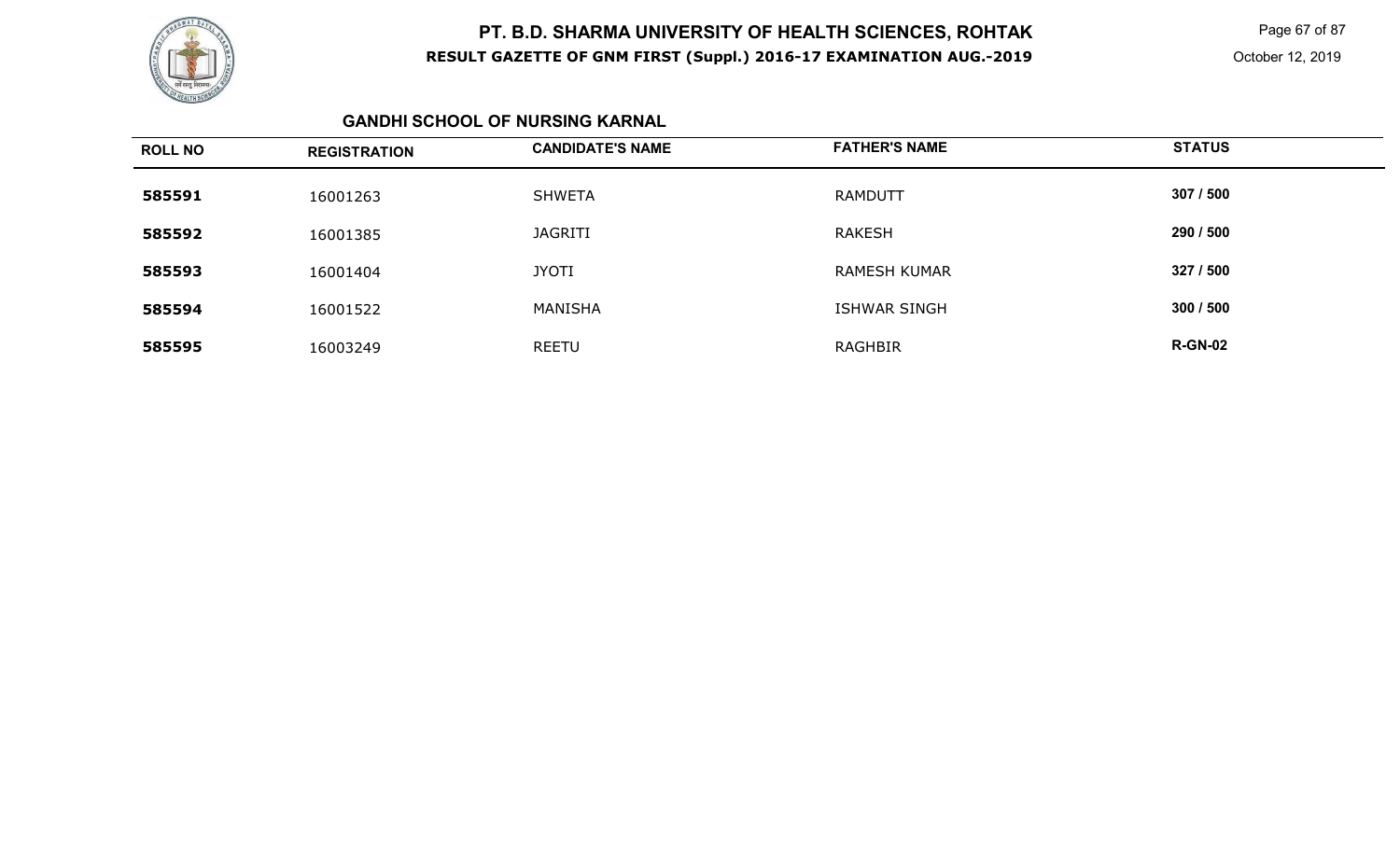

Page 68 of 87

### **VIDYAWATI SCHOOL OF NURSING MAHENDERGARH**

| <b>ROLL NO</b> | <b>REGISTRATION</b> | <b>CANDIDATE'S NAME</b> | <b>FATHER'S NAME</b>    | <b>STATUS</b>                             |
|----------------|---------------------|-------------------------|-------------------------|-------------------------------------------|
| 585711         | 16001584            | PRIYANKA                | <b>RAM SINGH</b>        | 348 / 500                                 |
| 585712         | 16001816            | <b>MAMTA</b>            | <b>CHANDER BHAN</b>     | R-GN-01 GN-02 GN-03 GN-04<br><b>GN-05</b> |
| 585713         | 16001817            | <b>ANITA</b>            | <b>NAND LAL</b>         | 352 / 500                                 |
| 585714         | 16002115            | <b>SEEMA</b>            | <b>HARISH KUMAR</b>     | 355 / 500                                 |
| 585715         | 16002122            | <b>SARIKA</b>           | <b>RAMESH KUMAR</b>     | 358 / 500                                 |
| 585716         | 16002151            | <b>MONIKA</b>           | <b>ROHTASH</b>          | 362 / 500                                 |
| 585717         | 16002240            | <b>JYOTI</b>            | <b>KAMAL SINGH</b>      | 368 / 500                                 |
| 585718         | 16002441            | MAMTA KUMARI            | <b>MAN SINGH</b>        | 343 / 500                                 |
| 585719         | 16002521            | POOJA                   | DARA SINGH              | 355 / 500                                 |
| 585720         | 16002527            | <b>JYOTI RANI</b>       | <b>ISHWAR SINGH</b>     | 362 / 500                                 |
| 585721         | 16002898            | <b>MANJU SHARMA</b>     | <b>DHARMVEER SHARMA</b> | 342 / 500                                 |
| 585722         | 16003026            | <b>SAVINA</b>           | <b>WAZIR SINGH</b>      | 344 / 500                                 |
| 585723         | 16003092            | MANJU                   | <b>RATTAN LAL</b>       | R-GN-01 GN-02 GN-03 GN-04<br><b>GN-05</b> |
| 585724         | 16003336            | SUNIL DEVI              | PYARE LAL               | R-GN-01 GN-02 GN-03 GN-04<br><b>GN-05</b> |
| 585725         | 16003615            | SANJU DEVI              | <b>OMPRAKASH</b>        | R-GN-01 GN-02 GN-03 GN-04<br><b>GN-05</b> |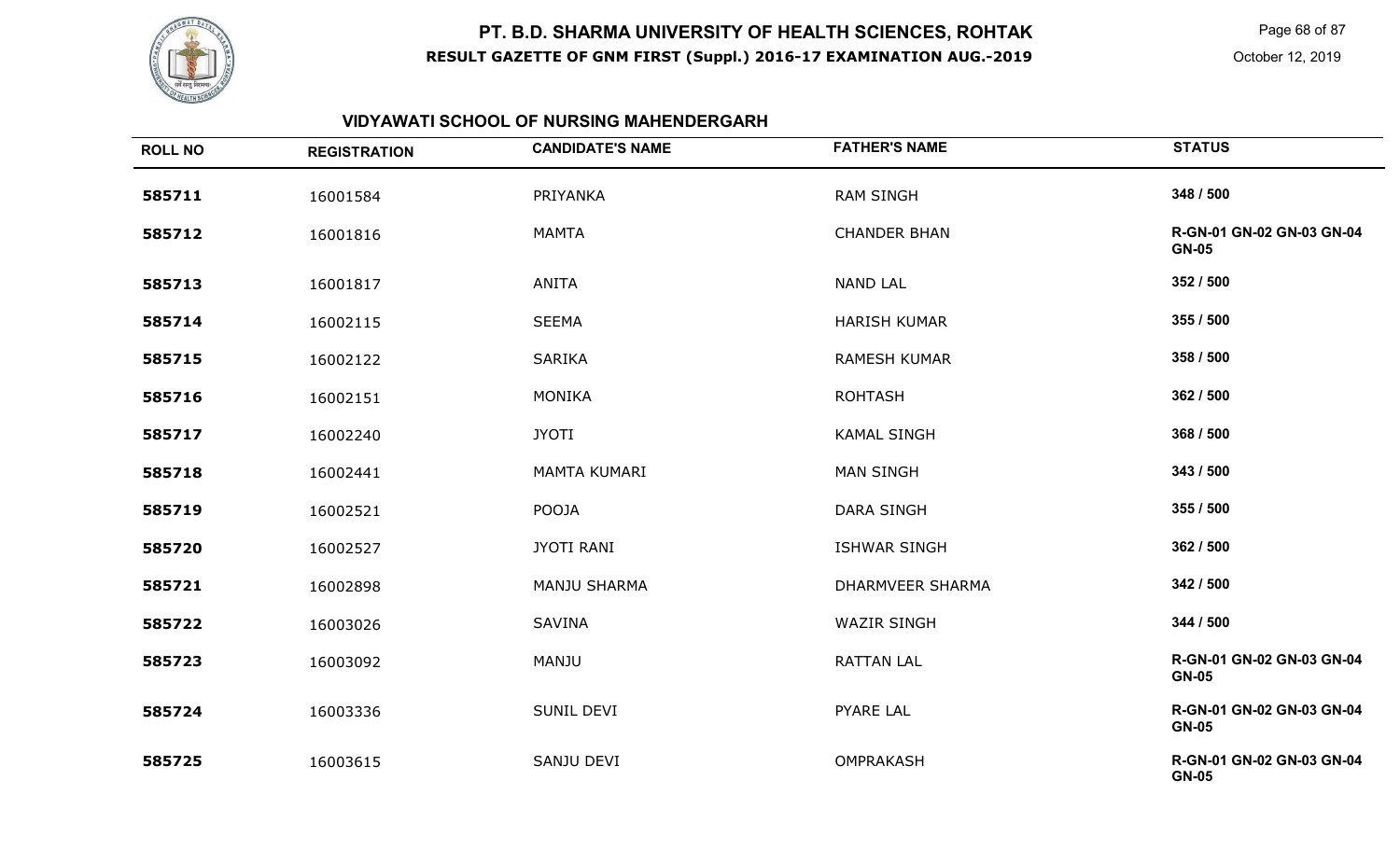

Page 69 of 87

### **GEETA NIKETAN SCHOOL OF NURSING CHARKHI DADRI**

| <b>ROLL NO</b> | <b>REGISTRATION</b> | <b>CANDIDATE'S NAME</b> | <b>FATHER'S NAME</b> | <b>STATUS</b>                             |
|----------------|---------------------|-------------------------|----------------------|-------------------------------------------|
| 585841         | 16000240            | ANKITA                  | <b>PARDEEP KUMAR</b> | 319 / 500                                 |
| 585842         | 16000535            | SONIYA                  | <b>PURUSHOTAM</b>    | 294 / 500                                 |
| 585843         | 16001536            | MANISHA KUMARI          | <b>RAJVIR SINGH</b>  | 321 / 500                                 |
| 585844         | 16001675            | POOJA YADAV             | MOHINDER YADAV       | 309 / 500                                 |
| 585845         | 16001799            | LALITA                  | <b>BHAGWAN DASS</b>  | R-GN-01 GN-02 GN-03 GN-04<br><b>GN-05</b> |
| 585846         | 16002102            | <b>DARSHAN</b>          | <b>SURAJ BHAN</b>    | 328 / 500                                 |
| 585847         | 16002771            | <b>SUMAN</b>            | <b>SATYWAN</b>       | 321 / 500                                 |
| 585848         | 16003489            | <b>KRISHNA DEVI</b>     | MEHAR SINGH          | 331 / 500                                 |
| 585849         | 16003606            | <b>JYOTI</b>            | PHOOL KUMAR          | 320 / 500                                 |
| 585850         | 16003610            | <b>HEENA</b>            | <b>BINDU LAL</b>     | 328 / 500                                 |
| 585851         | 16003628            | RITU                    | <b>RAM KISHAN</b>    | 346 / 500                                 |
| 585852         | 16005046            | <b>MANJU YADAV</b>      | <b>RAMROOP YADAV</b> | 346 / 500                                 |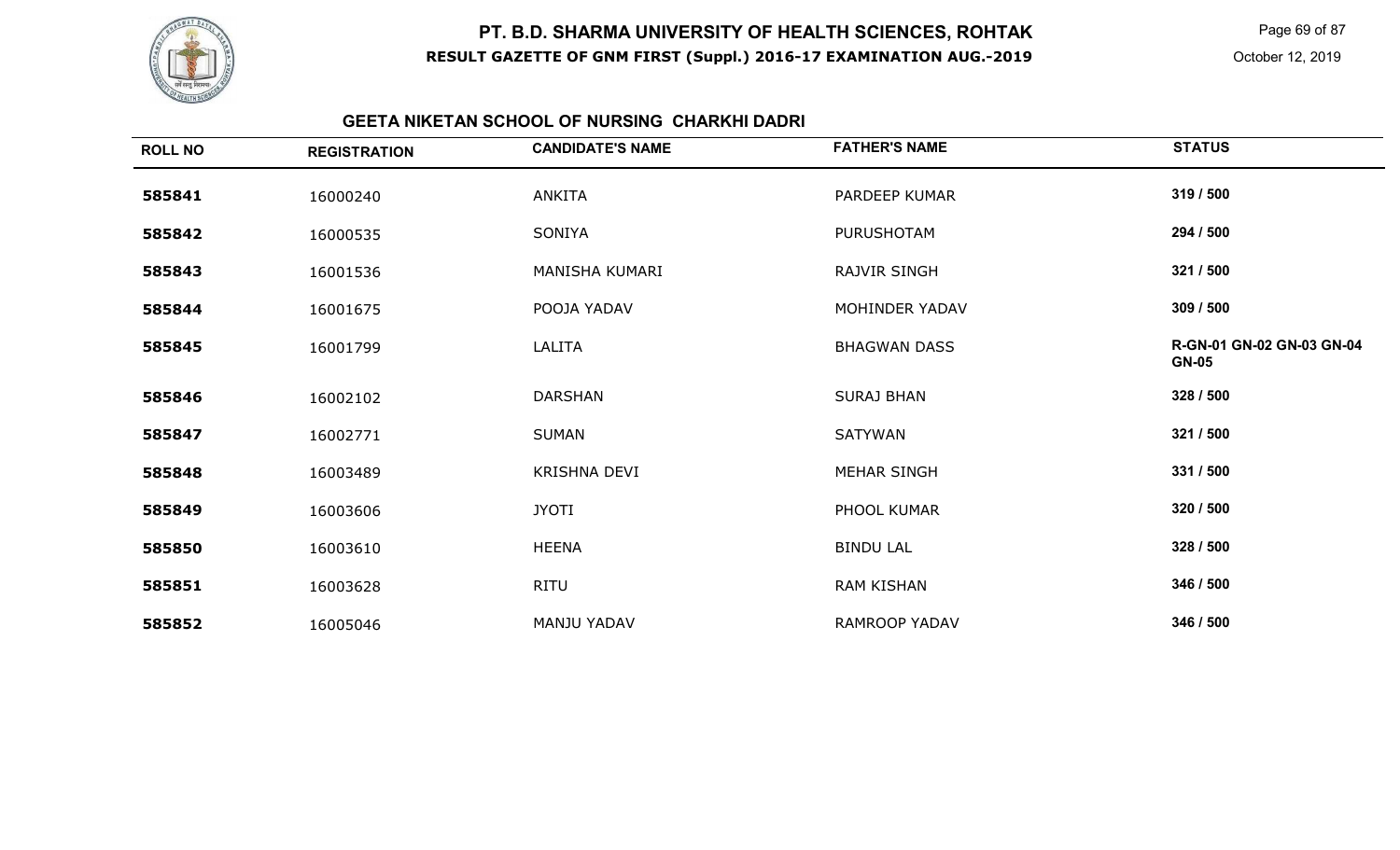

 Page 70 of 87 October 12, 2019

# **SHAHEED UDHAM SINGH SCHOOL OF NURSING RATIA, FATEHABAD**

| <b>ROLL NO</b> | <b>REGISTRATION</b> | <b>CANDIDATE'S NAME</b> | <b>FATHER'S NAME</b> | <b>STATUS</b>              |
|----------------|---------------------|-------------------------|----------------------|----------------------------|
| 585971         | 16001549            | <b>SUMAN</b>            | <b>SAJJAN KUMAR</b>  | 285 / 500                  |
| 585972         | 16001612            | <b>JYOTI</b>            | <b>SURESH KUMAR</b>  | 332 / 500                  |
| 585973         | 16001804            | <b>JYOTI RANI</b>       | <b>KHAZAN SINGH</b>  | <b>R-GN-03 GN-04 GN-05</b> |
| 585974         | 16001864            | REENA BAI               | <b>SUBASH CHAND</b>  | <b>R-GN-04</b>             |
| 585975         | 16001872            | <b>BANTI DEVI</b>       | LAKHI RAM            | R-GN-01 GN-03 GN-05        |
| 585976         | 16001882            | PRIYANKA RANI           | <b>SOHAN LAL</b>     | 343 / 500                  |
| 585977         | 16001889            | <b>REENA</b>            | <b>GURU DAYAL</b>    | 329 / 500                  |
| 585978         | 16002345            | <b>GEETA RANI</b>       | <b>BANSI LAL</b>     | 306 / 500                  |
| 585979         | 16002398            | RITIKA CHANDEL          | <b>HEM RAJ</b>       | 349 / 500                  |
| 585980         | 16002593            | ANITA RANI              | <b>RAMESH KUMAR</b>  | 316 / 500                  |
| 585981         | 16002651            | AMANDEEP KAUR           | PUNJAB SINGH         | <b>R-GN-02</b>             |
| 585982         | 16002699            | MANISHA KUMARI          | <b>KARAM SINGH</b>   | 331 / 500                  |
| 585983         | 16002707            | ANJALI DEVI             | <b>HEMRAJ</b>        | 332 / 500                  |
| 585984         | 16002888            | SHALINI                 | <b>HARDYAL</b>       | 347 / 500                  |
| 585985         | 16002992            | <b>BINDIA THAKUR</b>    | RAJENDER PAL         | 339 / 500                  |
| 585986         | 16003004            | <b>AKANKSHA</b>         | <b>SUSHIL KUMAR</b>  | 336 / 500                  |
| 585987         | 16003105            | SONU                    | <b>ARJUN DAS</b>     | 350 / 500                  |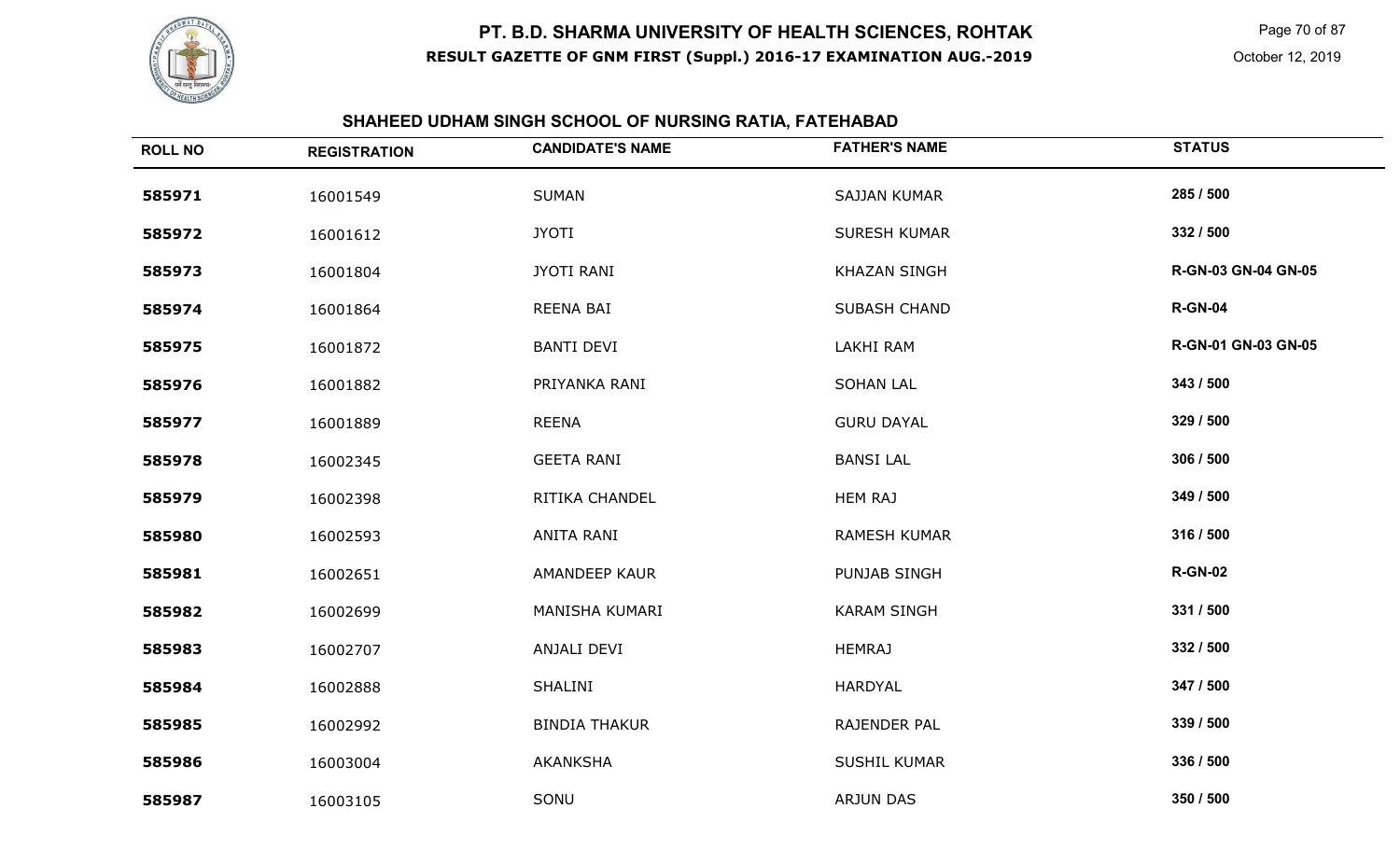

# **SHAHEED UDHAM SINGH SCHOOL OF NURSING RATIA, FATEHABAD**

| <b>ROLL NO</b> | <b>REGISTRATION</b> | <b>CANDIDATE'S NAME</b> | <b>FATHER'S NAME</b> | <b>STATUS</b> |
|----------------|---------------------|-------------------------|----------------------|---------------|
| 585988         | 16003494            | RAJ BALA                | <b>AMAR SINGH</b>    | 322/500       |
| 585989         | 16003631            | LAKHWINDER KAUR         | NIRMAL SINGH         | 325/500       |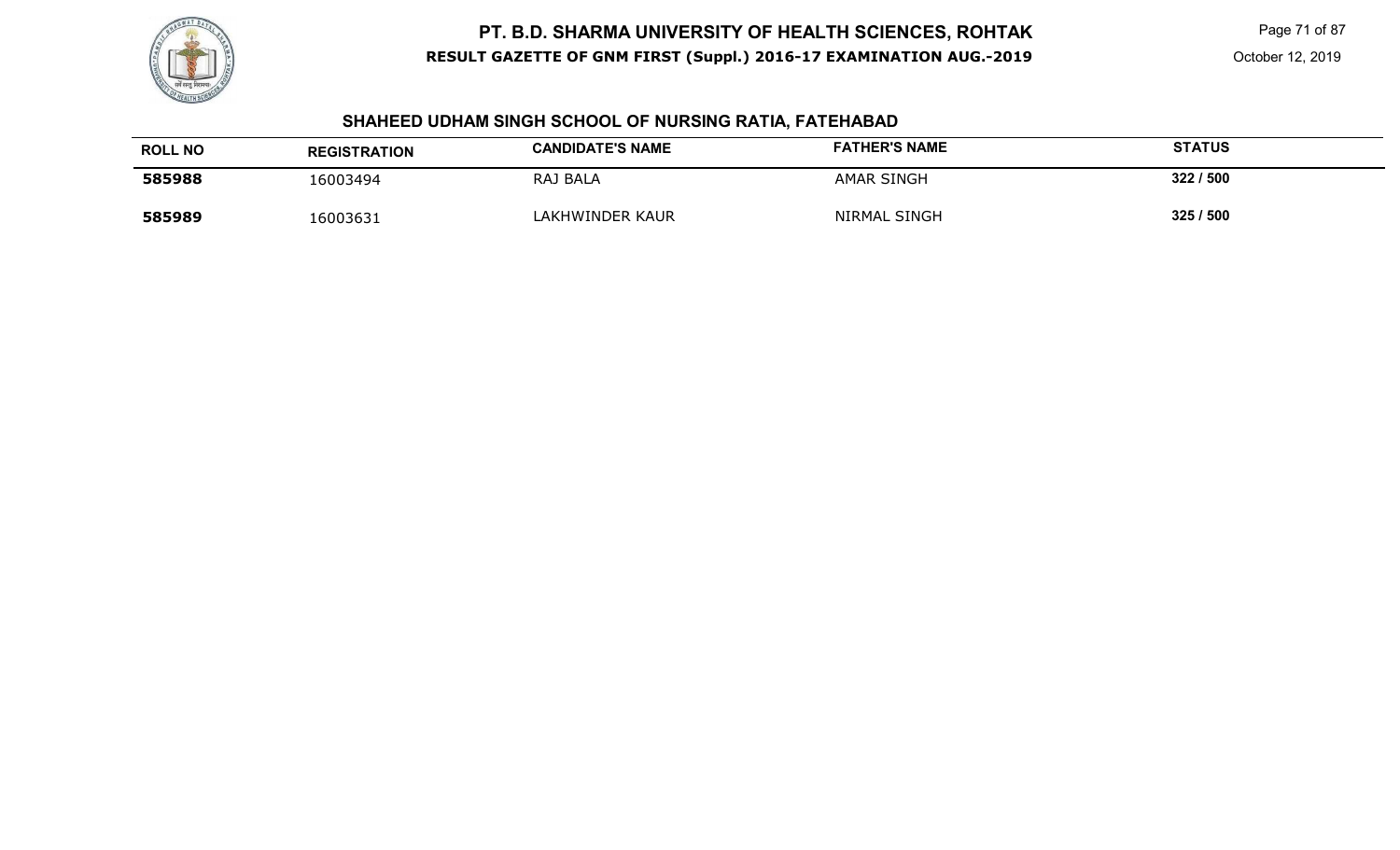

 Page 72 of 87 October 12, 2019

#### **DR. JAI PARKASH SHARMA MEMORIAL SCHOOL OF NURSING YAMUNA NAGAR**

| <b>ROLL NO</b> | <b>REGISTRATION</b> | <b>CANDIDATE'S NAME</b> | <b>FATHER'S NAME</b>   | <b>STATUS</b>  |
|----------------|---------------------|-------------------------|------------------------|----------------|
| 586101         | 160000939           | <b>ANJU</b>             | RAMPHAL                | 330 / 500      |
| 586102         | 160000941           | <b>ASHRA KHAN</b>       | SHAHNAWAZ KHAN         | <b>R-GN-04</b> |
| 586103         | 16001325            | <b>BARKHA MEHAR</b>     | <b>TRIYAMBAK MEHAR</b> | 328 / 500      |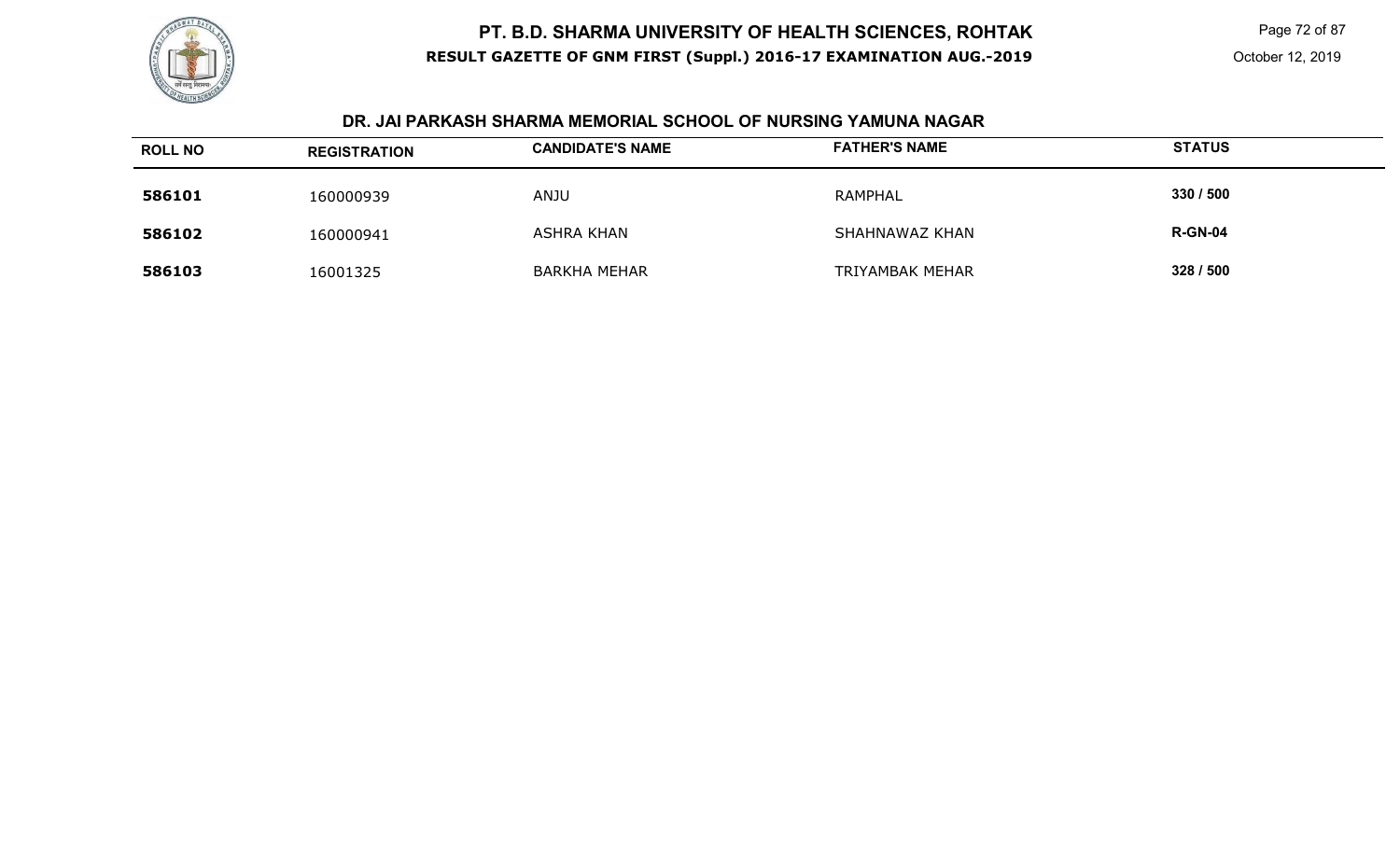

 Page 73 of 87 October 12, 2019

#### **FLORENCE SCHOOL OF NURSING DAYALPUR BALLABGARH FARIDABAD**

| <b>ROLL NO</b> | <b>REGISTRATION</b> | <b>CANDIDATE'S NAME</b> | <b>FATHER'S NAME</b> | <b>STATUS</b>             |
|----------------|---------------------|-------------------------|----------------------|---------------------------|
| 586221         | 16000052            | <b>NISHA</b>            | <b>PRAKASH</b>       | 318 / 500                 |
| 586222         | 16000062            | MANISHA                 | OM PARKESH           | 323 / 500                 |
| 586223         | 1600047             | PREETI                  | <b>SATVIR</b>        | 305 / 500                 |
| 586224         | 16001538            | KOMAL                   | VIJENDER             | 283 / 500                 |
| 586225         | 16002047            | SHASHI BALA             | <b>SUKH DEV</b>      | 330 / 500                 |
| 586226         | 16002067            | KM HEMLATA              | <b>SUNDAR LAL</b>    | 351 / 500                 |
| 586227         | 16002204            | KAVITA MALIK            | <b>SATVIR MALIK</b>  | 321 / 500                 |
| 586228         | 16002411            | ANNU BHATI              | <b>KANCHAN</b>       | 321 / 500                 |
| 586229         | 16002526            | KAVITA                  | <b>JUGENDER</b>      | 338 / 500                 |
| 586230         | 16002572            | <b>VARISHA KHAN</b>     | MOHAMMAD ISHA        | 337 / 500                 |
| 586231         | 16002598            | SANJITA                 | <b>GYASI RAM</b>     | 329 / 500                 |
| 586232         | 16002753            | <b>KUSUM</b>            | <b>RAJENDER</b>      | R-GN-01 GN-03 GN-04 GN-05 |
| 586233         | 16002915            | <b>KUNTI</b>            | NIRANJAN SINGH       | 341 / 500                 |
| 586234         | 16003214            | ANJU                    | <b>JASHVIR</b>       | 327 / 500                 |
| 586235         | 16003206            | RAJNEE DEVI             | <b>LAXMAN SINGH</b>  | 304 / 500                 |
| 586236         | 16003313            | MADHUBALA               | OMPRAKASH            | 304 / 500                 |
| 586237         | 16003349            | <b>POONAM</b>           | RAMKUMAR             | 346 / 500                 |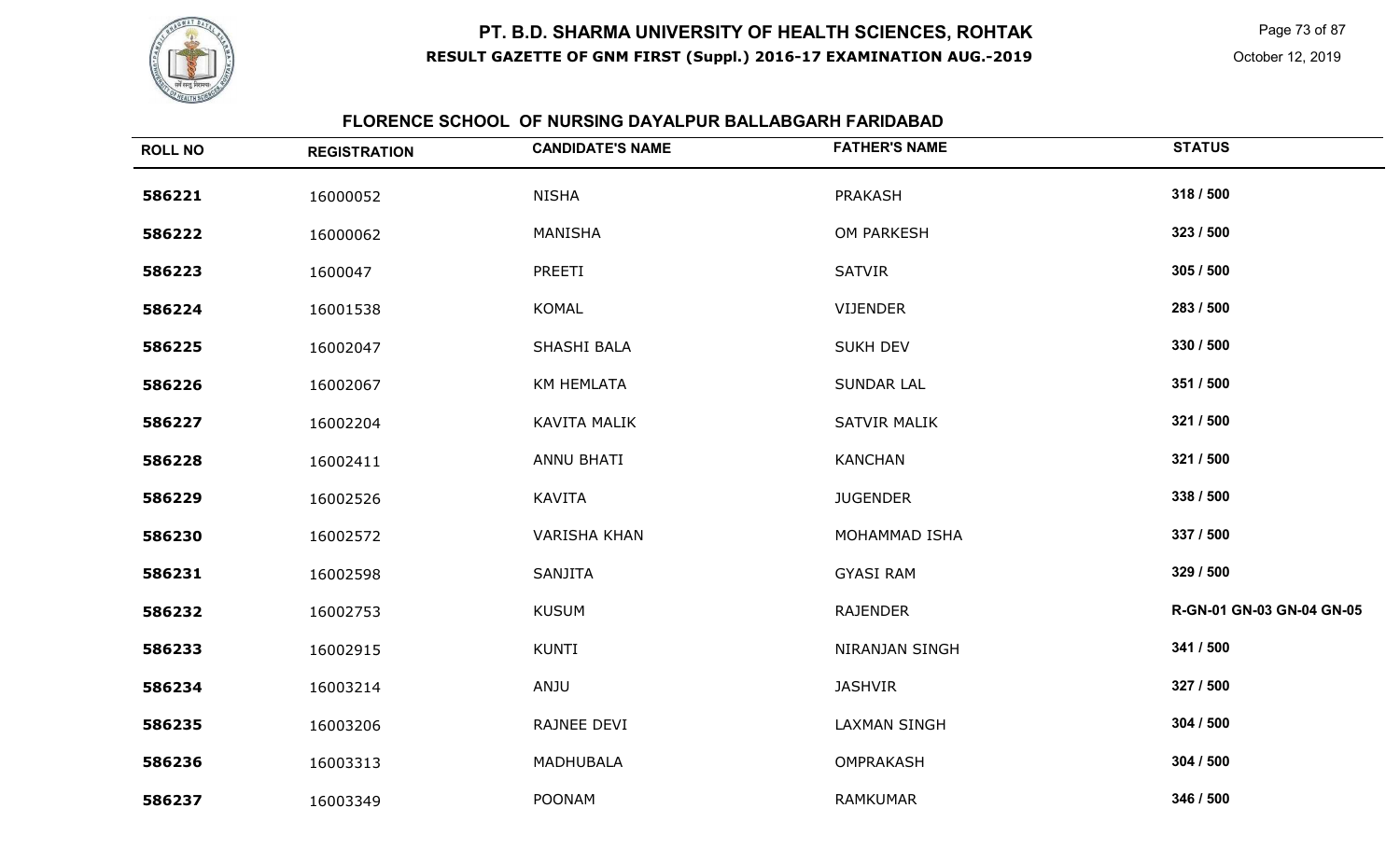

Page 74 of 87

#### **FLORENCE SCHOOL OF NURSING DAYALPUR BALLABGARH FARIDABAD**

| <b>ROLL NO</b> | <b>REGISTRATION</b> | <b>CANDIDATE'S NAME</b> | <b>FATHER'S NAME</b> | <b>STATUS</b> |
|----------------|---------------------|-------------------------|----------------------|---------------|
| 586238         | 16003378            | <b>DOLLY</b>            | <b>SHYAM LAL</b>     | 302/500       |
| 586239         | 16003422            | <b>MONIKA SHARMA</b>    | <b>SATVEER</b>       | 321 / 500     |
| 586240         | 16003512            | <b>KUNTI</b>            | AJIT SINGH           | 315/500       |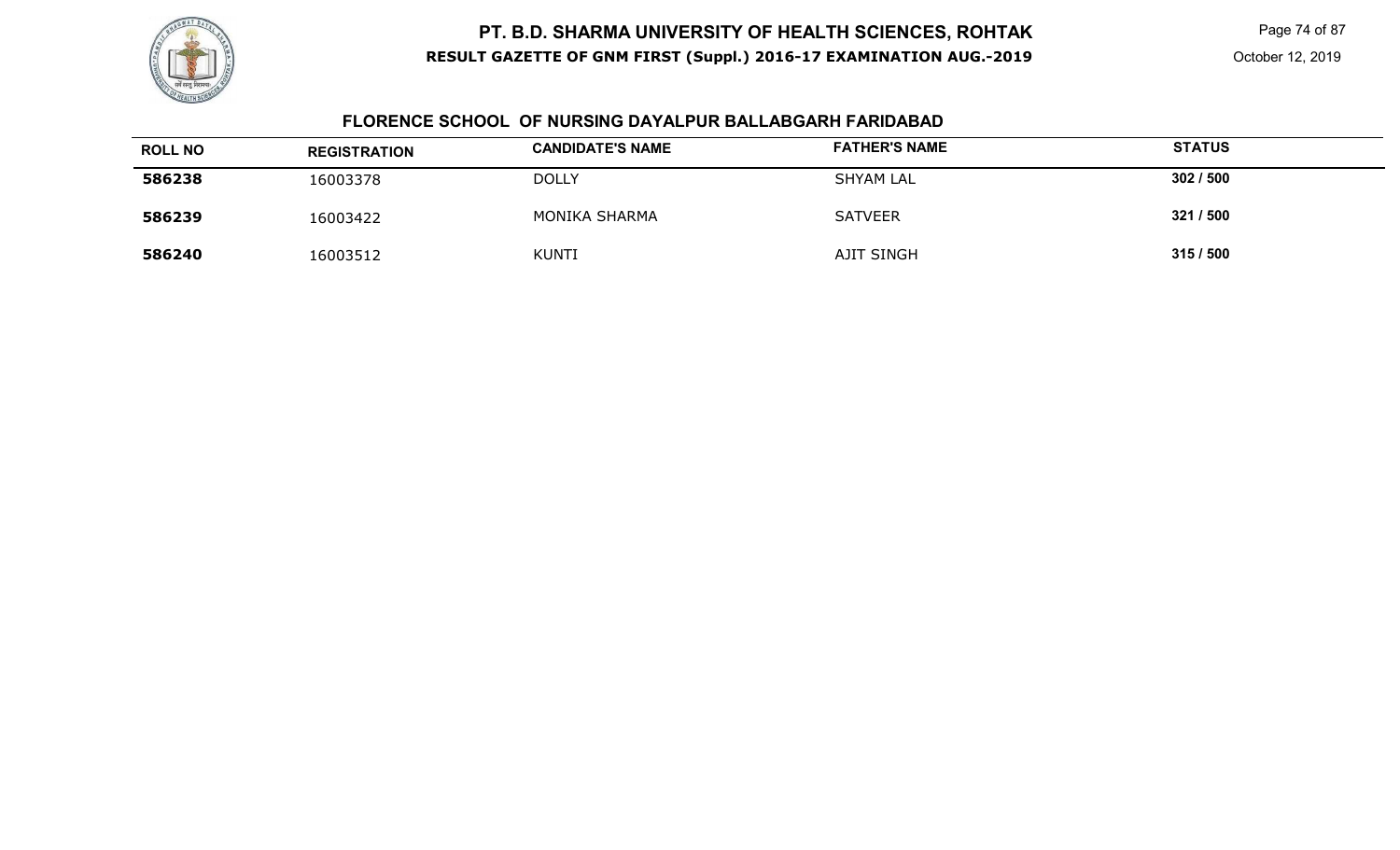

Page 75 of 87

#### **CH. BHAGMAL SCHOOL OF NURSING KHERI CHOPTA HISAR**

| <b>ROLL NO</b> | <b>REGISTRATION</b> | <b>CANDIDATE'S NAME</b> | <b>FATHER'S NAME</b>   | <b>STATUS</b>                             |
|----------------|---------------------|-------------------------|------------------------|-------------------------------------------|
| 586361         | 16001650            | RAVEENA RANI            | <b>JASBEER SINGH</b>   | <b>R-GN-01 GN-04</b>                      |
| 586362         | 16001677            | <b>JYOTI</b>            | SATYAWAN               | R-GN-01 GN-03 GN-04 GN-05                 |
| 586363         | 16001692            | REKHA RANI              | <b>SURESH KUMAR</b>    | R-GN-01 GN-02 GN-03 GN-04<br><b>GN-05</b> |
| 586364         | 16002012            | RANI                    | <b>JOGENDER</b>        | 318 / 500                                 |
| 586365         | 16002016            | <b>KUSUM RANI</b>       | <b>SULTAN RANI</b>     | R-GN-01 GN-02 GN-03 GN-04<br><b>GN-05</b> |
| 586366         | 16002105            | <b>JAYANTI</b>          | <b>MAHABIR</b>         | 295 / 500                                 |
| 586367         | 16002156            | PARMJEET                | <b>LAKHA SINGH</b>     | 307 / 500                                 |
| 586368         | 16002194            | <b>KARAMJEET</b>        | <b>HARIKESH</b>        | 299 / 500                                 |
| 586369         | 16002296            | <b>RUBI</b>             | <b>KARM SINGH</b>      | 309 / 500                                 |
| 586370         | 16002621            | <b>NAVEEN</b>           | <b>JAGDISH CHANDER</b> | 321 / 500                                 |
| 586371         | 16002635            | <b>SUKHDEEP KAUR</b>    | <b>HARBHAJAN SINGH</b> | <b>R-GN-01</b>                            |
| 586372         | 16002673            | SONIYA                  | <b>JAIVIR</b>          | 348 / 500                                 |
| 586373         | 16002715            | POOJA                   | <b>UPENDER</b>         | 326 / 500                                 |
| 586374         | 16002776            | <b>VARSHA RANI</b>      | <b>SADHU RAM</b>       | 337 / 500                                 |
| 586375         | 16002800            | RITU RANI               | <b>MADAN PAL</b>       | 308 / 500                                 |
| 586376         | 16002892            | MUKESH DEVI             | <b>BALWAN SINGH</b>    | 317 / 500                                 |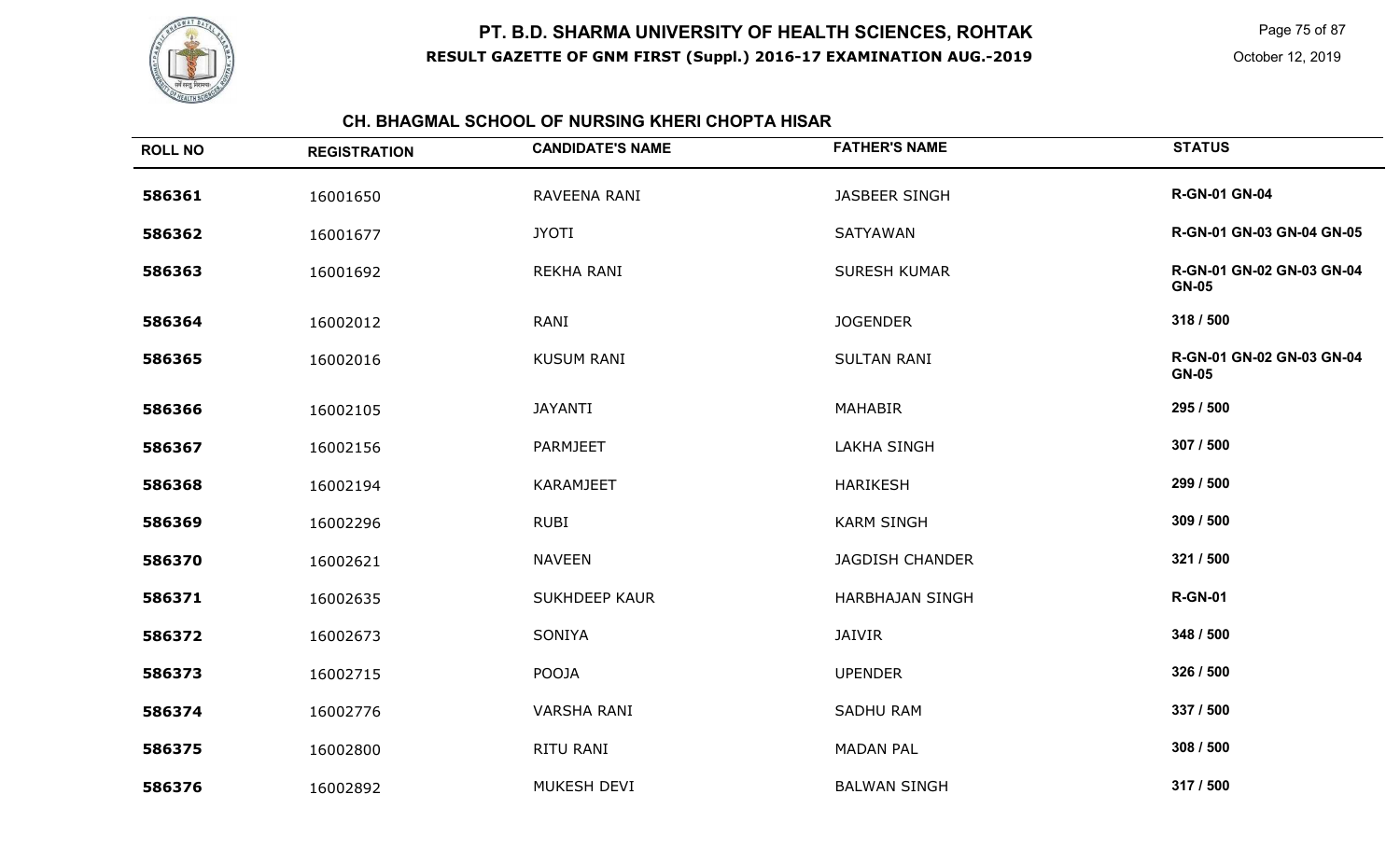

Page 76 of 87

#### **CH. BHAGMAL SCHOOL OF NURSING KHERI CHOPTA HISAR**

| <b>ROLL NO</b> | <b>REGISTRATION</b> | <b>CANDIDATE'S NAME</b> | <b>FATHER'S NAME</b> | <b>STATUS</b>        |
|----------------|---------------------|-------------------------|----------------------|----------------------|
| 586377         | 16002930            | NISHA RANI              | <b>SANJAY KUMAR</b>  | 291 / 500            |
| 586378         | 16002936            | <b>JYOTI</b>            | <b>SURENDER</b>      | 324 / 500            |
| 586379         | 16003042            | <b>KAVITA</b>           | <b>BALI RAM</b>      | 343 / 500            |
| 586380         | 16003221            | <b>SONAM RANI</b>       | <b>SURESH KUMAR</b>  | 332 / 500            |
| 586381         | 16003337            | <b>KAKUL</b>            | <b>JAGDISH</b>       | 331 / 500            |
| 586382         | 16003507            | <b>SONIA</b>            | <b>KRISHAN PAL</b>   | <b>R-GN-01 GN-04</b> |
| 586383         | 16003548            | <b>VIDHYA</b>           | <b>RAM KUNWAR</b>    | 322 / 500            |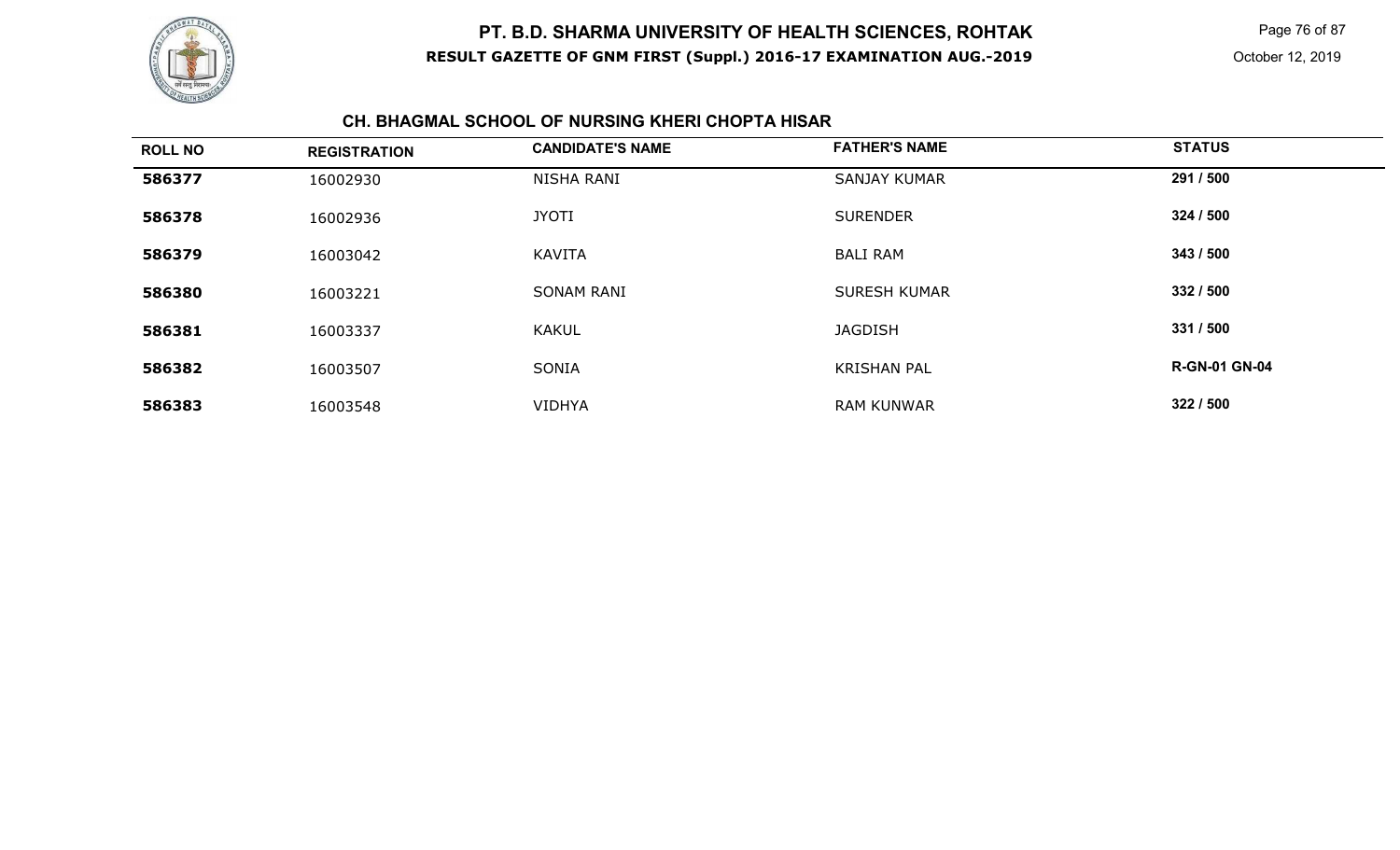

# **BHAI SURRENDER KUMAR MEMORIAL SCHOOL OF NURSING, JIND HARYANA**

| <b>ROLL NO</b> | <b>REGISTRATION</b> | <b>CANDIDATE'S NAME</b> | <b>FATHER'S NAME</b>    | <b>STATUS</b>             |
|----------------|---------------------|-------------------------|-------------------------|---------------------------|
| 586501         | 16001589            | MEENAKSHI               | <b>SUBHASH</b>          | 327 / 500                 |
| 586502         | 16001914            | MINAKSHI                | <b>SUBHASH</b>          | 314 / 500                 |
| 586503         | 16001973            | PARBHA SHRIVASTVA       | <b>BABLU SHRIVASTVA</b> | <b>ABS</b>                |
| 586504         | 16001977            | <b>SATINDER KAUR</b>    | <b>GURDEEP SINGH</b>    | 326 / 500                 |
| 586505         | 16002059            | LAKSHMI                 | <b>DHARMPAL</b>         | 307 / 500                 |
| 586506         | 16002167            | MANJU                   | <b>RAMBHAJ</b>          | 334 / 500                 |
| 586507         | 16002199            | MEENAKSHI               | <b>SHAMSHER SINGH</b>   | R-GN-01 GN-03 GN-05       |
| 586508         | 16002312            | <b>BABLI</b>            | <b>CHANDI RAM</b>       | 309 / 500                 |
| 586509         | 16002328            | <b>KOMAL</b>            | <b>MADAN LAL</b>        | 301 / 500                 |
| 586510         | 16002533            | <b>MONIKA</b>           | <b>VED PAL</b>          | 309 / 500                 |
| 586511         | 16002687            | AARJU                   | <b>JOGINDER</b>         | <b>R-GN-03 GN-05</b>      |
| 586512         | 16002946            | <b>GUNJAN</b>           | <b>VED KUMAR</b>        | R-GN-01 GN-03 GN-04 GN-05 |
| 586513         | 16002952            | POOJA                   | <b>BALWAN SINGH</b>     | <b>R-GN-01</b>            |
| 586514         | 16003140            | MONIKA JANGRA           | <b>JAI BHAGWAN</b>      | <b>ABS</b>                |
| 586515         | 16003327            | <b>ANITA</b>            | NARENDER                | 328 / 500                 |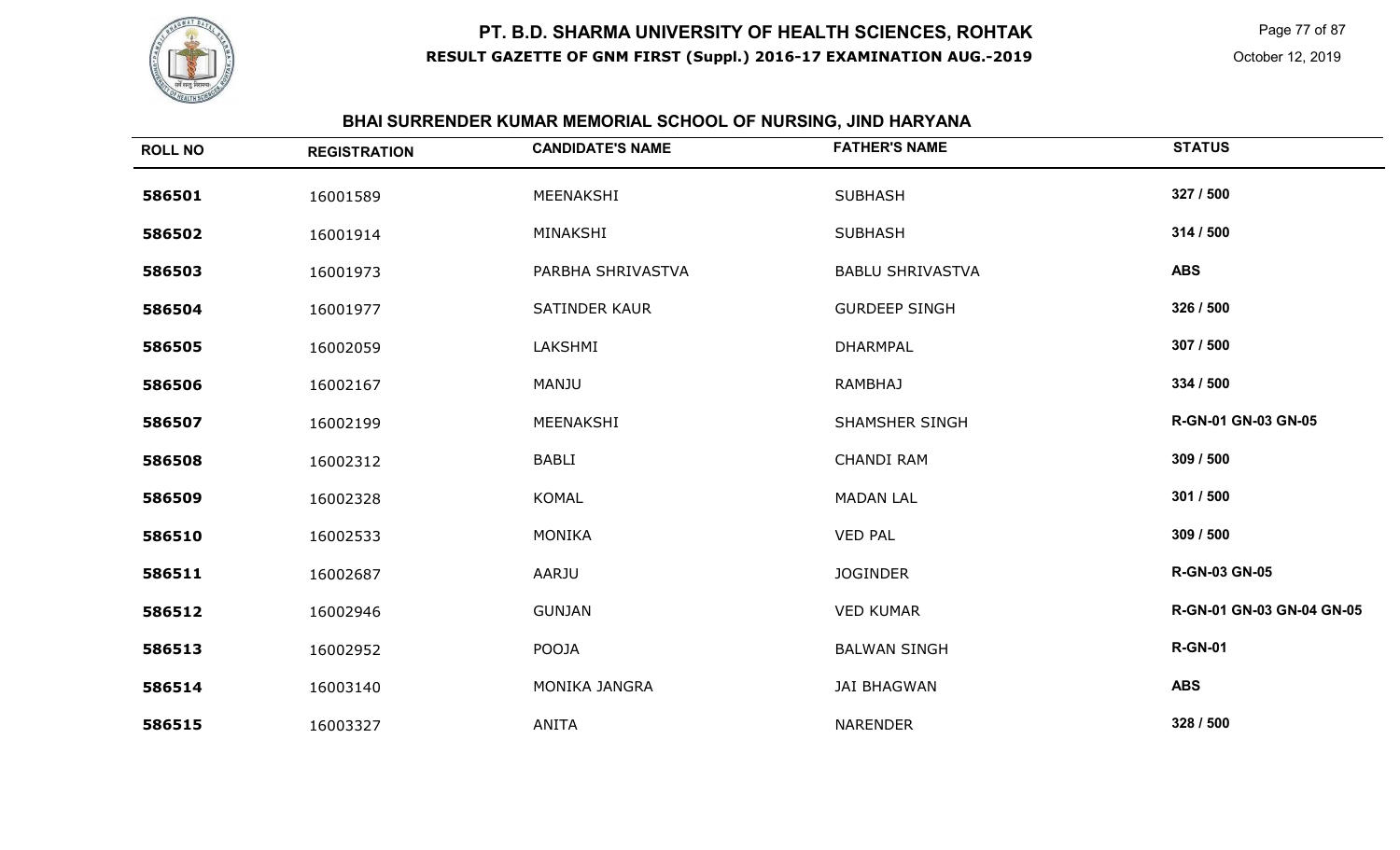

Page 78 of 87

# **NEKI RAM SCHOOL OF NURSING, LAKHAN MAJRA, DISTT. ROHTAK**

| <b>ROLL NO</b> | <b>REGISTRATION</b> | <b>CANDIDATE'S NAME</b> | <b>FATHER'S NAME</b> | <b>STATUS</b>              |
|----------------|---------------------|-------------------------|----------------------|----------------------------|
| 586631         | 16004222            | DEEPAK DEVI             | <b>DEENA NATH</b>    | <b>R-GN-02 GN-03 GN-05</b> |
| 586632         | 16004225            | <b>RITU</b>             | <b>SATISH</b>        | 313 / 500                  |
| 586633         | 16004317            | KAVITA                  | <b>KITAB SINGH</b>   | <b>R-GN-01</b>             |
| 586634         | 16004820            | SANJANA                 | <b>SATISH KUMAR</b>  | 318 / 500                  |
| 586635         | 16004843            | RAKHI RANI              | <b>MAHAVIR</b>       | 297 / 500                  |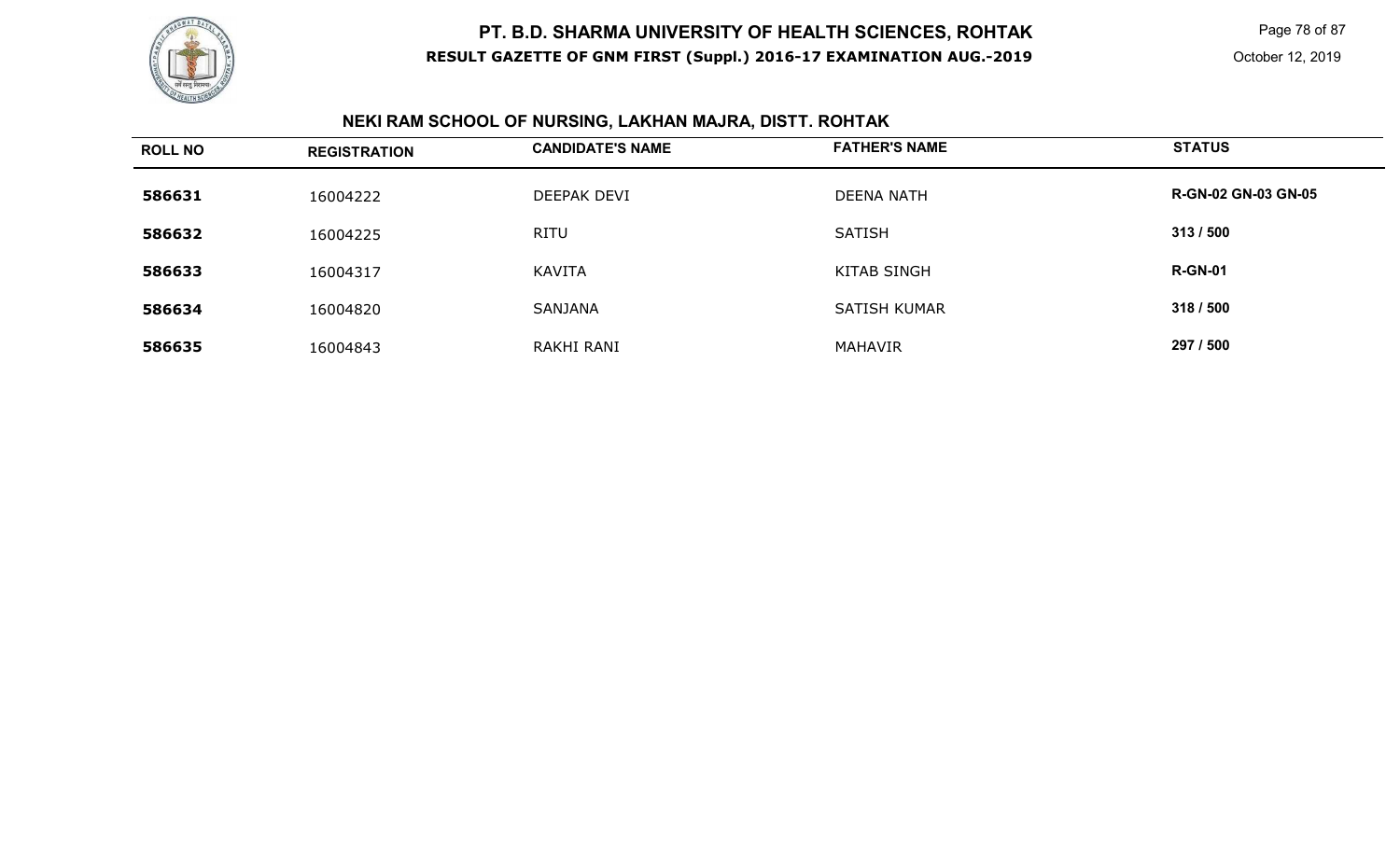

 Page 79 of 87 October 12, 2019

# **SANT ISHAR SINGH SCHOOL OF NURSING, PEHOWA**

| <b>ROLL NO</b> | <b>REGISTRATION</b> | <b>CANDIDATE'S NAME</b> | <b>FATHER'S NAME</b>   | <b>STATUS</b> |
|----------------|---------------------|-------------------------|------------------------|---------------|
| 586691         | 16000334            | HIMANI                  | <b>SUDHIR SHARMA</b>   | 378 / 500     |
| 586692         | 16000342            | LAKHWINDER KAUR         | <b>BALDEV SINGH</b>    | 314/500       |
| 586693         | 16000351            | PARMINDER MULTANI       | <b>BALWINDER SINGH</b> | 350 / 500     |
| 586694         | 16001482            | <b>BABITA</b>           | <b>BALWANT SINGH</b>   | 345 / 500     |
| 586695         | 16001503            | RAJNISH                 | RAJ PAL                | 306 / 500     |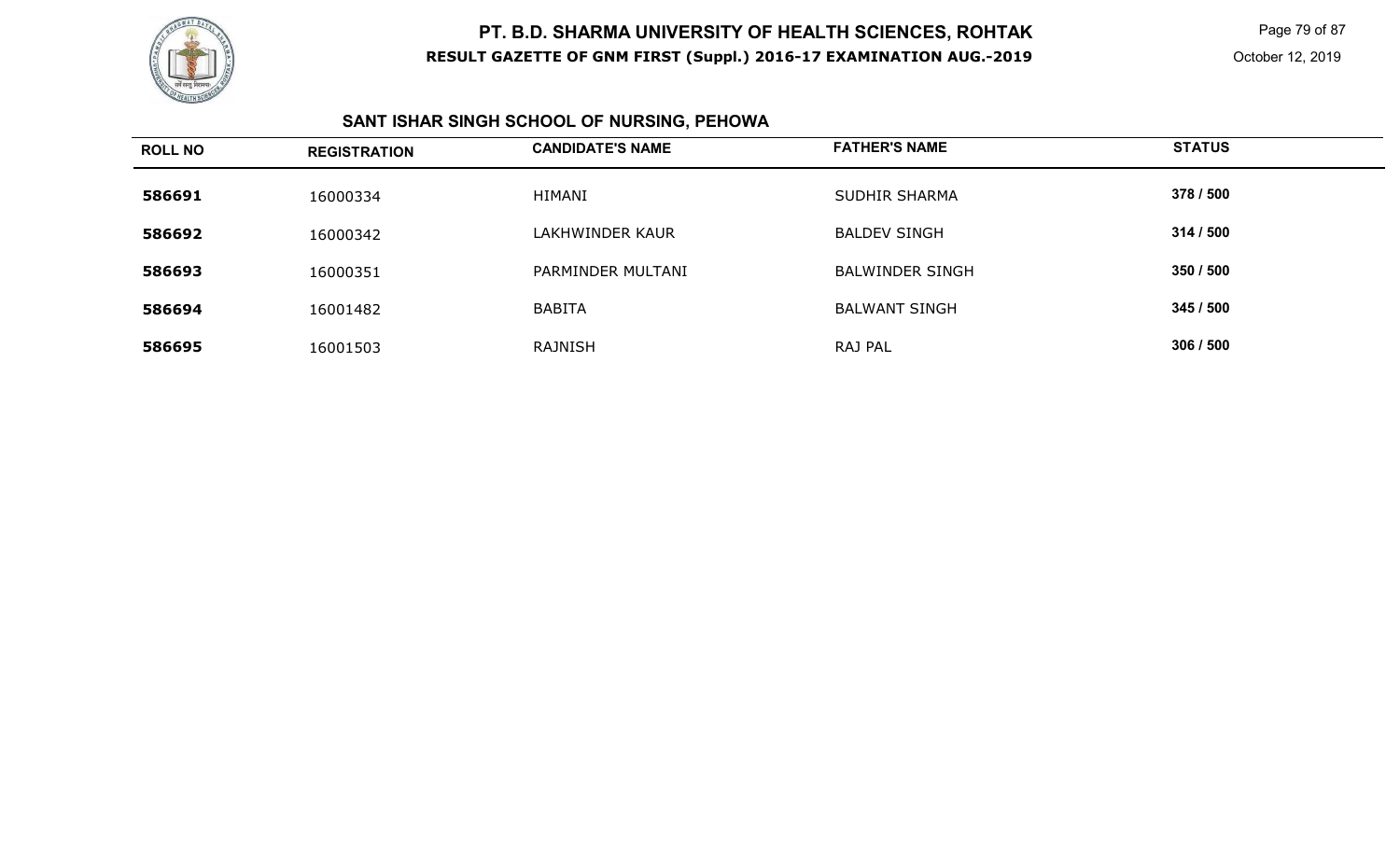

Page 80 of 87

# **SARDAR KARTAR SINGH HAYER SCHOOL OF NURSING, SHAHABAD, MARKANDA, KURUKSHETRA**

| <b>ROLL NO</b> | <b>REGISTRATION</b> | <b>CANDIDATE'S NAME</b> | <b>FATHER'S NAME</b> | <b>STATUS</b>        |
|----------------|---------------------|-------------------------|----------------------|----------------------|
| 586811         | 16002748            | <b>MANDEEP KAUR</b>     | SOHAN SINGH          | 351 / 500            |
| 586812         | 16002983            | <b>ANJALI</b>           | RAMDARSHAN           | 348 / 500            |
| 586813         | 16003609            | <b>RITU</b>             | <b>BALBIR SINGH</b>  | <b>R-GN-02 GN-04</b> |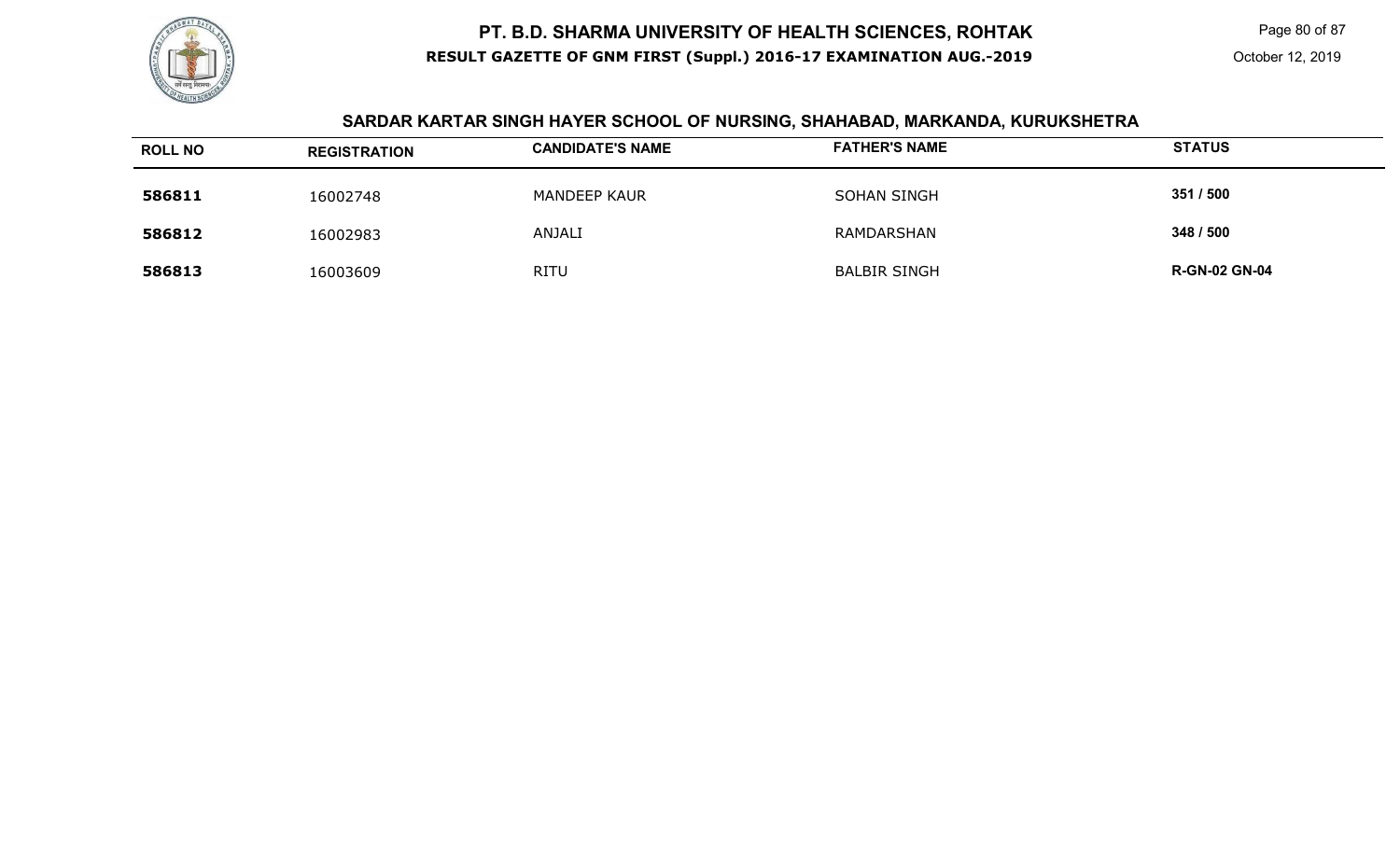

 Page 81 of 87 October 12, 2019

#### **SWAMI VIVEKANAND PARAMHANS SCHOOL OF NURSING JAGADHARI**

| <b>ROLL NO</b> | <b>REGISTRATION</b> | <b>CANDIDATE'S NAME</b> | <b>FATHER'S NAME</b> | <b>STATUS</b> |
|----------------|---------------------|-------------------------|----------------------|---------------|
| 586931         | 16001808            | <b>RENU</b>             | <b>SUBHASH</b>       | 317/500       |
| 586932         | 16003231            | <b>MONIKA</b>           | <b>SATISH KUMAR</b>  | 334 / 500     |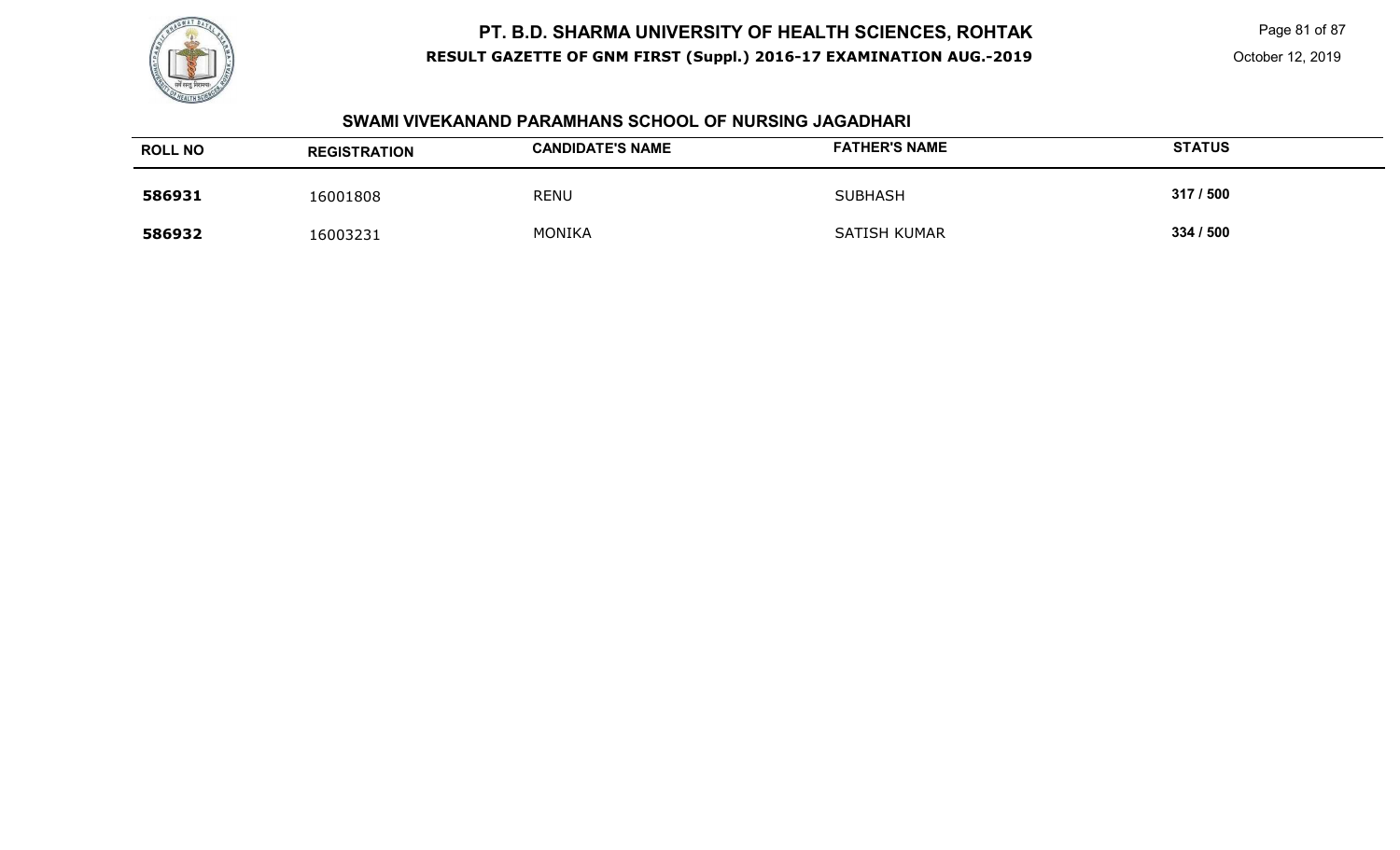

Page 82 of 87

October 12, 2019

#### **SHRI BABA YOGINATH NURSING, COLLEGE, LOHANI BHIWANI**

| <b>ROLL NO</b> | <b>REGISTRATION</b> | <b>CANDIDATE'S NAME</b> | <b>FATHER'S NAME</b> | <b>STATUS</b>                    |
|----------------|---------------------|-------------------------|----------------------|----------------------------------|
| 587051         | 16000711            | NEERU KUMARI            | <b>CHAIN SUKH</b>    | 310 / 500                        |
| 587052         | 16001388            | <b>MAMTA</b>            | <b>RAM MEHAR</b>     | 308 / 500                        |
| 587053         | 16001425            | <b>SEEMA</b>            | <b>DALBIR</b>        | 314 / 500                        |
| 587054         | 16001427            | MANJU                   | <b>BALRAJ SINGH</b>  | 307 / 500                        |
| 587055         | 16001451            | RAKHI                   | <b>TARA CHAND</b>    | <b>R-GN-04</b>                   |
| 587056         | 16001455            | <b>MONIKA</b>           | <b>UMED SINGH</b>    | 327 / 500                        |
| 587057         | 16001458            | <b>SUNITA</b>           | <b>VIJAY RAJ</b>     | <b>R-GN-01 GN-03 GN-04 GN-05</b> |
| 587058         | 16001965            | RAJNI DALAL             | DANI RAM             | <b>R-GN-01 GN-04</b>             |
|                |                     |                         |                      |                                  |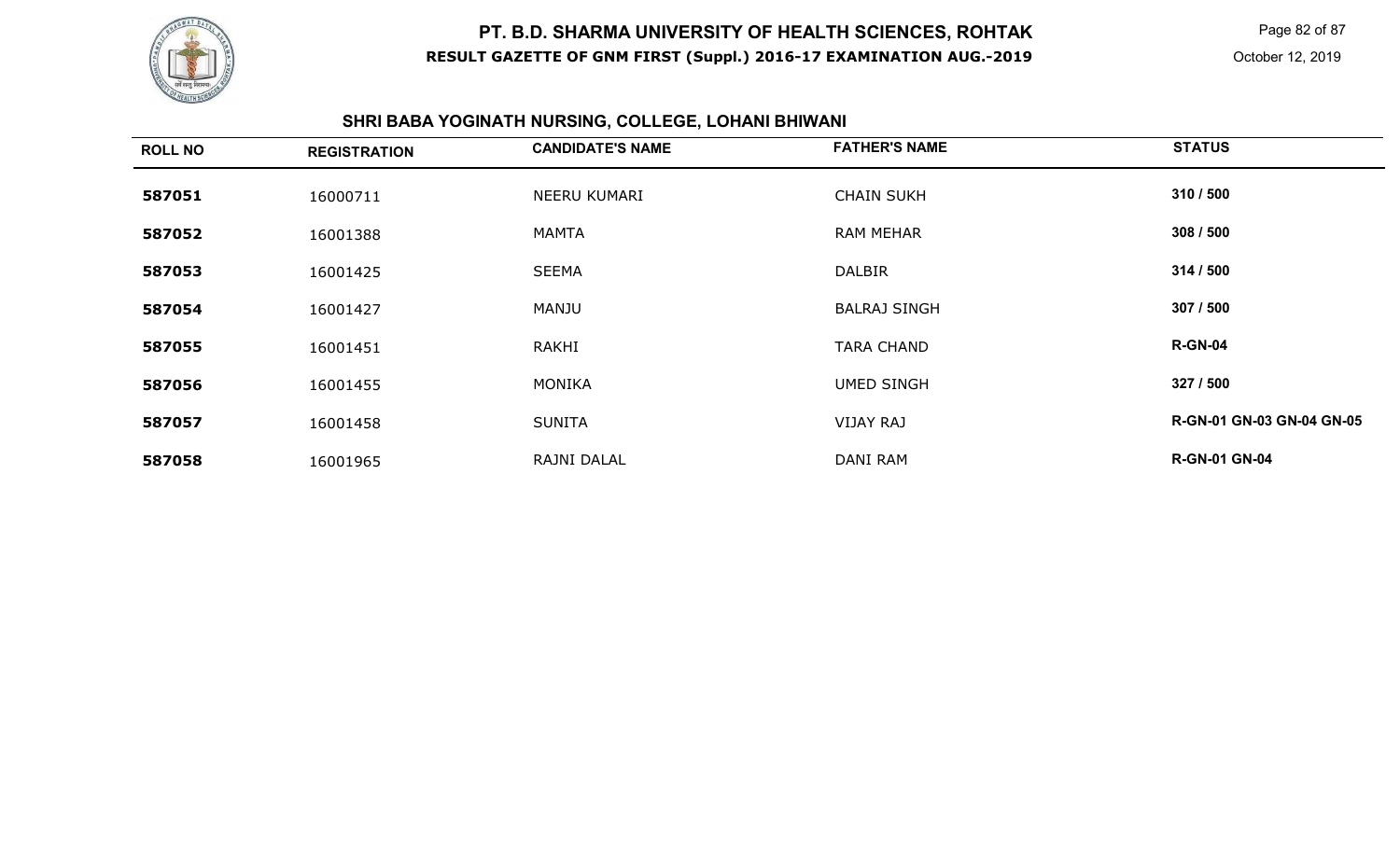

Page 83 of 87

# **NATIONAL SCHOOL OF NURSING, DHANI GARAN ROAD, BARWALA, DISTT. HISAR**

| <b>ROLL NO</b> | <b>REGISTRATION</b> | <b>CANDIDATE'S NAME</b> | <b>FATHER'S NAME</b> | <b>STATUS</b>                             |
|----------------|---------------------|-------------------------|----------------------|-------------------------------------------|
| 587171         | 16000578            | SUMAN DEVI              | SHAMSHER SINGH       | 291 / 500                                 |
| 587172         | 16000833            | SHILLI KUMARI           | <b>WAJIR SINGH</b>   | 307 / 500                                 |
| 587173         | 16001287            | PRIYANKA                | <b>SANJAY</b>        | 305/500                                   |
| 587174         | 16001290            | <b>POONAM</b>           | <b>AZAD SINGH</b>    | R-GN-01 GN-02 GN-03 GN-04<br><b>GN-05</b> |
| 587175         | 16001295            | <b>RITU</b>             | <b>RAJESH</b>        | <b>R-GN-03 GN-05</b>                      |
| 587176         | 16002446            | <b>SEEMA</b>            | PHOOL KANWAR         | 327 / 500                                 |
| 587177         | 16002947            | <b>RITU</b>             | <b>CHAND SINGH</b>   | R-GN-01 GN-02 GN-03 GN-04<br><b>GN-05</b> |
| 587178         | 16003434            | <b>REENA</b>            | <b>SATYAVEER</b>     | 307 / 500                                 |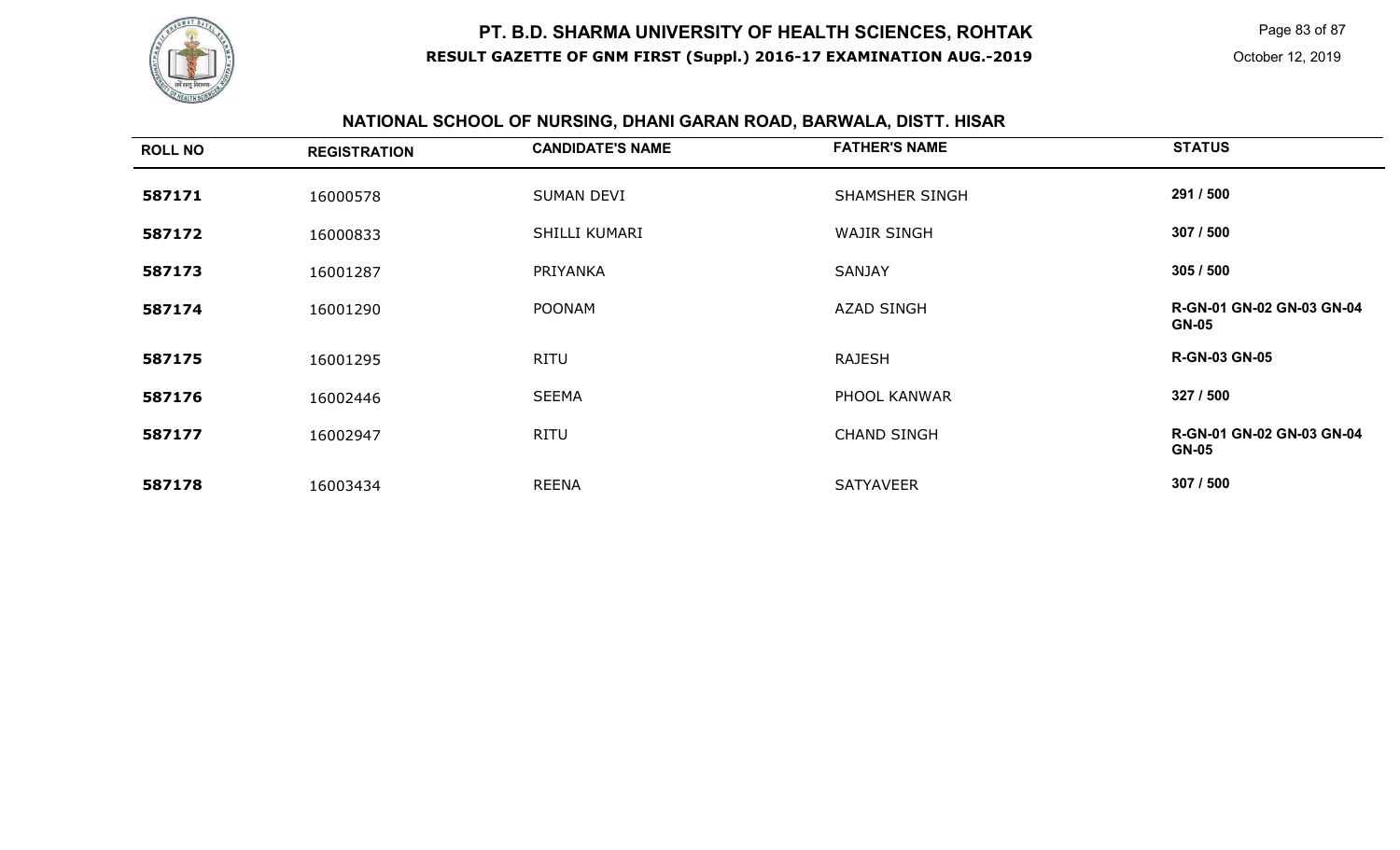

Page 84 of 87

# **K.V.M. NURSING, SCHOOL LADHOT ROAD, ROHTAK**

| <b>ROLL NO</b> | <b>REGISTRATION</b> | <b>CANDIDATE'S NAME</b> | <b>FATHER'S NAME</b>  | <b>STATUS</b>                             |
|----------------|---------------------|-------------------------|-----------------------|-------------------------------------------|
| 587291         | 16001603            | <b>SWEETY</b>           | <b>VINOD KUMAR</b>    | 312 / 500                                 |
| 587292         | 16002057            | <b>SACHIN</b>           | <b>RAJENDER SINGH</b> | 304 / 500                                 |
| 587293         | 16002257            | NEELAM KUMARI           | RAJ KUMAR             | R-GN-01 GN-02 GN-03 GN-04<br><b>GN-05</b> |
| 587294         | 16002404            | <b>RUBY</b>             | <b>SURESH</b>         | 306 / 500                                 |
| 587295         | 16002418            | SAVITA RANI             | RAJESH KUMAR          | 299 / 500                                 |
| 587296         | 16002549            | SHIWANI                 | PRITAM                | 333 / 500                                 |
| 587297         | 16002905            | DIKSHA RANI             | <b>RAMESH CHAND</b>   | 313 / 500                                 |
| 587298         | 16002940            | <b>JYOTI</b>            | <b>SUSHIL KUMAR</b>   | <b>R-GN-01</b>                            |
| 587299         | 16002949            | <b>SHEETAL</b>          | <b>SHAMSHER SINGH</b> | 319 / 500                                 |
| 587300         | 16003102            | <b>SUSHMA</b>           | <b>OMPARKASH</b>      | R-GN-01 GN-03 GN-05                       |
| 587301         | 16003224            | <b>NEHA</b>             | <b>NARENDER</b>       | <b>R-GN-01</b>                            |
| 587302         | 16003128            | <b>RENUKA</b>           | <b>RAMKANWAR</b>      | <b>R-GN-01</b>                            |
| 587303         | 16003166            | POONAM RANI             | <b>RAMRUP SINGH</b>   | 302 / 500                                 |
| 587304         | 16003222            | <b>DEEPIKA</b>          | <b>SURENDER</b>       | 304 / 500                                 |
| 587305         | 16003287            | <b>MONIA</b>            | SHRI KRISHAN          | 317 / 500                                 |
| 587306         | 16003374            | ANNU                    | <b>RAJESH</b>         | 305 / 500                                 |
| 587307         | 16003571            | PREETI                  | <b>ANIL SHARMA</b>    | 337 / 500                                 |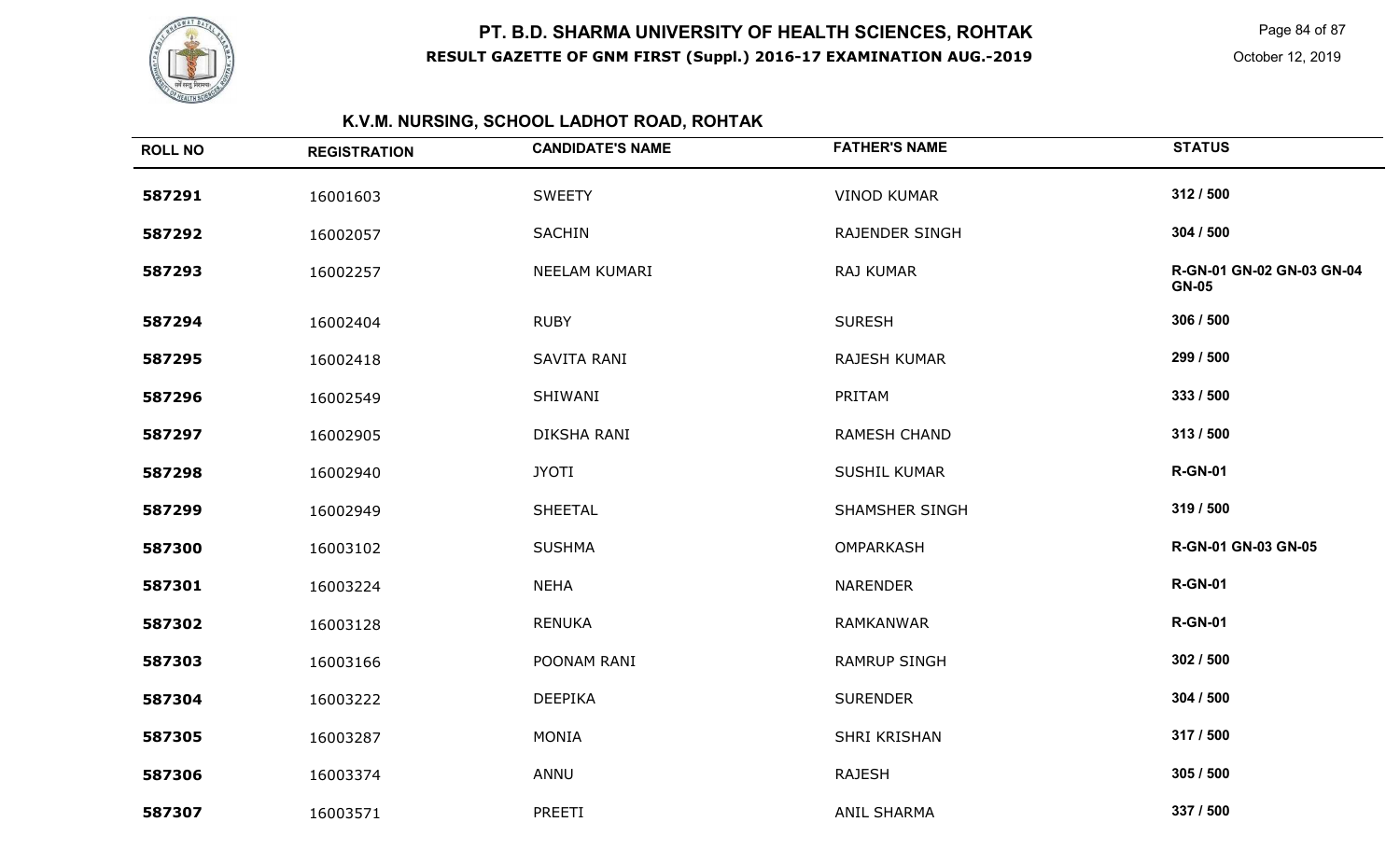

Page 85 of 87

October 12, 2019

# **K.V.M. NURSING, SCHOOL LADHOT ROAD, ROHTAK**

| <b>ROLL NO</b> | <b>REGISTRATION</b> | <b>CANDIDATE'S NAME</b> | <b>FATHER'S NAME</b> | <b>STATUS</b>        |
|----------------|---------------------|-------------------------|----------------------|----------------------|
| 587308         | 16003584            | PINKI DEVI              | <b>SUNIL</b>         | <b>R-GN-03 GN-05</b> |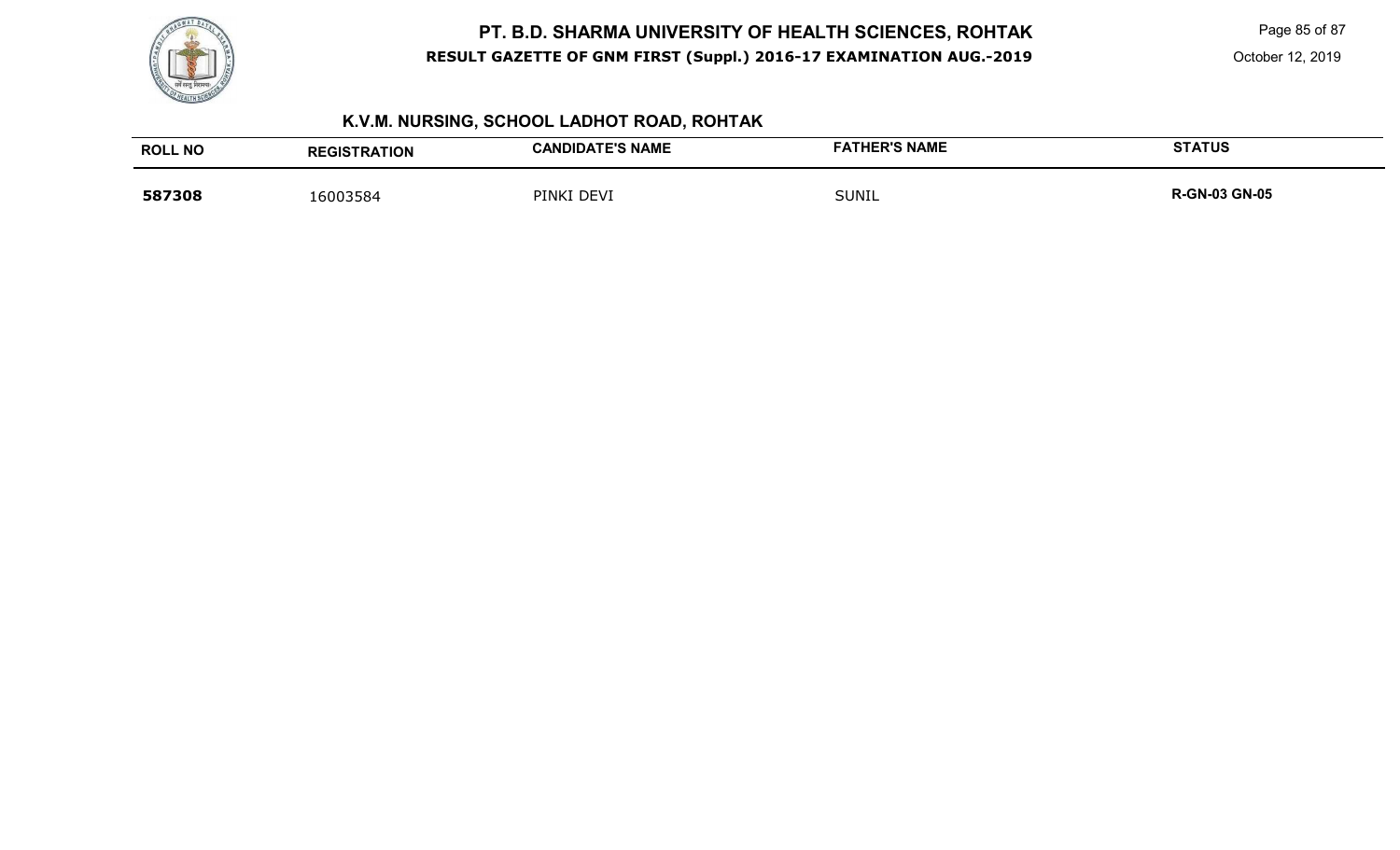

Page 86 of 87

# **VED NURSING TRAINING INSTITUTE, BAROLI, PANIPAT**

| <b>ROLL NO</b> | <b>REGISTRATION</b> | <b>CANDIDATE'S NAME</b> | <b>FATHER'S NAME</b>  | <b>STATUS</b>             |
|----------------|---------------------|-------------------------|-----------------------|---------------------------|
| 587421         | 16004255            | <b>MENKA</b>            | <b>VIRENDER</b>       | 323 / 500                 |
| 587422         | 16004378            | <b>KONIKA</b>           | <b>ASHOK KUMAR</b>    | 298 / 500                 |
| 587423         | 16004499            | <b>RITU</b>             | OM SINGH              | 339 / 500                 |
| 587424         | 16004507            | <b>NANCY</b>            | <b>RAMESH</b>         | 339 / 500                 |
| 587425         | 16004550            | <b>JYOTI</b>            | SUDARSHAN             | 303 / 500                 |
| 587426         | 16004595            | <b>BHUPENDER</b>        | <b>JOGENDER SINGH</b> | R-GN-02 GN-03 GN-04 GN-05 |
| 587427         | 16004621            | <b>ANKIT RANA</b>       | <b>SURENDER SINGH</b> | <b>R-GN-04</b>            |
| 587428         | 16004650            | <b>LUCKY MASIH</b>      | <b>GEORGE MASIH</b>   | R-GN-02 GN-03 GN-04 GN-05 |
| 587429         | 16004693            | <b>NITIN</b>            | <b>KARAMVEER</b>      | <b>R-GN-03 GN-05</b>      |
| 587430         | 16004732            | <b>SACHIN</b>           | <b>TEZ SINGH</b>      | <b>R-GN-03 GN-05</b>      |
| 587431         | 16004737            | <b>RAVI</b>             | <b>BIJENDER SINGH</b> | <b>R-GN-03 GN-05</b>      |
| 587432         | 16004745            | <b>RONAK MALIK</b>      | <b>SURENDER MALIK</b> | 340 / 500                 |
| 587433         | 16004748            | <b>NEHA</b>             | <b>ASHOK</b>          | 326 / 500                 |
| 587434         | 16004762            | <b>RITU</b>             | <b>RAJENDER</b>       | 361 / 500                 |
| 587435         | 16004775            | <b>AMRITA</b>           | OM PARKASH            | 313 / 500                 |
| 587436         | 16004784            | <b>EKTA</b>             | <b>NARESH</b>         | 335 / 500                 |
| 587437         | 16004817            | MINAKSHI                | <b>SANT RAJ</b>       | 360 / 500                 |